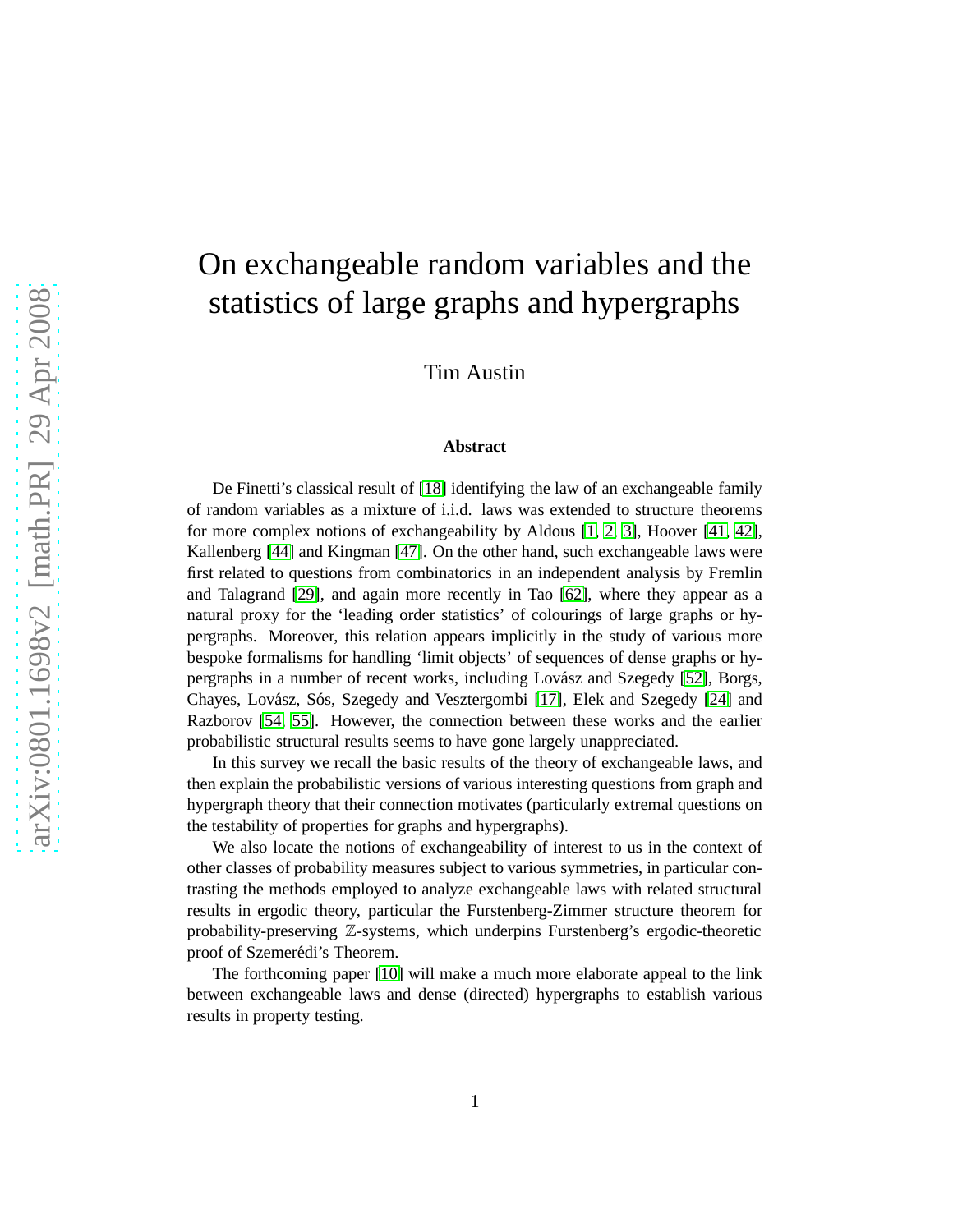## **Contents**

| $\mathbf{1}$   |                      | <b>Introduction</b>                                                                       | $\overline{2}$ |
|----------------|----------------------|-------------------------------------------------------------------------------------------|----------------|
| $\overline{2}$ | <b>Preliminaries</b> |                                                                                           |                |
|                | 2.1                  |                                                                                           | 5              |
|                | 2.2                  | Exchangeable families of random variables                                                 | 9              |
|                | 2.3                  | Relations to combinatorics: correspondence principles and limit objects .                 | 18             |
| 3              |                      | <b>Exchangeable families of random variables</b>                                          | 21             |
|                | 3.1                  |                                                                                           | 21             |
|                | 3.2                  |                                                                                           | 24             |
|                | 3.3                  | Exchangeable random hypergraph colourings                                                 | 28             |
|                | 3.4                  | Finer topological consequences of the structure theorem                                   | 34             |
|                | 3.5                  | Exchangeable random directed hypergraph colourings                                        | 37             |
|                | 3.6                  |                                                                                           | 41             |
|                | 3.7                  |                                                                                           | 44             |
|                | 3.8                  |                                                                                           | 47             |
|                | 3.9                  |                                                                                           | 49             |
| 4              |                      | <b>Relations to finitary combinatorics</b>                                                | 51             |
|                | 4.1                  | The extraction of limit objects $\ldots \ldots \ldots \ldots \ldots \ldots \ldots \ldots$ | 51             |
|                | 4.2                  | Ultralimits and the work of Elek and Szegedy                                              | 53             |
|                | 4.3                  | Measures on spaces of isomorphism classes and the work of Razborov                        | 56             |
|                | 4.4                  | Comparison with finitary regularity lemmas                                                | 61             |
|                | 4.5                  |                                                                                           | 62             |
|                | 4.6                  |                                                                                           | 65             |
|                | 4.7                  |                                                                                           | 67             |

# <span id="page-1-0"></span>**1 Introduction**

This survey paper is about the laws of random colourings of the complete  $k$ -uniform hypergraph  $\binom{S}{k}$  $\binom{S}{k}$  on a countably infinite vertex set S that are invariant under permutations of the vertex set. When  $k = 1$  a complete description of these laws follows from a classical result of de Finetti [\[18,](#page-71-0) [19\]](#page-71-4) for  $\{0, 1\}$ -valued exchangeable random variables. More generally, suppose that  $(K, \Sigma_K)$  is a standard Borel space (which will serve as our space of 'colours') and that  $k \ge 1$ . We shall be concerned with the structure of those probability measures  $\mu$  on the measurable space  $(K^{S}(\{K}^S), \Sigma_K^{\otimes {S}(\{K}^S)})$  (the set of all K-coloured complete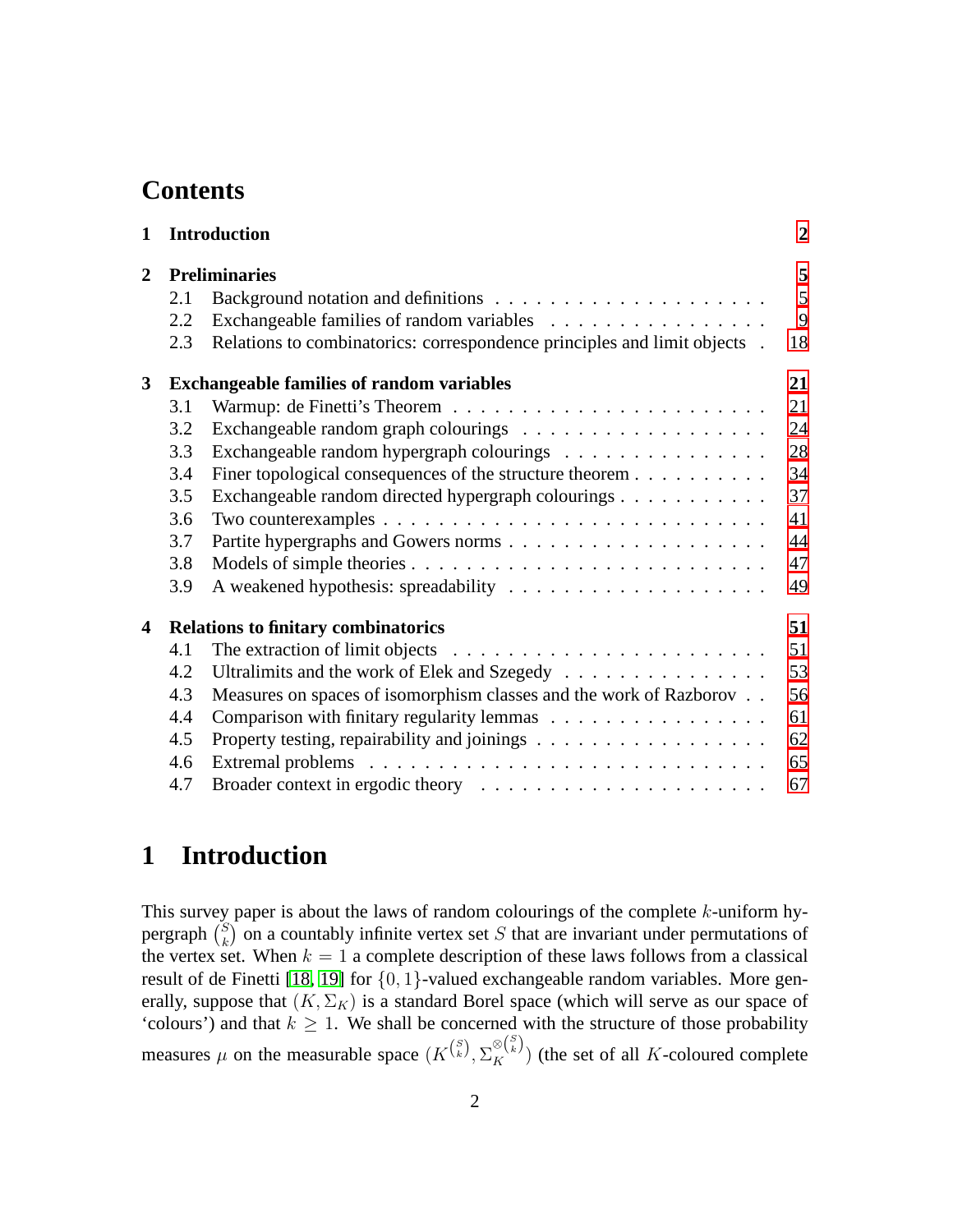$k$ -uniform hypergraphs on  $S$ ) that are invariant under the natural vertex-permuting action  $\text{Sym}_0(S) \curvearrowright {\binom{S}{k}}$  $k<sub>k</sub>$ ), where  $Sym_0(S)$  is the group of finitely-supported permutations of S.

Measures (or, equivalently, the associated canonical processes of coordinate-projections onto  $K$ ) enjoying such symmetries were subject to a number of studies during the 1970's and 80's, culminating in the first complete analyses by Kingman [\[47\]](#page-73-0), Hoover [\[41,](#page-72-0) [42\]](#page-72-1), Aldous [\[1,](#page-69-0) [2,](#page-69-1) [3\]](#page-69-2) and Kallenberg [\[44\]](#page-72-2) for increasingly general classes of process.

More recently, a similar structural description has emerged independently in the work of a group of researchers on 'limit objects' for sequences of large finite graphs or hypergraphs, whose structure can often serve as a 'proxy' for the 'leading order statistics' of such graphs or hypergraphs (see, for example, Lovász and Szegedy [\[52\]](#page-73-1), Borgs, Chayes, Lovász, Sós, Szegedy and Vesztergombi [\[17\]](#page-71-2), Elek and Szegedy [\[24\]](#page-71-3)).

We shall survey the former area (giving a description close in spirit to those of Aldous [\[3\]](#page-69-2) and Kallenberg [\[44\]](#page-72-2), where the picture is more complete), and then describe how these two strands of research are actually closely related.

The link between them areas arises because exchangeable random colourings can themselves serve as such limit objects, and because once this identification is made many of the results of the more recent formalisms simply follow from the older structure theorems for exchangeable laws. This basic identification seems to appear first in Tao [\[62\]](#page-74-0), where parts of the older structure theory are then implicitly re-proved, but without a development of the full formalism.

In addition, similar structural results were already obtained by Fremlin and Talagrand in [\[29\]](#page-71-1) (a paper that seems to have gone unnoticed by many more recent researchers) for a class of random graphs that are subject only to a rather weaker symmetry than full exchangeability: in the terminology we will adopt below their random graphs on  $\mathbb N$  are 'spreadable', according to which all induced finite random subgraphs on a fixed number of vertices have the same law so long as the order of those vertices is respected. This requirement of order-preservation demands a more subtle analysis than in the exchangeable case. Spreadability was studied by Ryll-Nardzewski [\[58\]](#page-73-4) and Kallenberg [\[44\]](#page-72-2) as a natural weakening of the hypothesis of exchangeability, but the work of Fremlin and Talagrand [\[29\]](#page-71-1) also includes an analysis of a related extremal problem (about critical densities for finite subgraphs of certain infinite random graphs), in an early precursor to more recent work relating such questions in finitary combinatorics to the analysis of these random graphs.

Tao's use of exchangeable random hypergraph colourings as such proxies is motivated by a Furstenberg-like correspondence principle between properties of finite hypergraphs and those of exchangeable random hypergraphs. He goes on to give an infinitary analysis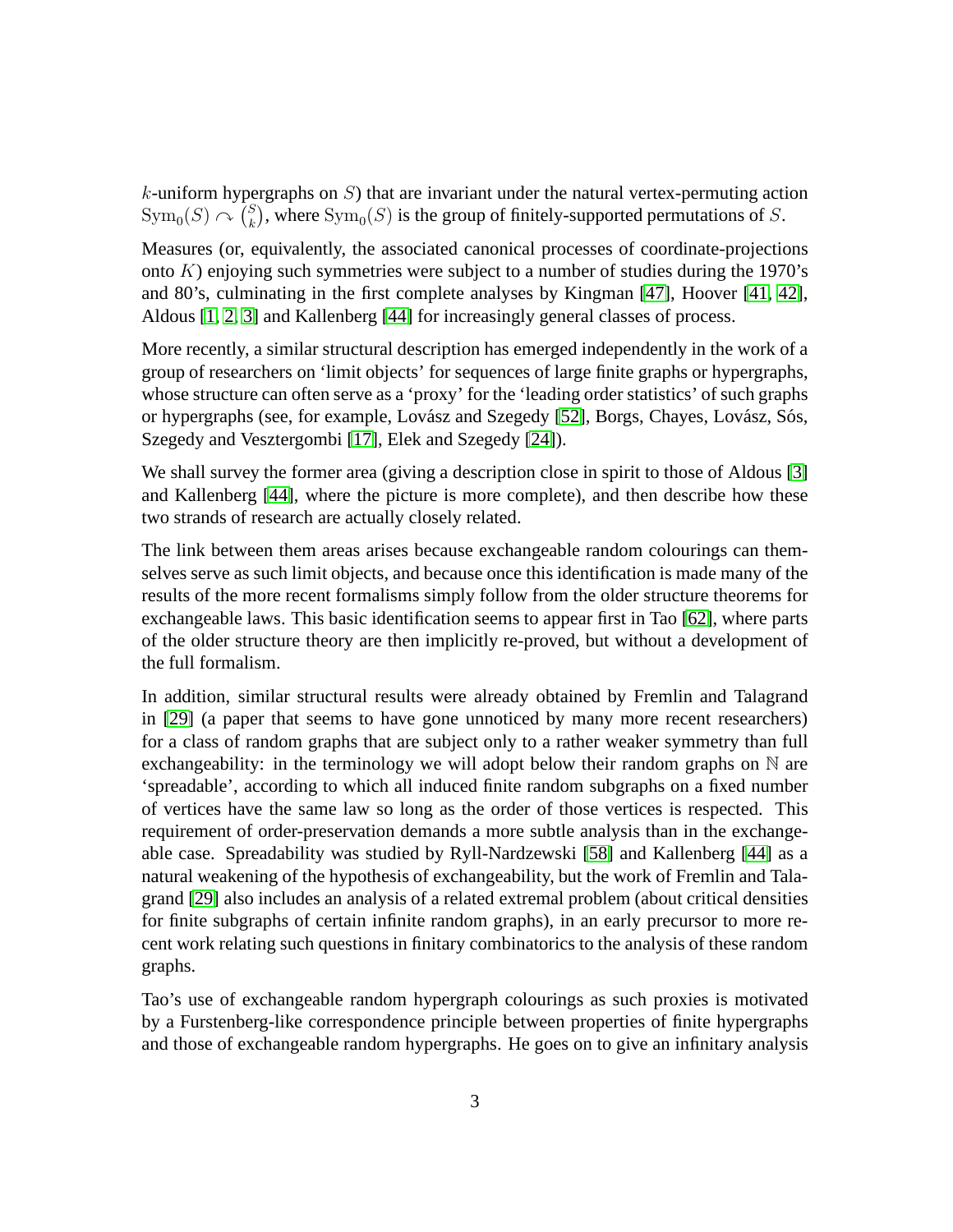of versions of the graph and hypergraph removal lemmas. This makes concrete certain analogies between Furstenberg's ergodic-theoretic work and hypergraph-based approaches to proving Szemerédi's Theorem, and in many respects the present paper is a continuation of this program. In [\[10\]](#page-70-0) we will extend the infinitary methods of [\[62\]](#page-74-0) to give an infinitary account of general hypergraph property testing, calling on the structural result described in the present paper.

Another abstract approach to the asymptotic statistics of large dense graphs and hypergraphs has recently appeared in work of Razborov [\[54\]](#page-73-2), [\[55\]](#page-73-3). His construction rests on the notion of a 'flag algebra', constructed from collections of combinatorial structures in a more abstract algebraic manner. Here, too, there is a close parallel between the analysis of the infinitary structures that result and the earlier works pertaining to exchangeable random hypergraph colourings.

In this survey we will first recall versions of the basic results of the theory of exchangeable laws, and will then examine how various purely combinatorial questions admit a parallel version in the setting of these laws, and can occasionally shed light on the original finitary versions through a 'limit object' analysis. In the process of describing this link, we will show how the various other infinitary formalisms described above all recover essentially the same structure as the study of exchangeable processes. We will finish by locating these basic underlying structural results in the broader context of ergodic theory, where a related but necessarily less complete analysis underlies the fundamental Furstenberg-Zimmer structure theory for probability-preserving systems, and so — through a correspondence principle with finitary combinatorics similar to that mentioned above — enables Furstenberg's proof of Szemerédi's Theorem.

A much more thorough account of the theory of exchangeability and related symmetries for stochastic processes, as well as its historical development, can be found in the book [\[46\]](#page-73-5) of Kallenberg. The treatment of this theory in the present survey will also be skewed to better exhibit its relationship with the more recent work in combinatorics, since the versions of the probabilistic results most central to this relationship (our Corollary [3.5](#page-26-0) and Theorems [2.9](#page-15-0) and [3.21\)](#page-37-0) are not quite the most general known to probabilists (which are more closely related to the setting of partite hypergraphs that we examine in Subsection [3.7\)](#page-43-0).

**Remark** As this paper neared completion, many of the main relations between exchangeability and hypergraph theory that it was written to advertise were also independently reported in work of Diaconis and Janson [\[20\]](#page-71-5).

**Acknowledgements** My thanks go to Terence Tao for frequent advice and guidance, to David Fremlin for bringing [\[29\]](#page-71-1) to my attention and for helpful suggestions and to Alexander Razborov for further helpful comments.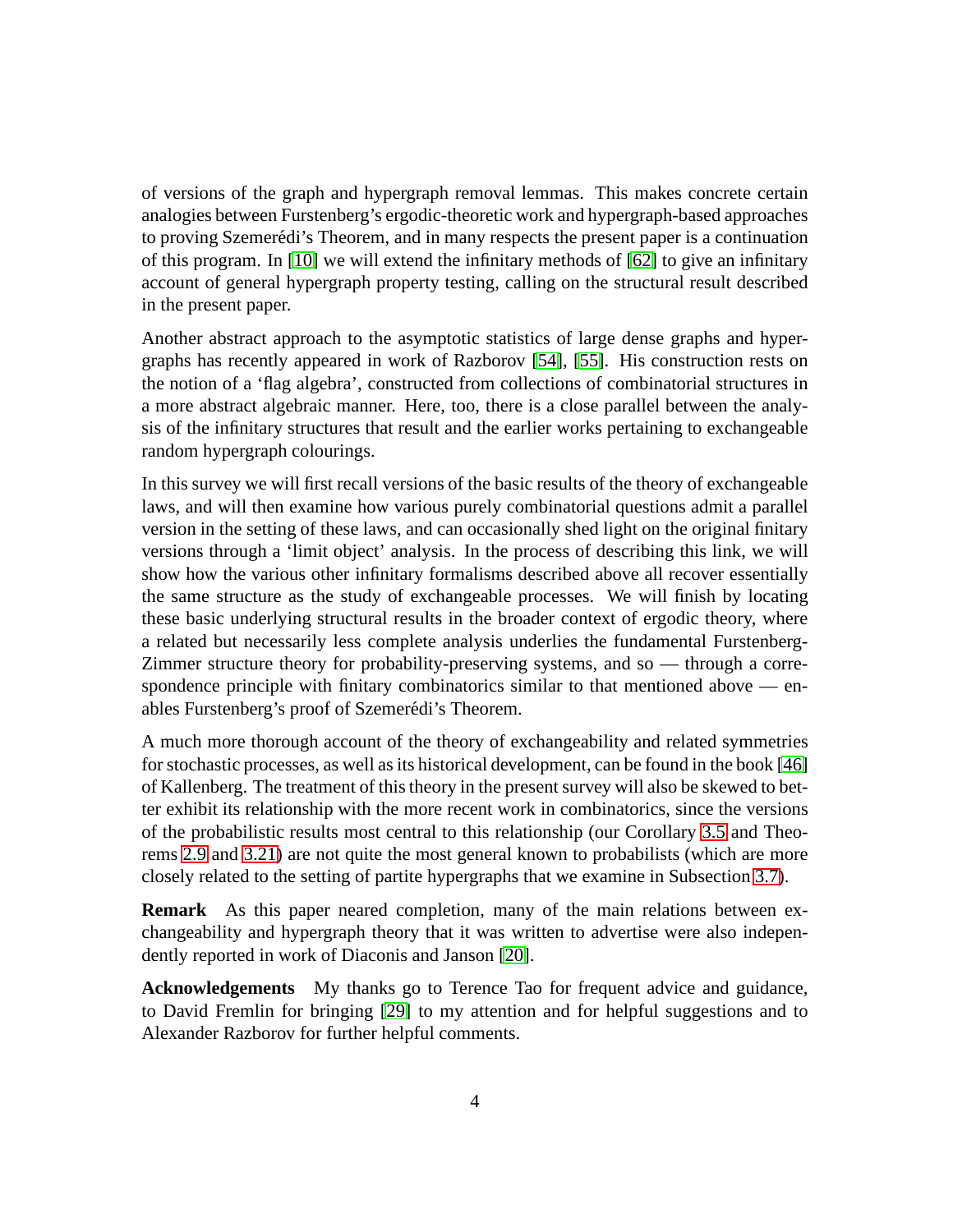# <span id="page-4-1"></span><span id="page-4-0"></span>**2 Preliminaries**

### **2.1 Background notation and definitions**

#### **Combinatorics**

In this paper we will often be concerned with uniform hypergraphs over some countably infinite vertex set *S*. We shall write  $\binom{S}{k}$  $\binom{S}{k}$  for the set of k-subsets of S and  $\binom{S}{\leq k}$  $\binom{S}{\leq k}$  (resp.  $\binom{S}{\leq k}$ ) for  $\bigcup_{j\leq k} {S \choose j}$  $_j^S$ ) (resp.  $\bigcup_{j < k} {S \choose j}$  $\binom{S}{j}$ ), including  $\binom{S}{<\infty}$  $\binom{S}{<\infty}$  for the set of all finite subsets of S.

We shall denote the subset of tuples  $(s_1, s_2, \ldots, s_i) \in S^i$  with all  $s_j$  distinct by  $Inj([i], S)$ (a notation that will re-appear in [\[10\]](#page-70-0), where injections are conveniently treated as the morphisms of a category of index sets).

<span id="page-4-2"></span>In addition to ordinary k-uniform hypergraphs, we will need to consider multicoloured hypergraphs.

**Definition 2.1 (Finite palettes)** *By a finite k*-palette we understand a sequence  $K =$  $(K_i)_{i=0}^k$  *of finite sets. We shall refer to*  $k$  *as the rank of the palette.* 

<span id="page-4-3"></span>**Remark** We shall later have cause to extend the above definition to general k-palettes, whose individual spaces are endowed with a standard Borel structure but need not be finite.  $\triangleleft$ 

**Definition 2.2 (Coloured hypergraphs)** *Given a vertex set*  $S$  *and a finite set*  $K_k$ *, we de*fine a K-coloured k-uniform hypergraph on S to be a map  $H$  :  $\binom{S}{k}$  $\binom{S}{k}$   $\rightarrow$   $K_k$ , and a K-coloured k-uniform hypergraph on S with loops to be a map  $H: V^k \to K_k$  that is invariant under coordinate permutations of  $V^k$ .

 $M$ ore generally, given a finite  $k$ -palette  $K=(K_i)_{i=0}^k$  we define a  $K$ **-coloured hypergraph** *on S to be a sequence*  $H_i$  *of*  $K_i$ -coloured *i*-uniform hypergraphs on *S for*  $i = 0, 2, ..., k$ *.* 

We will also need the analog of the above definition in the directed case.

**Definition 2.3 (Coloured directed hypergraphs)** *Given a vertex set* S *and a finite set*  $K_k$ , we define a K-coloured directed k-uniform hypergraph on S to be a map H :  $\text{Inj}([k], S) \rightarrow K_k$ , and a K-coloured k-uniform hypergraph on S with loops to be a *map*  $H: V^k \to K_k$ , and more generally given a finite k-palette  $K = (K_i)_{i=0}^k$  we define *a* K-coloured directed hypergraph on S to be a sequence  $H_i$  of  $K_i$ -coloured directed i*-uniform hypergraphs on* S*.*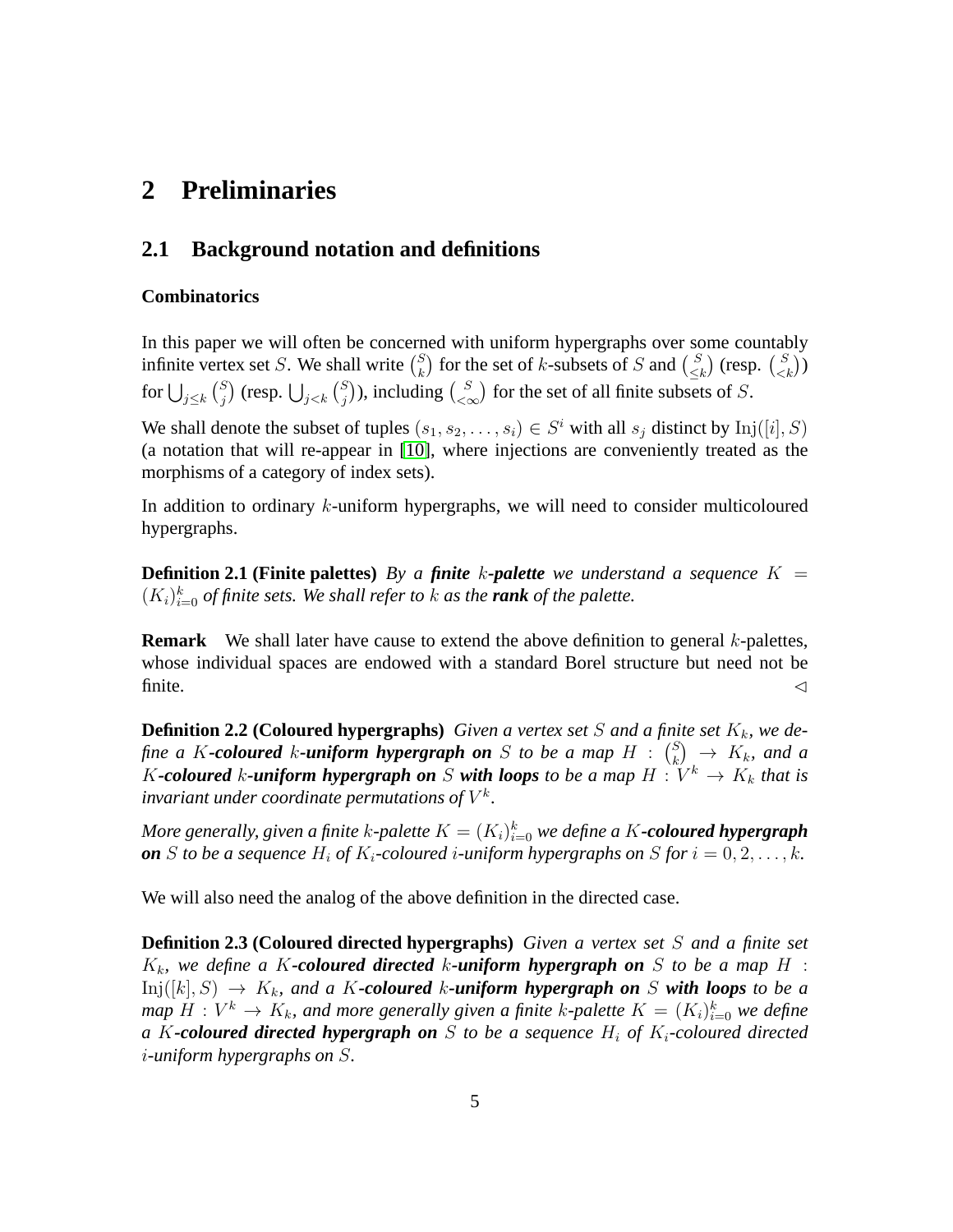Given a K-coloured (directed) hypergraph H on V and a subset of vertices  $W \subseteq V$  we write  $H|_W$  for the induced (directed) hypergraph on W given by the sequence of maps  $H_i|_{W^i}$ .

If S is endowed with a total order  $\lt$ , we shall sometimes write  $\{s_1 < s_2 < \ldots < s_n\}$  for a subset  $\{s_1, s_2, \ldots, s_n\}$  whose members are understood to have been listed in increasing order.

We shall write  $\mathrm{Sym}_0(S)$  or just  $\mathrm{Sym}_0$  for the group of finitely-supported permutations of  $S,$ and given a subset  $I \subseteq S$  and some  $g \in \text{Sym}_0(S)$  we shall write  $g(I)$  for  $\{g(x) : x \in I\}$ .

#### **Measure theory and probability**

We assume familiarity with basic measure theory and probability; a suitable reference for all the background we will need is Kallenberg [\[45\]](#page-73-6). We recall here only some slightly more specialized notions.

We shall generally work with measurable spaces that are **standard Borel spaces**: that is, that are isomorphic as measurable spaces to a Polish space with its Borel  $\sigma$ -algebra. Occasionally we shall use a proper  $\sigma$ -subalgebra of the Borel  $\sigma$ -algebra of such a space. The basic properties of these spaces are described in Appendix A of [\[45\]](#page-73-6) (under the shorter name 'Borel spaces'). When we refer to a space K as standard Borel, its  $\sigma$ -algebra is to be understood, and will be denoted by  $\Sigma_K$  when necessary; similarly, we shall usually refer to a probability measure 'on K' in place of 'on  $\Sigma_K$ '. The standard Borel assumption has various important technical consequences for the management of  $\sigma$ -subalgebras and measurable functions: for example, given a probability measure  $\mu$  on such a space X, we may adopt the common convention from ergodic theory of identifying a  $\sigma$ -subalgebra T of  $\Sigma_X$  with a factor map  $\phi: X \to Y$  into some other standard Borel space Y, defined uniquely up to equality  $\mu$ -almost everywhere. When endowed with a Borel probability measure, we will refer to the resulting measure space as a **Lebesgue space**; note that point masses are allowed in this convention, so these spaces may have atoms.

The reader who is uncomfortable with these definitions will lose nothing by assuming throughout that our underlying spaces are compact metrizable and carrying their Borel measurable structure.

Suppose that Y and X are standard Borel spaces. Then by a **probability kernel from** Y **to** X we understand a function  $P: Y \times \Sigma_X \rightarrow [0, 1]$  such that

• the map  $y \mapsto P(y, A)$  is  $\Sigma_Y$ -measurable for every  $A \in \Sigma_X$ ;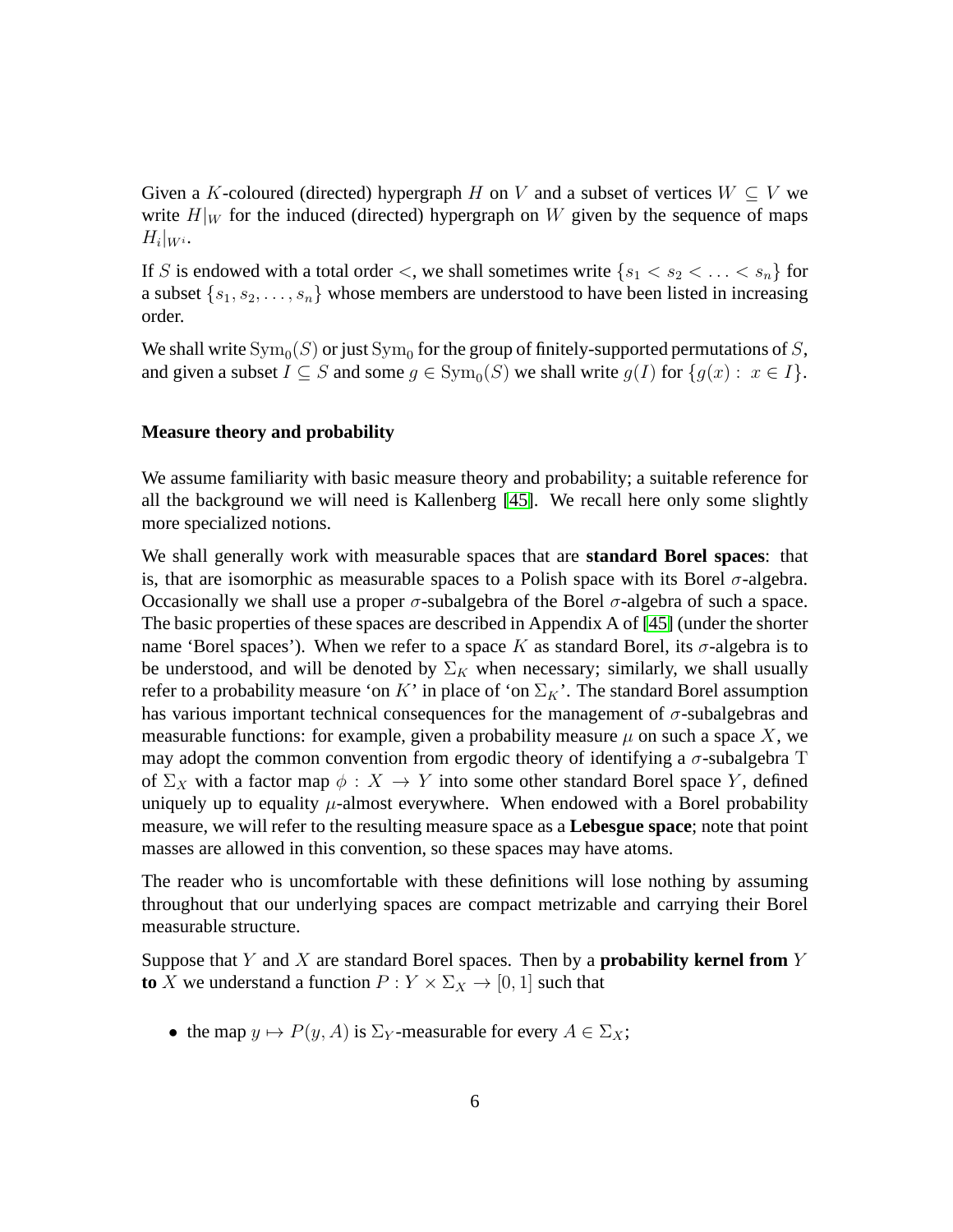• the map  $A \mapsto P(y, A)$  is a probability measure on  $\Sigma_X$  for every  $y \in Y$ .

One instructive intuition about such a kernel is that it serves as a 'randomized map' from Y to X: rather than specify a unique image in X for each point  $y \in Y$ , it specifies only a probability distribution  $P(y, \cdot)$  from which we should choose a point of X. The first of the above conditions is then the natural sense in which this assignment of a probability distribution is measurable in  $y$ ; and, indeed, a popular alternative definition of probability kernel is as a measurable function from Y to the set  $\Pr X$  of probability measures on X. We will adopt the standard notation  $P(y, dx)$  for the measure associated by such a kernel to the point y, and will write  $P: Y \rightarrow X$  when P is as above.

Given a kernel  $P: Y \rightarrow X$  and a probability measure  $\nu$  on Y, we define the measure  $P_{\#}\nu$ on  $X$  by

$$
P_{\#}\nu(A) := \int_Y P(y, A) \, \nu(\mathrm{d}y);
$$

this measure on  $X$  can be interpreted as the law of a member of  $X$  selected randomly by first selecting a member of Y with law  $\nu$  and then selecting a member of X with law  $P(y, \cdot)$ . By analogy with the case of a function between measurable spaces, we will refer to this as the **pushforward** of  $\nu$  by P. This extends standard deterministic notation: given a measurable function  $\phi: Y \to X$ , we may associate to it the deterministic probability kernel given by  $P(y, \cdot) = \delta_{\phi(y)}$  (the point mass at the image of y under  $\phi$ ), and now  $P_{\#}\nu$ is the usual push-forward measure  $\phi_{\#}\nu$ .

Certain special probability kernels naturally serve as adjoints to factor maps, in the sense of the following theorem.

**Theorem 2.4** *Suppose that* Y *and* X *are as above, that*  $\mu$  *is a probability measure on* X *and that*  $\phi: X \to Y$  *is a measurable factor map. Then, denoting the push-forward*  $\phi_{\#}\mu$ *by*  $\nu$ , there is a  $\nu$ -almost surely unique probability kernel  $P: Y \rightsquigarrow X$  such that  $\mu = P_{\#} \nu$ and which **represents the conditional expectation with respect to**  $\phi$ : for any  $f \in L^1(\mu)$ , *the function*

$$
x_1 \mapsto \int_X f(x) P(\phi(x_1), dx)
$$

is a version of the  $\mu$ -conditional expectation of  $f$  with respect to  $\phi^{-1}(\Sigma_Y)$ . We call this F *the disintegration of*  $\mu$  *over*  $\phi$ *.* 

**Proof** See Theorem 6.3 in Kallenberg [\[45\]](#page-73-6). □

Motivated by this result, we will sometimes refer to data  $(Y, \nu, P)$  for which  $\mu = P_{\#} \nu$  as a **quasifactor** of  $(X, \mu)$ , even when it does not arise as the adjoint of some factor map.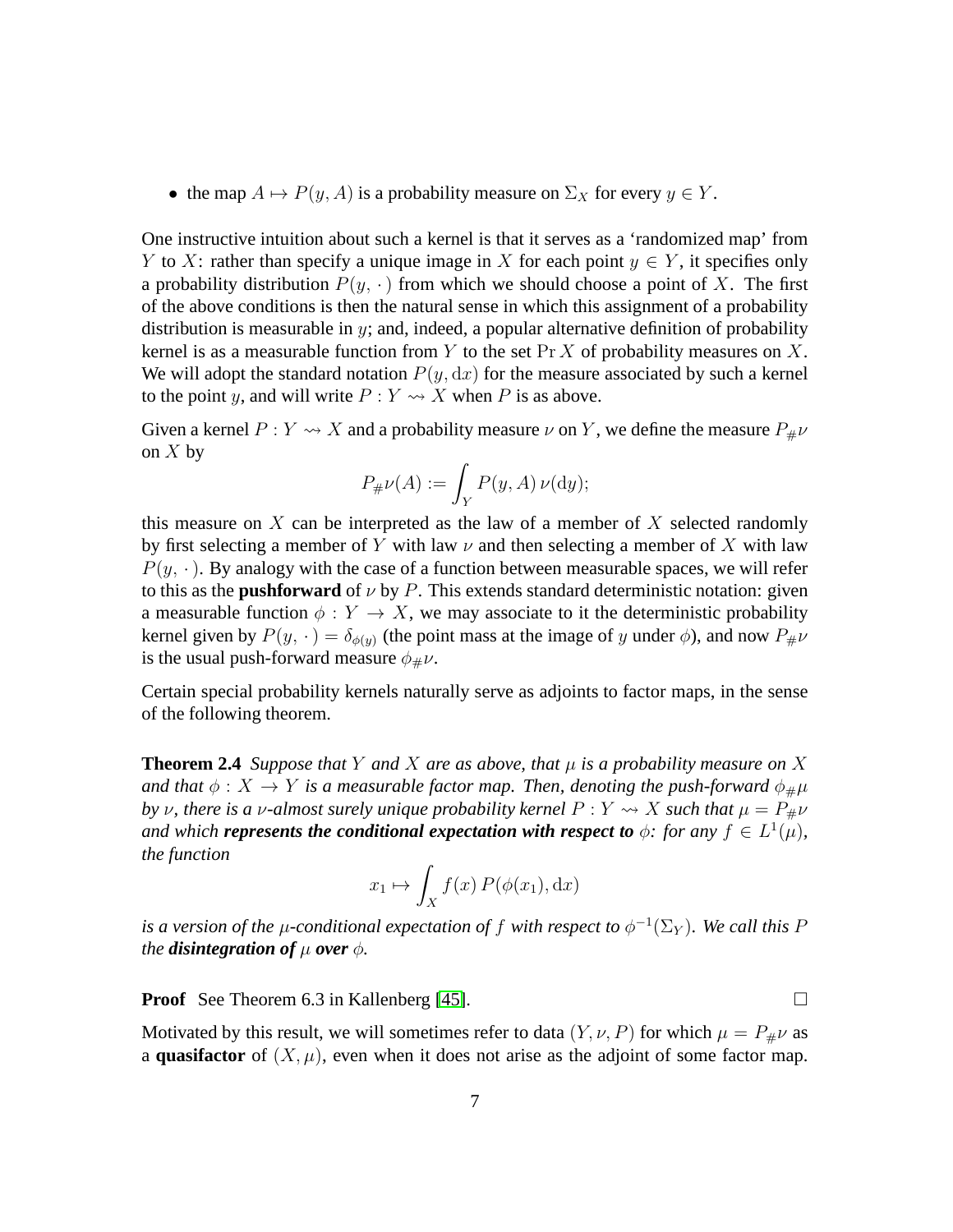An alternative convention is to interpret a quasifactor as a probability distribution on the set Pr X of probability measures on X, where Pr X is given its 'evaluation  $\sigma$ -algebra'. This corresponds to our definition by identifying  $\nu \in \Pr Y$  and  $P : Y \rightsquigarrow X$  with the *law* of P under  $\nu$  regarded as a measurable function  $Y \to \Pr X$ . A more detailed discussion of quasifactors in ergodic theory can be found in Chapter 8 of Glasner [\[35\]](#page-72-3), where this alternative convention is used.

It is clear that in general a probability kernel need not correspond to a disintegration over some factor map: indeed, if P is the disintegration of  $\mu$  over a map  $\phi$  then it must obey the extra condition that its fibre measures  $P(y, \cdot)$  are mutually singular and concentrated on the fibres  $\phi^{-1}{y}$ . Thus, for example, letting  $p:[0,1]^2 \to (0,\infty)$  be some strictly positive Borel measurable function for which

$$
\int_0^1 p(x, y) \, \mathrm{d}y = 1
$$

for all  $x \in [0, 1]$  and defining  $P : [0, 1] \rightarrow [0, 1]$  by

$$
P(x, A) = \int_A p(x, y) \, dy
$$

gives a probability kernel with all fibre measures mutually absolutely continuous, and so this P is not a disintegration of any measure over some measurable map  $[0, 1] \rightarrow [0, 1]$ . If the probability kernel P does arise as a disintegration over some map  $\phi: X \to Y$ , we will write that  $\phi$  **recovers** P; if no such  $\phi$  exists we call P **unrecoverable**. It turns out that under reasonably general hypotheses the mutual singularity of the measures  $P(y, \cdot)$ is sufficient, as well as necessary, for recoverability, but we will not make use of this fact; see, for example, Theorem 8.3 in Glasner [\[35\]](#page-72-3). We will be interested in certain instances of unrecoverability later in this paper. It is worth noting, however, that any quasifactor  $P: Y \rightsquigarrow X$  with  $\mu = P_{\#}\nu$  defines a joining  $\lambda$  on  $(Y \times X, \Sigma_Y \otimes \Sigma_X)$  of  $(Y, \nu)$  and  $(X, \mu)$ by setting

$$
\lambda := \int_Y \delta_y \otimes P(y, \, \cdot \,) \, \nu(\mathrm{d}y),
$$

and now we can identify both  $(X, \mu)$  and  $(Y, \nu)$  as true factors of the larger probability space  $(Y \times X, \Sigma_Y \otimes \Sigma_X, \lambda)$  so that P gives the conditional distribution of the second coordinate relative to the first: that is, if  $Q: Y \rightsquigarrow Y \times X$  is the disintegration of  $\lambda$  over the first coordinate and  $\pi_X : Y \times X \to X$  is the projections onto the second coordinate then  $P = \pi_X \circ Q$ .

Various natural operations on either measures or functions have analogs for probability kernels, and we will need some of these. If  $P: Y \rightsquigarrow X$  and S is some index set then we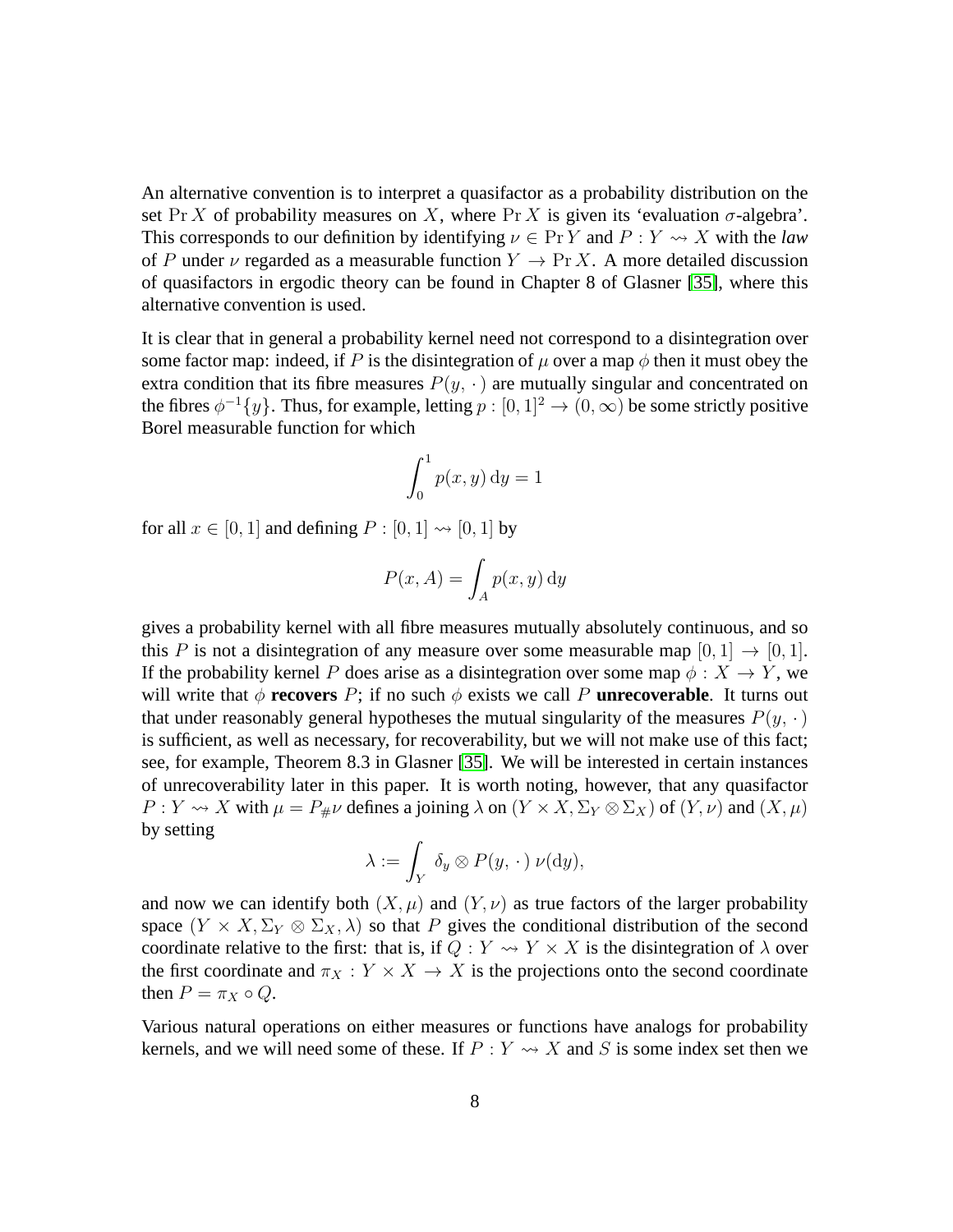will write  $P^{\otimes S}$  for the probability kernel  $Y \rightsquigarrow X^S$  defined by  $P^{\otimes S}(y, \cdot) := P(y, \cdot)^{\otimes S}$ , the simple S-indexed product of copies of the probability measure  $P(y, \cdot)$  (it is routine to check that this retains the measurability properties required of a probability kernel). On the other hand, if Z is a third standard Borel space and  $\phi : Z \to Y$  and  $Q : Z \leadsto Y$ , we define the **compositions**  $P \circ \phi : Z \rightarrow X$  and  $P \circ Q : Z \rightarrow X$  by

$$
P \circ \phi(z, \cdot) := P(\phi(z), \cdot), \text{ and } P \circ Q(z, \cdot) := \int_Y P(y, \cdot) Q(z, dy).
$$

In the remainder of this paper we shall be interested in various classes of **stochastic process**: a family of random variables  $\pi_t$  all defined on a single 'background' probability space, indexed by some set T and taking values in standard Borel target spaces  $K^{(t)}$ . In many of our examples these target spaces  $K^{(t)}$  will all agree; more generally there will be a short list of different target spaces  $K_0, K_2, \ldots, K_k$ , with  $\pi_t$  taking values in  $K_i$  according as t falls in the  $i^{\text{th}}$  cell of some partition  $T = T_0 \cup T_1 \cup \cdots \cup T_k$ .

It is a common and convenient practice in probability to regard the background probability space that supports these random variables as 'hidden', and to perform all desired constructions in terms of the particular functions  $\pi_t$ ; however, in this survey we shall instead work largely with **canonical processes**: that is, those for which the underlying probability space is itself the product  $X = \prod_{t \in T} K^{(t)} = K_0^{T_0} \times K_1^{T_1} \times \cdots K_k^{T_k}$  with its product measurable structure and some probability measure, and  $\pi_t : X \to K^{(t)}$  is just the projection onto the coordinate indexed by t for each  $t \in T$ . Given this projection interpretation, we will sometimes extend our notation by writing  $\pi_I$  for the projection of  $\prod_{t\in T} K^{(t)}$  onto  $\prod_{t\in I} K^{(t)}$  for any subset  $I \subseteq T$ . The underlying probability measure on X is referred to as the **joint law** of the process.

Not only is this picture quite concrete and intuitive for the arguments that we will need, but it will also emerge naturally when we turn to the 'correspondence principles' relating our work to structures in combinatorics.

#### <span id="page-8-0"></span>**2.2 Exchangeable families of random variables**

Our main objects of study will be families  $(\pi_t)_{t\in T}$  of random variables with values in some spaces of 'colours'  $K_0, K_1, \ldots$  or  $K_k$ , and subject to the additional hypothesis that their joint law is invariant under some class of permutations of the (countably infinite) index set T. Clearly these permutations must preserve the partition  $T_0 \cup T_1 \cup \cdots \cup T_k$ in order for this to make sense. We will discuss later how such processes can serve as 'proxies' for the statistics of some large combinatorial structure (such as a dense graph or hypergraph), and for these examples such a symmetry assumption will arise owing to an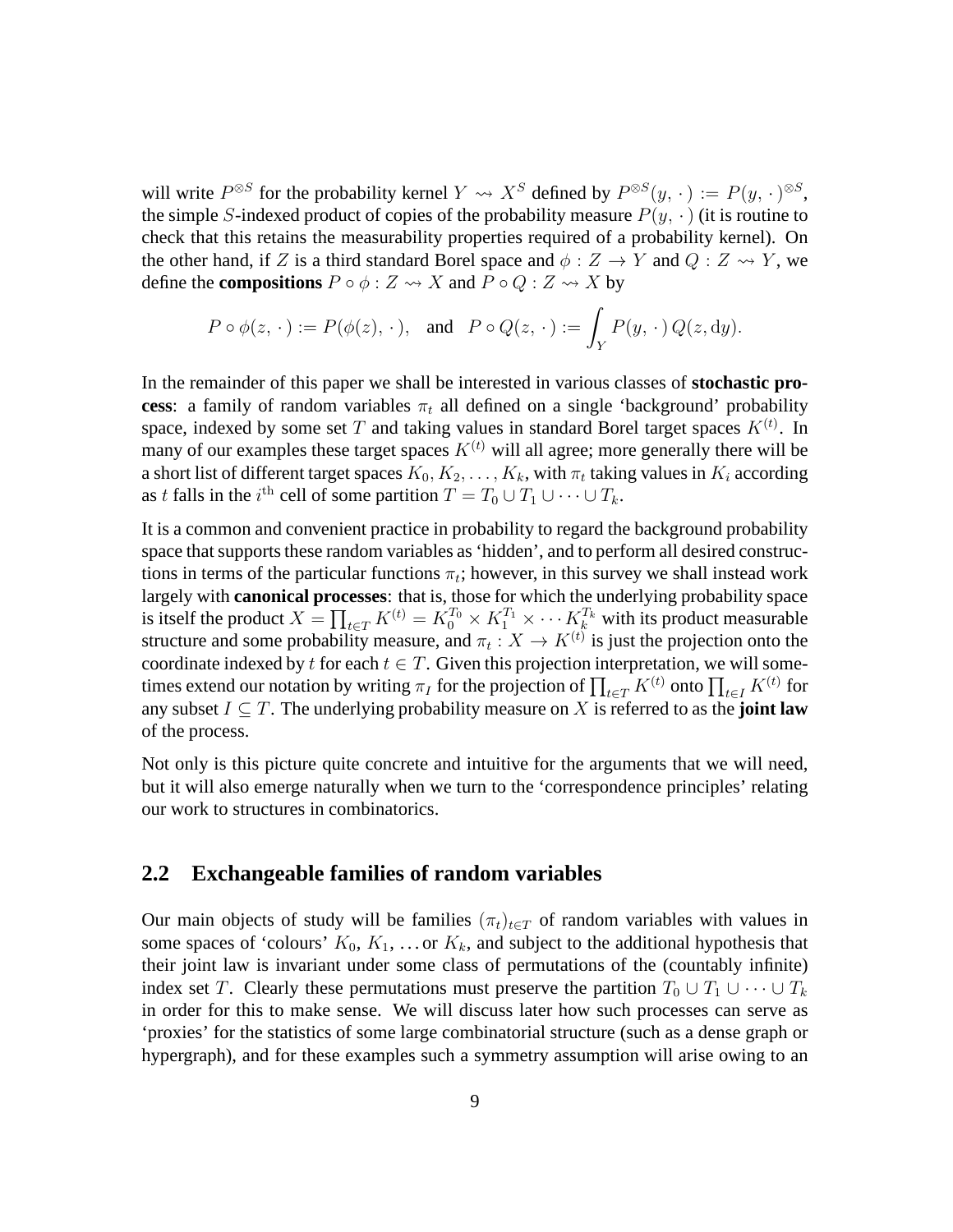equivalent symmetry in the statistics we wish to count: for example, the number of induced four-simplices in a three-uniform hypergraph is unaffected by vertex-permutations of that hypergraph.

We will consider different theories corresponding to different classes of permutations. If  $Γ$  is a group of permutations of T, preserving the partition  $T_0 ∪ T_1 ∪ ⋯ ∪ T_k$  where relevant, then following Aldous [\[3\]](#page-69-2) we refer to the joint law  $\mu$  of the family  $(\pi_t)_{t \in T}$  as (T, Γ)-**exchangeable** if it is invariant under the coordinate-permuting action of Γ: that is, writing  $\tau^g: K_0^{T_0} \times K_1^{T_1} \times \cdots K_k^{T_k} \to K_0^{T_0} \times K_1^{T_1} \times \cdots K_k^{T_k}$  for the coordinate-permuting action

$$
\tau^g\big((\omega_t)_{t\in T}\big)=(\omega_{g(t)})_{t\in T} \qquad g\in\Gamma,\ (\omega_t)_{t\in T}\in K_0^{T_0}\times K_1^{T_1}\times\cdots K_k^{T_k},
$$

we ask that  $\mu = (\tau^g)_{\#}\mu$  for all  $g \in \Gamma$ . We shall extend this notation for the action  $\tau$  to apply to maps between different index sets: if  $\psi : T \to T'$  is a bijection that respects corresponding partitions  $T_0 \cup T_1 \cup \cdots \cup T_k$  and  $T'_0 \cup T'_1 \cup \cdots \cup T'_k$  then define  $\tau^{\psi}$ :  $K_0^{T'_0} \times K_1^{T'_1} \times \cdots K_k^{T_k} \to K_0^{T_0} \times K_1^{T_1} \times \cdots K_k^{T_k}$  (notice the contravariance) by

$$
\tau^{\psi} \big( (\omega_{t'})_{t' \in T'} \big) = (\omega_{\psi(t)})_{t \in T}.
$$

We choose to make both T and  $\Gamma$  explicit in our nomenclature since many of our examples will be obtained from actions of the same group, but on different sets. In particular, the leading examples of the theory of exchangeability are the following:

- 1. Let S be a countably infinite set, whose members we shall refer to as 'vertices', and let  $T = S$  and  $\Gamma = \text{Sym}_0(S)$ , the group of all finitely-supported permutations of  $S^1$  $S^1$ . Now we may interpret  $K$  as a set (possibly a continuum) of 'colours', and a point of  $K^S$  as a K-colouring of the vertices in S. A joint law on  $K^S$  may be interpreted as a random such colouring (with the individual random variables  $\pi_s$  giving the colours of individual vertices), and the exchangeability of a random  $K$ -colouring asserts that its law does not depend on the ordering of the vertices. This example (albeit not with this terminology) is the oldest and simplest instance of exchangeability to have been studied, leading to the complete structural description given by work of de Finetti [\[18,](#page-71-0) [19\]](#page-71-4), Dynkin [\[21\]](#page-71-6) and Hewitt and Savage [\[40\]](#page-72-4), and was the genesis of most subsequent work; we shall review it in Subsection [3.1](#page-20-1) below.
- 2. Next let S and  $\Gamma$  be as above, but take for T the set  $\binom{S}{k}$  $\binom{S}{k}$  of all *k*-*hyperedges* of the complete graph on S. Now our joint law corresponds to a random K-colouring of

<span id="page-9-0"></span><sup>&</sup>lt;sup>1</sup>We make the assumption of finite support only because working with all permutations introduces the additional technicalities of working with an uncountable group; however, with the right conventions these are routinely surmountable, and the resulting theory is easily seen to be equivalent.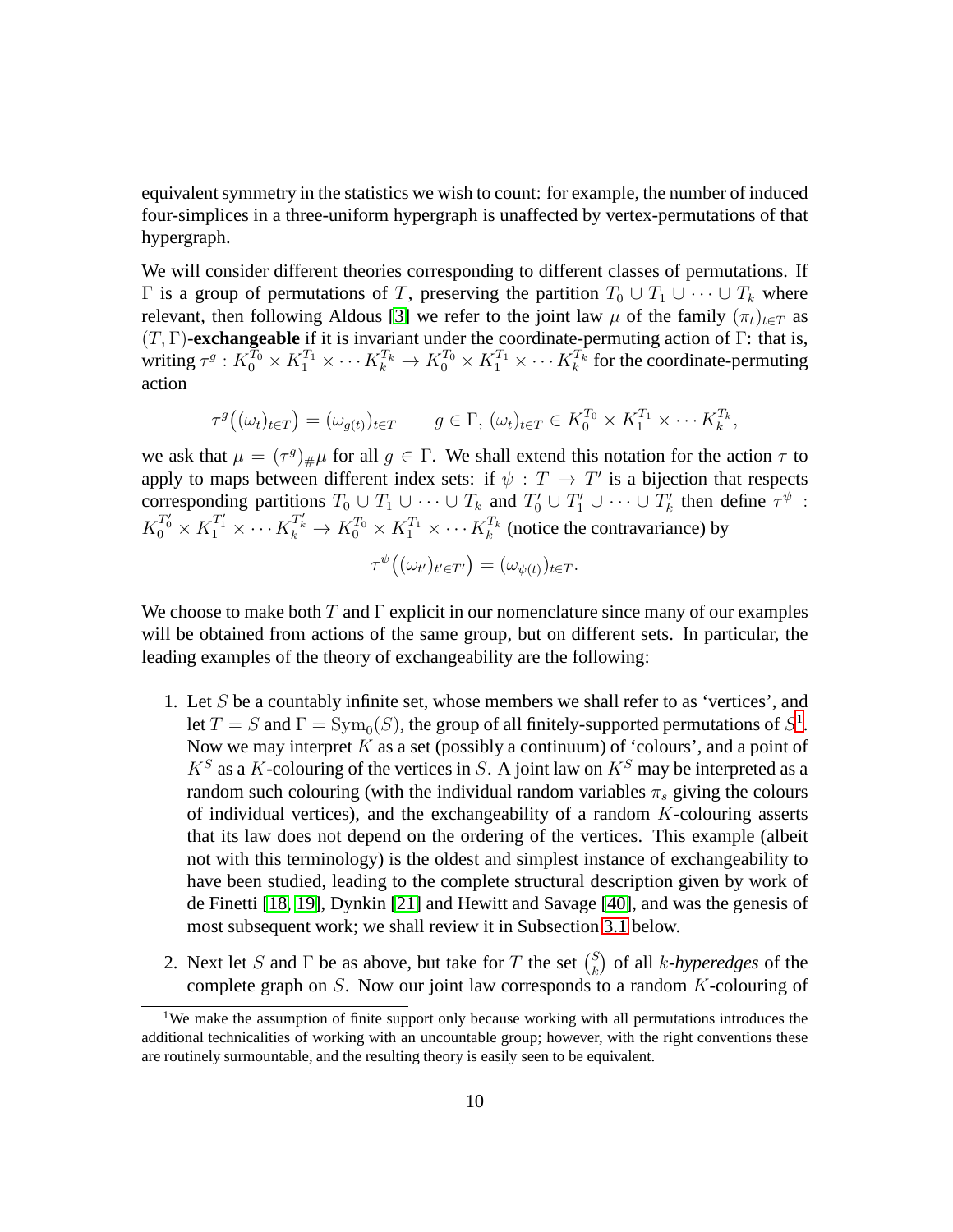the complete  $k$ -uniform hypergraph on  $S$  that is invariant under all finitely-supported vertex-set permutations. In Subsection [3.2](#page-23-0) we shall recount the complete description of these in case  $k = 2$  that follows from the work of Kingman [\[47\]](#page-73-0), Hoover [\[42\]](#page-72-1) and Aldous [\[2\]](#page-69-1), and shall then extend those results to general hypergraph colourings in Subsection [3.3](#page-27-0) following Kallenberg [\[44\]](#page-72-2). (Although we note that their work actually corresponds to the more general setting of *partite* graphs and hypergraphs, to which we turn in item 5 below.)

- 3. However, in the course of analyzing the above examples we shall meet a natural need to generalize them further, in particular in order to formulate an inductive argument that can be closed. Thus we shall be mostly concerned with random  $K$ -colourings on S for some general k-palette  $K = (K_i)_{i=0}^k$ , with the above example corresponding to the case in which all  $K_i$  for  $i \leq k-1$  are singletons. It is this setting that motivates the above introduction of a possibly nontrivial index set partition, since we shall want to write  $T = \bigcup_{i \leq k} T_i$  with  $T_i := {S \choose i}$  $_{i}^{s}).$
- 4. A different extension of example 2 can be obtained by allowed coloured directed hypergraphs: these correspond simply to processes indexed by the injections in Inj([k], S) rather than the subsets in  $\binom{S}{k}$  $\binom{S}{k}$ . As in the undirected case, we shall also then need to allow such injections for several different values of  $k$ , and so obtain a further theory that amounts to a coupling of several  $Inj([j], S)$ -indexed processes for different  $j \leq k$ .
- 5. Viewing our above examples as random colourings of some combinatorial structure that enjoy a certain related symmetry, it is easy to cook up more in the same way. The range of new ideas that are needed for their analysis seems to be limited, but two in particular are worthy of discussion.

Firstly, we will consider random colourings of partite hypergraphs. In fact, it is this combinatorial setup that corresponds most closely to the original study of 'exchangeable random arrays' in the probabilistic literature: consider, in particular, the presentation in Section 14 of Aldous [\[3\]](#page-69-2). In the simplest case, that of bipartite graphs, we require two countable infinite vertex classes  $S_1, S_2$ , and then have  $T = S_1 \times S_2$  and  $\Gamma$  the group of permutations of T obtained by a separate permutation of each  $S_i$ . A more complicated partite example is of interest as it is the natural infinitary proxy for the simplex-counting that underlies modern hypergraph proofs of Szemerédi's Theorem (see, in particular, Nagle, Rödl and Schacht [\[53\]](#page-73-7) and Gowers [\[36\]](#page-72-5)).

Secondly, within a space of 'colourings' such as  $K<sup>T</sup>$  we may obtain certain Γinvariant subspaces by demanding various relationships among the colours of different points of T, provided these demands are themselves permutation-invariant.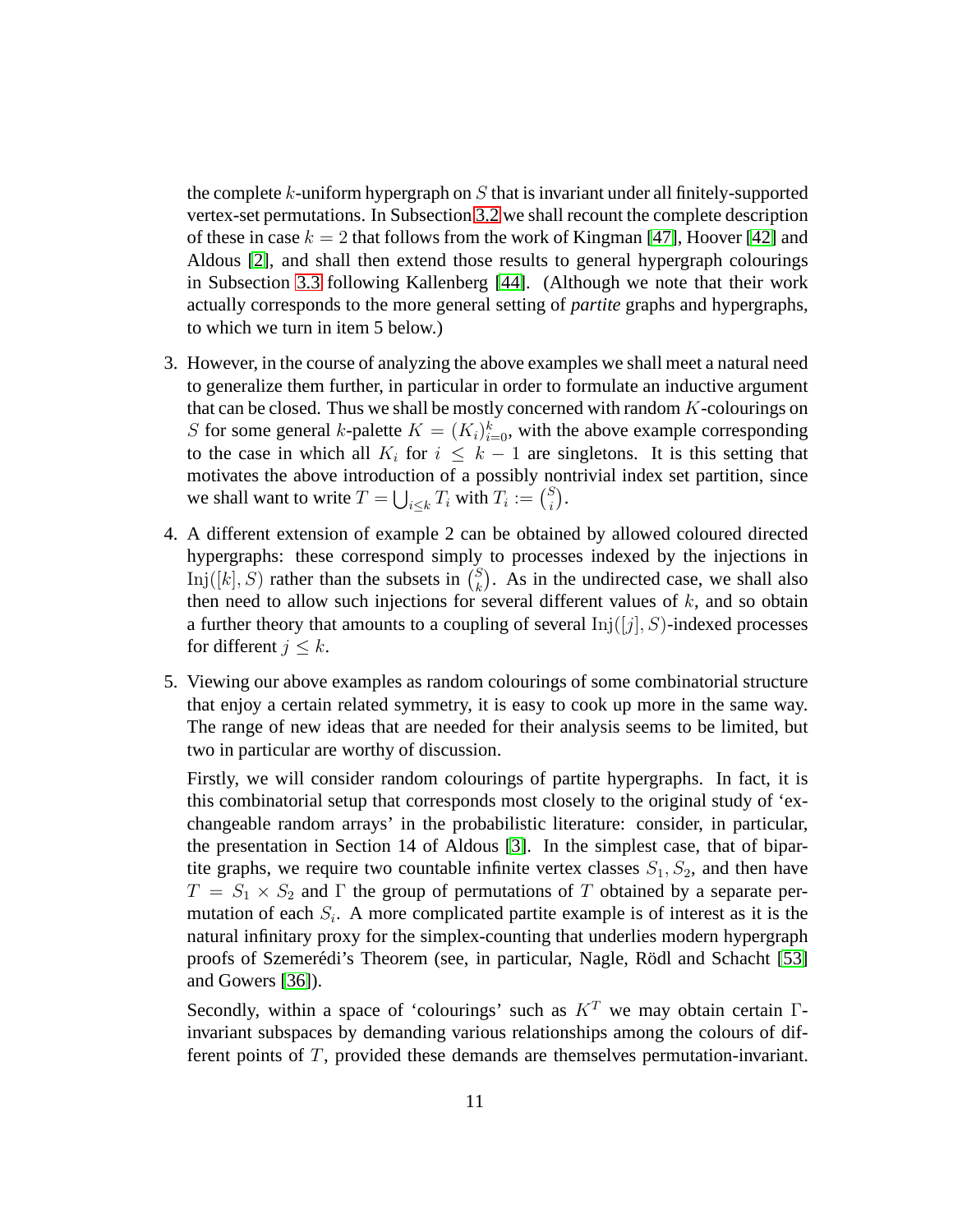As a refinement of our earlier directed hypergraph examples, these can be naturally formulated in great generality as random models of certain kinds of theory. In fact, these constituted some of the first instances of exchangeability for higher ranks to appear in the literature, for example in the model theoretic work of Gaifman [\[34\]](#page-72-6) and Krauss [\[51\]](#page-73-8), and in [\[42\]](#page-72-1) Hoover cites these works as motivation for their further study. More recently, they have appeared appeared implicitly in the work of Razborov [\[54,](#page-73-2) [55\]](#page-73-3), and in Subsection [4.3](#page-55-0) we shall briefly relate his formalism to the more classical probabilistic analysis.

Note that from the above list we have omitted the most heavily-studied instance of exchangeability of all: stationary processes, for which  $T = \Gamma = \mathbb{Z}$  (or, more generally, some other group) acting on itself by (right-) translation. As is standard, these stationary processes include (isomorphic copies of) all probability-preserving Γ-systems on some abstract standard Borel probability space: the basic objects of ergodic theory.

However, that setting is, of course, quite wild: such general systems can exhibit hugely varying kinds of behaviour, most of which seems beyond a sensible classification. What is more surprising is that the more special examples in the above list all *do* admit some quite precise structure theorem for the exchangeable laws, proved using rather different, more probabilistic arguments than those common in general ergodic theory (which lean more towards representation theory and harmonic analysis). The closest parallel results in general ergodic theory are perhaps those of Furstenberg-Zimmer structure theory ([\[30,](#page-72-7) [31,](#page-72-8) [69,](#page-74-1) [68\]](#page-74-2)), and we shall make a rough comparison between our exchangeable families and that theory in Section [4.7.](#page-66-0)

Let us mention also another symmetry condition for processes closely related to exchangeability. Given a law  $\mu$  on the product space  $K^{(\mathbb{N})}_{\mu}$ , we refer to it as **spreadable** if it is invariant under any passage to subsequences: that is, if the law  $\mu$  of  $(\pi_e)_{e \in \binom{N}{k}}$  is the same as that of  $(\pi_{\phi(e)})_{e\in\binom{N}{k}}$  for any strictly increasing function  $\phi:\mathbb{N}\to\mathbb{N}$ . Spreadable processes formed an end-point of the original vein of probabilistic research into exchangeability and related symmetries. In [\[44\]](#page-72-2), Kallenberg showed that for any spreadable set-indexed process  $(\pi_\alpha)_{\alpha\in\binom{\mathbb{N}}{k}}$  there is some exchangeable process  $(\tilde{\pi}_{\phi})_{\phi\in\text{Inj}([k],\mathbb{N})}$  indexed by distinct k-tuples in N such that  $(\pi_{\alpha})$  has the same distribution as the subprocess of  $(\tilde{\pi}_{\phi})$  indexed by tuples in increasing order, where we identify  $\{i_1 < i_2 < \ldots < i_k\} \in \binom{\mathbb{N}}{k}$  $\binom{\mathbb{N}}{k}$  with  $(i_1, i_2, \ldots, i_k) \in Inj([k], \mathbb{N})$ ; he then gave a more-or-less complete structure theorem for both classes. He also extended these conclusions to processes indexed by the set  $\binom{N}{\leq N}$  $\left(\begin{smallmatrix} \mathbb{N} \\ <\infty \end{smallmatrix}\right)$  of all finite subsets of N; this amounts to a spreadable coupling of the examples indexed by sets of different fixed sizes.

Spreadable doubleton-indexed processes also appear, under the name of 'deletion-invariant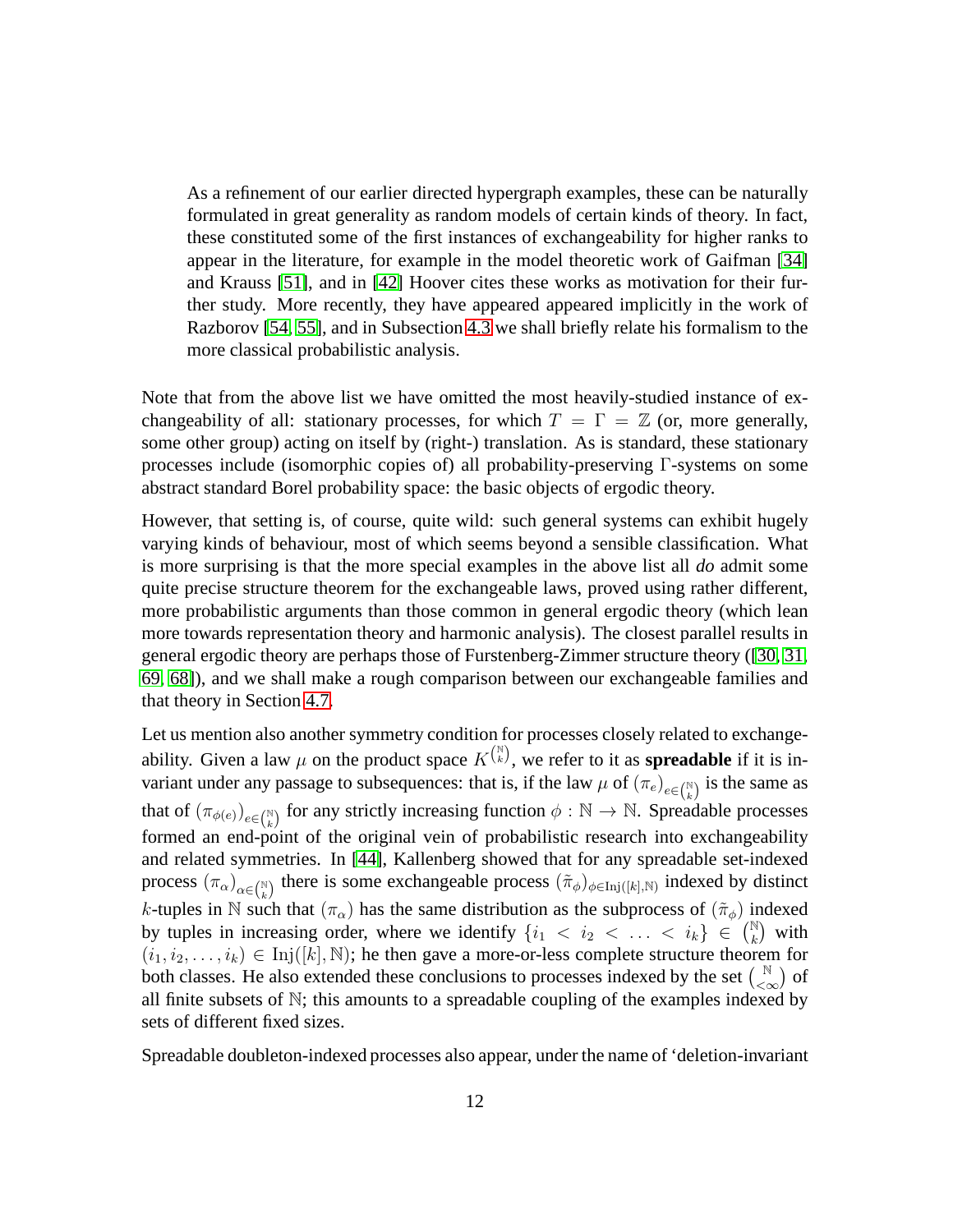random graphs', in the independent work [\[29\]](#page-71-1) of Fremlin and Talagrand; in particular, theirs may be the first use of this kind of analysis to answer a more purely 'combinatorial' question, albeit still about an class of infinitary structures. Let us also note in passing that several other names for spreadability have also appeared in the literature, such as 'spreading-invariant' (as in Kingman [\[48\]](#page-73-9)) and 'contractible' in Kallenberg's recent book [\[46\]](#page-73-5).

We shall discuss spreadability briefly in Subsection [3.9,](#page-48-0) but will not examine in detail the modifications it requires to the exchangeability theory, since these lie further from the comparison we wish to make with combinatorics. Kallenberg's paper [\[44\]](#page-72-2) contains an essentially complete account of this subject.

In the rest of this introductory subsection we will give some flavour of the structural results that follow by considering cases 1 and 2 above.

<span id="page-12-0"></span>In case 1, a complete description of exchangeable  $\mu$  is a classical consequence of a theorem of de Finetti:

**Theorem 2.5 (Structure of exchangeable random colouring)** *Let* S *be an infinite set,* K a standard Borel space and  $\mu$  an exchangeable probability on  $K^S$ . Then  $\mu$  can be *represented as a mixture of product measures: there exist a Lebesgue space*  $(Z_0, \mu_0)$  *and a probability kernel*  $P_1$  :  $Z_0 \rightarrow K$  *such that* 

$$
\mu = \int_{Z_0} P_1^{\otimes S}(z, \cdot) \mu_0(\mathrm{d}z).
$$

This result serves as an important and instructive precursor to more general analyses, so we will recall a full proof in Section [3.1](#page-20-1) below.

We can rephrase Theorem [2.5](#page-12-0) as a 'recipe' for producing all possible exchangeable measures on  $K^S$ . We first select some Lebesgue space  $(Z_0, \mu_0)$  and some probability kernel  $P_1: Z_0 \rightarrow K$ , and now a  $\mu$ -distributed random member of  $K^S$  is obtained thus:

- First, choose some z at random from  $Z_0$ , according to  $\mu_0$ ;
- Then, from the law  $P_1(z, \cdot)$  that corresponds (measurably) to this choice of z, choose each coordinate  $\omega_s$  of  $\omega \in K^S$  independently with distribution  $P_1(z, \cdot)$ .

How might such a recipe for building an exchangeable measure in case  $k = 1$  extend to  $k = 2$ ? Certainly, one possibility is to choose each edge-colour in K independently at random from some fixed probability distribution  $\nu_0$  on K, so  $\mu = \nu_0^{\otimes {S \choose 2}}$  $\int_0^{\infty}$  : for example, if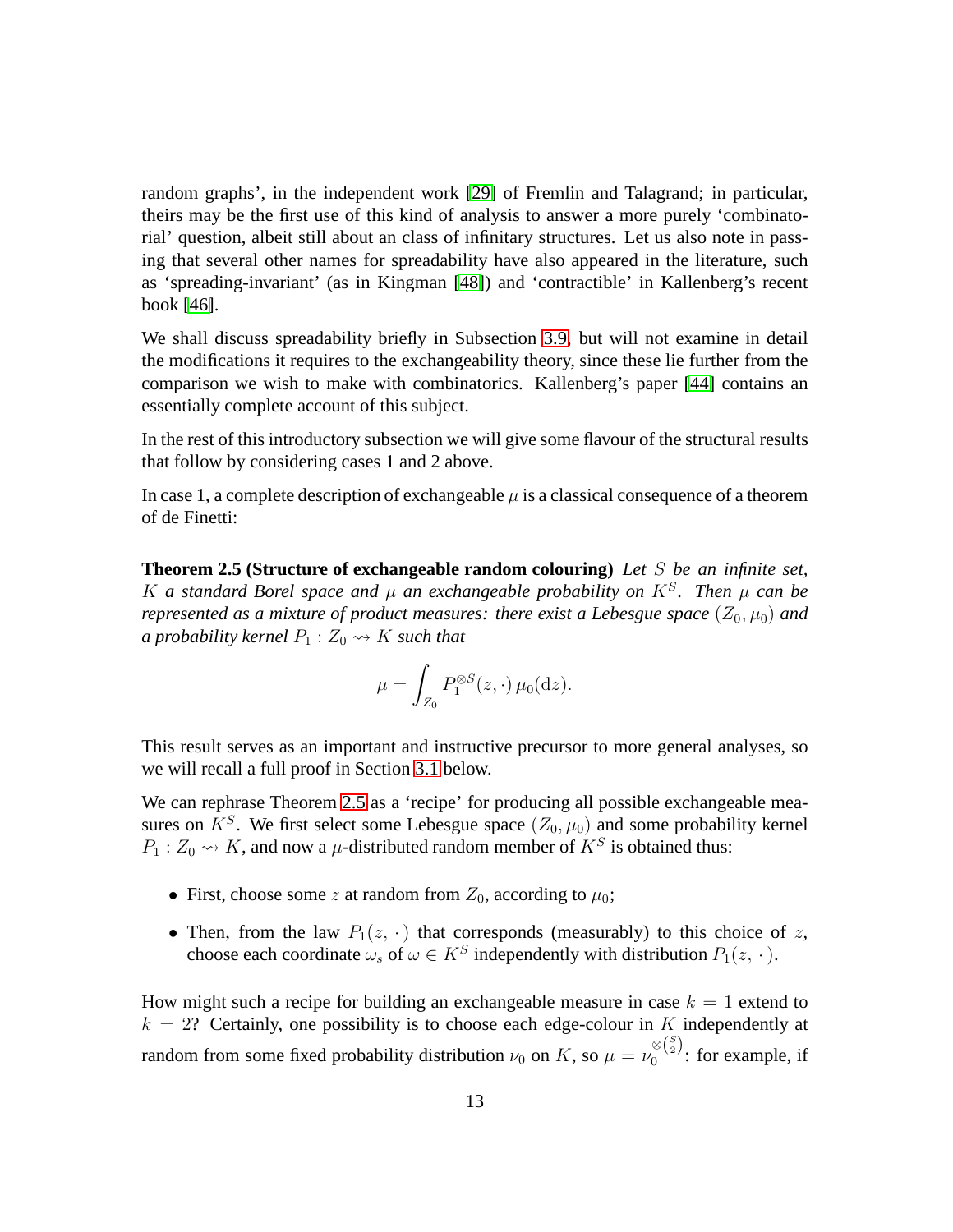$K = \{0, 1\}$  and  $\nu_0\{1\} = p$  then this gives simply the infinite Erdős-Renyi random graph  $\mathbf{G}(S, p)$ . Next, just as for the case  $k = 1$ , we could form a mixture of such measures, so that  $\mu = P_{\#}^{\otimes {S \choose 2}} \mu_0$  for some Lebesgue space  $(Z_0, \mu_0)$  and some  $P: Z_0 \leadsto K$ .

However, we are now able also to introduce a third possibility. For simplicity let us first consider a special case. If  $G = (V, E)$  is some fixed finite graph, then we may form an exchangeable measure  $\mu$  on  $\{0, 1\}^{\binom{S}{2}}$  by first picking some vertex  $v_s \in V$  for each s  $\in$  S independently and uniformly at random, and then including each edge  $\{s, t\} \in \binom{S}{2}$  $_{2}^{S}$ according to whether  $\{v_s, v_t\} \in E$ . Thus, we take infinitely many samples of the vertices in  $V$ , indexed by the set  $S$ , and then join members of  $S$  by edges according to the behaviour in G of the corresponding sample vertices, and so form an infinite random expansion of the graph G. This certainly has an exchangeable law. This construction gives a fairly simple way to convert any fixed finite graph into an infinite exchangeable random graph by treating the original graph as a source of sample vertices.

We may extend to the case of arbitrary  $K$  by now ignoring the edge set  $E$  of  $G$ , and introducing instead a K-coloured graph  $G: V^k \to K$  with loops. This construction also extends directly to higher-rank hypergraphs; let us make it formal with the following definition.

**Definition 2.6 (Sampling random hypergraph)** *Suppose that* H *is a fixed* k*-uniform* K*coloured hypergraph with loops on a vertex set* V *. Then we define the* H*-sampling random* **hypergraph**  $\mu_H$  on  $K^{S}$  to be the law of the random k-uniform K-coloured hypergraph *on* S *obtained by sampling for each* s ∈ S *independently and uniformly at random a vertex*  $v_s \in V$  *and then letting the colour of an edge*  $e = \{s_1, s_2, \ldots, s_k\} \in {S \choose k}$ k *be*  $H(v_{s_1}, v_{s_2}, \ldots, v_{s_k}).$ 

Note that it was in order to allow for collisions in this list  $v_{s_1}, v_{s_2}, \ldots, v_{s_k}$  of vertices that we required the input coloured hypergraph  $H$  to have loops.

It is this construction of an exchangeable random hypergraph from a fixed finite hypergraph that underlies the correspondence principle between statistical properties of fixed finite hypergraph colourings and random infinite hypergraph colourings. We will take up this principle and some of the parallels that it supports between the two settings in Subsections [4.5](#page-61-0) and [4.6.](#page-64-0)

However, the sampling random hypergraphs do not capture all the possible behaviours of an exchangeable random hypergraph: we need to allow for more different sources of randomness. For example, if  $k = 3$ , then in addition to sampling vertices of a fixed 3uniform  $K$ -coloured hypergraph  $H$ , we could consider an alternative sampling procedure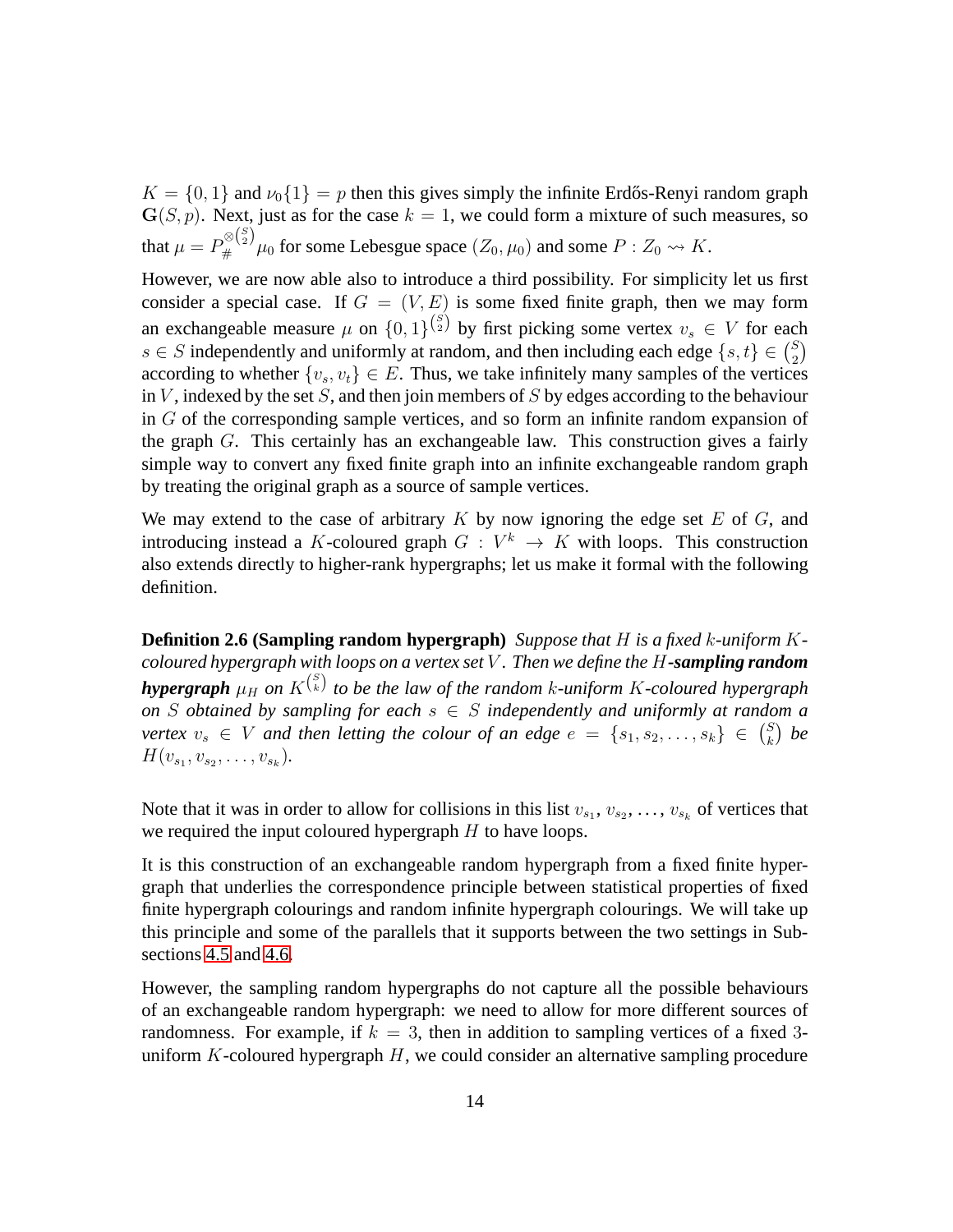based on a finite set W of possible *edge*-colours and a symmetric function  $H : W^3 \to K$ , by defining the measure  $\theta_H$  to be the law of the random hypergraph obtained by first sampling independently and uniformly from W a colour  $w_e$  for each edge  $e \in {S_2 \choose 2}$  $_{2}^{S}$ ), and then setting the *K*-colour of  $u \in {S \choose 3}$  $_3^S$ ) to be  $H(w_{e_1}, w_{e_2}, w_{e_3})$  when  $\binom{u_2}{2}$  $\binom{u}{2} = \{w_1, w_2, w_3\}.$ 

For higher ranks  $k$ , the obvious extension of the above idea yields a random-sampling construction of exchangeable random coloured hypergraphs corresponding to each intermediate rank  $i \leq k$ . It turns out that these different sampling procedures really do, in general, lead to distinct random hypergraphs — not every 'edge-sampling' random 3-uniform hypergraph as constructed above can be recovered by an alternative 'vertex-sampling' construction — but we postpone giving an example that witnesses this until Subsection [3.6,](#page-40-0) after the proof of the main Structure Theorem [2.9,](#page-15-0) as various elements of that proof will ease the analysis of the example.

Any general structure theorem for exchangeable random hypergraphs must allow for all of these different sampling procedures in a single recipe; our main result is that, once formulated appropriately, *this* is essentially all we need. The final structure that emerges extends the above sampling construction in essentially two ways: firstly by introducing a whole tower of sampling procedures, first of vertices, then edges, then 3-hyperedges, and so on up to the full rank  $k$ ; and secondly by allowing each of these sampling procedures its own infusion of 'additional randomness', by replacing deterministic colourings with probability kernels into the relevant space of colours. It is most naturally phrased as an extension of the 'random recipe' we gave above as a formulation of de Finetti's Theorem.

<span id="page-14-0"></span>**Definition 2.7** *By a sequence of ingredients we understand a sequence*  $Z_0$ ,  $Z_1$ , ...,  $Z_{k-1}$ *of standard Borel spaces, a probability measure*  $\mu_0$  *on*  $Z_0$  *and (setting*  $Z_k := K$ *), for each*  $i = 1, 2, \ldots, k$ , a probability kernel

$$
P_i: Z_0 \times Z_1^i \times Z_2^{i\choose 2} \times \cdots \times Z_{i-1}^{i\choose i-1} \rightsquigarrow Z_i
$$

*that is symmetric under the natural coordinate-permuting action of* Sym([i]) *on the domain.*

<span id="page-14-1"></span>**Definition 2.8** *Given a sequence of ingredients*

$$
(Z_0, \mu_0), (Z_1, P_1), \ldots, (Z_{k-1}, P_{k-1}), (K, P_k),
$$

*by the standard recipe we understand the following procedure for picking a random mem*ber of  $K^{\binom{S}{k}}$ :

• *Choose*  $z_{\emptyset} \in Z_0$  *at random according to the law*  $\mu_0$ *;*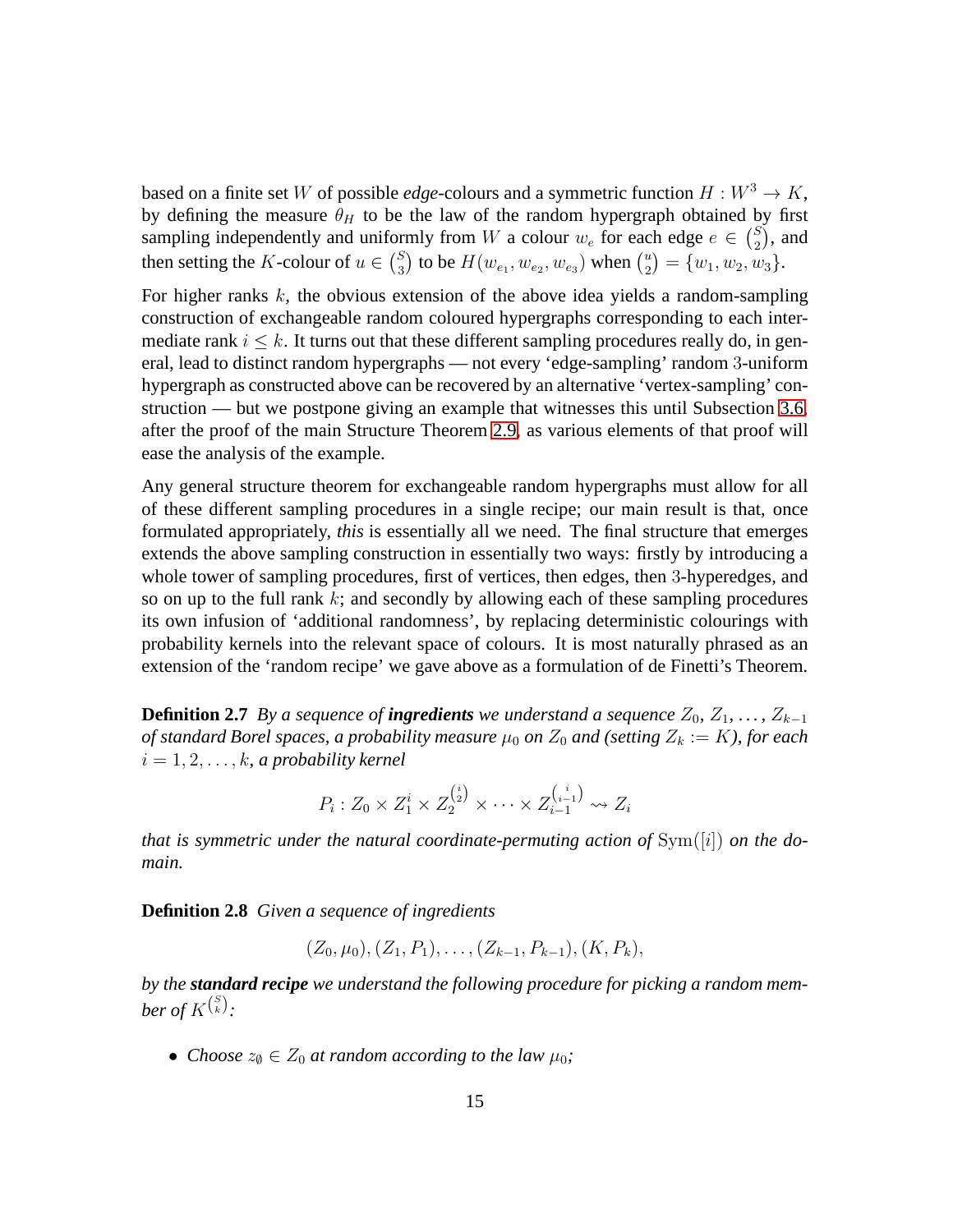- Colour each vertex  $s \in S$  by some  $z_s \in Z_1$  chosen independently according to  $P_1(z_0, \cdot);$
- *Colour each edge*  $a = \{s, t\} \in {S \choose 2}$  $\binom{S}{2}$  by some  $z_a \in Z_2$  chosen independently accord*ing to*  $P_2(z_0, z_s, z_t, \cdot)$ *; . . .*
- *Colour each*  $(k-1)$ -hyperedge  $u \in {S \choose k-1}$  $\binom{S}{k-1}$  by some  $z_u$  ∈  $Z_{k-1}$  chosen independently *according to*  $P_{k-1}(z_0, (z_s)_{s \in u}, \ldots, (z_v)_{v \in {u \choose k-2}}, \cdot)$ *;*
- *Colour each k-hyperedge*  $e \in {S \choose k}$  $\binom{S}{k}$  by some colour in K chosen independently ac*cording to*  $P_k(z_0, (z_s)_{s \in e}, \ldots, (z_u)_{u \in {e \choose k-1}}, \cdot).$

*If* µ *is the law of the resulting random* K*-coloured* k*-uniform hypergraph, we will say that the ingredients yield*  $\mu$  *upon following the standard recipe.* 

*Symbolically the standard recipe may be represented as the following recursive construction of a family of exchangeable random hypergraphs terminating in*  $\mu$ *:*  $\mu_0$  *on*  $Z_0$  *is given, and then we define*

$$
\mu_1 := (\mathrm{id}_{Z_0}, P_1^{\otimes S})_{\#} \mu_0 \quad on \ Z_0 \times Z_1^S,
$$
\n
$$
\mu_2 := \left( \mathrm{id}_{Z_0}, \mathrm{id}_{Z_1^S}, \bigotimes_{a \in {S \choose 2}} P_2 \circ (\mathrm{id}_{Z_0}, \pi_{\binom{a}{1}}) \right)_{\#} \mu_1 \quad on \ Z_0 \times Z_1^S \times Z_2^{\binom{S}{2}},
$$
\n
$$
\vdots
$$
\n
$$
\mu_{k-1} := \left( \mathrm{id}_{Z_0}, \mathrm{id}_{Z_1^S}, \dots, \mathrm{id}_{Z_{k-2}^{\binom{S}{k-2}}}, \bigotimes_{u \in \binom{S}{k-1}} P_{k-1} \circ (\mathrm{id}_{Z_0}, \pi_{\binom{u}{1}}, \dots, \pi_{\binom{u}{k-2}}) \right)_{\#} \mu_{k-2}
$$
\n
$$
\mu = \left( \bigotimes_{e \in {S \choose k}} P_k \circ (\mathrm{id}_{Z_0}, \pi_{\binom{e}{1}}, \dots, \pi_{\binom{e}{k-1}}) \right)_{\#} \mu_{k-1} \quad on \ K^{\binom{S}{k}}.
$$

<span id="page-15-0"></span>**Theorem 2.9 (Structure theorem for uniform exchangeable random hypergraph colourings)** *For any* k*-uniform exchangeable random hypergraph* µ *there is some sequence of ingredients*

 $(Z_0, \mu_0), (Z_1, P_1), \ldots, (Z_{k-1}, P_{k-1}), (K, P_k)$ 

*which yields* µ *upon following the standard recipe.*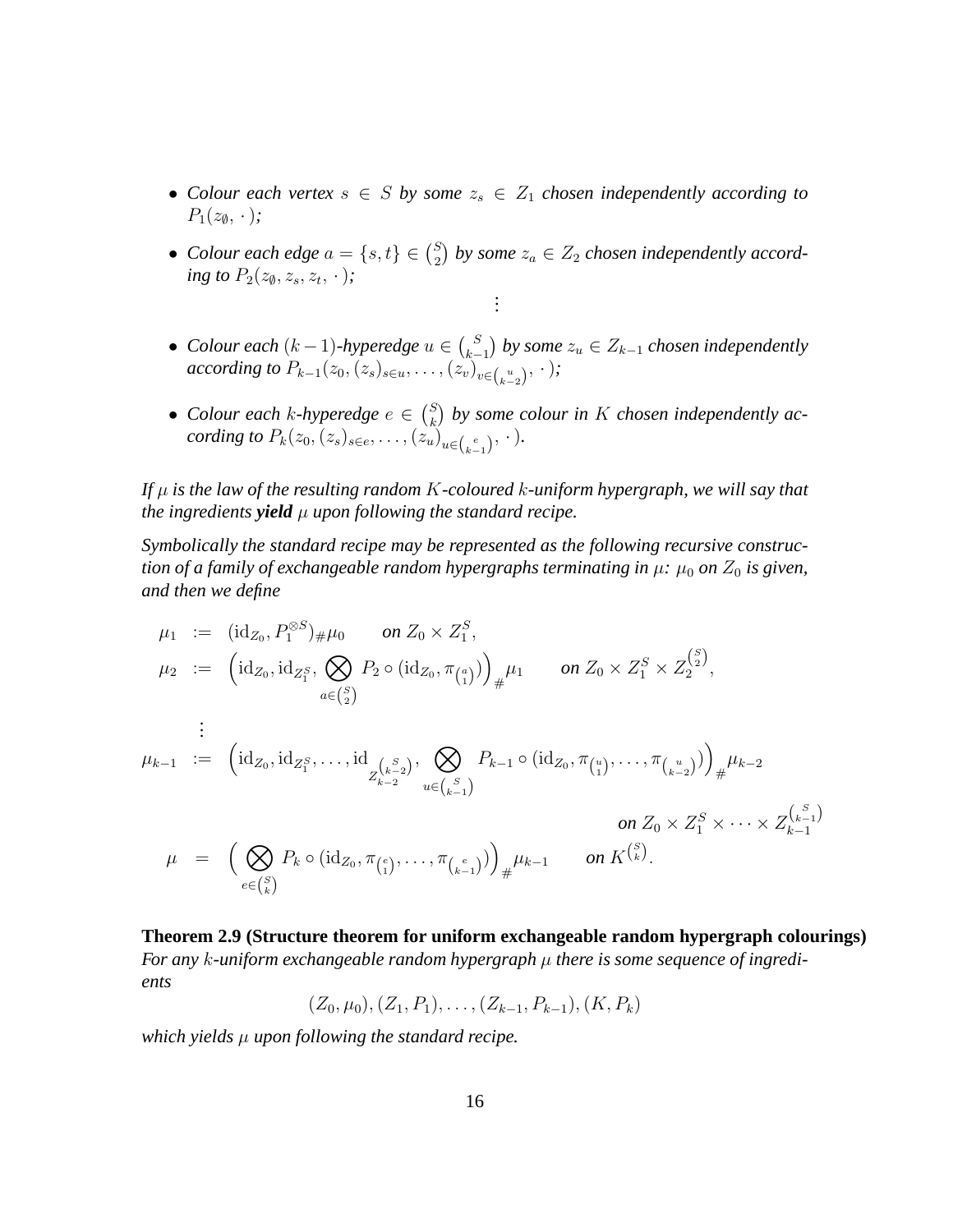**Example** In terms of the structure theorem the H-sampling random  $\{0, 1\}$ -coloured hypergraph  $\mu_H$  for H a k-uniform hypergraph with loops on a finite vertex set V has the following ingredients

$$
(\{* \}, (V, P_1^H), (\{* \}, P_2^H), \ldots, (\{* \}, P_{k-1}^H), (\{0, 1\}, P_k^H)
$$

where we write  $\{*\}$  for a one-point space,  $P_1^H$  is the uniform distribution on V,  $P_{i+1}^H$  is identically  $\delta_*$  for  $i = 0, 1, \ldots, k - 2$  and

$$
P_k^H(*,(v_1,v_2,\ldots,v_k),*,\ldots,*,\cdot)=\delta_{H(v_1,v_2,\ldots,v_k)}.
$$

Let us note here that the forms of the structure theorems for exchangeable random colourings that we have adopted above are not quite the same as those favoured in the earlier probabilistic literature on the subject, such as Aldous [\[3\]](#page-69-2) and Kallenberg [\[44\]](#page-72-2). In particular, while we have allowed the use of rather abstract spaces and probability kernels as structural ingredients for our exchangeable laws  $\mu$ , it has in the past been popular to exhibit a stochastic process with a representation in terms of simple ingredients of a different kind whose law is  $\mu$ . For example, the version of Theorem [2.9](#page-15-0) that follows most easily from the formalism of Kallenberg [\[44\]](#page-72-2) reads as follows:

**Theorem** *For any* k*-uniform exchangeable random* K*-coloured hypergraph* µ *there is* some measurable function  $f:[0,1]^{[k]\choose k}\to K$  such that, if  $(\xi_a)_{a\in \binom{S}{\leq k}}$  is a collection of independent uniform  $[0,1]$ -valued random variables then the stochastic process  $\big(f(\xi_a)_{a\subseteq e}\big)_{e\in {S\choose k}}$ *has joint law* µ*.*

We shall discuss these older 'representation' versions of our results for graphs in Subsection [3.2](#page-23-0) and for hypergraphs in Subsection [3.3,](#page-27-0) but in fact the original probabilistic theorems correspond most closely to the setting of random colourings of partite hypergraphs, and so we shall defer most of our discussion of them until we address this setting in Subsection [3.7.](#page-43-0) This older formalism will also re-appear in Subsection [4.2,](#page-52-0) where we shall find it paralleled very closely by the results obtained recently by Elek and Szegedy on 'limit object' representations for the statistics of large graphs and hypergraphs: their 'limit objects' can simply be identified with function f above. ast

The forms given for the structure theorems above suggest various questions on what further refinements might be possible. We will show in Subsection [3.6](#page-40-0) that in general a simple exchangeable random hypergraph does require type spaces of several ranks in its recipe: it cannot be recovered using only a mixture of vertex-sampling random graphs for some standard Borel probability space of sample vertices.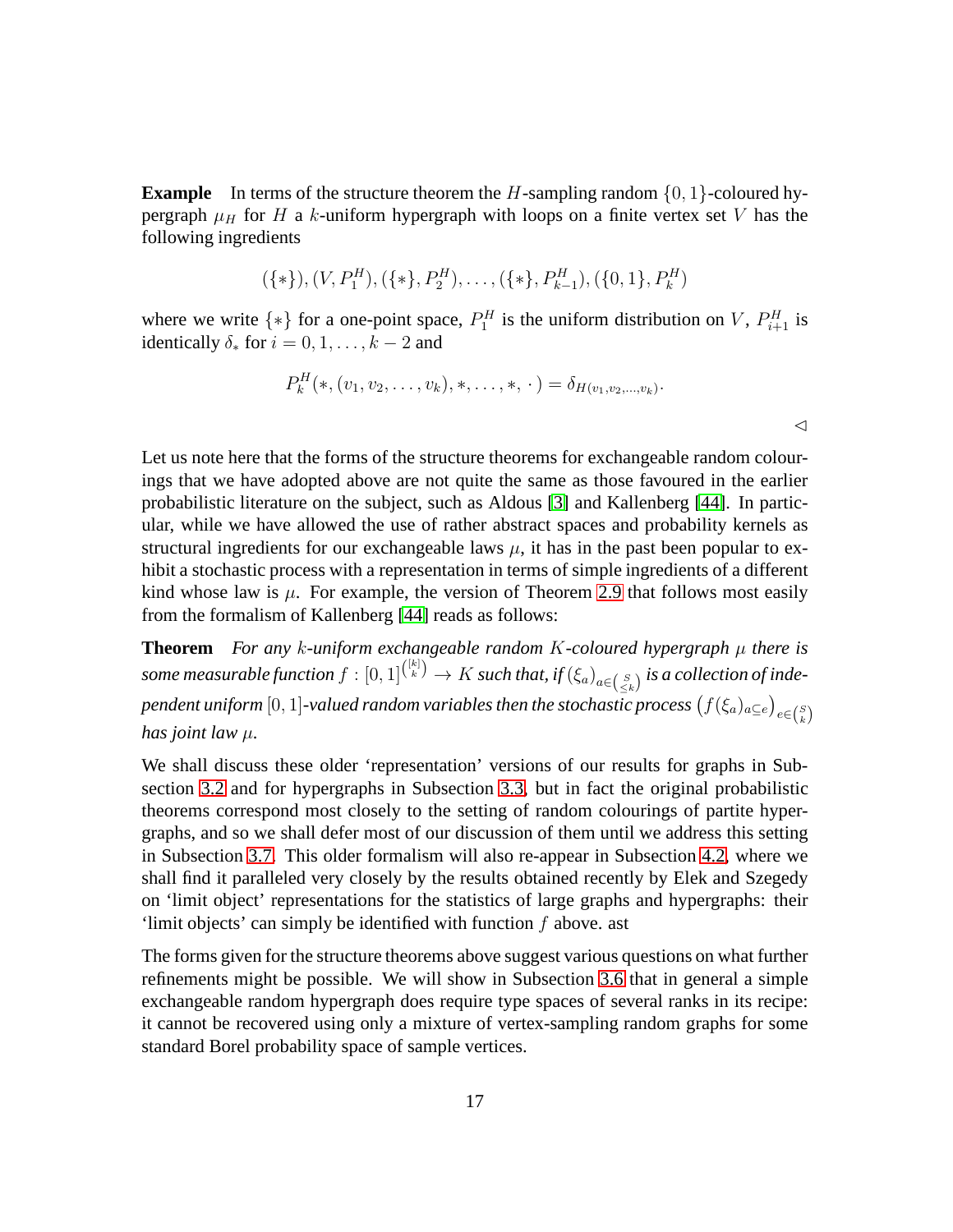A slight subtlety in our means for obtaining our structural ingredients is the following. Given an exchangeable random hypergraph colouring  $\mu$ , we might ask whether it can be that there not only exists some suitable collection of ingredients  $(Z_i, P_i)$  yielding  $\mu$ , but that the probability kernels of these ingredients can be recovered as factors of the original probability space  $(K^{(\frac{S}{k})},\mu)$ ? That is, can we obtain our products of the type spaces  $Z_i$  and the probability kernels  $P_i$  from some tower of factors

$$
(K^{\binom{S}{k}},\mu)\stackrel{\phi_{k-1}}{\longrightarrow}(Z^{\binom{S}{k-1}}_{k-1},\mu_{k-1})\stackrel{\phi_{k-2}}{\longrightarrow}(Z^{\binom{S}{k-2}}_{k-2},\mu_{k-2})\stackrel{\phi_{k-3}}{\longrightarrow}\ldots\stackrel{\phi_1}{\longrightarrow}(Z^S_1,\mu_1)\stackrel{\phi_0}{\longrightarrow}(Z_0,\mu_0),
$$

where (setting  $\mu_k := \mu$ ) the image measure

$$
\mu_i := (\phi_1)_{\#} \cdots (\phi_{k-2})_{\#} (\phi_{k-1})_{\#} \mu
$$

is precisely the exchangeable random *i*-uniform hypergraph  $Z_i$ -colouring obtained by stopping our recipe at level i?

This is possible in the case of de Finetti's Theorem [3.1](#page-21-0) (that is,  $k = 1$ ), where one option is to obtain relative independence over the  $({\rm Sym}_0(S)$ -invariant) 'tail  $\sigma$ -algebra' of the original system. However, it turns out to be impossible in general if  $k > 2$ : in Subsection [3.6](#page-40-0) we will also present an example of an exchangeable random graph for which we must use unrecoverable quasifactors.

### <span id="page-17-0"></span>**2.3 Relations to combinatorics: correspondence principles and limit objects**

There are certain theorems of combinatorics that can be conveniently approached by first converting the original combinatorial data into a related kind of stochastic process, and then applying to that process the more analytic methods of probability or ergodic theory. The successes of this approach are perhaps most striking in arithmetic combinatorics, and in particular in the ergodic-theoretic approach to Szemerédi's Theorem discovered by Furstenberg in [\[30\]](#page-72-7) (for an overview of these relationships, see also Bergelson [\[15\]](#page-70-1) and Tao and Vu [\[64\]](#page-74-3)). Indeed, several more general results of density Ramsey theory in the arithmetic or related settings are still known only by such methods.

The machinery of exchangeable random hypergraph colourings stands in a similar relation to finitary hypergraph theory as does the ergodic theory of  $\mathbb{Z}^d$ -actions to arithmetic combinatorics. While it is not clear that this 'correspondence principle' can have such powerful consequences for finitary hypergraph theory as for its arithmetic counterpart, there are certain kinds of combinatorial question for which parallel versions can be set up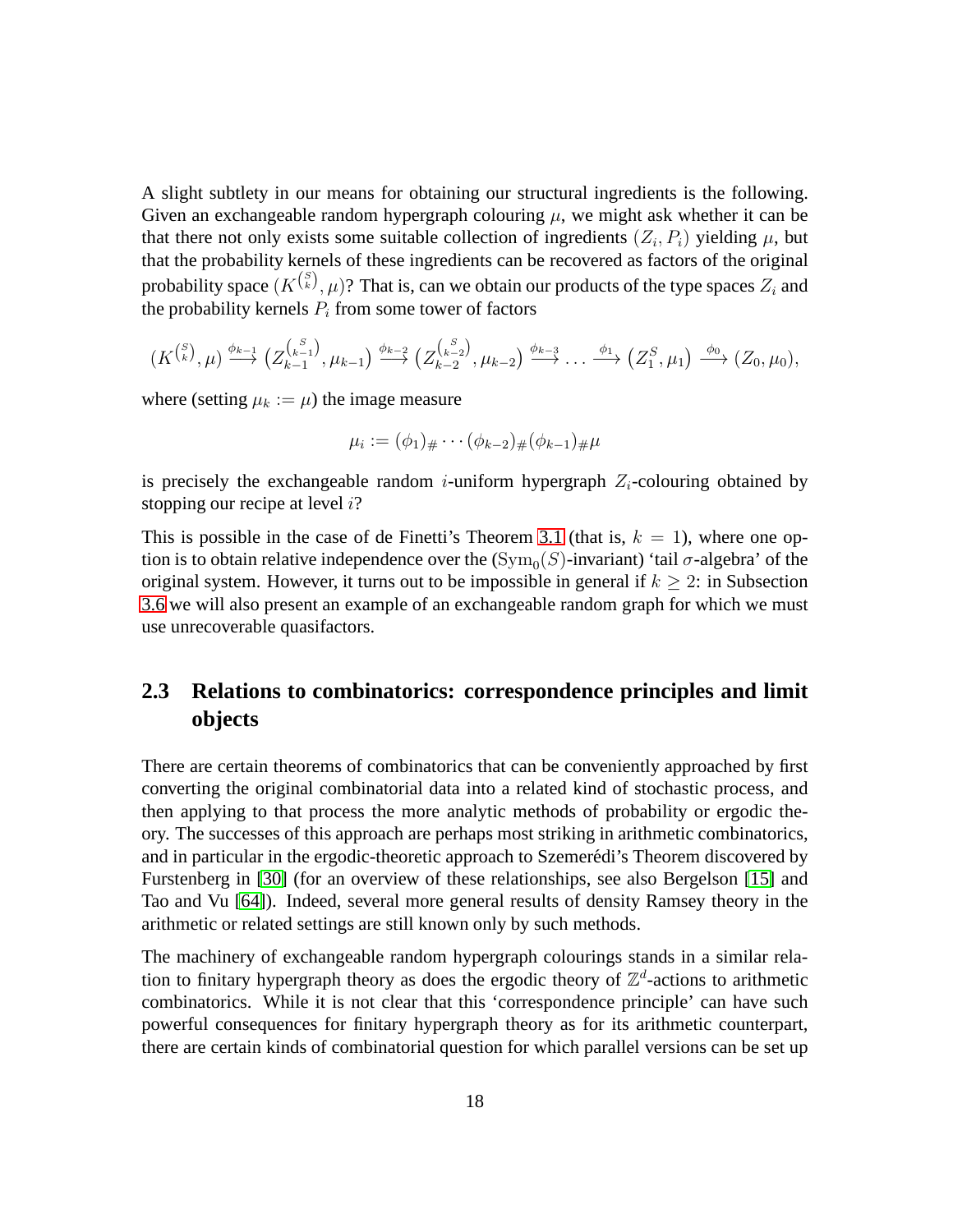for exchangeable random hypergraph colourings which may then either be instructive or interesting in their own right. We shall give a brief overview of these parallels here, and will then examine two particular examples, coming from property testing and extremal combinatorics, in Subsections [4.5](#page-61-0) and [4.6.](#page-64-0)

Let us first describe informally how this 'correspondence principle' might arise. Suppose we are given a combinatorial structure T of very large finite size and a dense subset  $E \subseteq T$ . Suppose further that the structure T has a natural group  $\Gamma$  of symmetries, and that we are interested in the 'statistics' of the subset  $E$  that count the number of copies of a fixed (small) pattern  $L \subseteq T$  lying inside E: that is, the number of  $g \in \Gamma$  with  $g(L) \subseteq E$ . Then we can form from E an associated random subset E of X, by setting  $E := g(E)$  for a symmetry  $g \in \Gamma$  chosen uniformly at random; letting P be the law of E in  $\begin{bmatrix} 7 \\ 5 \end{bmatrix}$  $\frac{T}{\leq |T|}$ ), it is clear that this is Γ-invariant for the canonical action of  $\Gamma$  on  $\binom{T}{\leq T}$  $\frac{T}{\leq |T|}$ . For each  $t \in T$ , we can consider the indicator function of the event  $A_t := \{ \mathbf{E} \ni t \}$ ; evaluation of all products of these indicator functions for different  $t \in T$  describes completely the law P.

The count we wish to make of those q such that  $q \in \Gamma$ , upon renormalizing by  $|\Gamma|$ , is now just the probability  $P(E \supset L)$ . It may be that some of the properties of these probabilities can be established by studying the possible structure of general such Γ-invariant laws P on  $\binom{T}{\leq r}$  $\left\langle \frac{T}{\leq |T|} \right\rangle$ ; in particular, sometimes the asymptotics of these properties may be more easily analyzed by considering a nested sequence  $T_1 \subseteq T_2 \subseteq \ldots$  of larger and larger index sets, and then defining from the associated invariant laws P<sub>n</sub> some vague limit P on  $\binom{T_{\infty}}{2}$  $\binom{T_{\infty}}{<\infty}$  for a suitable countably infinite index set  $T_{\infty}$ .

The correspondence principle of interest to us in the coloured hypergraph setting corresponds to the above outline in the case that  $T$  is the complete k-uniform hypergraph on some large finite vertex set  $S_n$  and  $\Gamma$  is the group of automorphisms of T given by vertex set permutations; after taking a vague limit as above, we are naturally left with an exchangeable random k-uniform hypergraph (equivalently, a  $\{0, 1\}$ -coloured hypergraph) on the countably infinite vertex set  $S := \bigcup_{n \geq 1} S_n$ .

It is this relation that leads to the overlap between counting substructures of finite coloured hypergraph and exchangeable random coloured hypergraphs. In view of this it is only to be expected that various properties relating to the first-order statistics of these finite objects have analogs for their infinite random counterparts, and that arguments relating to these properties are often skeletally similar in the two categories.

In the setting of arithmetic combinatorics, a slightly more delicate such correspondence principle underlies Furstenberg's analysis of densities of arithmetic progressions in a dense subset of  $\{1, 2, \ldots, N\}$ . These are translated into probabilities of multiple recurrence in probability-preserving systems, the analysis of which then leads to the ergodic-theoretic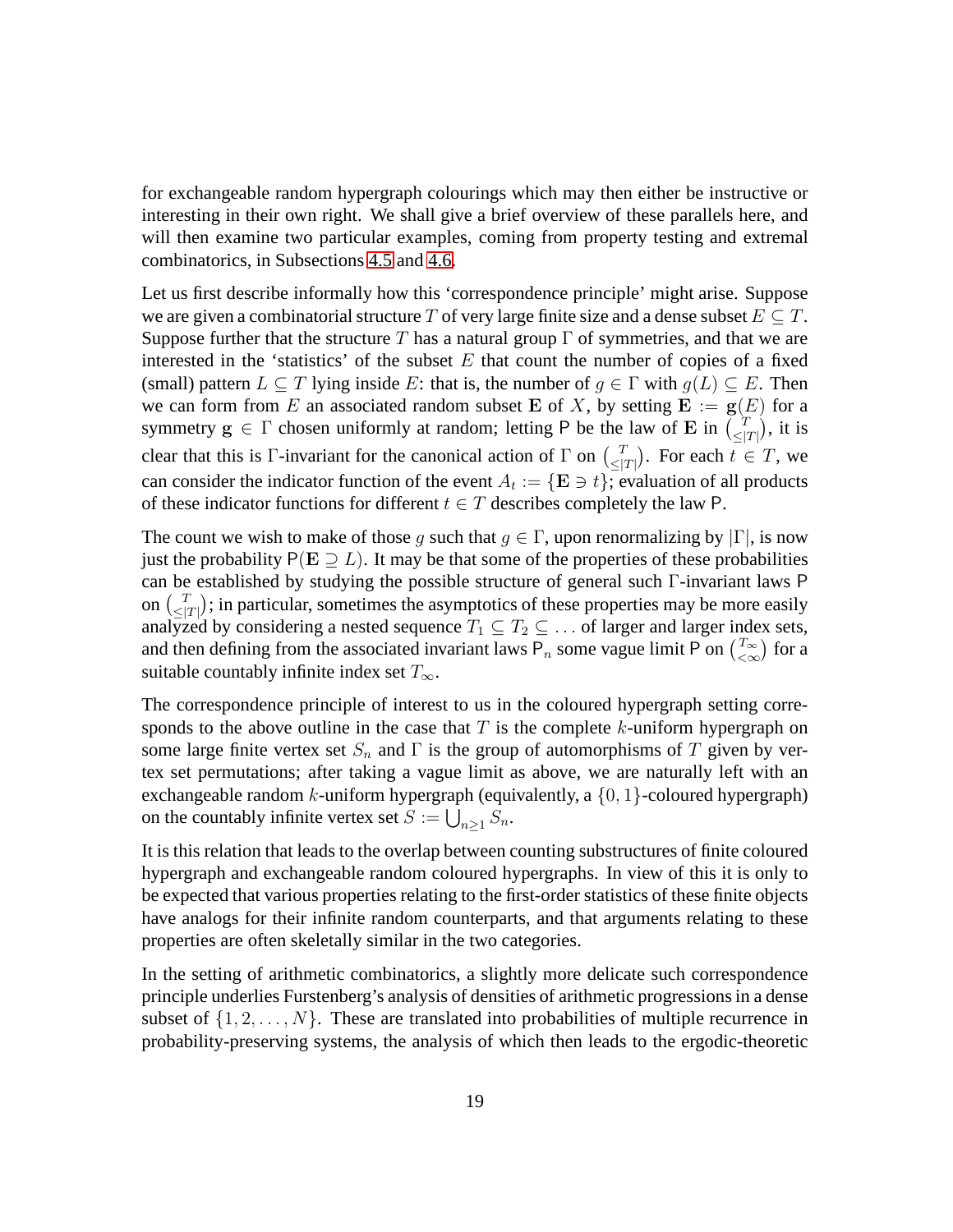proof of Szemerédi's Theorem. Of course, in Furstenberg's case the translation to an infinitary result made the proof of the finitary result much more manageable through efficiently hiding a large number of intricate estimates required in a finitary version of the argument (consider, in this relation, Tao's finitarization of the proof in [\[63\]](#page-74-4)). This situation is surely rather rare; in the hypergraph setting, it seems more common that where parallel versions of theorems are available, their proofs are of comparable sophistication on either side of the divide.

We should stress that many finitary questions do not have a sensible infinitary analog, since in order to do so they must take a sensible 'asymptotic' form as the orders of the hypergraphs in question tend to  $\infty$ . Among those that do exhibit this form, the infinitary version of the question typically bears only on the finitary version up to 'leading-order'. For such questions, we are often able to sharpen the finitary version to ask for higher-order information — perhaps by asking for estimates on rates of convergence, as opposed to the mere fact of convergence — that has no clear infinitary analog:  $O(\sqrt{n})$  is more than just  $o(n)$ . Indeed, in some cases it is only after raising the stakes in this way that the finitary question seems interesting, and so the infinitary version may appear somewhat degenerate. For example, it is hard to imagine a modification of Theorem [2.9](#page-15-0) that can be brought to bear on the finer Turán problem for bipartite graphs (for which the leading-order density is 0, and this is already the answer to which the infinitary approach pertains) or on the problem of Zarankiewicz (see, for example, Chapter IV of Bollobás [\[16\]](#page-70-2)).

Two specific arenas that do allow a parallel study of finite hypergraphs and exchangeable random hypergraphs are questions of efficient property testing (to be considered in Subsection [4.5,](#page-61-0) and at much greater length in the forthcoming paper [\[10\]](#page-70-0)) and extremal questions (to be considered in Subsection [4.6\)](#page-64-0). To date, there are some early indications that this parallelism may occasionally bear fruit in the study of finitary questions, such as recent results of Razborov [\[54,](#page-73-2) [55\]](#page-73-3) on an instance of the graph-copy problem, although it is surely too early to judge whether a trend may emerge.

Insofar as the structure theory for exchangeable random coloured hypergraphs is of use in proving results in the above settings, in principle the ways in which it can be used should be replicable purely in terms of counting substructures of the original finitary graphs or hypergraphs. The benefit to be derived from an examination of the infinitary latter machinery may lie largely in the more convenient organization of such finitary arguments in the future, rather than in forging a new way actually to write out proofs. In place of the infinitary structural analysis of exchangeable random hypergraphs, purely finitary arguments tend to rest heavily on Szemerédi's graph regularity lemma (see, for example, Sections IV.5 and IV.6 of Bollobás [\[16\]](#page-70-2)) and its later hypergraph versions developed by Nagle, Rödl and Schacht [\[53\]](#page-73-7) and by Gowers [\[36\]](#page-72-5); these serve as a kind of 'structure theory' in the finitary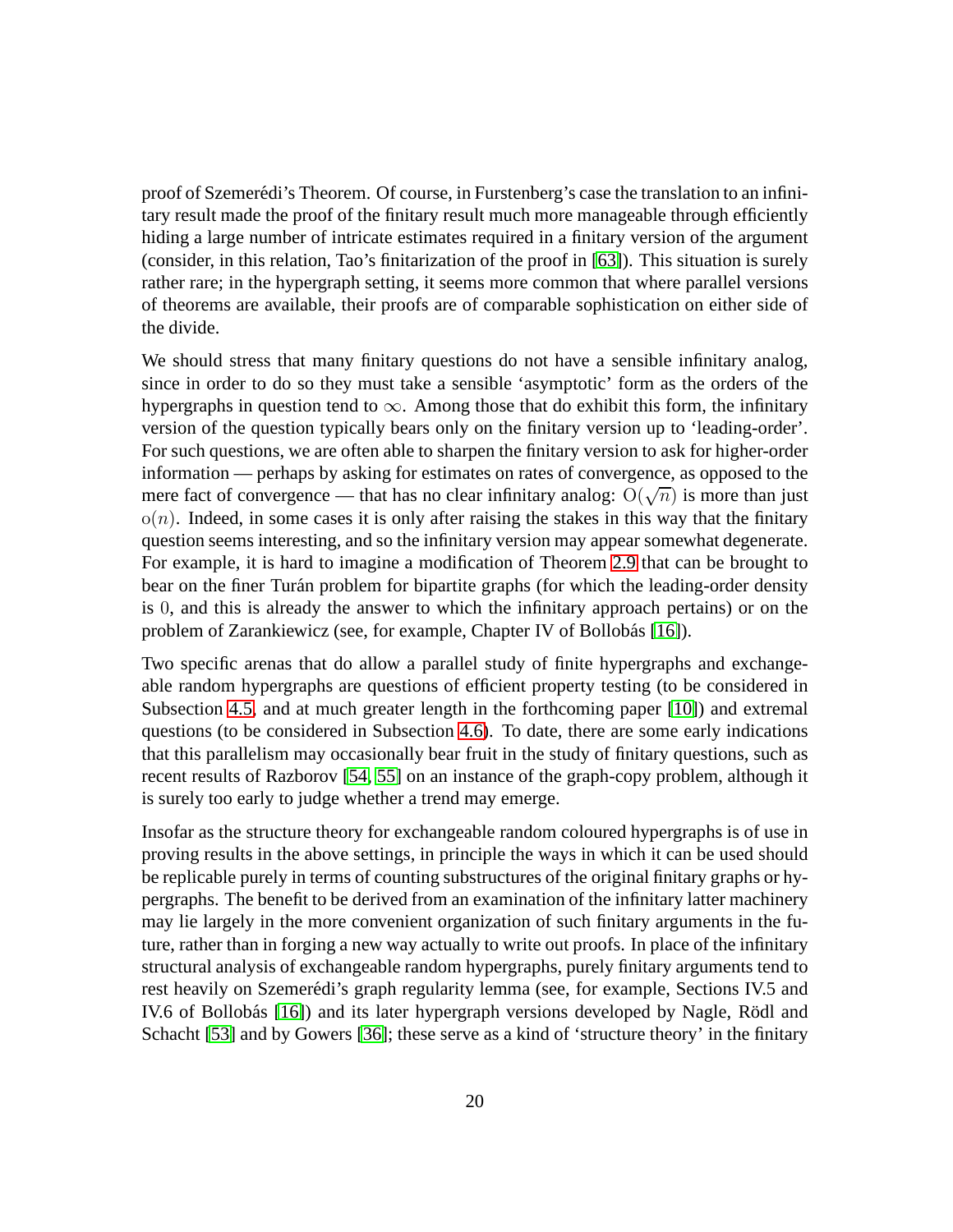category, and show some interesting similarities with the exchangeability theory (although deriving either from the other does not seem quite straightforward). We shall discuss this comparison a little further in [4.4.](#page-60-0)

### <span id="page-20-0"></span>**3 Exchangeable families of random variables**

We give an analysis of many of the instances of exchangeability listed above, and provide some examples to illustrate different phenomena that can arise in the process. We have tried to arrange our particular examples in roughly increasing order of generality and sophistication.

#### <span id="page-20-1"></span>**3.1 Warmup: de Finetti's Theorem**

We first recall a version of de Finetti's Theorem ([\[18,](#page-71-0) [19\]](#page-71-4)) and its use to deduce a structure theorem for the special case  $k = 1$  of the setting of random hypergraph colourings. This serves as helpful motivation for later, more complicated instances.

Since our vertex set  $S$  is infinite, it can be partitioned into two infinite subsets, say as  $S = S_1 \cup S_2$ . Now observe that within the canonical family of random variables  $(\pi_s)_{s \in S}$ , the subfamily  $(\pi_s)_{s \in S_1}$  has the same joint law under any bijective identification of S with  $S_1$ , say  $\psi : S_1 \to S$ . Indeed, it suffices to check this assertion for the finite-dimensional projections: if  $s_1, s_2, \ldots, s_k \in S_1$  and  $A_1, A_2, \ldots, A_k \in \Sigma_K$  then

$$
(\pi_{S_1})_{\#}\mu\{\pi_{s_1} \in A_1, \pi_{s_2} \in A_2, \dots, \pi_{s_k} \in A_k\}
$$
  
\n
$$
\stackrel{\text{def}}{=} \mu\{\pi_{s_1} \in A_1, \pi_{s_2} \in A_2, \dots, \pi_{s_k} \in A_k\}
$$
  
\n
$$
= \mu\{\pi_{\psi(s_1)} \in A_1, \pi_{\psi(s_2)} \in A_2, \dots, \pi_{\psi(s_k)} \in A_k\}
$$
 by exchangeability  
\n
$$
= (\tau^{\psi})_{\#}\mu\{\pi_{s_1} \in A_1, \pi_{s_2} \in A_2, \dots, \pi_{s_k} \in A_k\},
$$

as required.

Therefore it suffices to prove our structure theorem for the projection  $(\pi_{S_1})_{\#}\mu$  instead of for the original measure  $\mu$ . This sleight of hand now allows us to use the remaining random variables  $(\pi_s)_{s \in S_2}$  as 'poll vertices': we shall deduce the required form for the joint law of  $(\pi_{S_1})_{\#}\mu$  by showing that the  $(\pi_s)_{s \in S_1}$  are conditionally independent given the behaviour of the  $(\pi_s)_{s \in S_2}$ .

It turns out that with a little more care it is possible to do without this decomposition of S, effectively by letting  $S_2 \supset S_3 \supset \cdots$  be a descending sequence of infinite-coinfinite sub-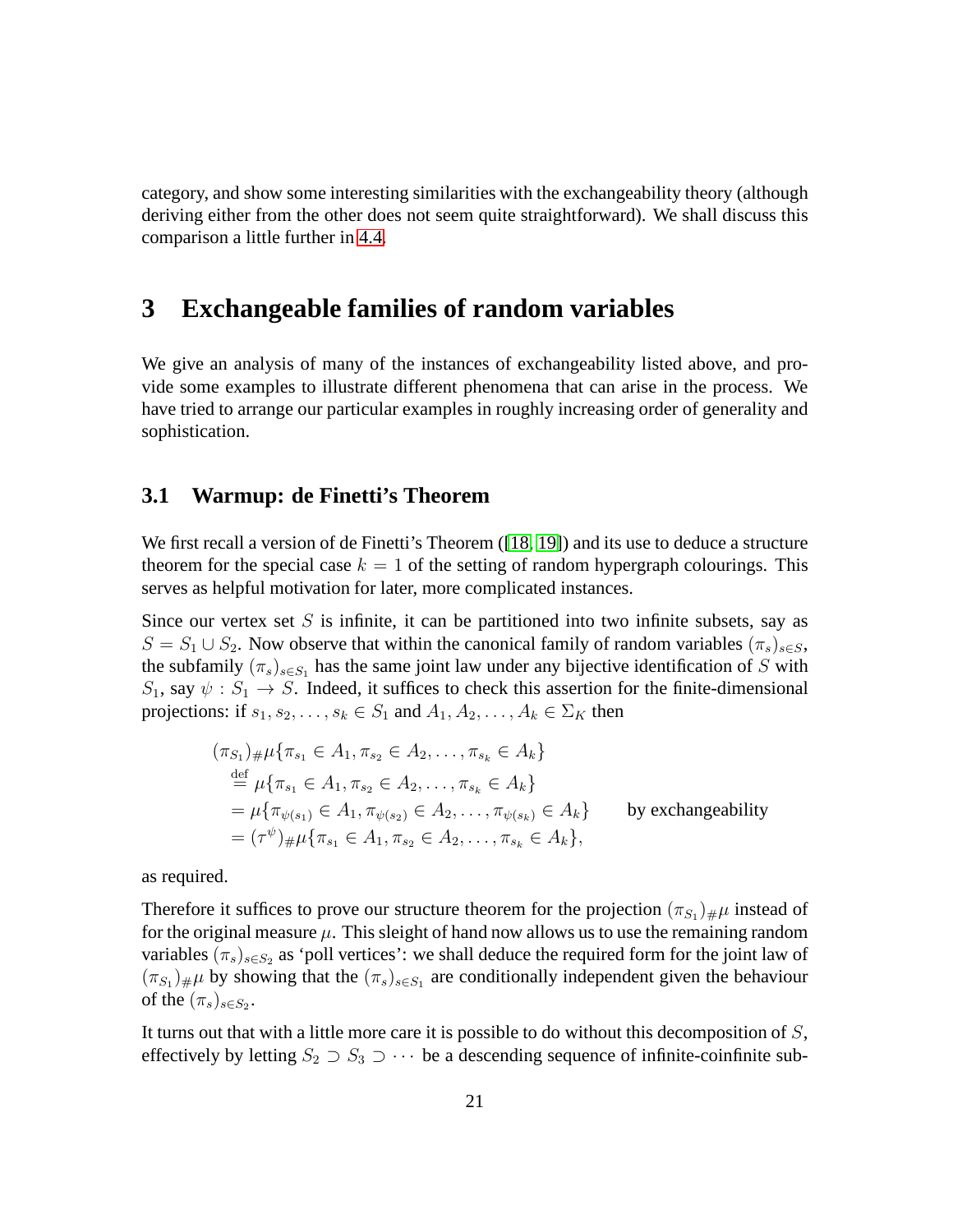sets of S with empty intersection, and conditioning only on the tail  $\sigma$ -algebra  $\bigcap_{i\geq 2}\sigma(\pi_{S_i})$ : it turns out that this retains 'enough information' about the joint behaviour of the individual  $\pi_s$  that we can still prove the necessary conditional independence. However, the analog of this argument fails in the more complex cases of exchangeability to be considered later (we will justify this with an example in Subsection [3.6\)](#page-40-0), and so we shall not pursue it further here.

<span id="page-21-0"></span>Thus, writing  $Z_0 := K^{S_2}$  and letting  $\mu_0 \in \Pr Z_0$  be the projection  $(\pi_{S_2})_{\#}\mu$  of  $\mu$  onto the auxiliary coordinates, these will themselves be our structural ingredients.

**Theorem 3.1 (Variant of de Finetti's Theorem)** *The variables*  $\pi_s$ ,  $s \in S_1$ , are relatively *independent over*  $\pi_{S_2}$  *and are such that for any*  $f \in L^{\infty}(K)$  *the conditional expectations*  $\mathsf{E}_{\mu}[\bar{f} \circ \pi_s \,|\, \pi_{S_2}]$  are (almost surely) equal for all  $s \in S_1$ .

**Proof** An essentially analogous proof but using the abovementioned tail  $\sigma$ -algebra can be found under Theorem 11.10 in Kallenberg [\[45\]](#page-73-6). Suppose that  $F = \{s_1, s_2, \ldots, s_r\} \subset S_1$ and that we are given  $f_1, f_2, \ldots, f_r \in L^{\infty}(K)$ . We need to show that

$$
\mathsf{E}_{\mu}\Big[\prod_{i\leq r}f_i\circ\pi_{s_i}\,\Big|\,\pi_{S_2}\Big]=\prod_{i\leq r}\mathsf{E}_{\mu}[f_i\circ\pi_{s_i}\,|\,\pi_{S_2}].
$$

By induction on  $r$  it clearly suffices to prove that

$$
\mathsf{E}_{\mu} \Big[ \prod_{i \leq r} f_i \circ \pi_{s_i} \, \Big| \, \pi_{S_2} \Big] = [f_i \circ \pi_{s_i} \, \vert \, \pi_{S_2}] \cdot \mathsf{E}_{\mu} \Big[ \prod_{i=2}^r f_i \circ \pi_{s_i} \, \Big| \, \pi_{S_2} \Big],
$$

and hence that for any  $A \in \sigma(\pi_{S_2})$  we have

$$
\int_A \prod_{i \leq r} f_i \circ \pi_{s_i} d\mu = \int_A \mathsf{E}_{\mu}[f_i \circ \pi_{s_i} \, | \, \pi_{S_2}] \cdot \left( \prod_{i=2}^r f_i \circ \pi_{s_i} \right) d\mu.
$$

By the approximability in  $\mu$  of any Borel subset of  $K^{S_2}$  by a finite-dimensional cylinder set, we may assume that A depends only on coordinates in some finite  $E \subset S_2$ . Therefore, choosing coordinates  $s'_2, s'_3, \ldots, s'_r \in S_2 \setminus E$ , by exchangeability we know that

$$
\int_A \prod_{i \leq r} f_i \circ \pi_{s_i} d\mu = \int_A f_1 \circ \pi_{s_1} \cdot \left( \prod_{i=2}^r f_i \circ \pi_{s'_i} \right) d\mu,
$$

and now both A and the functions  $f_i \circ \pi_{s'_i}$ ,  $i = 2, 3, \dots, r$ , depend only on the coordinates  $\pi_s$  for  $s \in S_2$ , so certainly we may replace  $f_1 \circ \pi_{s_1}$  with  $E_\mu[f_1 \circ \pi_{s_1} | \pi_{S_2}]$  in the right-handside above:

$$
\int_A \prod_{i \leq r} f_i \circ \pi_{s_i} d\mu = \int_A \mathsf{E}_{\mu}[f_1 \circ \pi_{s_1} | \pi_{S_2}] \cdot \left( \prod_{i=2}^r f_i \circ \pi_{s'_i} \right) d\mu.
$$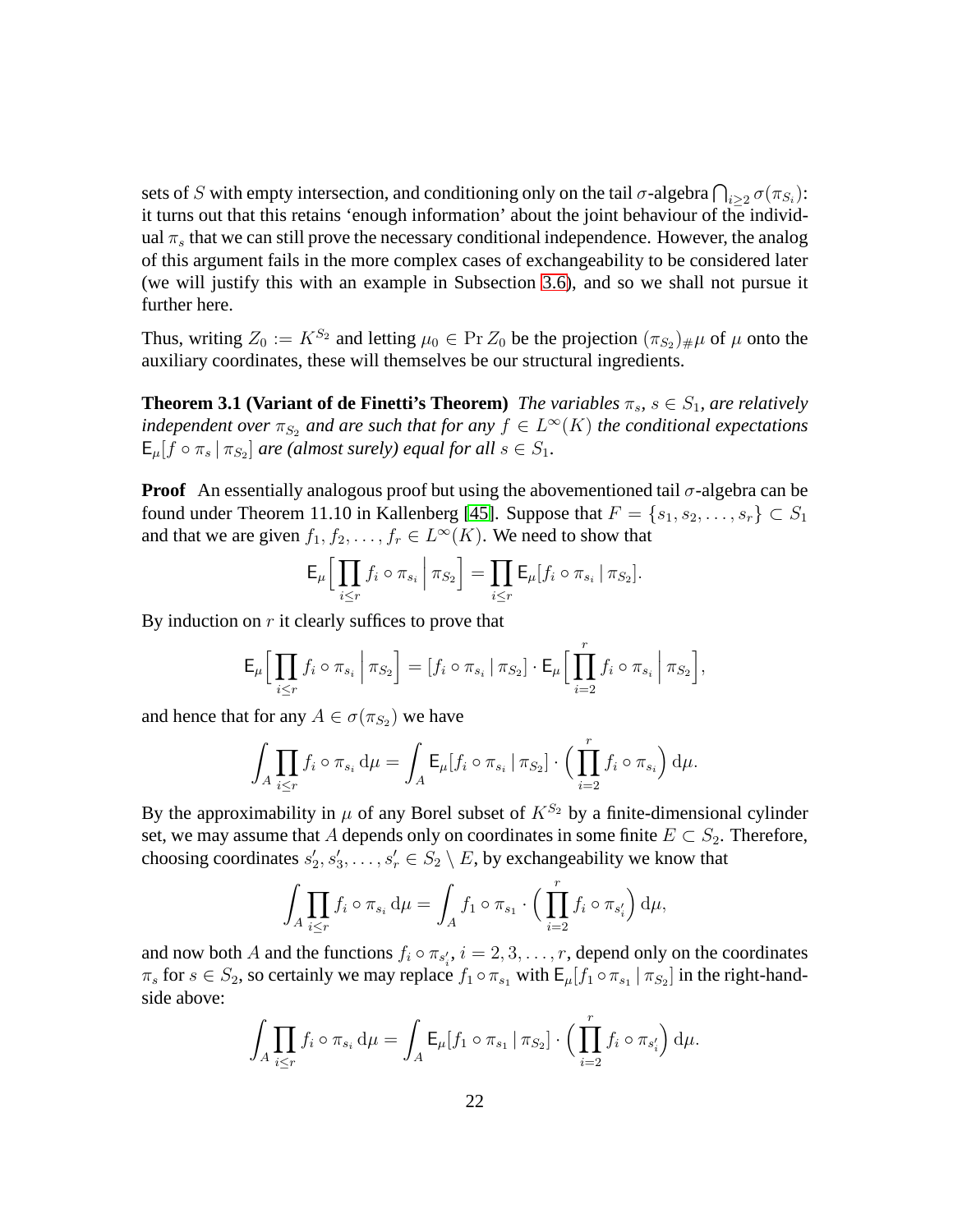This is almost what we want: it remains only to move the vertices  $s_i$  back to  $s_i$  to leave the desired equality. However, this requires just a little care: while we certainly still have exchangeability to appeal to, we must make sure that the conditional expectation  $E_{\mu}[f_1 \circ \pi_{s_1} | \pi_{S_2}]$  is actually independent of the coordinates  $\pi_{s'_2}, \pi_{s'_3}, \ldots, \pi_{s'_r}$ , so that upon swapping them back with  $\pi_{s_2}, \pi_{s_3}, \ldots, \pi_{s_r}$  this conditional expectation is unchanged.

This is so because for any infinite  $S_3 \subset S_2 \setminus (E \cup \{s'_2, s'_3, \ldots, s'_r\})$ , we know that  $(\pi_{S_1 \cup S_3})_{\#} \mu$  is just another copy of  $\mu$ , and hence, in particular, that

$$
\left\|\mathsf{E}_{\mu}[f_1 \circ \pi_{s_1} | \pi_{S_3}]\right\|_2^2 = \left\|\mathsf{E}_{\mu}[f_1 \circ \pi_{s_1} | \pi_{S_2}]\right\|_2^2.
$$

Since, on the other hand,

$$
\mathsf{E}_{\mu}[f_1 \circ \pi_{s_1} | \pi_{S_3}] = \mathsf{E}_{\mu}[\mathsf{E}_{\mu}[f_1 \circ \pi_{s_1} | \pi_{S_2}] | \pi_{S_3}],
$$

this equality of  $L^2$ -norms can hold only if the two conditional expectations are actually equal:

$$
\mathsf{E}_{\mu}[f_1 \circ \pi_{s_1} \, | \, \pi_{S_3}] = \mathsf{E}_{\mu}[f_1 \circ \pi_{s_1} \, | \, \pi_{S_2}].
$$

We will sometimes refer back to this as the 'tail property' of these conditional expectations.

It follows, in particular, that  $E_{\mu}[f_1 \circ \pi_{s_1} | \pi_{S_2}]$  does not depend on  $\pi_{s'_2}, \pi_{s'_3}, \ldots, \pi_{s'_r}$ ; so it is invariant under the coordinate-permutation that swaps  $(s_2, s_3, \ldots, s_r)$  with  $(s'_2, s'_3, \ldots, s'_r)$ , and we are left with the desired equality.

**Remark** It is clearly essential for this proof that S be infinite, and in fact it is not hard to construct examples of measures enjoying the analogous symmetry with finite  $S$  for which the conclusion fails.  $\triangleleft$ 

We can now deduce Theorem [2.5](#page-12-0) immediately.

**Proof of Theorem [2.5](#page-12-0)** Conditioned on  $\pi_{S_2}: K^S \to Z_0$ , the measure  $(\pi_{S_1})_{\#}\mu$  disintegrates as an integral of fibre measures; and by the above these are all product measures, giving the desired form

$$
(\pi_{S_1})_{\#}\mu = \int_{Z_0} P_1^{\otimes S_1}(z, \cdot) \,\mu_0(\mathrm{d}z),
$$

where for  $P_1 : Z_0 \rightarrow K$  we simply take the conditional law of any individual one of the random variables  $\pi_s$  for  $s \in S_1$  over  $\pi_{S_2}$ . By the equivalence between  $\mu$  and  $(\pi_{S_1})_{\#}\mu$ described previously, this completes the proof.

We will later return repeatedly to the above trick of considering the structure of the projected measure  $(\pi_{T_1})_\#\mu$  instead of that of  $\mu$  itself for some suitable infinite subset  $T_1$  of the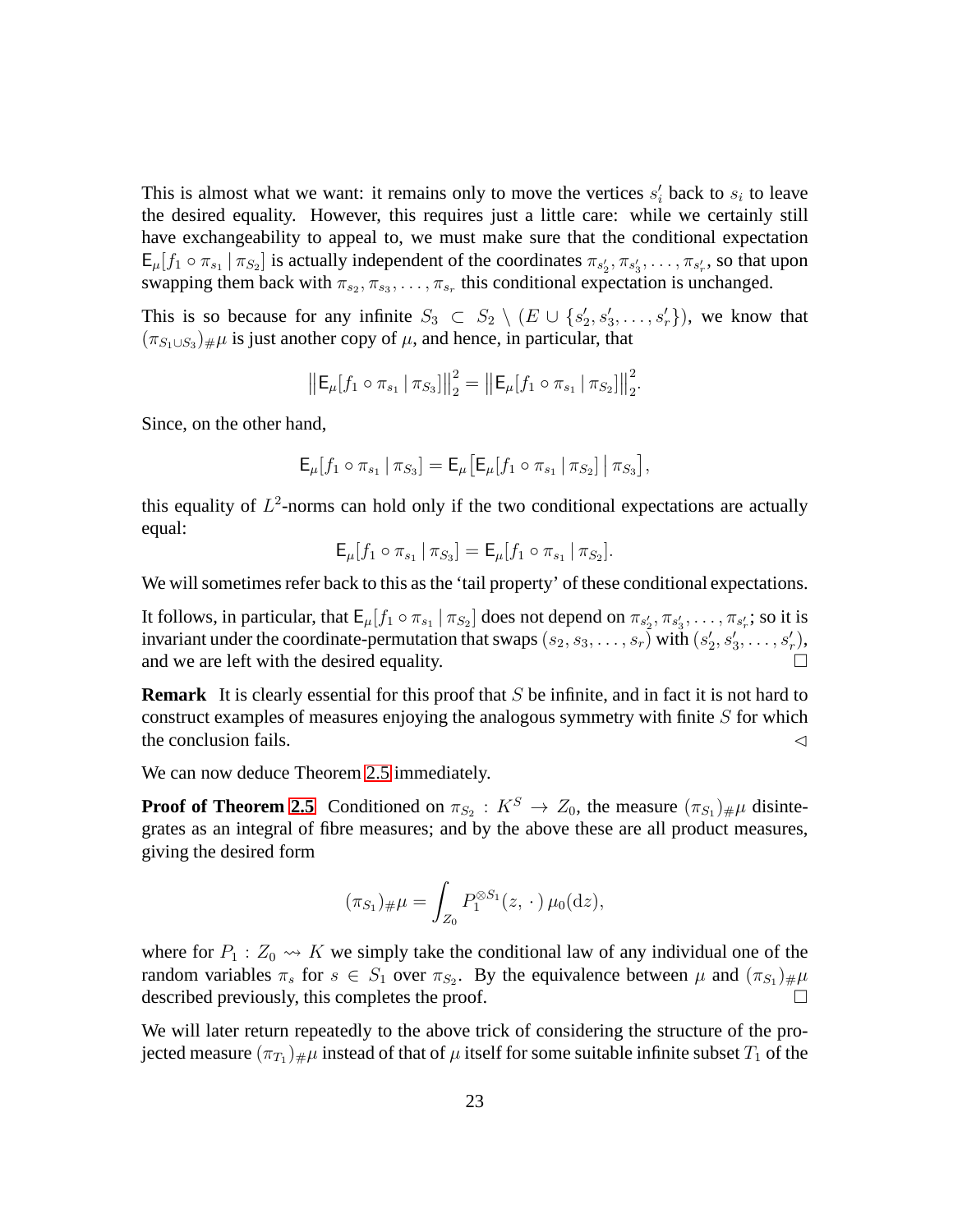index set  $T$ , in order to set at our disposal an additional infinite pool of random variables  $(\pi_t)_{t \in T \setminus T_1}$  corresponding to 'reference vertices'. In the coloured hypergraph setting with  $T = \begin{pmatrix} S \\ k \end{pmatrix}$  $\binom{S}{k}$  we will take  $T_1 := \binom{S_1}{k}$  $S_1^{S_1}$ ) for some infinite-coinfinite  $S_1 \subset S$ , and will then refer to  $(\pi_{\binom{S_1}{k}})_{\#}\mu$  as the **induced random hypergraph on**  $S_1$ , by analogy with the usual combinatorial term for an induced subhypergraph. This idea of selecting some infinite subset of vertices to 'poll' when analyzing the part played by other vertices appears explicitly in Tao's approach to an infinitary hypergraph removal lemma ([\[62\]](#page-74-0)).

#### <span id="page-23-0"></span>**3.2 Exchangeable random graph colourings**

We will now consider the slightly more complicated setting of exchangeability for random graph colourings. Naturally, it will be subsumed by the treatment of hypergraphs of arbitrary rank in the next section.

To prove Theorem [2.9](#page-15-0) in the special case  $k = 2$  we must extract from a given exchangeable random K-colouring of  $\binom{S}{2}$  $2_{2}^{S}$ ) an exchangeable random  $Z_{1}$ -colouring of S for some suitable auxiliary colour space  $Z_1$ . As in the case of de Finetti's Theorem, this  $Z_1$  will emerge explicitly from a decomposition of  $K^{S\choose 2}$  corresponding to a partition of  $S$  into two infinite subsets,  $S = S_1 \cup S_2$ . Our first step, then, is to write

$$
K^{S_2}_{(2)} = K^{S_1}_{(2)} \times K^{S_1 \times S_2} \times K^{S_2}_{(2)} = K^{S_1}_{(2)} \times (K^{S_2})^{S_1} \times K^{S_2}_{(2)},
$$

where we identify  $K^{\{e \in {S \choose 2}: |e \cap S_1| = |e \cap S_2| = 1\}}$  with  $K^{S_1 \times S_2}$  and then with  $(K^{S_2})^{S_1}$  in the natural way.

Now let  $Z_1 := K^{S_2} \times K^{S_2}$ , and for  $s \in S_1$  write  $\pi_s^{Z_1}$  for the composition of the projection  $\pi_{\binom{\{s\}\times S_2}{2}}: K^{\binom{S}{2}} \to K^{\{e\in \binom{\{s\}\cup S_2}{2}\colon e\ni s\}} \times K^{\binom{S_2}{2}}$  with the natural identification of the first of these factors with  $Z_1$ . It is clear that  $\pi_s^{Z_1}$  is invariant under  $\tau^g$  for any  $g \in \text{Sym}_0(S)$ that fixes  $\{s\} \cup S_2$ , that if  $s \in S_1$  and  $g \in \text{Sym}_0(S_1)$  then  $\pi_s^{Z_1} \circ \tau^g = \pi_{g(s)}^{Z_1}$  $g(s)$ , and that the σ-subalgebra  $\bigvee_{s \in S_1} \sigma(\pi_s^{Z_1})$  is  $Sym_0(S_1)$ -invariant. In addition, for any  $f \in L^{\infty}(K)$  we have

$$
\mathsf{E}_\mu[f\circ\pi_{e_1}\,|\,\pi_s^{Z_1}]=\mathsf{E}_\mu[f\circ\pi_{e_2}\circ\tau^g\,|\,\pi_s^{Z_1}]
$$

<span id="page-23-1"></span>whenever  $e_1, e_2 \in \binom{S_1}{2}$  $\binom{2}{2}$  share the vertex s and  $g \in \text{Sym}_0(S_1)$  fixes s and sends  $e_2$  onto  $e_1$ : this follows from the symmetry and the fact that  $\pi_s^{Z_1}$  is fixed by any such permutation g.

**Lemma 3.2** *The random variables*  $(\pi_s^{Z_1})_{s \in S_1}$  *are exchangeable.*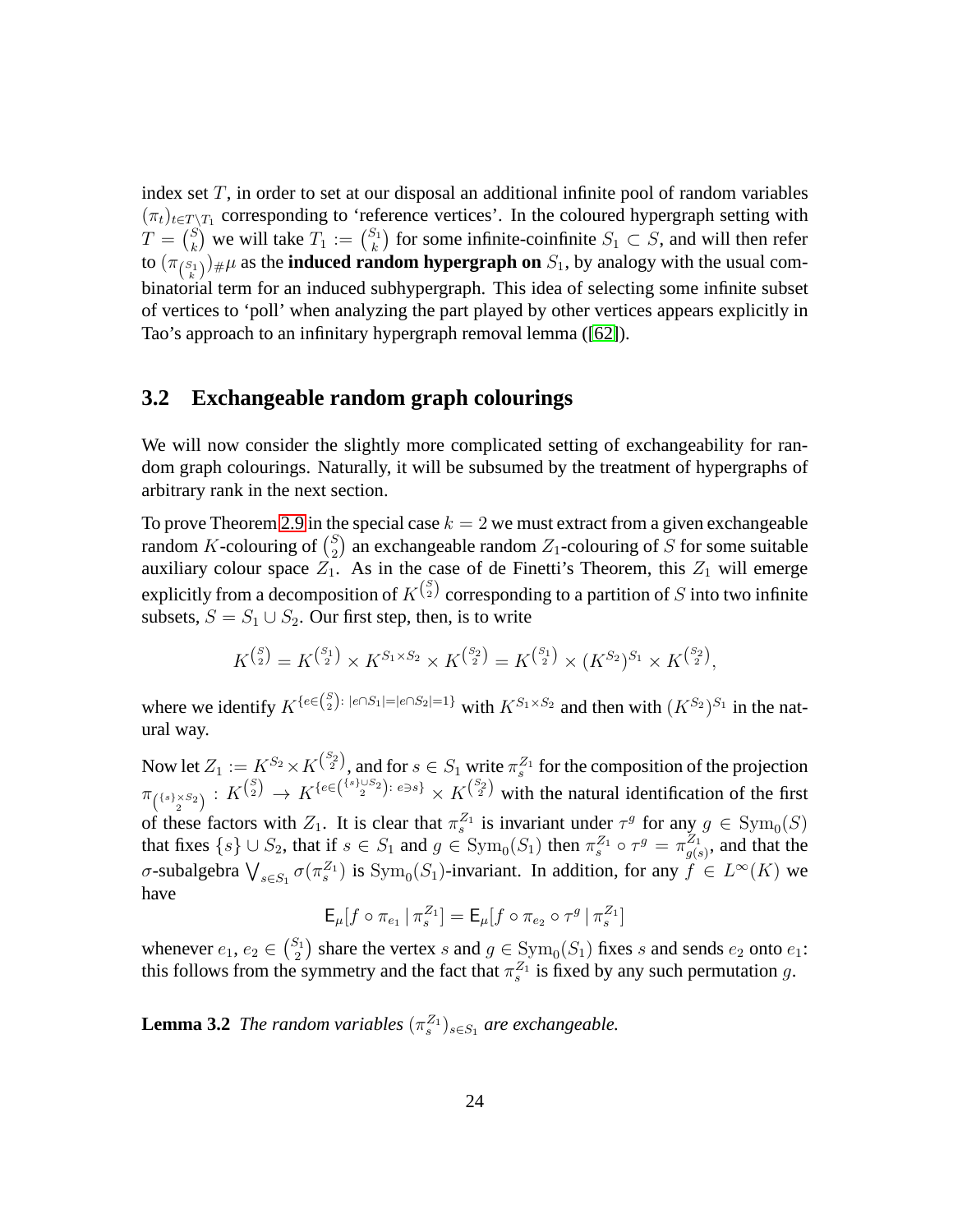**Proof** This is a direct verification: if  $s_1, s_2, ..., s_k \in S_1$ ,  $g \in \text{Sym}_0(S_1)$  and  $A_i \in \sigma(\pi_{s_i}^{Z_1})$ for each  $i \leq k$ , then

$$
\mu\left(\bigcap_{i\leq k} A_i\right) = \mu\left(\bigcap_{i\leq k} \tau^g(A_i)\right)
$$

(by the permutation invariance of  $\mu$ ); but if  $A_i = (\pi_{s_i}^{Z_1})^{-1}(B_i)$  with  $B_i \in \Sigma_{Z_1}$  for each  $i \leq k$  then the sets involved in the two sides of this equation are precisely  $\bigcap_{i \leq k} \{\pi_{s_i}^{Z_1} \in B_i\}$ and  $\bigcap_{i\leq k} {\{\pi_{g(s_i)}^{Z_1} \in B_i\}}$  respectively.

Now we turn to the main estimates that will underly our structure theorem. For convenience, let us write  $T(s)$  for the  $\sigma$ -subalgebra  $(\pi_s^{Z_1})^{-1}(\Sigma_{Z_1}) \subseteq \Sigma_K^{\otimes {S \choose 2}}$ , and set  $T :=$  $T^{S_2} := \bigvee_{s \in S_1} T(s).$ 

Note that we could repeat the whole of the preceding discussion but defining the maps  $\pi_s^{Z_1,S_3}$  using only s and vertices inside an infinite subset  $S_3 \subseteq S_2$ , rather than all of  $S_2$ ; we will need to have this modified construction at our disposal also, and so write  $T^{S_3}$  for the  $\sigma$ -subalgebra obtained just as was  $T^{S_2}$  but from these more restricted factor maps  $\pi_s^{Z_1,S_3}$ (using only the smaller infinite subset  $S_3 \subset S_2$  as the set of auxiliary vertices).

<span id="page-24-0"></span>**Lemma 3.3 (Tail property of conditional expectation)** *Whenever*  $S_3 \subseteq S_2$  *is a further infinite subset,*  $e \in {S_1 \choose 2}$  $\left(\frac{S_1}{2}\right)$  and  $f \in L^{\infty}(K)$ , the conditional expectation  $\mathsf{E}_{\mu}[f \circ \pi_e | T]$  is actually measurable with respect to  $\mathrm{T}^{S_3}.$ 

**Remark** This assertion is analogous to the 'tail property' of the conditional expectations that we used in the last step of the proof of de Finetti's Theorem [3.1.](#page-21-0) However, whereas in that case this property is actually enough to justify the use of the tail  $\sigma$ -algebra (as we remarked after the statement of the theorem), here this next step fails: the point is that we would now need to take an intersection of the form  $\bigcap_{i\geq 2} T^{S_i} \vee T^{S_i}$  for some decreasing sequence  $S_2 \supseteq S_3 \supseteq \ldots$  of infinite sets with empty intersection, but we cannot in general then equate this with  $(\bigcap_{i\geq 2} T^{S_i}) \vee (\bigcap_{i\geq 2} T^{S_i})$  (even up to  $\mu$ -negligible sets), as we would need to do in order to work with a separate tail  $\sigma$ -algebra for each vertex  $s \in S$ . In Subsection [3.6](#page-40-0) we will see an example that witnesses this.  $\triangleleft$ 

**Proof** This follows from exchangeability and a simple 'energy squeeze' argument. Since  $T^{S_3} \subseteq T^{S_2}$ , by the iterability of conditional expectation we certainly have

$$
\mathsf{E}_{\mu}[f \circ \pi_e \,|\, \mathrm{T}^{S_3}] = \mathsf{E}_{\mu}[\mathsf{E}_{\mu}[f \circ \pi_e \,|\, \mathrm{T}^{S_2}]\,|\, \mathrm{T}^{S_3}],
$$

and so, in particular,  $E_{\mu}[f \circ \pi_e | T^{S_3}]$  is the image of  $E_{\mu}[f \circ \pi_e | T^{S_2}]$  under an orthogonal projection in  $L^2(\mu)$ . It will therefore follow that they are equal if they have the same norms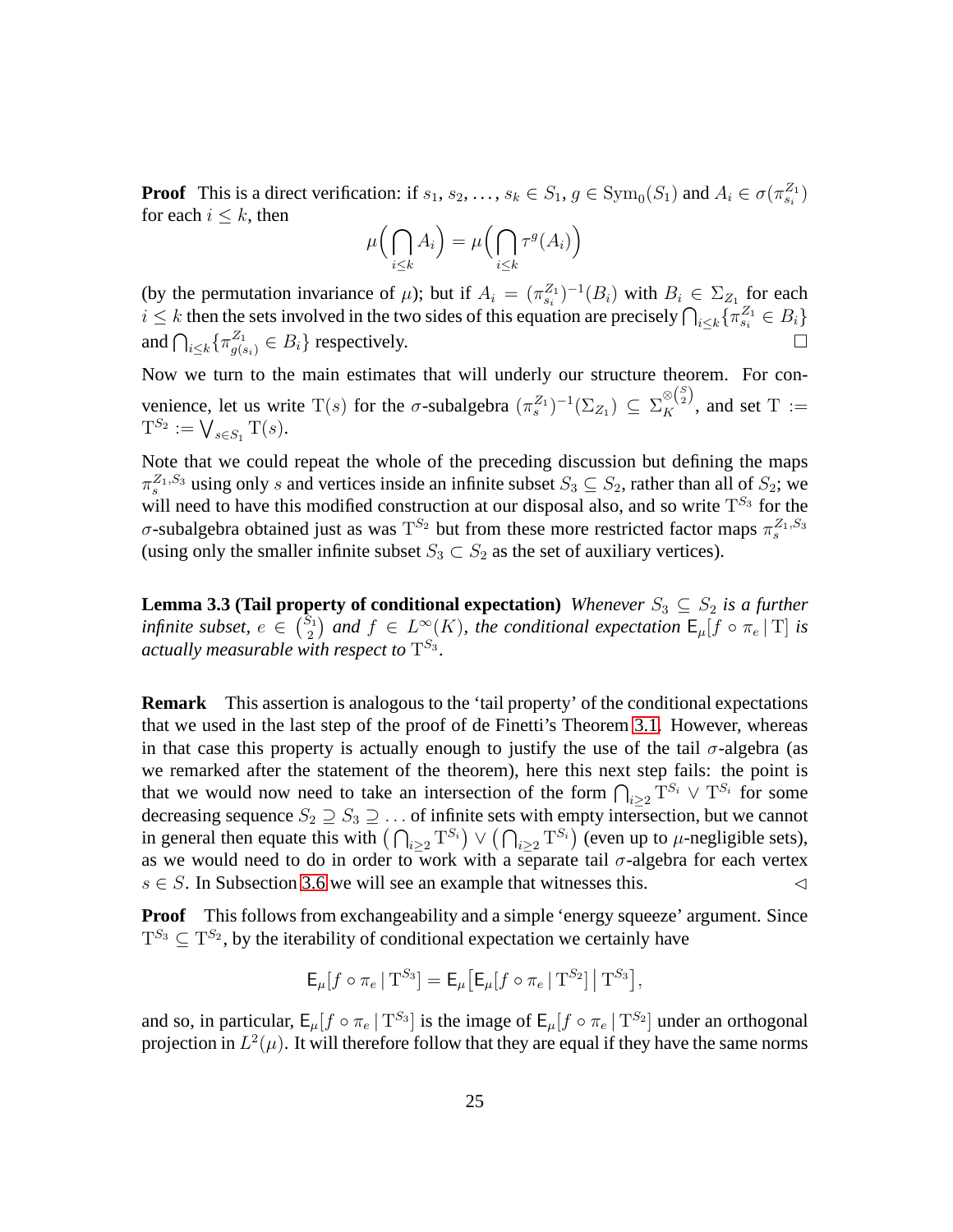in  $L^2(\mu)$ . However, we know that if  $e = \{s, t\}$  then

$$
\left\|\mathsf{E}_\mu[f\circ\pi_e\,|\:\mathrm{T}^{S_2}]\right\|_2^2 = \sup_{F\subset S_2\text{ finite}}\left\|\mathsf{E}_\mu[f\circ\pi_e\,|\,\sigma((\pi_a)_{a\in \binom{\{s\}\cup F}{2}})\vee\sigma((\pi_a)_{a\in \binom{\{t\}\cup F}{2}})]\right\|_2^2,
$$

and in the expressions within this supremum the value of

 $\big\| \mathsf{E}_\mu[f\circ \pi_e\,|\, \sigma((\pi_a)_{a\in \binom{\{s\}\cup F}{2}})\vee \sigma((\pi_a)_{a\in \binom{\{t\}\cup F}{2}})] \big\|$ 2 2

depends only on  $|F|$ , since by exchangeability we may choose a permutation of S that fixes  $S_1$  and swaps F with any other subset of  $S_2$  of the same size, and this will act as an isometry on  $L^2(\mu)$ . Since  $S_3$  is still infinite, and so contains arbitrarily large finite subsets, it follows that also

$$
\|E_{\mu}[f \circ \pi_{e} | T^{S_2}] \|_{2}^{2} \geq \|E_{\mu}[f \circ \pi_{e} | T^{S_3}] \|_{2}^{2}
$$
  
\n
$$
\geq \sup_{F \subset S_2 \text{ finite}} \|E_{\mu}[f \circ \pi_{e} | \sigma((\pi_{a})_{a \in (\{s\} \cup F)}) \vee \sigma((\pi_{a})_{a \in (\{t\} \cup F)})] \|_{2}^{2}
$$
  
\n
$$
= \|E_{\mu}[f \circ \pi_{e} | T^{S_2}] \|_{2}^{2},
$$

<span id="page-25-0"></span>and so the desired energies must be equal and the proof is complete.  $\Box$ 

**Proposition 3.4 (Relative independence)** *The random variables*  $\pi_e$  *for*  $e \in \binom{S_1}{2}$  $\binom{5}{2}$  are rel*atively independent over* T: for any finite  $F \subset \binom{S_1}{2}$  $\binom{S_1}{2}$  and bounded measurable functions  $f_e: K \to \mathbb{R}$  *for*  $e \in F$  *we have* 

$$
\mathsf{E}_{\mu} \Big[ \prod_{e \in F} f_e \circ \pi_e \, \Big| \, \mathrm{T} \Big] = \prod_{e \in F} \mathsf{E}_{\mu} [f_e \circ \pi_e \, \vert \, \mathrm{T}].
$$

**Proof** Enumerate F as  $\{e_1, e_2, \ldots, e_r\}$ . By induction on r it suffices to show that

$$
\mathsf{E}_{\mu}\Big[\prod_{p=1}^r f_{e_p} \circ \pi_{e_p} \Big| \mathrm{T}\Big] = \mathsf{E}_{\mu}[f_{e_1} \circ \pi_{e_1} \,|\, \mathrm{T}] \cdot \mathsf{E}_{\mu}\Big[\prod_{p=2}^r f_{e_p} \circ \pi_{e_p} \,\Big|\, \mathrm{T}\Big].
$$

This identity asserts that whenever  $A \in T$  we have

$$
\int_{A} \prod_{e \in F} f_e \circ \pi_e \, d\mu = \int_{A} \mathsf{E}_{\mu} [f_{e_1} \circ \pi_{e_1} | \mathbf{T}] \cdot \mathsf{E}_{\mu} \Big[ \prod_{p=2}^r f_{e_p} \circ \pi_{e_p} \Big| \mathbf{T} \Big] \, d\mu,
$$

and so, since both A and  $E_{\mu}[f_{e_1} \circ \pi_{e_1} | T]$  are T-measurable, this will follow if we only prove that

$$
\int_{A} \prod_{e \in F} f_e \circ \pi_e \, d\mu = \int_{A} \mathsf{E}_{\mu}[f_{e_1} \circ \pi_{e_1} | \mathbf{T}] \cdot \prod_{p=2}^r f_{e_p} \circ \pi_{e_p} \, d\mu.
$$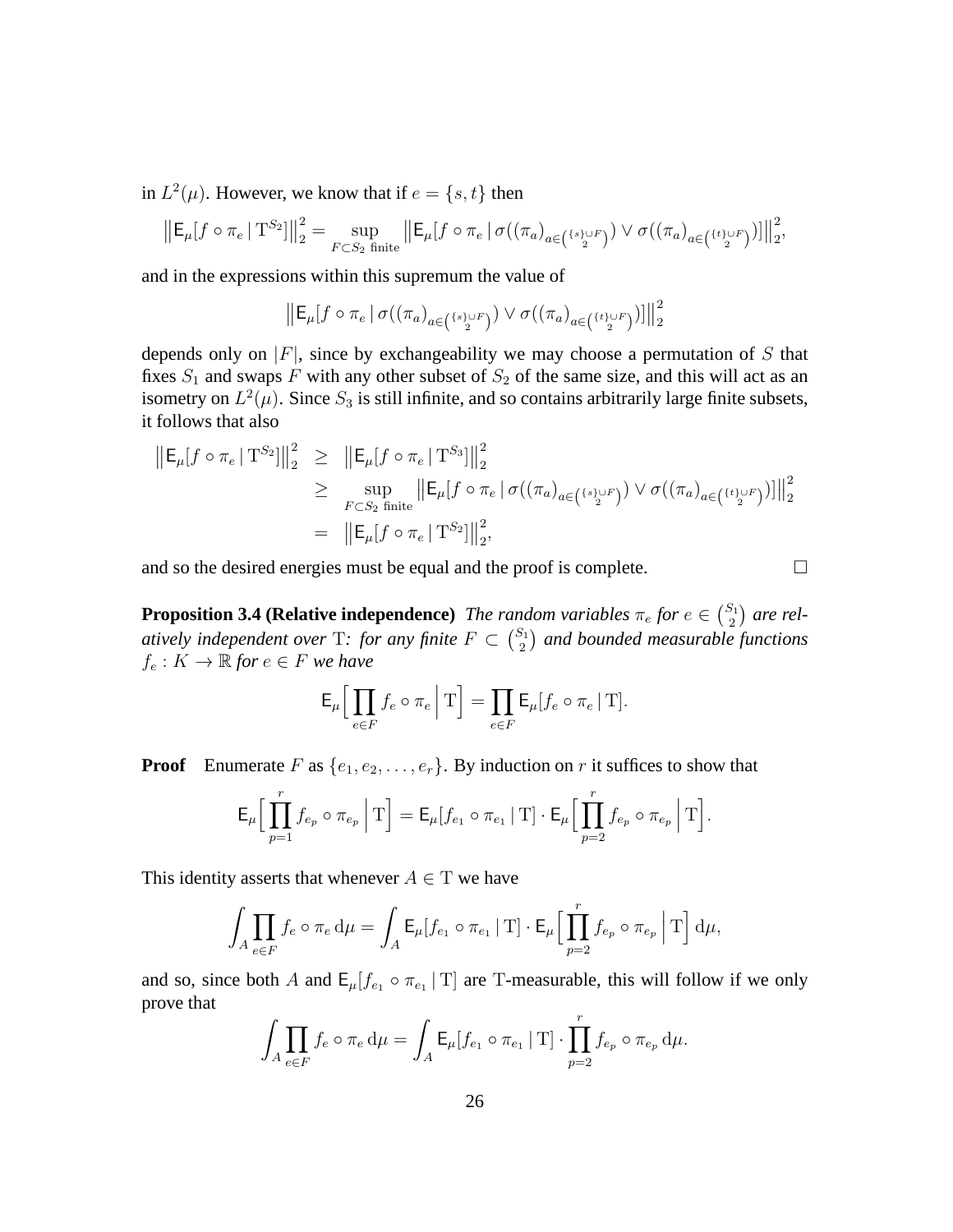By continuity of expectation, we may restrict our attention to the case of  $A$  a finitedimensional cylinder, say  $A = A_1 \cap A_2 \cap \cdots \cap A_m$  for  $A_j \in \sigma((\pi_e)_{e \in \binom{\{y_j\} \cup R_j}{2}})$  for some  $y_j \in S_1$  and finite  $R_j \subset S_2$ ,  $1 \le j \le m$ .

Let  $e_1 = \{s_1, s_2\}$  and enumerate all the remaining vertices in  $(\{y_1, y_2, \ldots, y_m\} \cup e_1 \cup e_2 \cup$  $\cdots \cup e_r) \setminus e_i$  as  $z_1, z_2, \ldots, z_q$ . Select distinct vertices  $w_1, w_2, \ldots, w_q \in S_2 \setminus (R_1 \cup R_2 \cup$  $\dots \cup R_m$ ) and let  $g \in \text{Sym}_0(S)$  be the permutation that swaps  $z_i$  and  $w_i$  for all  $i \leq q$ .

By the exchangeability we know that

$$
\int_A \prod_{e\in F} f_e\circ \pi_e\mathop{}\!\mathrm{d}\mu=\int_{\tau^g(A)} \prod_{e\in F} f_{g(e)}\circ \pi_{g(e)}\mathop{}\!\mathrm{d}\mu=\int_{\tau^g(A)} f_{e_1}\circ \pi_{e_1}\cdot \prod_{p=2}^r f_{g(e_p)}\circ \pi_{g(e_p)}\mathop{}\!\mathrm{d}\mu,
$$

since g does not move  $s_1$  or  $s_2$ . But now both  $\tau^g(A)$  and  $\prod_{p=2}^r f_{g(e_p)} \circ \pi_{g(e_p)}$  are clearly T-measurable, since through the action of g we have moved all relevant vertices from  $S_1$ into  $S_2$ , except for  $s_1$  and  $s_2$ ; in particular, every edge  $g(e_i)$  for  $j \neq i$  now has at least one end-point in  $S_2$ . Therefore the left-hand-side above must equal

$$
\int_{\tau^g(A)} {\sf E}_{\mu} [f_{e_1}\circ \pi_{e_1}\,|\: {\rm T}]\cdot \prod_{p=2}^r f_{g(e_p)}\circ \pi_{g(e_p)}\mathop{}\!\mathrm{d} \mu.
$$

It remains to put the vertices we have just moved back to their original positions. As in the proof of de Finetti's Theorem, we cannot quite naïvely re-apply the permutation  $q$ , since the  $\sigma$ -algebra  $T = T^{S_2}$  is not fixed under g. However, it turns out that the conditional expectation  $\mathsf{E}_{\mu}[f_{e_1} \circ \pi_{e_1} | \mathsf{T}]$  does enjoy this invariance; for the infinite subset  $S_3 := S_2 \setminus$  $(R_1 \cup R_2 \cup \cdots \cup R_m \cup \{w_1, w_2, \ldots, w_q\})$  (and so also the  $\sigma$ -algebra  $T^{S_3}$ ) *is* invariant under g, and by Lemma [3.3](#page-24-0) we know that we may replace  $T^{S_2}$  with  $T^{S_3}$  in the conditional expectation of interest. Therefore re-applying  $g$  after making this replacement shows that the above integral is equal to

$$
\int_{A} \mathsf{E}_{\mu}[f_{e_1} \circ \pi_{e_1} \mid \mathsf{T}^{S_3}] \cdot \prod_{p=2}^{r} f_{e_p} \circ \pi_{e_p} d\mu.
$$

<span id="page-26-0"></span>Now switching back from  $T^{S_3}$  to  $T^{S_2}$  completes the proof.

**Corollary 3.5 (Structure theorem for random coloured graphs)** *For any exchangeable random coloured graph*  $\mu$  *there are ingredients*  $(Z_0, \mu_0), (Z_1, P_1), (K, P_2)$  *which yield*  $\mu$ *upon following the standard recipe.*

**Proof** As remarked previously, we may easily find an isomorphism between  $\mu$  and the infinite induced random coloured subgraph  $(\pi_{\binom{S_1}{2}})_\#\mu$ , and so we may prove the result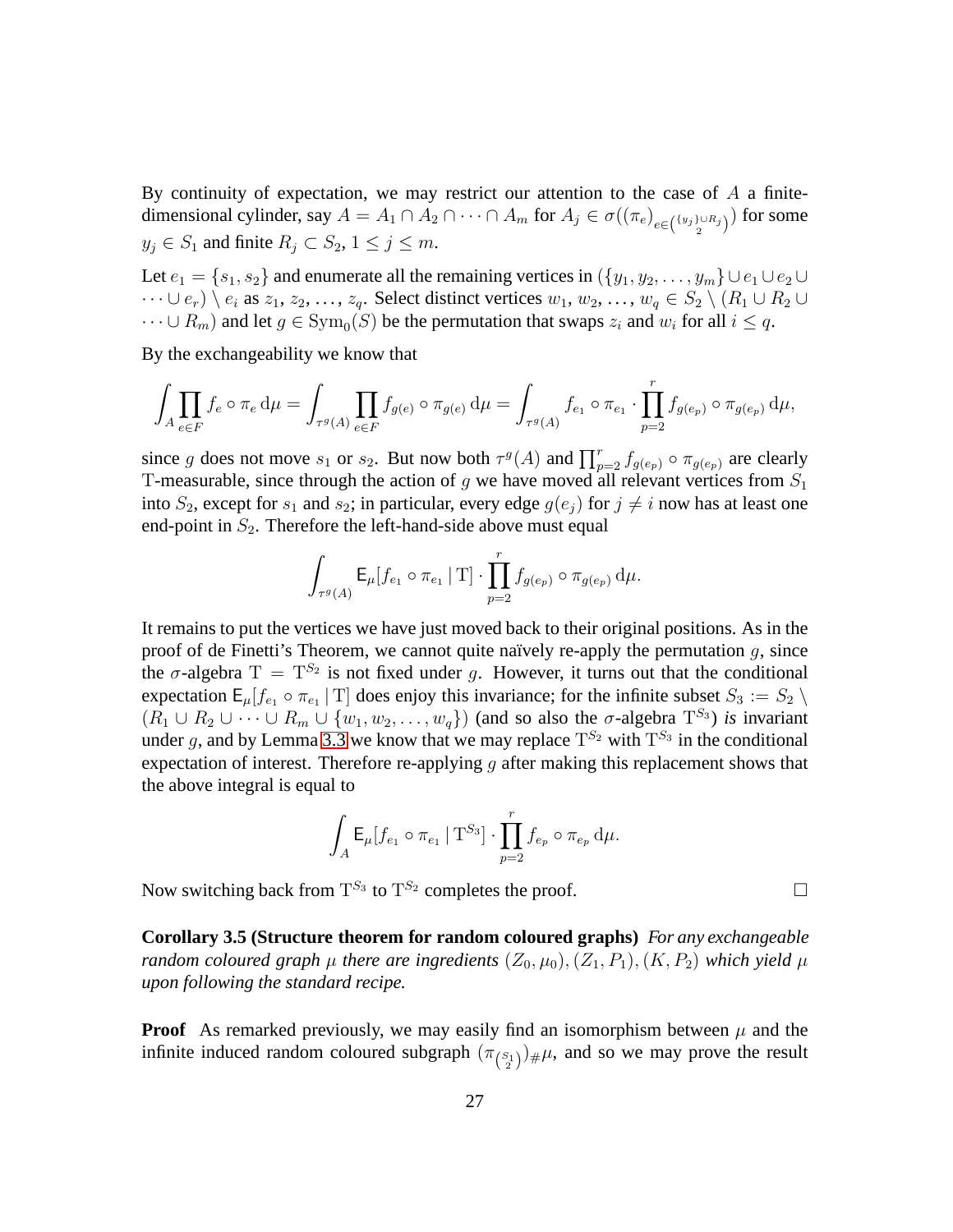for the subgraph and then simply pull the whole structure back under composition with some bijection  $\psi : S \to S_1$ . However, Lemma [3.2](#page-23-1) and the argument of Proposition [3.4](#page-25-0) show that our projections  $(\pi_s^{\mathbb{Z}_1})_{s \in S_1}$  give the desired relative independence properties for the edge colours in  $S_1$  and that their joint law  $\mu_1$  is an exchangeable law on  $Z_1^{S_1}$ . Now de Finetti's Theorem [3.1](#page-21-0) allows us to disintegrate the exchangeable measure  $\mu_1$  further over some other Lebesgue space  $(Z_0, \mu_0)$ , as described, completing the proof.

We note here that the form of our Structure Theorem [2.9](#page-15-0) is somewhat different from that appearing in the original probabilistic literature on exchangeability. For example, the analog of Theorem [3.5](#page-26-0) that follows most directly from a suitable specialization of Theorem 14.11 in Aldous [\[3\]](#page-69-2) is the following.

**Theorem 3.6** For any exchangeable random  $K$ -coloured graph  $\mu$  there is some measur*able function*  $f : [0, 1]^4 \rightarrow K$  *such that given any uniform*  $[0, 1]$ *-valued random variable*  $\xi_{\emptyset}$  and uniform  $[0,1]$ -valued processes  $(\xi_s)_{s\in S}$  and  $(\xi_e)_{e\in {S\choose 2}}$ , all independent, then the  $stochastic$   $\displaystyle \big(f(\xi_{\emptyset},\xi_{s},\xi_{t},\xi_{\{s,t\}})\big)_{\{s,t\}\in \binom{S}{2}}$  has joint law  $\mu$ .

Thus, this result represents the joint law  $\mu$  using the rather different ingredient of a measurable function  $[0,1]^{(\frac{[2]}{\leq 2})} \to K$ . However, it is relatively easy to move between these two versions of the theorems using standard results on replacing probability kernels with dependence on additional independent random variables; we return to these matters in more detail and exhibit the necessary techniques in Subsections [3.7](#page-43-0) and [4.2.](#page-52-0)

#### <span id="page-27-0"></span>**3.3 Exchangeable random hypergraph colourings**

We will now turn to the full version of Theorem [2.9.](#page-15-0) We begin by introducing some more notation; this will not only be important for the organization of the present subsection, but will recur in the proof of the positive results of [\[10\]](#page-70-0).

The skeleton of our proof is largely as in the case of graphs; however, the reduction to de Finetti's Theorem for the last step of the proof of Corollary [3.5](#page-26-0) now grows into an induction on the rank  $k$ . Importantly, even if we begin our analysis in the case of a uniform exchangeable random hypergraph colouring, say  $\mu \in K^{S \choose k}$  for some fixed  $k$ , the inductive step of the argument will generally introduce a *non*-uniform rank- $(k - 1)$  hypergraph colouring on a space of the form  $Z_0 \times Z_1^S \times \cdots \times Z_{k-1}^{S_{k-1}}$  $\lambda_{k-1}^{(k-1)}$  for some nontrivial auxiliary standard Borel spaces  $Z_i$ .

It is simplest to work in this larger category from the beginning, and so let us first make the obvious extensions of Definitions [2.1](#page-4-2) and [2.2](#page-4-3) to this purpose: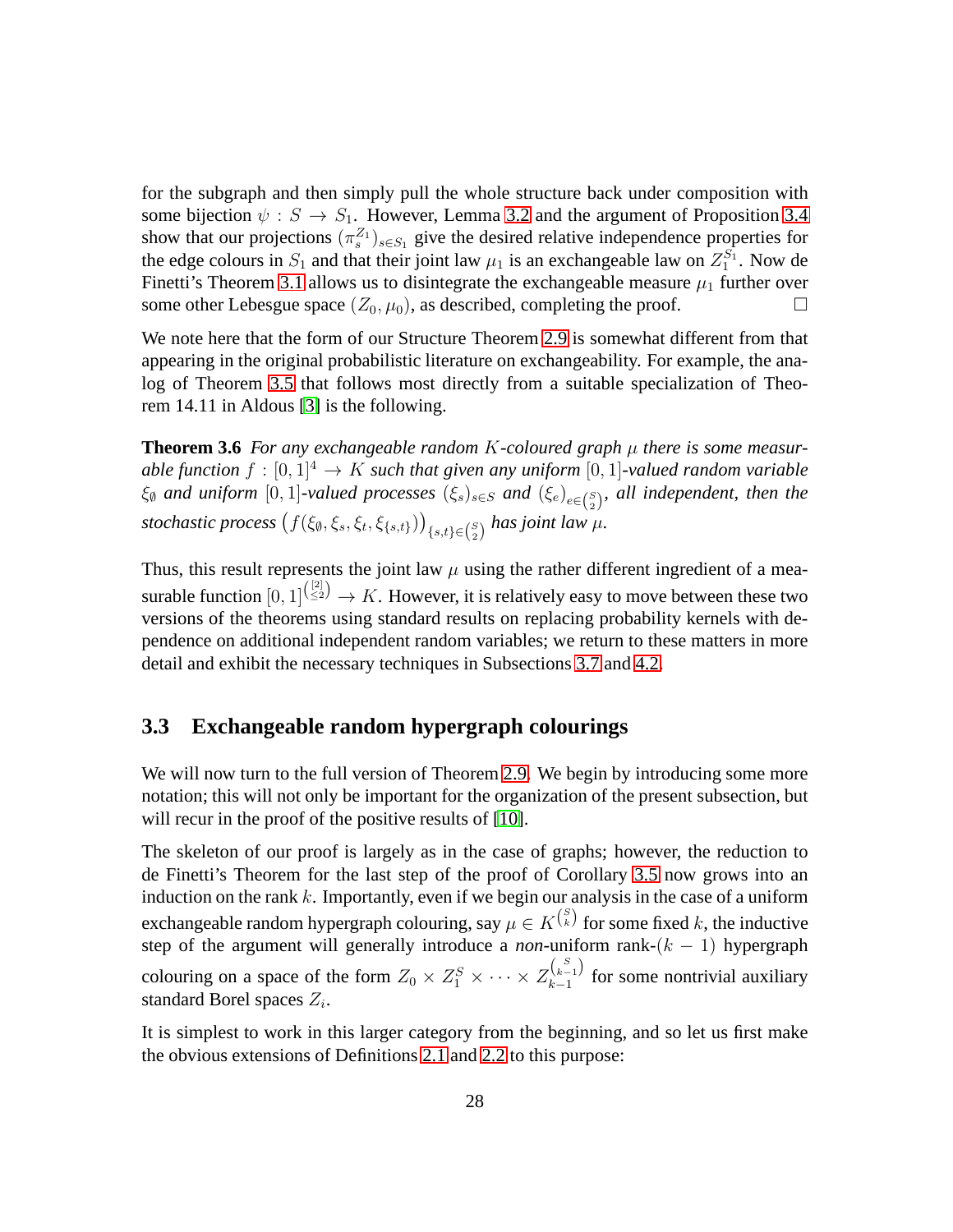- For  $k \geq 1$ , by a k-**palette** we shall understand a sequence  $K = (K_i)_{i=0}^k$  of standard Borel spaces (not necessarily finite sets), and shall refer to k as the **rank** of the palette as in the finite case of Definition [2.1](#page-4-2)
- Given a vertex set S and a general k-palette  $K = (K_i)_{i=0}^k$  we shall define a K**coloured hypergraph on** S to be a sequence  $H_i$  of  $K_i$ -coloured *i*-uniform hypergraphs on S.

Let us also adopt in this subsection the notation

$$
K^{(S)} := K_0 \times K_1^{S} \times K_2^{S_2} \times \cdots \times K_k^{S_k}
$$

for the space of all  $K$ -coloured hypergraphs on  $S$ .

**Definition 3.7 (Exchangeable random coloured hypergraphs)** *Given a* k*-palette* K*, by an exchangeable random* K*-coloured hypergraph on* S *we understand a Borel proba* $b$ ility measure  $\mu$  on  $K^{(S)}$  that is invariant under the coordinate-permuting action  $\tau$  of  $\operatorname{Sym}_0(S)$  *defined by* 

$$
\tau^g\big((\omega_e)_{e \in {S \choose \leq k}}\big) = (\omega_{g(e)})_{e \in {S \choose \leq k}}.
$$

It is clear that for each  $i \leq k$  the projection of  $\mu$  onto the factor  $K_i^{S_i}$  $i^{(i)}$  is an exchangeable random *i*-uniform  $K_i$ -coloured hypergraph  $\mu_i$ ; the overall measure  $\mu$  may simply be regarded as a  $\text{Sym}_0(S)$ -invariant coupling of these  $\mu_i$ .

Having set up this slightly more general class of spaces, we shall deduce the Structure Theorem [2.9](#page-15-0) from a generalization to the non-uniform case, relying on suitable extensions of Definitions [2.7](#page-14-0) and [2.8.](#page-14-1)

**Definition 3.8** *By a sequence of ingredients we shall now understand a sequence*  $Z_0$ *,*  $Z_1, \ldots, Z_{k-1}$  *of standard Borel spaces, a probability measure*  $\mu_0$  *on*  $Z_0$ *, a Borel map*  $\kappa_i: Z_i \to K_i$  for each  $i = 0, 1, \ldots, k - 1$  and (setting  $Z_k := K$ ) a probability kernel

$$
P_i: Z_0 \times Z_1^i \times Z_2^{i\choose 2} \times \cdots \times Z_{i-1}^{i-1} \rightsquigarrow Z_i
$$

*for each* i = 1, 2, . . . , k *that is symmetric under the natural coordinate-permuting action of* Sym([i]) *on the domain.*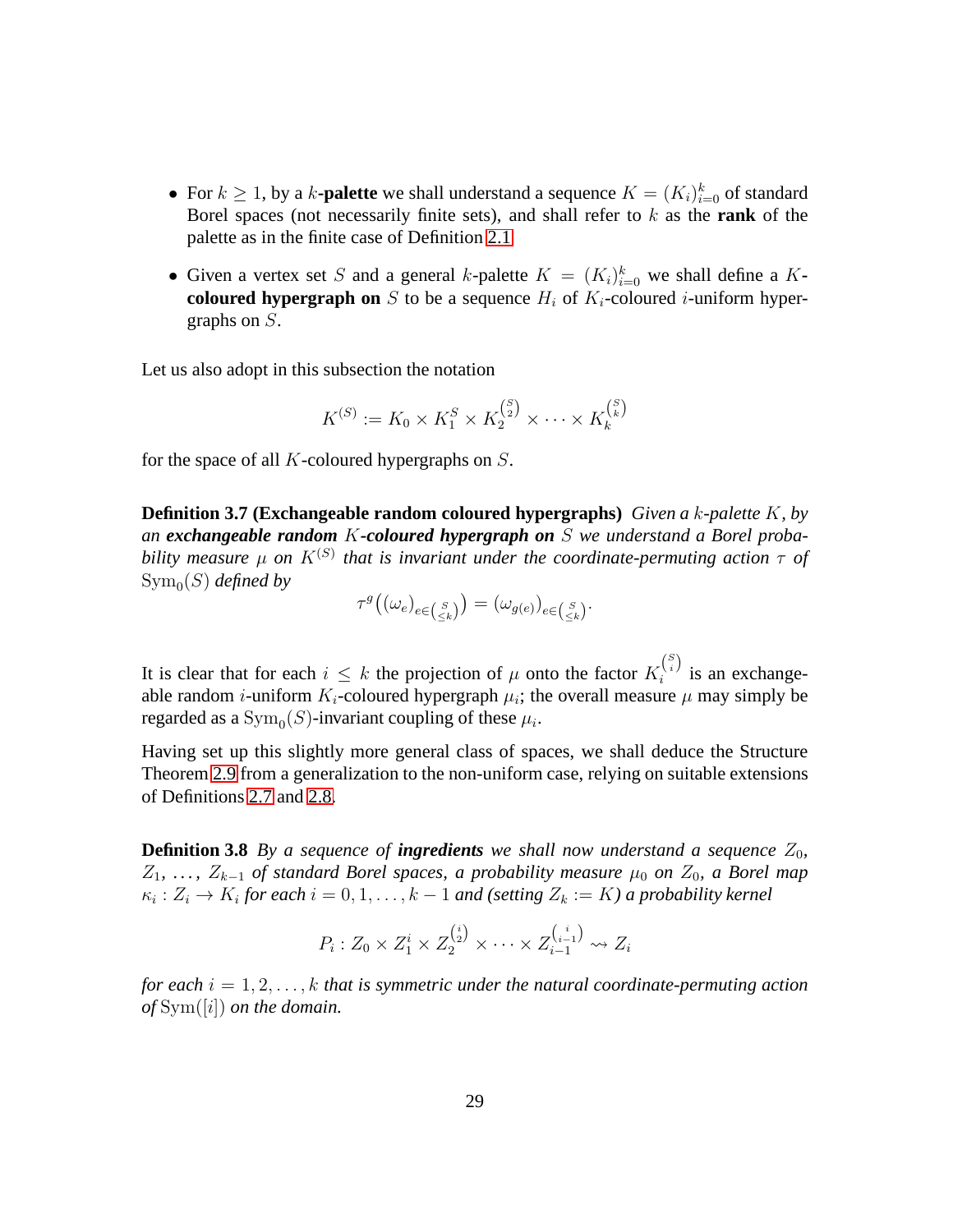**Definition 3.9** *Given a sequence of ingredients*

 $(Z_0, \kappa_0, \mu_0), (Z_1, \kappa_1, P_1), \ldots, (Z_{k-1}, \kappa_{k-1}, P_{k-1}), (K, P_k),$ 

*by the standard recipe we understand the following procedure for picking a random mem*ber of  $K^{(S)}$ :

- *Choose*  $z_{\emptyset} \in Z_0$  *at random according to the law*  $\mu_0$ *, and set*  $\omega_{\emptyset} := \kappa_0(z_{\emptyset})$ *;*
- *Colour each vertex*  $s \in S$  *by some*  $z_s \in Z_1$  *chosen independently according to*  $P_1(z_0, \cdot)$ *, and set*  $\omega_s := \kappa_1(z_s)$
- *Colour each edge*  $a = \{s, t\} \in {S \choose 2}$  $\binom{S}{2}$  by some  $z_a \in Z_2$  chosen independently accord*ing to*  $P_2(z_0, z_s, z_t, \cdot)$ *, and set*  $\omega_a := \kappa_2(z_a)$ *;*

*. . .*

- *Colour each*  $(k-1)$ -hyperedge  $u \in {S \choose k-1}$ k−1 *by some* z<sup>u</sup> ∈ Z<sup>k</sup>−<sup>1</sup> *chosen independently according to*  $P_{k-1}(z_0, (z_s)_{s \in u}, \ldots, (z_v)_{v \in {u \choose k-2}}, \cdot)$ *, and set*  $\omega_u := \kappa_{k-1}(z_u)$ *;*
- *Colour each k-hyperedge*  $e \in {S \choose k}$  $\binom{S}{k}$  by some colour  $\omega_e \in K$  chosen independently *according to*  $P_k(z_0, (z_s)_{s \in e}, \ldots, (z_u)_{u \in {e \choose k-1}}, \cdot).$

*If* µ *is the law of the resulting random* K*-coloured* k*-uniform hypergraph, we will say that the ingredients yield μ <i>upon following the standard recipe.* 

Thus, in this non-uniform version of the standard recipe, we retain some of the information contained in the choice of  $z_u$  for each  $u \in {S \choose \leq u}$  $\binom{S}{\leq k}$  (specifically, its image  $\kappa_{|u|}(z_u)$ ), whereas in the k-uniform case we threw all of this away at the last step save for the top-rank data  $(\omega_e)_{e \in {S \choose k}}$ .

**Theorem 3.10 (Structure theorem for exchangeable random hypergraph colourings)** *For any exchangeable random K-coloured hypergraph*  $\mu$  *there is some sequence of ingredients*  $(Z_0, \kappa_0, \mu_0)$ *,*  $(Z_1, \kappa_1, P_1)$ *, ...,*  $(Z_{k-1}, \kappa_{k-1}, P_{k-1})$ *,*  $(K, P_k)$  *which yields*  $\mu$  *upon following the standard recipe.*

Let us begin our analysis. Suppose that  $K = (K_i)_{i=0}^k$  is a k-palette, and again partition S into two infinite subsets, say  $S_1$  and  $S_2$ ; as in the cases  $k = 1$  and  $k = 2$  it suffices to prove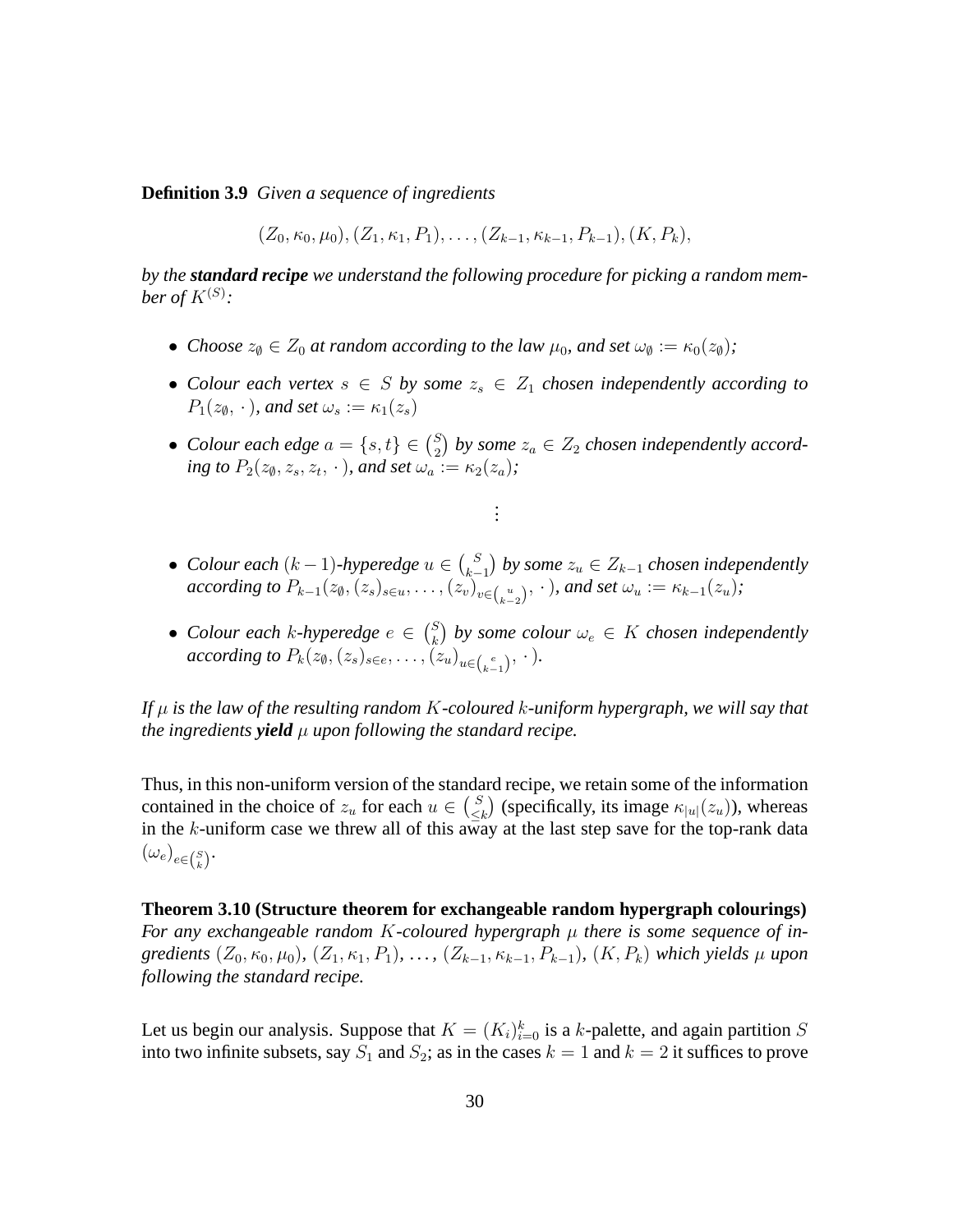the structure theorem for the projection  $(\pi_{(\le k)}^{-1})_{\#}\mu$ . Given this partition, we write

$$
K_k^{s \choose k} = \prod_{i=0}^k K_k^{\{e \in \binom{S}{k} : |e \cap S_1| = i\}} = \prod_{i=0}^k K_k^{s \choose i} \times \binom{s_2}{k-i} = \prod_{i=0}^k \left( K_k^{s \choose k-i} \right)^{s \choose i},
$$

where we identify  $e \in {S \choose k}$  $\binom{S}{k}$  having  $|e \cap S_1| = i$  with  $(e \cap S_1, e \cap S_2) \in \binom{S_1}{i}$  $\binom{S_1}{i} \times \binom{S_2}{k}$  $_{k-i}^{S_2}$ ) in the obvious way. Note that we are currently going to use this factorization only for the top rank k.

Now let  $Y_i := K_k^{S_2 \choose k-i}$  $\binom{S_2}{k-i}$  for each  $i \leq k-1$ , and write  $\pi_a^{Y_i}$  for the projection from  $Y_i^{S_1}$  $\sum_{i}^{i}$  onto the coordinate indexed by  $a \in \binom{S_1}{i}$  $i^{j_1}).$ 

Considering the maps  $\pi_a$  for  $a \in \binom{S_1}{\leq k}$  $\begin{array}{rcl} S_1 \\ \leq k \end{array}$  and also  $\pi_a^{Y_i}$  for  $a \in {\binom{S_1}{\leq k}}$  $\binom{S_1}{\leq k-1}$ , we can obtain from a K-coloured hypergraph on S a hypergraph on  $S_1$  coloured by the palette  $\tilde{K} :=$  $(K_0 \times Y_0, K_1 \times Y_1, \ldots, K_{k-1} \times Y_{k-1}, K_k)$ . We will show that for the K-coloured random hypergraph on  $S_1$  obtained from  $\mu$  by pushforward, say  $\tilde{\mu}$ , the  $K_k$  colours  $\pi_e$  of the *k*-hyperedges  $e \in {S_1 \choose k}$  $\binom{S_1}{k}$  are relatively independent conditioned on the  $(K_i \times Y_i)$  colours of all the sub-edges  $a \subset e$ . Thus, we will have obtained a random rank- $(k-1)$  coloured hypergraph  $\tilde{\mu}$  with enlarged palette K such that the original law  $\mu$  can be obtained as the image

$$
\mu = \left(\kappa_0, \kappa_1, \ldots, \kappa_{k-1}, \bigotimes_{e \in {S \choose k}} P_k \circ \pi_{0, e, {e \choose 2}, \ldots, {e \choose k-1}}\right)_{\#} \tilde{\mu},
$$

where  $P_k$  may be obtained explicitly as the conditional distribution of any one of the projections  $\pi_e$  for  $e \in {S_1 \choose k}$  $\begin{pmatrix} S_1 \\ k \end{pmatrix}$  over  $\pi \tilde{K}$  $\frac{K}{\binom{e}{\leq k-1}}$  and  $\kappa_i: K_i \times Y_i \to K_i$  is the projection onto the first coordinate. This  $P_k$  will become the top-level kernel appearing in our list of ingredients, and  $K_{k-1} \times Y_{k-1}$  will play the rôle of  $Z_{k-1}$ . We will then be able to complete the proof by induction on  $k$ , since we may make an inductive appeal to the structure theorem for the rank- $(k-1)$  random hypergraph colouring  $(\pi \tilde{k})$  $\binom{K}{\leq k-1}$   $\neq \tilde{\mu}$  to obtain the remaining ingredients.

For convenience, let us write  $T(u)$  for the  $\sigma$ -subalgebra of  $\Sigma_K^{ \otimes {S \choose k}}$  generated by the maps  $(\pi_a, \pi_a^{Y_{[a]}})_{a \subset u}$ , and set  $T := \bigvee_{u \in {S_1 \choose k-1}} T(u)$ . Just as in the graph case, we shall also want to use the  $\sigma$ -subalgebra  $T^{S_3}$  obtained analogously to the above but using only the smaller infinite subset  $S_3 \subset S_2$  as the set of auxiliary vertices.

<span id="page-30-0"></span>An energy-increment argument exactly analogous to that for Lemma [3.3](#page-24-0) gives the following.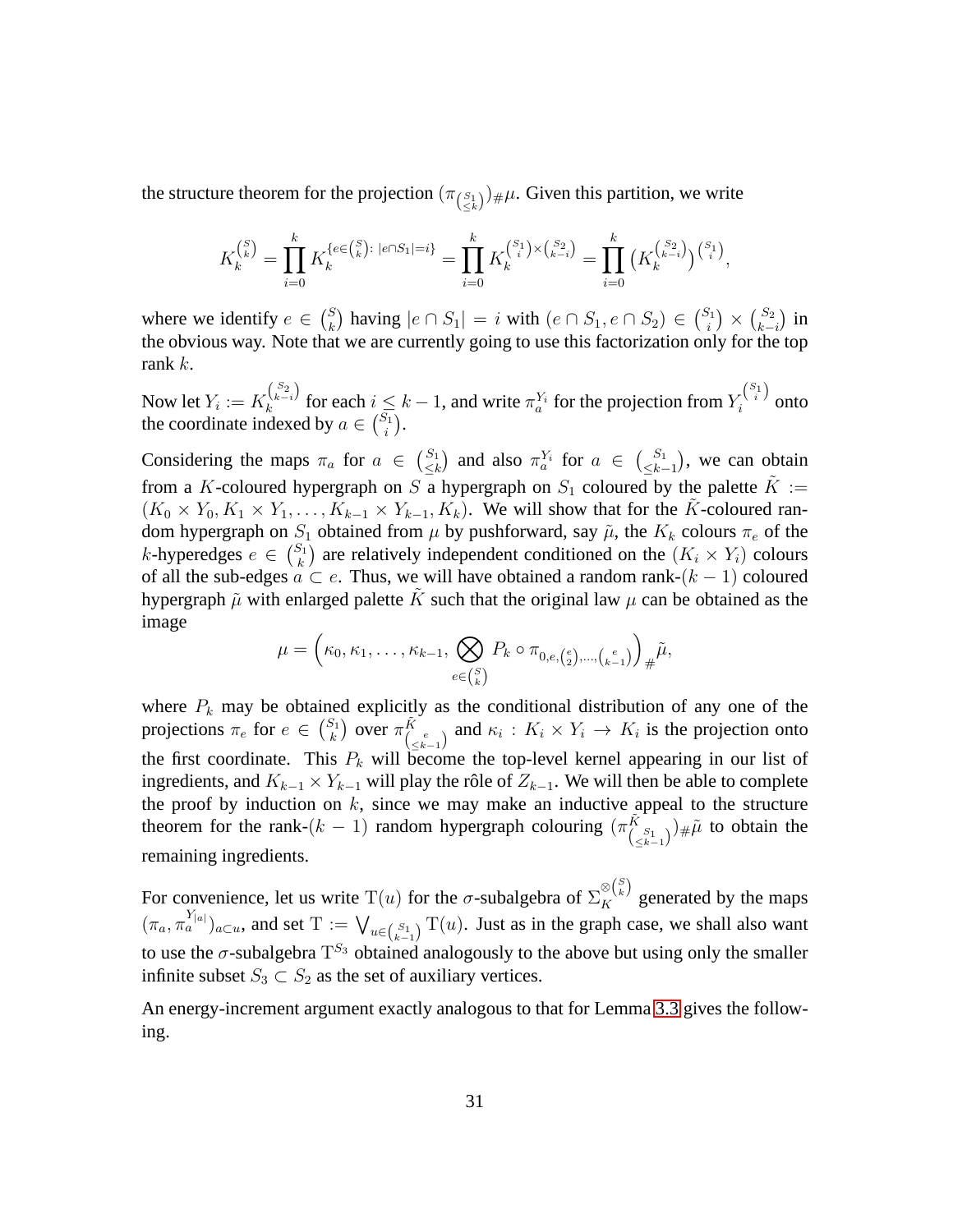**Lemma 3.11 (Tail property of conditional expectation)** *Whenever*  $S_3 \subseteq S_2$  *is a further infinite subset,*  $e \in {S_1 \choose k}$  $\binom{S_1}{k}$  and  $f \in L^\infty(K)$ , the conditional expectation  $\mathsf{E}_{\mu}[f \circ \pi_e | T]$  is actually measurable with respect to  $\mathrm{T}^{S_3}$ *.*

<span id="page-31-0"></span>**Proposition 3.12 (Relative independence)** *The random variables*  $\pi_e$  *for*  $e \in \binom{S_1}{k}$  $\binom{S_1}{k}$  are *conditionally independent over* T: for any finite  $F \subset {S_1 \choose k}$  $\binom{S_1}{k}$  and bounded measurable func*tions*  $f_e: K \to \mathbb{R}$  *for*  $e \in F$  *we have* 

$$
\mathsf{E}_{\mu} \Big[ \prod_{e \in F} f_e \circ \pi_e \, \Big| \, \mathrm{T} \Big] = \prod_{e \in F} \mathsf{E}_{\mu} [f_e \circ \pi_e \, \vert \, \mathrm{T}].
$$

**Proof** Enumerate F as  $\{e_1, e_2, \ldots, e_r\}$ . Arguing just as for Proposition [3.4,](#page-25-0) it suffices to prove that

$$
\int_{A} \prod_{e \in F} f_e \circ \pi_e d\mu = \int_{A} \mathsf{E}_{\mu}[f_{e_1} \circ \pi_{e_1} | \mathbf{T}] \cdot \prod_{p=2}^{r} f_{e_p} \circ \pi_{e_p} d\mu
$$

for any finite-dimensional cylinder  $A = A_1 \cap A_2 \cap \cdots \cap A_m$  for  $A_j \in \sigma((\pi_u)_{u \in {a_j \cup R_j \choose \leq k}})$ for some  $a_j \in {S_1 \choose k-1}$  $s_{1}^{S_{1}}$  and finite subsets  $R_{j} \subset S_{2}$ ,  $1 \leq j \leq m$ .

Let  $e_1 = \{s_1, s_2, \ldots, s_k\}$  and enumerate all the remaining vertices in  $(a_1 \cup a_2 \cup \cdots \cup a_k)$  $a_m \cup e_1 \cup e_2 \cup \cdots \cup e_r) \setminus e_i$  as  $z_1, z_2, \ldots, z_q$ . Select distinct vertices  $w_1, w_2, \ldots, w_q \in$  $S_2 \setminus (R_1 \cup R_2 \cup \cdots \cup R_m)$  and let  $g \in \text{Sym}_0(S)$  be the permutation that swaps  $z_i$  and  $w_i$ for all  $i \leq q$ .

By the exchangeability we know that

$$
\int_{A} \prod_{e \in F} f_e \circ \pi_e d\mu = \int_{\tau^g(A)} \prod_{e \in F} f_{g(e)} \circ \pi_{g(e)} d\mu = \int_{\tau^g(A)} f_{e_1} \circ \pi_{e_1} \cdot \prod_{p=2}^r f_{g(e_p)} \circ \pi_{g(e_p)} d\mu,
$$

since g does not move any vertex of  $e_1$ . Now both  $\tau^g(A)$  and  $\prod_{p=2}^r f_{g(e_p)} \circ \pi_{g(e_p)}$  are Tmeasurable, since through the action of g we have moved all relevant vertices from  $S_1$  into S<sub>2</sub>, except for those in  $e_1$ ; and  $|e_1 \cap e_p| \leq k-1$  for any  $p \geq 2$ . In particular, every edge  $g(e_p)$  for  $p \ge 2$  now has at least one end-point in  $S_2$ . Therefore the left-hand-side above must equal

$$
\int_{\tau^g(A)} \mathsf{E}_{\mu}[f_{e_1} \circ \pi_{e_1} | \mathbf{T}] \cdot \prod_{p=2}^r f_{g(e_p)} \circ \pi_{g(e_p)} d\mu.
$$

Finally, by Lemma [3.11](#page-30-0) the conditional expectation  $E_{\mu}$  [ $f_{e_1} \circ \pi_{e_1}$  | T] is actually measurable with respect to  $T^{S_3}$  for  $S_3 := S_2 \setminus (R_1 \cup R_2 \cup \cdots \cup R_m \cup \{w_1, w_2, \ldots, w_q\})$ , and is therefore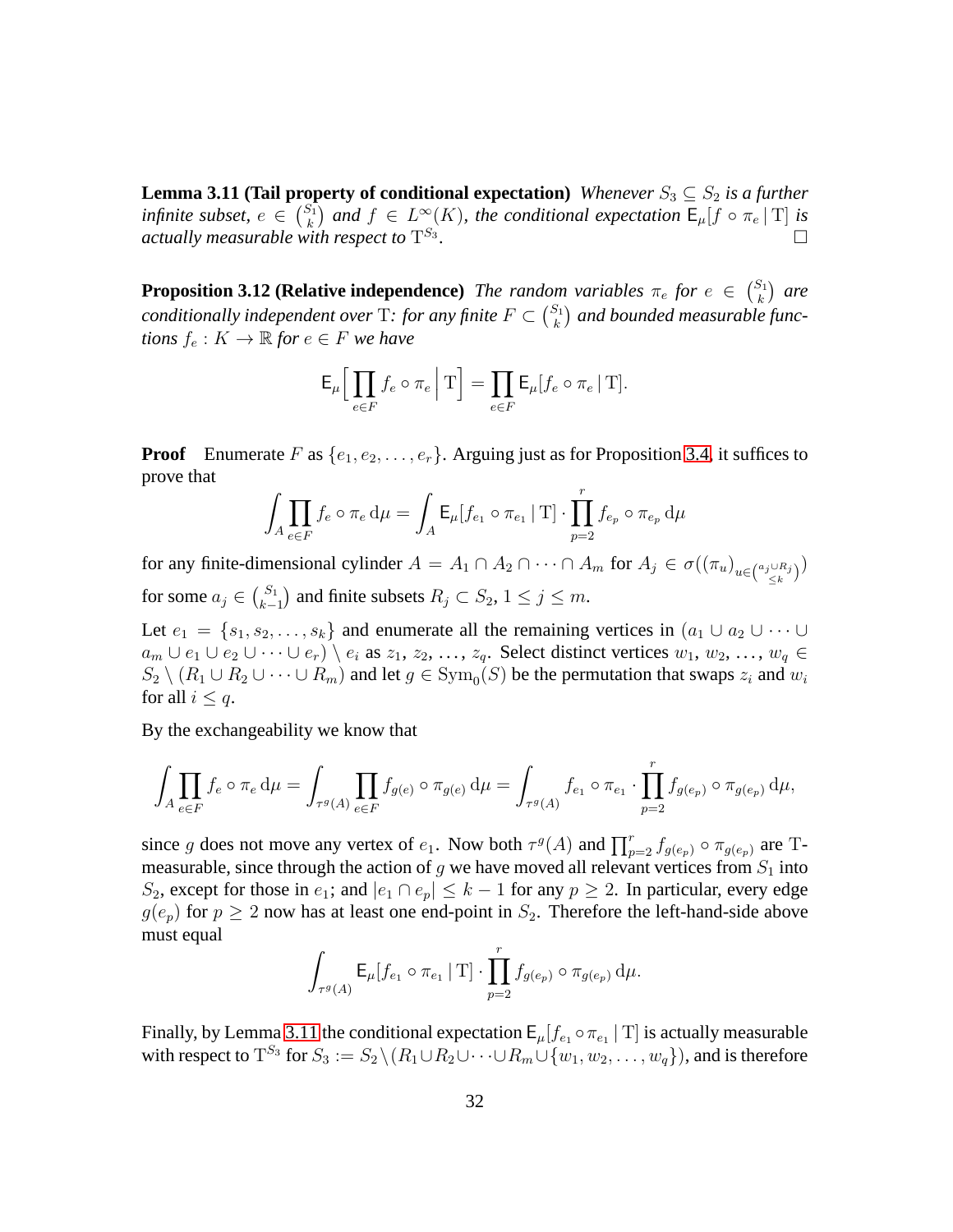$\tau^g$ -invariant; thus, re-applying g we may return the vertices  $w_j$  to their original locations  $z_j$ , and so deduce that

$$
\int_A \prod_{e \in F} f_e \circ \pi_e \, d\mu = \int_A \mathsf{E}_{\mu}[f_{e_1} \circ \pi_{e_1} | \mathbf{T}] \cdot \prod_{p=2}^r f_{e_p} \circ \pi_{e_p} \, d\mu.
$$

This completes the proof.

Letting

$$
P_k: (K_0 \times Y_0) \times (K_1 \times Y_1)^k \times \cdots \times (K_{k-1} \times Y_{k-1})^{k \choose k-1} \rightsquigarrow K_k
$$

<span id="page-32-0"></span>be the distribution of any arbitrarily chosen  $\pi_e$  for  $e \in \binom{S_1}{k}$  $\binom{S_1}{k}$  (by exchangeability the choice of e will not matter), and writing  $Z_i'$  for  $K_i \times Y_i$  when  $i \leq k-1$  and for  $K_k$  alone when  $i = k$ , the above relative independence immediately gives the following.

**Proposition 3.13** If K is a k-palette and  $\mu$  is an exchangeable random K-coloured hypergraph then we can introduce new standard Borel spaces  $Z_0',\,Z_1',\,\ldots,\,Z_k'$  forming a  $k$ -palette  $Z'$ , Borel maps  $\kappa_i : Z'_i \to K_i$  with  $\kappa_k = \text{id}_{K_k}$ , an exchangeable random  $Z'$ -coloured rank- $(k-1)$  *hypergraph*  $\mu_{k-1}$  *coloured by them, and a* Sym([k])-symmetric probability kernel

$$
P_k: Z'_0 \times (Z'_1)^k \times \cdots \times (Z'_{k-1})^{k \choose k-1} \rightsquigarrow K_k
$$

*such that*

$$
\mu = \left(\kappa_0, \kappa_1^{\otimes S}, \kappa_2^{\otimes {S \choose 2}}, \ldots, \kappa_{k-1}^{\otimes {S \choose k-1}}, \bigotimes_{e \in {S \choose k}} P_k \circ \pi_{0, e, {e \choose 2}, \ldots, {e \choose k-1}}\right)_{\#} \mu_{k-1}.
$$

|  | We can now prove Theorem 2.9. |  |
|--|-------------------------------|--|
|--|-------------------------------|--|

**Proof of Theorem [2.9](#page-15-0)** Starting from  $\mu$ , we may apply Theorem [3.13](#page-32-0) to obtain spaces  $Z_i'$ for  $0 \le i \le k-1$  enlarging the colour spaces  $K_i$ , together with a probability kernel  $P_k$  as in that theorem. This gives the desired structure at the 'top level' of  $\mu$ . However, having obtained the new exchangeable random Z'-coloured hypergraph  $\mu'$  with rank at most  $k-1$ from which  $\mu$  can thus be extracted, we may iterate the conclusion of Theorem [3.13](#page-32-0) to obtain greater and greater enlargements  $Z_i' \leftarrow Z_i^{(2)} \leftarrow \cdots \leftarrow Z_i^{(k-i)}$  $i^{(k-i)}$ , and at the  $i^{\text{th}}$  step also an additional probability kernel

$$
P_{k-i+1}^{(i)}: Z_0^{(i)} \times (Z_1^{(i)})^{k-i+1} \times \cdots \times (Z_{k-i}^{(i)})^{\binom{k-i+1}{k-i}} \rightsquigarrow Z_{k-i+1}^{(i-1)},
$$

 $\Box$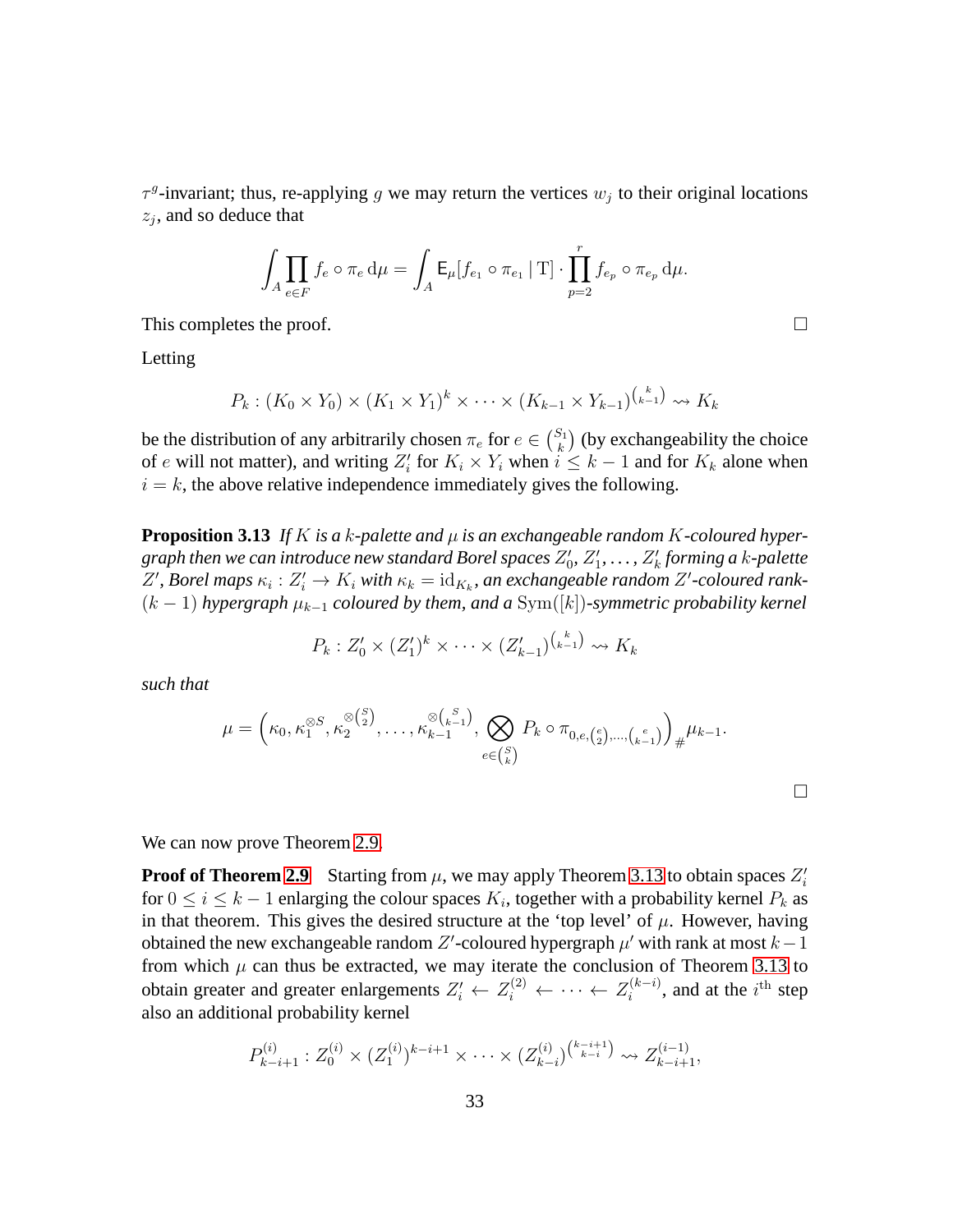so that if once this iteration is complete we take  $Z_i := Z_i^{(k-i)}$  $i^{(k-i)}$  for each  $i \leq k-1$  and  $P_{k-i+1}$ to be  $P_{k-i+1}^{(i)}$  composed with the factors  $Z_j \rightarrow Z_j^{(i)}$  $j^{(i)}$  for  $j \leq k - i$ , then these ingredients recover the full structure that we want.  $\square$ 

As in Subsection [3.2,](#page-23-0) let us note that the form of our Structure Theorem [2.9](#page-15-0) is somewhat different from that following directly from the probabilistic results of Kallenberg [\[44\]](#page-72-2). We shall address this issue in more detail in Subsection [3.7,](#page-43-0) when we discuss the setting of colourings of partite graphs, since it is actually these that correspond most closely to the original probabilistic results; here let us simply state the extension to arbitrary-k case of the older formalism:

**Theorem 3.14** *For any* k*-uniform exchangeable random* K*-coloured hypergraph* µ *there is some measurable function*  $f : [0,1]^{(k)} \to K$  *such that, if*  $(\xi_a)_{a \in \binom{S}{\leq k}}$  *is a collection of independent uniform* [0, 1]*-valued random variables then the stochastic process*  $(f(\xi_a)_{a\subseteq e})_{e\in \binom{S}{k}}$  has joint law  $\mu$ .

### <span id="page-33-0"></span>**3.4 Finer topological consequences of the structure theorem**

In later subsections we will describe modifications of Theorem [2.9](#page-15-0) to a number of related notions of exchangeability. However, before doing so we wish to elaborate some more delicate topological features of the proof of the last section, in the case when the original palette K consists of finite sets.

Our interest is in a sense in which our extraction of suitable structural ingredients for a given  $\mu$  was 'continuous' in that original measure  $\mu$ . This aspect to these theorems, while an immediate consequence of the proofs, seems to have been ignored in earlier works, since its consequences for probability theory are slight. However, they will be crucial for the use to which the structure theorem will be put in [\[10\]](#page-70-0), and so we recount them here, and will restate them when we turn to directed hypergraph colourings in the next subsection (again, for the sake of applications in [\[10\]](#page-70-0)).

Let us re-describe the proof of the previous section in slightly different terms. In order to deduce the structure of the exchangeable law  $\mu$ , we first identify S with an infiniteco-infinite subset  $S_1$  of itself through some bijection  $\psi : S \to S_1$ , and then agree that by exchangeability it suffices to understand the structure of the projection  $(\pi_{\binom{S_1}{\leq k}})_{\#}\mu.$  We then make use of certain  $\sigma$ -algebras generated by the colours  $\pi_e$  of the spare edges in  $\binom{S}{k}$  $\binom{S}{k} \setminus \binom{S_1}{k}$  $\binom{s_1}{k}$ to describe that structure, enough to justify the recursion clause of an inductive argument.

If we unravel the induction, we may write instead that we have chosen a partition  $S_{2,1}$  ∪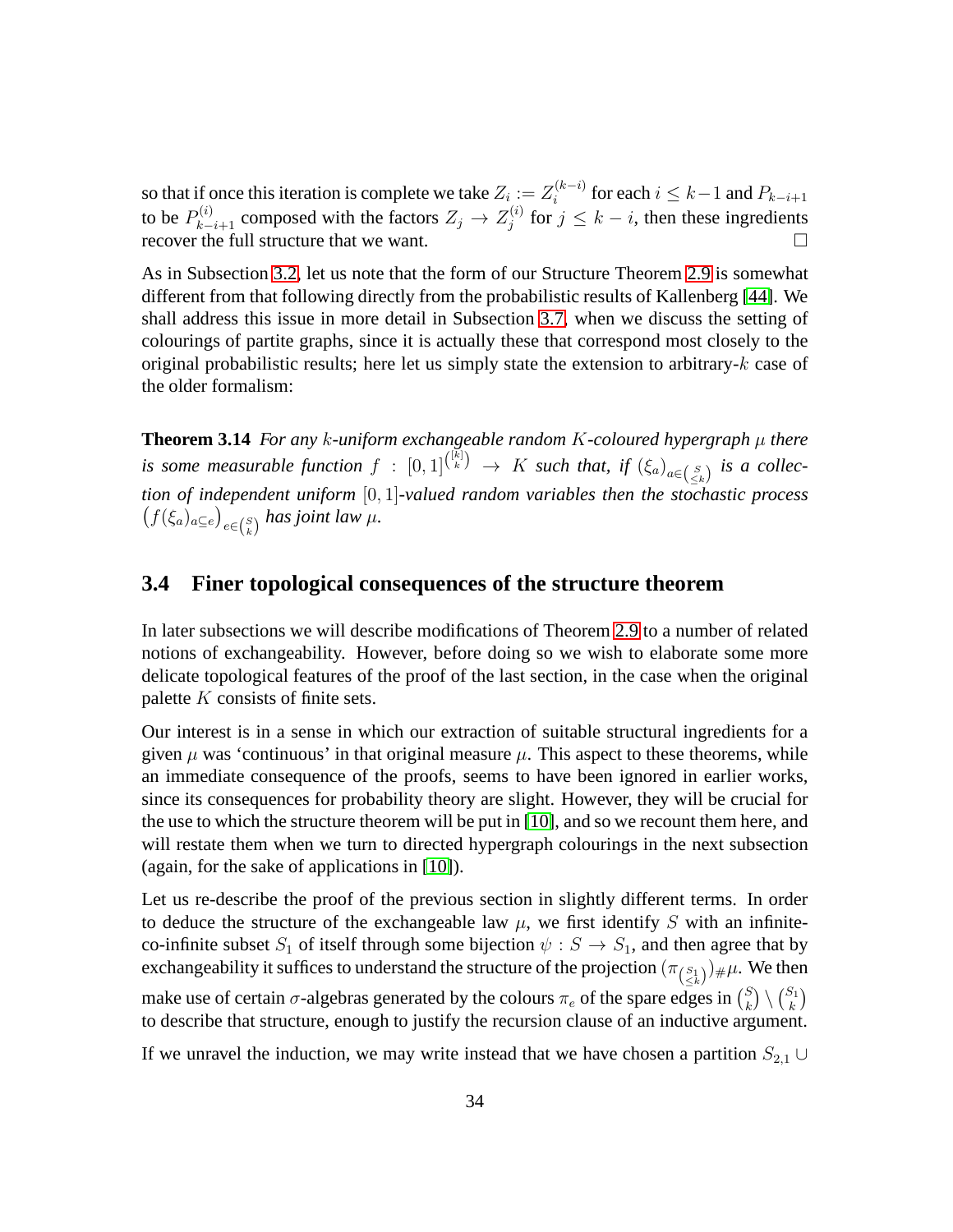$S_{2,2} \cup \ldots S_{2,k}$  of  $S \setminus S_1$  into infinite subsets, and now the estimate of Proposition [3.12](#page-31-0) shows that

• defining  $\pi_u^{Z_{k-1}}$  to be the cluster of colours

 $(\pi_{e'})_{e'\subseteq S_1\cup S_{2,1}\cup\dots\cup S_{2,k},\ e'\cap (S_1\cup S_{2,1}\cup\dots\cup S_{2,k-1})\subseteq u}$ 

for each  $u \in {S_1 \cup S_{2,1} \cup \cdots \cup S_{2,k-1} \choose k-1}$  $(\bigcup_{k=1}^{\ldots \bigcup S_{2,k-1}})$  (taking values in a space  $Z_{k-1}$  given by the obvious product of copies of  $K_i$ 's), the highest-rank colours  $\pi_e$  for  $e \in \binom{S_1}{k}$  $\binom{S_1}{k}$  are relatively independent over  $(\pi_u^{Z_{k-1}})_{u \in {S_1 \choose k-1}}$  (we defined  $\pi_u^{Z_{k-1}}$  also for u in the larger collection  $\binom{S_1\cup S_{2,1}\cup\cdots\cup S_{2,k-1}}{k-1}$  $\binom{\bigcup \cdots \bigcup S_{2,k-1}}{k-1}$  for auxiliary use in subsequent steps);

• next, forgetting about the  $K_k$ -colours of any k-subsets not contained in  $S_1$ , and defining  $\pi_v^{Z_{k-2}}$  to be the cluster of colours

$$
\big(\pi_{u'}^{Z_{k-1}}\big)_{u'\subseteq S_1\cup S_{2,1}\cup\dots\cup S_{2,k-1},\ u'\cap (S_1\cup S_{2,1}\cup\dots\cup S_{2,k-2})\subseteq v}
$$

for each  $v \in {S_1 \cup S_{2,1} \cup \cdots \cup S_{2,k-2} \choose k-2}$  $(\bigcup_{k=2}^{\ldots \bigcup S_{2,k-2}})$  (taking values in new larger product space  $Z_{k-2}$ similarly to above), now the colours  $\pi_u^{Z_{k-1}}$  for  $u \in {S_1 \choose k-1}$  $\binom{S_1}{k-1}$  are relatively independent over  $(\pi_v^{Z_{k-2}})_{v\in \binom{S_1}{k-2}};$ 

. . .

Simply by keeping track of which clusters of colours of subsets of  $S_1 \cup S_{2,1} \cup \cdots \cup S_{2,k}$ end up inside each of the spaces  $Z_i$  during the above construction, and which are simply thrown away, we find that we have proved a 'continuous and functorial' version of the structure theorem in case  $K$  is finite (in fact, in case  $K$  is itself compact, metrizable and totally disconnected). This is more easily stated with help from a little additional notation.

**Definition 3.15 (Hypergraph powers of maps)** Suppose that  $Y = (Y_i)_{i=0}^k$  and  $Z = (Z_i)_{i=0}^k$ *are k*-palettes, that Λ is a sequence of Borel maps  $Λ<sub>i</sub> : Y<sub>i</sub> → Z<sub>i</sub>$  and that S is some vertex set. Then by the **hypergraph power of**  $\Lambda$  **over**  $S$  we understand the map  $\Lambda^{(S)}: Y^{(S)} \to Z^{(S)}$ *defined by*

$$
\Lambda^{(S)}\big(y_{\emptyset},(y_i)_{i\in S},\ldots, (y_e)_{e\in {S\choose k}}\big):=\big(\Lambda_0(y_{\emptyset}),(\Lambda_1(y_i))_{i\in S},\ldots,(\Lambda_k(y_e))_{e\in {S\choose k}}\big).
$$

It is clear that  $\Lambda^{(S)}$  is continuous if each  $Y_i$  and  $Z_i$  has a topology and  $\Lambda_i$  is continuous. We will use these hypergraph powers through the following construction.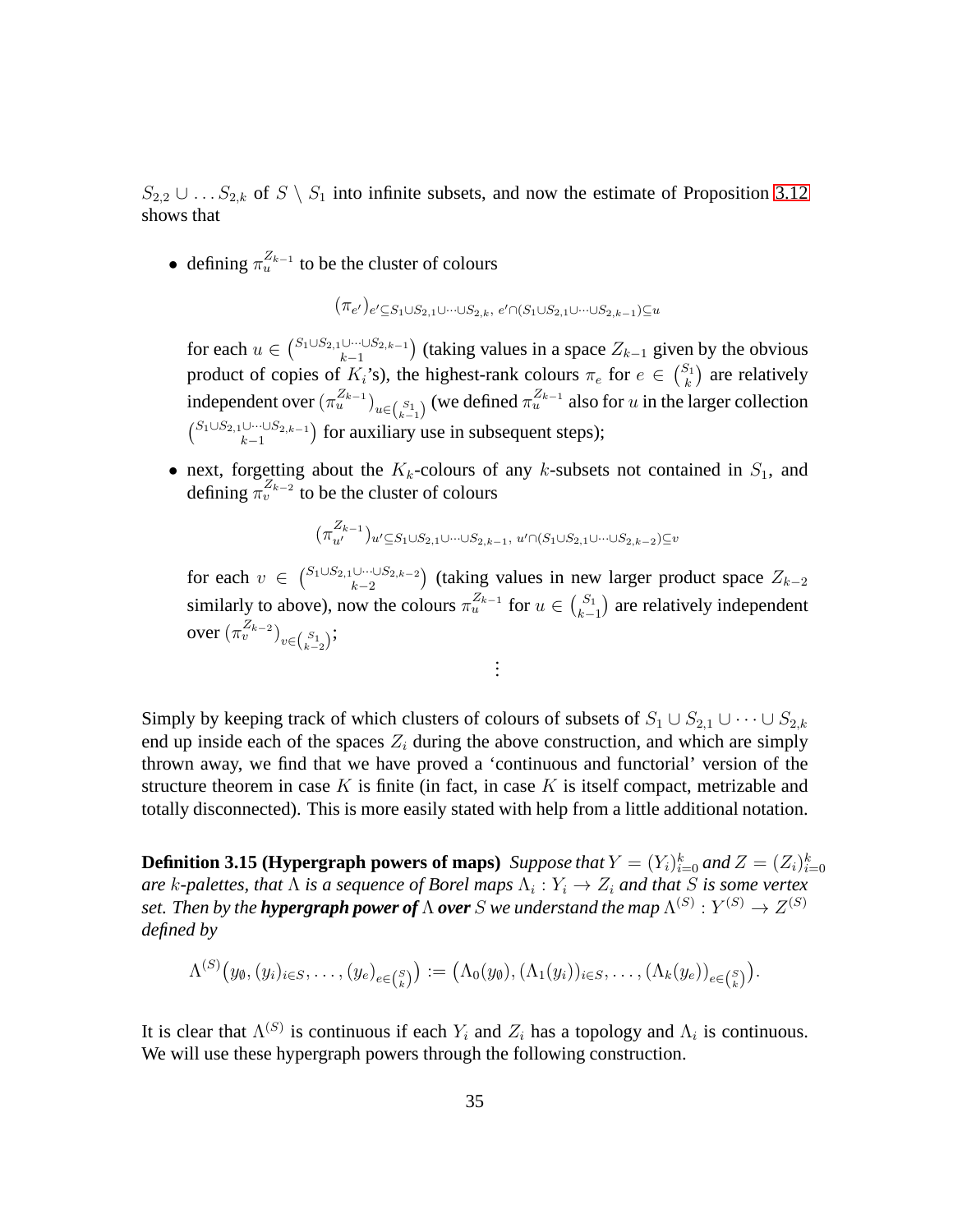**Definition 3.16 (Internalizing vertices)** If K is a k-palette and  $\mu$  is a random K-coloured *hypergraph on*  $S_1 \cup S_2$  *for two disjoint infinite sets*  $S_1$  *and*  $S_2$ *, then we can define the*  $S_2$ *-* $\bm{in}$  **ternalization of**  $K$  to be the  $k$ -palette  $K^{\uplus S_2}:=(K^{\uplus S_2}_i)_{i=0}^k$  given by

$$
K_i^{\oplus S_2} := K_k^{\binom{S_2}{k-i}} \times K_{k-1}^{\binom{S_2}{k-i-1}} \times \cdots \times K_i,
$$

and the  $S_2$ -internalization of  $\mu$  to be the  $K^{\uplus S_2}$ -coloured hypergraph  $\mu^{\uplus S_2}$  on  $S_1$  obtained *by the canonical identification of*  $K^{(S_1 \cup S_2)}$  *with* 

$$
(K^{\uplus S_2})^{(S_1)} = (K_k^{S_2}) \times K_{k-1}^{S_2} \times \cdots \times K_1^{S_2} \times K_0) \times (K_k^{S_2}) \times K_{k-1}^{S_2} \times \cdots \times K_2^{S_2} \times K_1)^{S_1} \times \cdots \times K_k^{S_1}
$$

*that results from partitioning*

$$
\binom{S_1 \cup S_2}{\leq k} = \bigcup_{i \leq k} \bigcup_{j=0}^{k-i} \left\{ u \in \binom{S_1 \cup S_2}{i+j} : |u \cap S_1| = i \right\}
$$

and identifying of  $\{u \in {S_1 \cup S_2 \atop i+j} \}$  $\binom{1\cup S_2}{i+j}$  :  $|u\cap S_1|=i\}$  with  $\binom{S_1}{i}$  $\binom{S_1}{i} \times \binom{S_2}{j}$  $j^{i_2})$ .

Now the re-write of Theorem [2.9](#page-15-0) to which we have been building is the following.

**Theorem 3.17** *Suppose that* K *is a finite* k-palette,  $\mu$  *is an exchangeable random* K*coloured hypergraph on*  $S_1$ ,  $S_2$  *is some additional countably infinite pool of vertices and* µ ′ *is the unique exchangeable extension of* µ *to a random* K*-coloured hypergraph on*  $S_1 \cup S_2$ . Then there are a k-palette  $Z = (Z_i)_{i=0}^k$  comprising totally disconnected com*pact metric spaces (which are therefore homeomorphic to closed subsets of the Cantor space)* and collections of continuous maps  $\kappa_i : Z_i \to K_i$  and  $\Lambda_i : K_i^{\oplus S_2} \to Z_i$  such that under  $\Lambda_{\#}^{(S_1)}(\mu')^{\oplus S_2}$  the random variables  $\pi_e$  for  $|e|=i$  are relatively independent when *conditioned on all the random variables*  $\pi_u$  *with*  $|u| < i$ , and  $\mu = \kappa_{\#}^{(S_1)} \Lambda_{\#}^{(S_1)} (\mu')^{\oplus S_2}$ *.*

It is this version of our result, together with its directed-hypergraph counterpart, that will underpin the later sections of [\[10\]](#page-70-0). (It will be formulated there using slightly more category-theoretic terms, as these will help with the organization of that paper, but the content is easily seen to be identical.)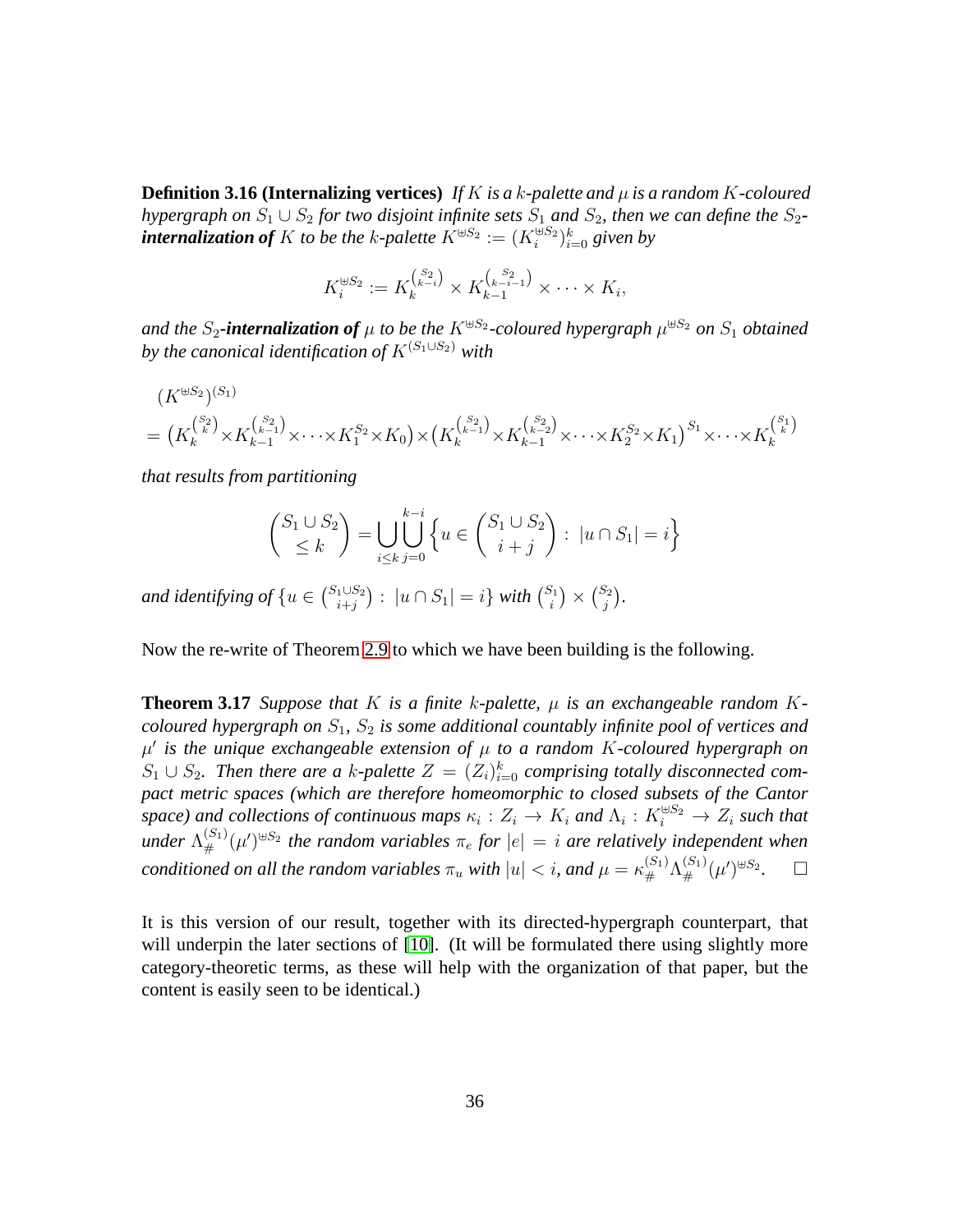## **3.5 Exchangeable random directed hypergraph colourings**

In the previous section we considered probability measures on the space  $\prod_{i\leq k} K_i^{S_i}$  $i^{(i)}$  indexed by the collection of subsets of  $S$  of size at most  $k$ ; a natural extension of this setting is to work instead in the space  $\prod_{i\leq k} K_i^{\text{Inj}([i],S)}$  $i_{i}^{\text{inj}([i], S)}$  indexed by the sets  $\text{Inj}([i], S)$  of all ordered *i*-tuples with distinct terms in S for  $i \leq k$ : that is, of K-coloured *directed* hypergraphs on S. Let us first re-assign our notation from Subsection [3.3](#page-27-0) in this new setting, now writing  $K^{(S)}$  for this space  $\prod_{i\leq k} K_i^{\text{Inj}([i],S)}$  $i_i^{\text{Inj}([i],S)}$ . Then we can make the obvious analog of Definition [3.7.](#page-28-0)

**Definition 3.18 (Exchangeable random coloured directed hypergraphs)** *Given the same data as above, by an random* K*-coloured directed hypergraph on* S *we understand a* Borel probability measure  $\mu$  on  $K^{(S)}$  that is invariant under the coordinate-permuting  $\arctan \tau$  of  $\mathrm{Sym}_0(S)$  defined by

$$
\tau^g\big((\omega_{\phi})_{\phi \in \bigcup_{i \leq k} \mathrm{Inj}([i], S)}\big) = (\omega_{g \circ \phi})_{\phi \in \bigcup_{i \leq k} \mathrm{Inj}([i], S)}.
$$

In order to handle this new setup efficiently, we turn to the partitions  ${\rm Inj}([i],S):=\bigcup_{e\in {S\choose i}}{\rm Inj}([i],e).$ For each  $i \leq k$  we are considering a colouring from some fixed standard Borel spaces  $K_i$ of directed hyperedges  $\phi \in \text{Inj}([i], S)$ . This can be viewed as assigning to every *un*directed  $i$ -hyperedge  $e$  a colour from the larger space  $K_i^{\text{Inj}([i],e)}$  $i_{i}^{\text{inj}([i],e)}$ , with one factor of  $K_{i}$  appearing for each of the  $i!$  possible enumerations of  $e$ , although there is no canonical way to choose a bijection between the enumerations of one  $i$ -hyperedge  $e$  and of another  $i$ -hyperedge  $e'$ .

We will find that our structure theorem for random directed hypergraph colourings requires us to work with these clusters of colours indexed by the corresponding undirected edges. This will lead to an important difference from Theorem [2.9.](#page-15-0) In the undirected setting, at the  $i<sup>th</sup>$  step of our recipe we choose the i-hyperedge colours independently at random from the distributions given by the kernels  $P_i$  depending on the previously-chosen lower-rank hyperedge colours. For directed hypergraphs, however, the choices of colours of directed *i*-hyperedges  $\phi$  and  $\psi$  with *different images* are still independent, but for  $\phi$  and  $\psi$  two different injections from [i] into the same undirected *i*-hyperedge  $a \in {S_i \choose i}$  $\binom{S}{i}$  they are usually not. Rather, their dependence is coded into the probability kernel  $P_i$ , and is quite arbitrary subject only to the  $Sym([i])$ -covariance condition on  $P_i$ .

We cannot hope for these last to be independent because the distinct random variables indexed by different enumerations of a single  $i$ -set  $a$  are always moved around together under vertex-permutations, and so, aside from moving the vertices around inside  $a$ , no averaging over different images and subsequent estimates on covariances can be used to pry apart their joint distribution.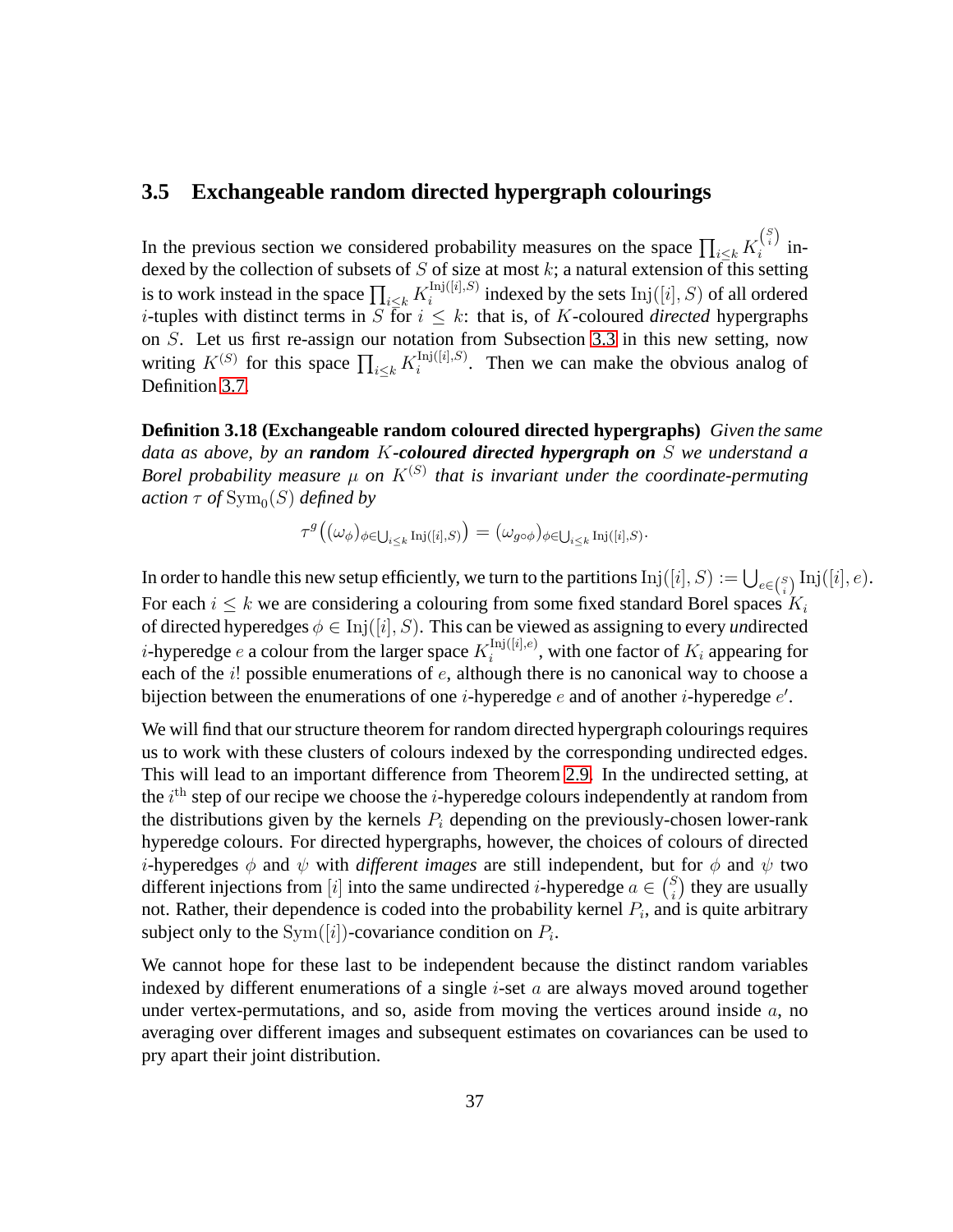Nevertheless, this slight additional complexity having been taken into account, the basic methods of the preceding sections give an analogous result to Theorem [2.9.](#page-15-0) We shall give the details of this statement here, but leave the (essentially unchanged) proof to the reader.

**Definition 3.19 (Directed ingredients)** *By a sequence of ingredients we understand a sequence*  $Z_0$ ,  $Z_1$ , ...,  $Z_{k-1}$  *of standard Borel spaces, a probability measure*  $\mu_0$  *on*  $Z_0$  *and*  $(setting\ Z_k := K_k)$  Borel maps  $\kappa_i : Z_i \to K_i$  for each  $i = 0, 1, \ldots, k - 1$  and probability *kernels*

> $P_i: Z_0 \times Z_1^{\text{Inj}([1],[i])} \times Z_2^{\text{Inj}([2],[i])} \times \cdots \times Z_{i-1}^{\text{Inj}([i-1],[i])} \rightsquigarrow Z_i^{\text{Sym}([i])}$ i

*for each*  $i = 1, 2, \ldots, k$  *that are covariant under the natural coordinate-permuting actions of* Sym([i]) *on the domain and on the target.*

**Definition 3.20 (Directed recipe)** *Given a sequence of ingredients*

 $(Z_0, \kappa_0, \mu_0), (Z_1, \kappa_1, P_1), \ldots, (Z_{k-1}, \kappa_{k-1}, P_{k-1}), (K_k, P_k),$ 

*by the standard recipe we understand the following procedure for picking a random mem* $ber\ of\ (\omega_{\phi})_{\phi\in\bigcup_{i\leq k}\textnormal{Inj}([i],S)}\in K^{(S)}$ :

- *Choose*  $z_{\emptyset} \in Z_0$  *according to*  $\mu_0$ *, and set*  $\omega_{\emptyset} := \kappa_0(z_{\emptyset})$ *;*
- *Colour each vertex*  $s \in S$  *by*  $z_s \in Z_1$  *independently according to*  $P_1(z_0, \cdot)$ *, and set*  $\omega_{s} := \kappa_{1}(z_{s})$ ;
- *Colour each*  $a = \{s, t\} \in {S \choose 2}$ *S*<sup>2</sup></sup> by some pair  $(z_{\phi})_{\phi \in Inj([2],a)}$  ∈  $Z_2^{\text{Inj}([2],a)}$  $\int_{2}^{\ln(2|Z|,a)}$  chosen *independently according to*  $P_2(z_0, z_s, z_t, \cdot)$ *, and set*  $\omega_{\phi} := \kappa_2(z_{\phi})$  *for each*  $\phi \in$ Inj([2], S)*; .*

*. .*

- *Colour each*  $u \in {S \choose k-1}$  $\binom{S}{k-1}$  by some  $(k-1)!$ -tuple  $(z_{\phi})_{\phi \in \text{Inj}([k-1],u)}$  in  $Z_{k-1}^{\text{Inj}([k-1],u)}$  $\sum_{k-1}^{\text{inj}(\lfloor k-1\rfloor, u)}$  chosen independently according to  $P_{k-1}(z_0,(z_s)_{s\in u},\ldots,(z_\psi)_{\psi\in\text{Inj}([k-2],u)},\cdot$  ), and set  $\omega_\phi:=$  $\kappa_{k-1}(z_{\phi})$  *for each*  $\phi \in \text{Inj}([k-1], S)$ ;
- *Colour each*  $e \in {S \choose k}$  $\binom{S}{k}$  by some k!-tuple  $(\omega_{\phi})_{\phi \in \text{Inj}([k], e)} \in K_k^{\text{Inj}([k], e)}$  $\int_k^{\text{inj}([K],e)}$  independently *according to*  $P_k(z_0, (z_s)_{s \in e}, \ldots, (z_{\psi})_{\psi \in Inj([k-1],e)}, \cdot).$

<span id="page-37-0"></span>*If* µ *is the law of the resulting random* K*-coloured* k*-uniform hypergraph, we will say that the ingredients yield*  $\mu$  *upon following the standard recipe.*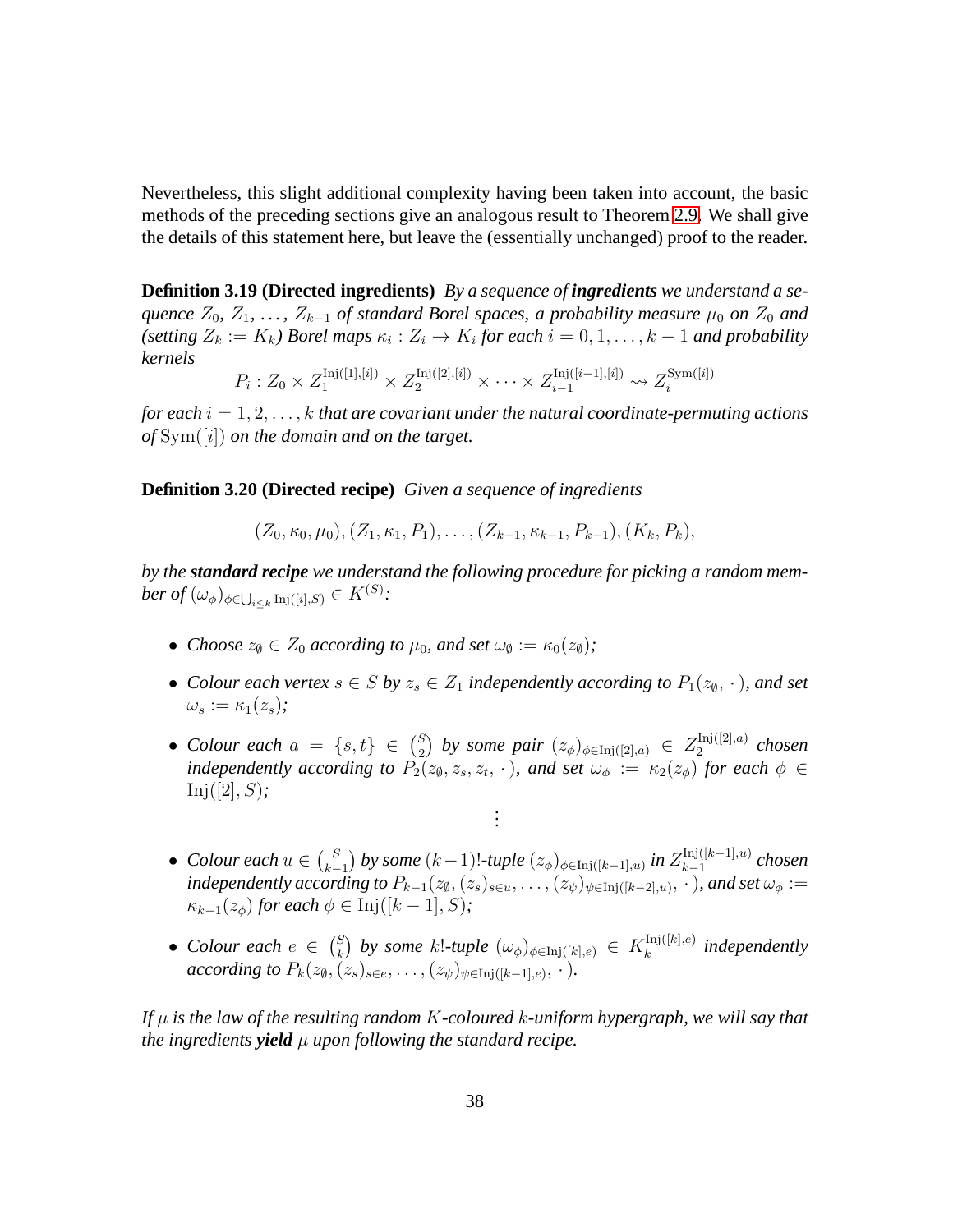**Theorem 3.21 (Structure theorem for exchangeable random directed hypergraph colourings)**

*For any exchangeable random* K*-coloured directed hypergraph* µ *there is some sequence of ingredients*  $(Z_0, \kappa_0, \mu_0)$ *,*  $(Z_1, \kappa_1, P_1)$ *, ...,*  $(Z_{k-1}, \kappa_{k-1}, P_{k-1})$ *,*  $(K_k, P_k)$  *which yields*  $\mu$ *upon following the standard recipe.*

As in the case of undirected graphs, our application of this result in [\[10\]](#page-70-0) will require the following 'continuous and functorial' version, which follows from the above argument just as did Theorem [3.17](#page-35-0) from the argument of Subsection [3.3.](#page-27-0) We first make an analogous directed version of Definition [3.16;](#page-34-0) we will use the same notation, since no confusion should arise and this definition collapses to its predecessor if we identify undirected graphs as a special class of directed graphs. We will also use hypergraph powers of maps as in Definition [3.15,](#page-34-1) but this definition is essentially unchanged.

**Definition 3.22 (Internalizing vertices)** If K is a k-palette and  $\mu$  is a random K-coloured *directed hypergraph on*  $S_1 \cup S_2$  *for two disjoint infinite sets*  $S_1$  *and*  $S_2$ *, then we define the*  $S_2$ **-internalization of** K to be the k-palette  $K^{\oplus S_2} := (K_i^{\oplus S_2})_{i=0}^k$  given by

$$
K_i^{\oplus S_2} := K_k^{([k]) \times \text{Inj}([k-i], S_2)} \times K_{k-1}^{([k-1]) \times \text{Inj}([k-i-1], S_2)} \times \cdots \times K_i,
$$

and the  $S_2$ -internalization of  $\mu$  to be the  $K^{\uplus S_2}$ -coloured directed hypergraph  $\mu^{\uplus S_2}$  on  $S_1$ *obtained by the canonical identification of* K(S1∪S2) *with*

$$
(K^{\oplus S_2})^{(S_1)} = \prod_{i=0}^k \left( K_k^{[k] \choose [i]} \times \text{Inj}([k-i], S_2) \times K_{k-1}^{[k-1]} \times \text{Inj}([k-i-1], S_2) \times \cdots \times K_i \right)^{\text{Inj}([i], S_1)}
$$

*that results from partitioning*

$$
\bigcup_{i \leq k} \text{Inj}([i], S_1 \cup S_2) = \bigcup_{i \leq k} \bigcup_{j=0}^{k-i} \left\{ \phi \in \text{Inj}([i+j], S_1 \cup S_2) : |\phi([i+j]) \cap S_1| = i \right\}
$$

*and identifying*  $\{\phi \in \text{Inj}([i + j], S_1 \cup S_2) : |\phi([i + j]) \cap S_1| = i\}$  *with*  $\text{Inj}([i], S_1) \times$  $\binom{[i+j]}{[i]}$  $\binom{+,j}{[i]} \times \text{Inj}([j], S_2)$  in the natural way.

<span id="page-38-0"></span>**Theorem 3.23** *Suppose that*  $K$  *is a finite*  $k$ -palette,  $\mu$  *is an exchangeable random*  $K$ *coloured directed hypergraph on*  $S_1$ ,  $S_2$  *is some additional countably infinite pool of vertices and* µ ′ *is the unique exchangeable extension of* µ *to a random* K*-coloured directed hypergraph on*  $S_1 \cup S_2$ . Then there are a k-palette  $Z = (Z_i)_{i=0}^k$  comprising totally dis*connected compact metric spaces and collections of continuous maps*  $\kappa_i : Z_i \to K_i$  and  $\Lambda_i$  :  $K_i^{\uplus S_2} \rightarrow Z_i^{\text{Sym}([i])}$  $\frac{\text{Sym}([i])}{i}$  such that under  $\Lambda_{\#}^{(S_1)}(\mu')^{\oplus S_2}$  the clusters of random variables  $(\pi_\phi)_{\phi \in \text{Inj}([i],u)}$  for distinct  $u \in {S_1 \choose i}$  $\mathcal{E}_i^{(n)}$  are relatively independent when conditioned on all the *random variables*  $\pi_{\psi}$  *with*  $\psi \in \text{Inj}(< i, S_1)$ *, and*  $\mu = \kappa_{\#}^{(S_1)} \Lambda_{\#}^{(S_1)}(\mu')^{\oplus S_2}$ *.*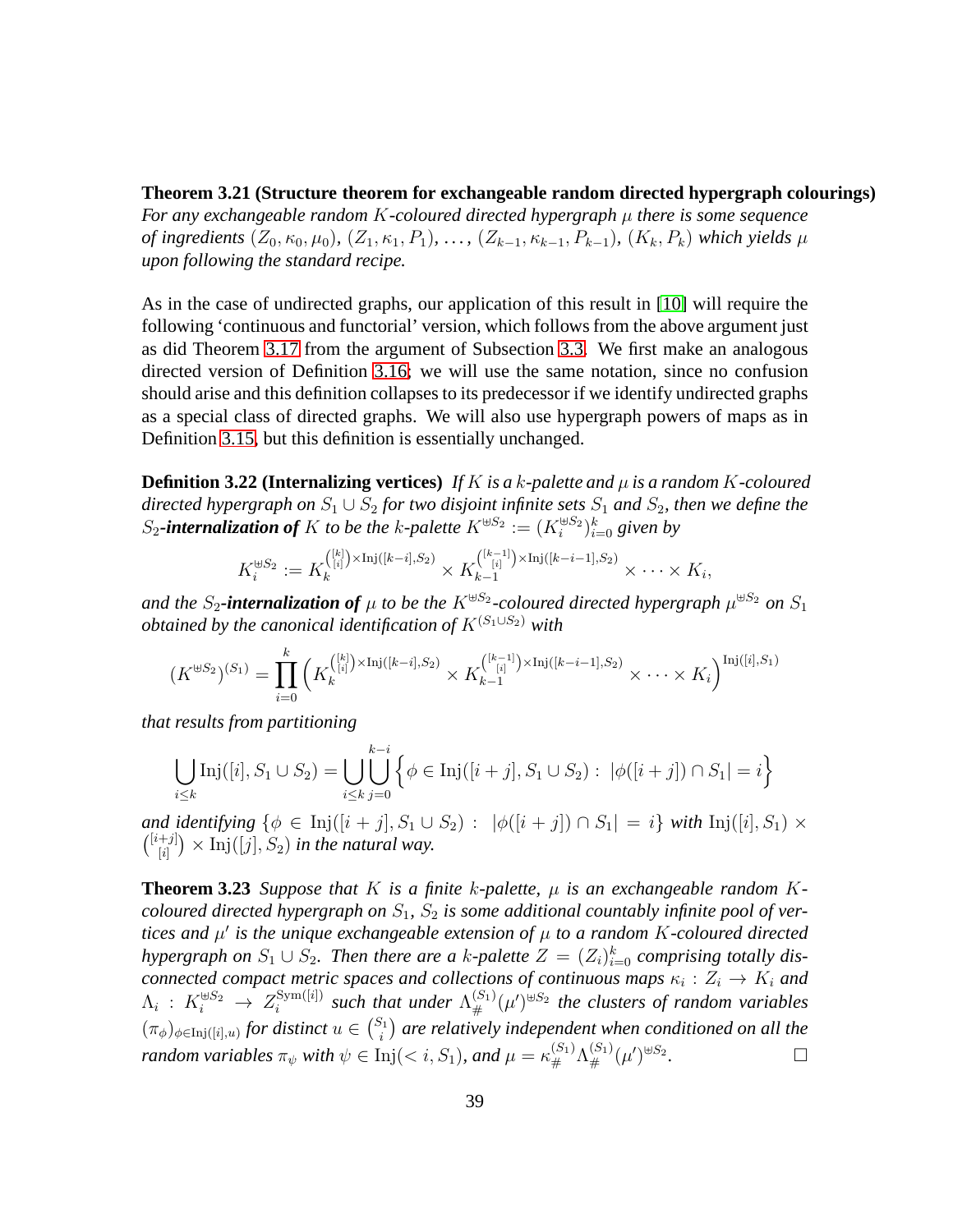Before leaving this subsection, let us mention the following possible common generalization of the settings of undirected and directed exchangeable random coloured hypergraphs. Let us consider again only the  $k$ -uniform case, as this illustrates all the new ideas. We now posit a whole family of colour spaces  $(K_e)_{e \in {S \choose k}}$  indexed by the hyperedges, together with an action  $g \mapsto \tau^g$  of Sym<sub>0</sub> on the space  $\prod_{e \in {S \choose k}} K_e$  that involves both the composition with the usual action of g on the base space  $\binom{S}{k}$  $\binom{S}{k}$  through permuting S, and also some nontrivial 'local' transformation by g of the value of  $\pi_e$  for an individual hyperedge e: precisely,  $\tau: \mathop{\mathrm {Sym}}\nolimits_0(S) \curvearrowright \prod_{e \in {S \choose k}} K_e$  is of the form

$$
\tau^g\big((\omega_e)_{e\in {S\choose k}}\big)=\big(\sigma^g_e(\omega_{g(e)})\big)_{e\in {S\choose k}},
$$

where for each  $g \in \text{Sym}_0(S)$  and  $e \in {S \choose k}$  $\binom{S}{k}$  the map  $\sigma_e^g$  is a Borel isomorphism  $K_{g(e)} \to K_e$ which depends only on the restriction  $g|_{e}$  and is subject to the 'cocycle condition' that  $\sigma_e^g \circ \sigma_{g(e)}^{g'} = \sigma_e^{g' \circ g}$  for all g, g' (so that we obtain a well-defined group action overall).

Thus the map  $\sigma_e^g$  provides a local transformation from the individual fibre  $K_{g(e)}$  to  $K_e$ , but different g with the same image  $g(e)$  may give different such transformations. In particular, restricting to those g with  $g(e) = e$ , we obtain a possibly non-trivial Borel action of  $Sym(e)$  on  $K_e$  for each  $e$ . (We warn the reader that it cannot in general be reconstructed uniquely from the knowledge of only the action of  $\text{Sym}(e)$  on  $K_e$  given by those  $\sigma_e^g$  with  $g(e) = e$ .) Given an action  $\tau$  of this form involving nontrivial local transformations, we can study those probability measures  $\mu$  on  $\prod_{e \in {S \choose k}} K_e$  that are  $\tau$ -invariant.

It is straightforward to check that the basic method we have outlined above can be adapted to give a structure theorem for such invariant measures  $\mu$ , simply upon making all of our ingredients suitably covariant under the local transformations  $\sigma_e^g$ . From this we can recover Theorem [2.9](#page-15-0) by taking  $K_e := K$  and each  $\sigma_e^g$  to be the identity, and Theorem [3.21](#page-37-0) by taking  $K_e := K^{\text{Inj}([k], e)}$  and  $\sigma_e^g$  to be the natural coordinate-permuting map

$$
(\omega_{\phi})_{\phi \in \text{Inj}([k], e)} \mapsto (\omega_{\phi \circ g})_{\phi \in \text{Inj}([k], e)}
$$

whenever  $g(e) = e$ . In this second setting we see the clusters of colours indexed by all directed edges with a given underlying undirected emerge again, just as in the earlier arguments of the present subsection.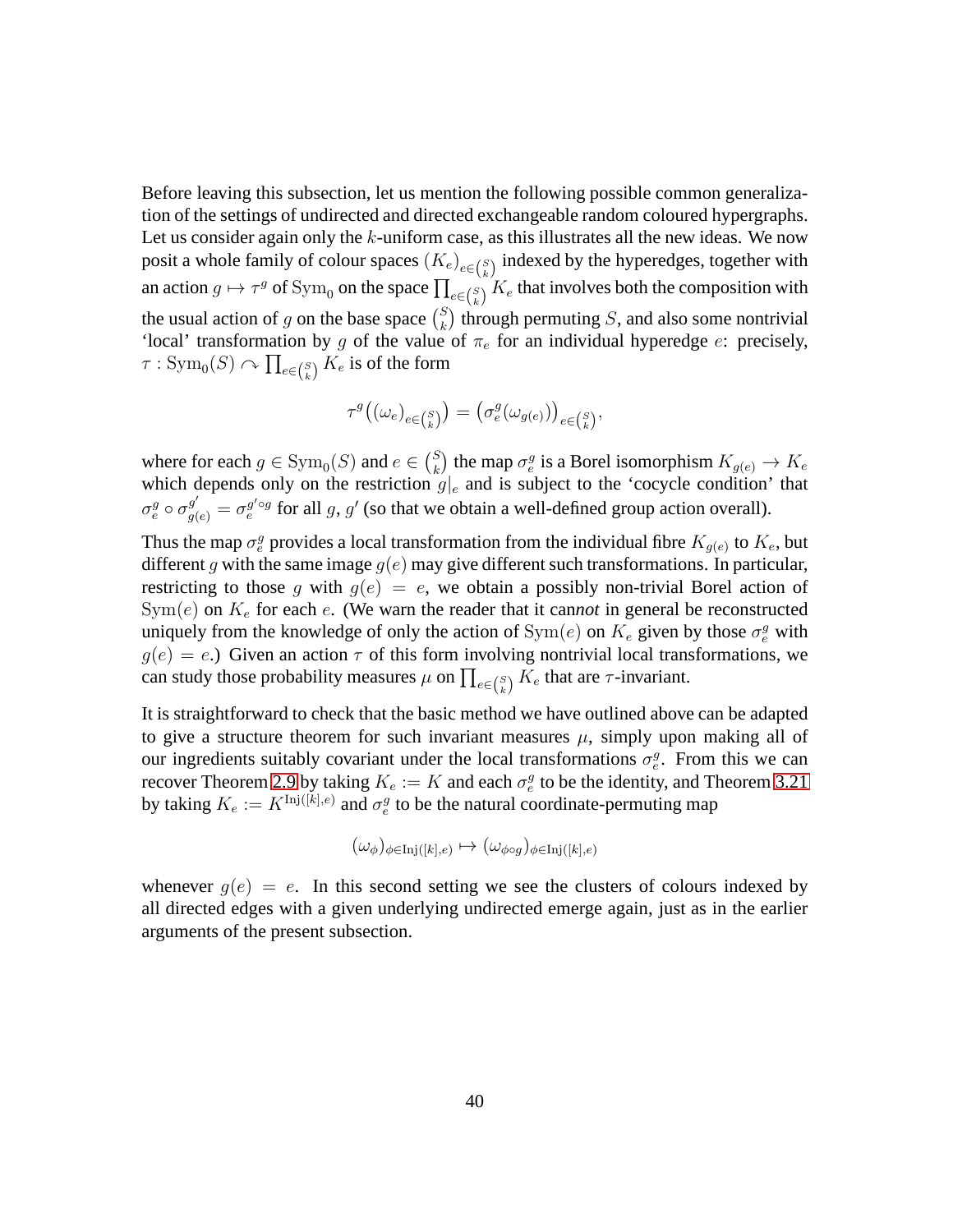#### <span id="page-40-0"></span>**3.6 Two counterexamples**

#### **The need for several type spaces**

We will now give the first of the counterexamples promised in the last part of Subsection [2.2.](#page-8-0) We show that for simple exchangeable random hypergraph colourings the Struc-ture Theorem [2.9](#page-15-0) really does need all of the intermediate type spaces  $Z_i$ : it cannot be simplified in general to a construction requiring only sampling from some space  $Z_1$  at rank 1.

We will give an example of an exchangeable random 3-uniform hypergraph colouring that cannot be constructed as a mixture of vertex-sampling random 3-uniform hypergraph colourings; it is easy to construct similar higher-rank examples. First choose for each  $e \in {S \choose 2}$  $\binom{5}{2}$  independently and uniformly a random colour from the set {red, blue}. Now for each  $u \in {S \choose 3}$  $\binom{5}{3}$  let  $\omega_u = 1$  if at least one of the 2-subsets of u is coloured red; otherwise set  $\omega_u = 0$ . Our example will be the law  $\mu$  of the resulting random 3-uniform  $\{0, 1\}$ -coloured hypergraph  $(\omega_u)_{u \in \binom{S}{3}}$ .

An easy check shows that this  $\mu$  is  $Sym_0(S)$ -ergodic, so cannot be a nontrivial mixture of other exchangeable random hypergraphs. We will show that it also cannot be obtained by sampling vertex colours at random from some probability space  $(V, \nu)$  and then applying some symmetric probability kernel  $P: V^3 \rightarrow \{0, 1\}$  (that is, we cannot jump over the intermediate step of randomly colouring 2-edges in our recipe). Indeed, suppose that  $\mu'$ is any exchangeable random hypergraph that can be constructed in this way, and consider, as in the main argument, a partition  $S = S_1 \cup S_2$  of S into two disjoint infinite subsets. For each  $s \in S_1$  we introduce the  $\sigma$ -algebra  $T'(s) := \sigma((\pi_u)_{u \in (\{\text{ss}\} \cup S_2\})})$ , and can now compute explicitly from the assumed vertex-sampling-only structure of  $\mu'$  that under  $\mu'$ the 3-hyperedge random variables  $\pi_u$  for  $u \in {S \choose 3}$  $_3^{\text{S}}$ ) must be relatively independent over the  $\sigma$ -algebra  $T' := \bigvee_{s \in S_1} T'(s)$ . On the other hand, a quick calculation shows that if  $u_1, u_2 \in {S \choose 3}$  $\binom{S}{3}$  share exactly one 2-edge *e*, then under the law  $\mu$  the joint behaviour of  $\pi_{u_1}$ and  $\pi_{u_2}$  is already independent from the whole of T', but

$$
\mu\{\pi_{u_1} = \pi_{u_2} = 1\} = \frac{25}{32} \neq \left(\frac{7}{8}\right)^2 = \mu\{\pi_{u_1} = 1\}\mu\{\pi_{u_2} = 1\}.
$$

This contradicts the abovementioned relative independence over T' if  $\mu = \mu'$ , and so completes our argument.

It is worth mentioning the similarity between the necessity of introducing a whole list of auxiliary spaces  $Z_i$  and a general phenomenon surrounding versions of the regularity lemma for higher-rank hypergraphs: in the case of the latter, in order to yield effective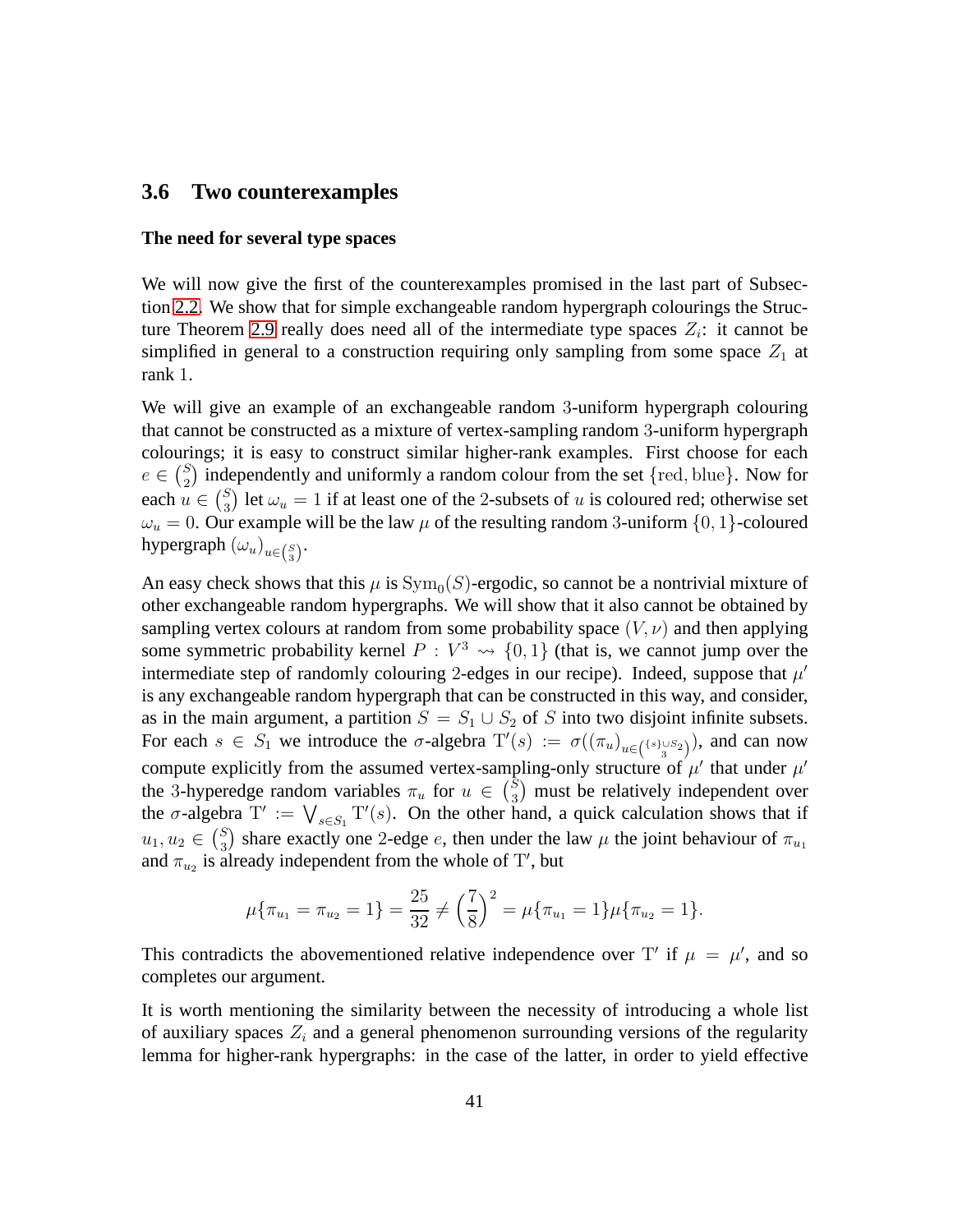counting lemmas they all require the introduction of a whole hierarchy of vertex-partitions, each dedicated to the control of a particular size of subsets of the vertex set  $V$  up to size k. We will not examine this similarity in more detail here, but refer the reader to Gowers' discussion in [\[38,](#page-72-0) [36\]](#page-72-1).  $\triangleleft$ 

#### **The need for unrecoverable quasifactors**

Intuitively, one might wish to do a little more than the proof we have given of Theorem [2.9:](#page-15-0) to wit, obtain the spaces  $Z_i^{\otimes {S \choose i}}$  $\sum_{i=1}^{\infty}$  for our list of ingredients as factors of the original hypergraph colouring probability space  $(K^{(S)}, \mu)$  (we return to the convention of Subsection [3.3](#page-27-0) for the notation ' $K^{(S)}$ '), without the trick of passing to an induced random coloured subhypergraph on  $K^{(S_1)}$ . In case  $k = 2$  this would amount to showing that we can find an S-indexed family of measurable maps  $\phi_s : K^{(S)} \to Z_1$  having the following two properties:

- covariance:  $\phi_s \circ \tau^g = \phi_{g(s)}$  for every  $g \in \text{Sym}_0$ ;
- the edge random variables  $\pi_e$  are relatively independent over the combined map  $(\phi_s)_{s\in S}$ .

We will now show that this stronger conclusion can fail (and similarly in case  $k > 2$ ), and so some trick like the passage to induced subgraphs followed by structural pull-back is really necessary. We will give an example with  $k = 2$  in which, intuitively, while no one vertex of  $S_2$  is important for the construction of the auxiliary spaces  $Z_1$ , we cannot do away with *all* vertices of  $S_2$  without losing relevant information.

We first derive some consequences for a family  $(\phi_s)_{s \in S}$  of measurable maps of the first of the above conditions in case  $\mu$  is an exchangeable random K-coloured graph (for a single colour-space K, not a more elaborate 2-palette); we will then show for our example  $\mu$  that we cannot find a family that also satisfies the second condition.

For such  $\mu$ , the  $\sigma$ -subalgebra  $\phi_s^{-1}(\Sigma_{Z_1}) \subseteq \Sigma_{K_2}^{\otimes {S \choose 2}}$  must be contained in the  $\mu$ -completion of the  $\sigma$ -subalgebra  $\Xi_s \subseteq \Sigma$  of all those  $A \in \Sigma$  that are invariant under Stab<sub>Sym<sub>0</sub></sub>(s) :=  $\{\tau^g : g(s) = s\}$ : indeed, by the covariance of these maps  $\phi_s$ , if  $B \in \Sigma_{Z_1}$  and  $g(s) = s$ then

$$
(\tau^g)^{-1}(\phi_s^{-1}(B)) = \phi_{g(s)}^{-1}(B) = \phi_s^{-1}(B).
$$

We will use a certain approximability result for this  $\sigma$ -algebra  $\Xi_s$ . Since  $\mu$  is a Radon measure, for any  $A \in \Xi_s$  and any  $\varepsilon > 0$  we may find some finite  $I \subset S \setminus \{s\}$  and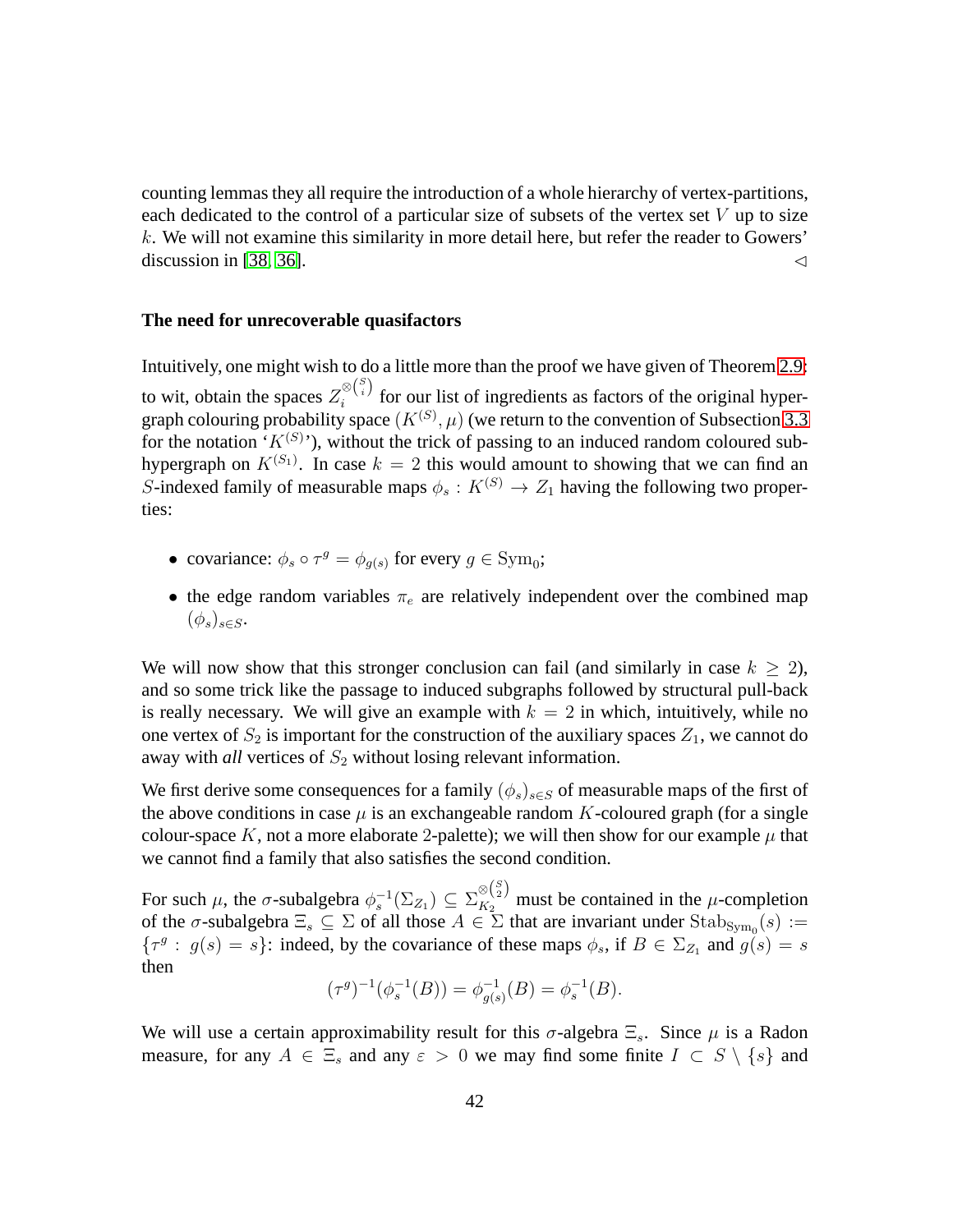some finite-dimensional subset  $B \subseteq \{0,1\}^{\binom{\{s\}\cup I}{2}}$  such that  $\mu(A \triangle B) < \varepsilon$ , and so  $\|A 1_B\|_{L^1(\mu)} < \varepsilon$ . However, since A is fixed by  $\text{Stab}_{\text{Sym}_0}(s)$ , this gives also  $\|1_A-1_B\circ\tau^g\|_{L^1(\mu)}$ for every  $g \in \text{Stab}_{\text{Sym}_0}(s)$ , and hence

$$
\Bigl\| 1_A - \frac{1}{|F|} \sum_{g \in F} 1_{\tau^g(B)} \Bigr\|_{L^1(\mu)} < \varepsilon
$$

for all finite  $F \subset \text{Stab}_{\text{Sym}_0}(s)$ . Since this group (being isomorphic to  $\text{Sym}_0$ , for example) is amenable, by the ergodic theorem for amenable groups we may take a pointwise and  $L^1$ -limit of averages over the members of some Følner sequence for  $\text{Stab}_{\text{Sym}_0}(s)$ , and so obtain from  $1_B$  some function f that is  $\Xi_s$ -measurable and such that  $||1_A - f||_{L^1(\mu)} < \varepsilon$ . Hence, since  $\varepsilon$  was arbitrary, we have proved that any  $A \in \Xi_s$  lies in the  $\mu$ -completion of the  $\sigma$ -subalgebra  $T_{\infty}(s) \subseteq \Sigma$  generated by functions, such as f, obtained as Stab<sub>Sym<sub>0</sub></sub>(s)ergodic averages of finite-dimensional functions. Moreover, since  $1_B$  may be written as a finite sum of indicator functions  $1_{\{\omega|_{\{\{s\}\cup I\}}=\eta\}}$  for various  $\eta \in \{0,1\}^{\{\{s\}\cup I\}}$ , we may further reduce to considering  $B$  of this particularly simple form.

We are now ready for our example. Consider the exchangeable random  $({0, 1}$ -coloured) hypergraph obtained from ingredients  $Z_0 := \{*\}, Z_1 := \{red, blue\}$ , and with conditional edge-colour distributions  $P_2(z_1, z_2, \cdot)$  given by

$$
P_2(z_1, z_2, \{1\}) = 1 - \delta_{z_1, z_2} :
$$

that is, we sample a family  $(z_s)_{s \in S}$  of colours, red or blue, independently and fairly at random, and then insert an edge between  $s, t \in S$  if and only if s and t are different colours. This is simply a random complete bipartite graph.

We will show that for this  $\mu$  the  $\sigma$ -subalgebras  $\Xi_s$  of  $\Sigma$  are 'too small' to allow the required conditional independence of the edge random variables  $\pi_e$ .

Consider a finite-dimensional cylinder set  $B \subseteq \{0,1\}^{\binom{\{s\}\cup I}{2}}$  corresponding to some  $\eta \in$  ${0,1}^{\binom{s}{2} \cup I}$  as above. Take the Følner sequence for Stab<sub>Sym<sub>0</sub></sub>(s) comprising the family  $F_n := \text{Sym}(J_n)$  for some increasing sequence  $J_1 \subseteq J_2 \subseteq J_3 \subseteq \ldots$  of finite sets with union  $S \setminus \{s\}$ . Once n is large enough we must have  $I \subseteq J_n$ , and then for  $\omega \in X$  the function

$$
\frac{1}{|\mathrm{Sym}(J_n)|} \sum_{g \in \mathrm{Sym}(J_n)} 1_{\tau^g(B)}(\omega)
$$

simply counts the number of isomorphic copies of the graph  $\eta$  that occur in  $\omega|_{\binom{J_n}{2}}$  if we insist that s does not move but choose an arbitrary size- $|I|$  subset of  $J_n$  for the remaining vertices.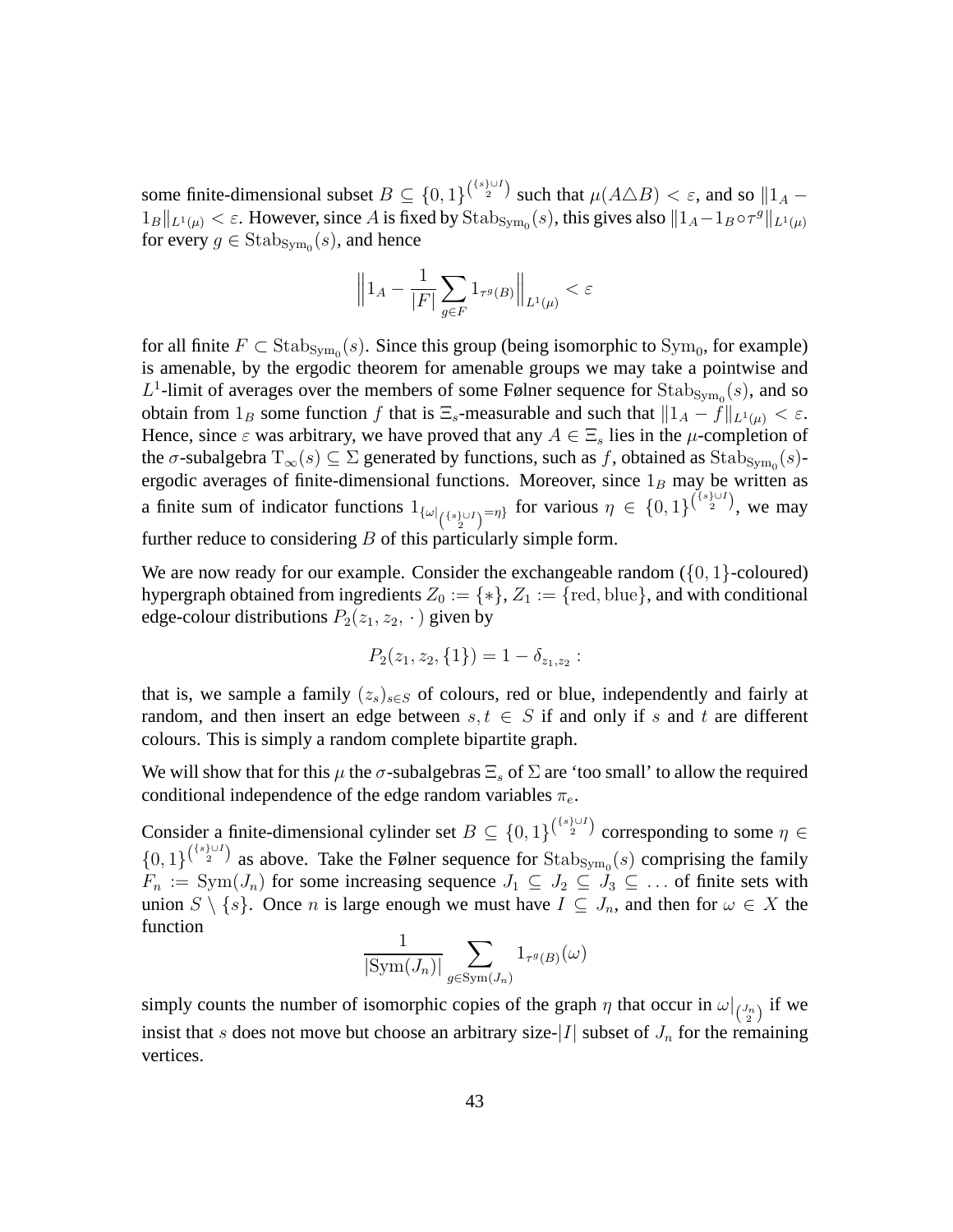For  $n$  very large, this statistic cannot distinguish between the two possible vertex colours, red or blue, since there is an automorphism of  $(Z_1, P_2)$  that swaps them: if we construct the probability measure on the whole of  $\{0,1\}^{\binom{S}{2}} \times Z_1^S$  that arises from our standard recipe, then conditional on either of the events 's is coloured red' and 's is coloured blue', our above ergodic averages converge to the same  $(\mu$ -almost surely constant) value. Heuristically, for any vertex, an observer situated at that vertex and able to observe its connectivity to all the other vertices and the connectivity among those other vertices can accurately discern the two infinite clusters of the bipartition of the graph, but has no statistical way to tell which is red and which blue, and so cannot tell the colour of any given vertex, including their own. More formally, since the above average converges to a constant for any such  $\eta$ , we conclude that any ergodic-average function such as f above is  $\mu$ -almost surely constant, and so the measure-algebra of  $(K^{(S)}, \Xi_s, \mu|_{\Xi_s})$  is trivial for any  $s \in S$ . It follows that for  $e = \{s, t\}$  the conditional distribution of  $\pi_e$  relative to  $\Xi_s \vee \Xi_t$  must be  $\mu$ -almost surely constant; since, on the other hand, the edge random variables  $\pi_e$  for different e are not independent under  $\mu$ , it follows that our putative factor maps  $\phi_s$  cannot have the second of the properties listed above. ⊳

### <span id="page-43-0"></span>**3.7 Partite hypergraphs and Gowers norms**

Let  $S_1, S_2, \ldots, S_d$  be a finite list of disjoint countably infinite vertex set and  $k \leq d$ . We will now briefly treat random colourings of the complete  $k$ -uniform hypergraph on the vertex classes  $S_1, S_2, \ldots, S_d$  (restricting here to the case of a fixed rank k for simplicity). For each  $e \in \binom{[d]}{k}$  $\binom{d}{k}$  we refer to the points of the product space  $\prod_{i \in e} S_i$  as the **hyperedges above** e. Let us introduce the notation  $\begin{pmatrix} S_1, S_2, S_3, ..., S_d \\ k \end{pmatrix}$  $\binom{S_3,\dots,S_d}{k}$  for the set  $\bigcup_{e \in \binom{[d]}{k}} \prod_{i \in e} S_i$  of all k-hyperedges of the complete such partite hypergraph. Suppose that  $K_e$  is some standard Borel space for each  $e \in \binom{[d]}{k}$  $\mathbf{E}_{k}^{[d]}$ ), and consider a  $(K_{e})_{e\in\binom{[d]}{k}}$ -coloured exchangeable *d*-partite k-uniform hypergraph  $\mu$  on these vertex sets: that is, a probability measure on the product space  $\prod_{e \in \binom{[d]}{k}} K_e^{\prod_{i \in e} S_i}$  that is invariant under the separate coordinate-permutation action of each  $\text{Sym}_0(S_i)$  on  $S_i$ .

In this case one can prove another structure theorem along just the same lines as those reviewed above. It tells us that we may always build up an exchangeable random d-partite k-uniform K-colouring  $\mu$  according to the following recipe:

**Ingredients**: standard Borel spaces  $Z_b$  indexed by all  $b \in \begin{pmatrix} [d] \\ \leq k \end{pmatrix}$  $\sum_{\leq k}^{\lfloor d \rfloor}$  with  $Z_a = K_a$  when  $|a|=k$ ; a probability measure  $\mu_0$  on  $Z_{\emptyset}$ ; and probability kernels  $P_c: \prod_{b \in {c \choose |c|-1}} Z_b \leadsto Z_c$ for all nonempty  $c \in \binom{[d]}{k}$  $\binom{d}{k}$ .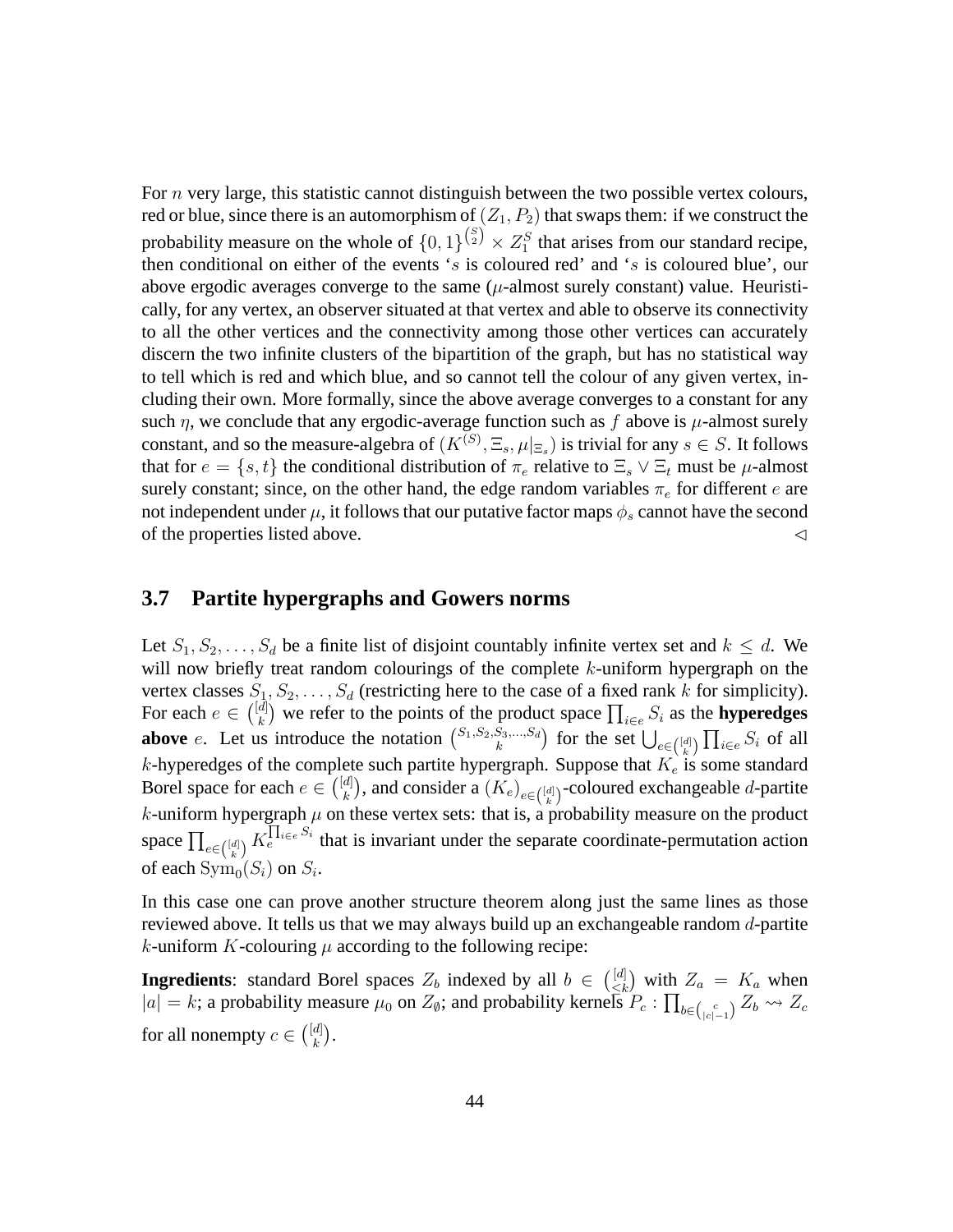#### **Standard recipe**:

- Choose  $z_{\emptyset} \in Z_{\emptyset}$  at random from  $Z_{\emptyset}$  according to  $\mu_0$ ;
- Choose  $z_s \in Z_i$  for each  $i \in [d]$  and  $s \in S_i$  independently with law  $P_i(z_0, \cdot)$ ;
- Choose  $z_u \in Z_b$  for each  $b = \{i, j\} \in \binom{[d]}{2}$  $\binom{d}{2}$  and  $u = (s_1, s_2) \in S_i \times S_j$  independently with law  $P_b(z_\emptyset, z_{s_1}, z_{s_2} \cdot);$ . . .
- Choose  $\omega_w \in K_e$  for each  $e \in \binom{[d]}{k}$  ${k \choose k}$  and  $w \in \prod_{i \in e} S_i$  independently with law  $P_e\bigl((z_{w|_b})_{b\in\binom{e}{\leq k-1}}, \, \cdot\,\bigr).$

<span id="page-44-0"></span>We have assumed no symmetry at all between distinct  $S_i$  in the above description, but it is not hard to see that such additional symmetry would be reflected in various further finitary symmetry constraints on the kernels  $P_a$ . Our main result is now the following.

**Theorem 3.24 (Structure theorem for exchangeable random partite hypergraph colourings)** *For any exchangeable random* K*-coloured* k*-uniform hypergraph there is some collection of ingredients*  $(Z_b)_{b \in \binom{[d]}{\leq k}}$ ,  $\mu_0$  and  $(P_c)_{c \in \binom{[d]}{k}}$  which yields  $\mu$  upon following the standard *recipe.*

The proof that the above recipe can describe all exchangeable partite hypergraph colourings is essentially analogous to that for non-partite hypergraphs given previously, and we shall not spell out the details. In fact, the foundational work by probabilists on exchangeability corresponds most closely to this setting when  $d = k$ : in particular, exchangeable partite graphs with  $d = k = 2$  first appeared in the probabilistic literature under the titles 'separately-exchangeable arrays' or 'row-and-column exchangeable arrays'. See, for example, the discussions in Section 14 of Aldous [\[3\]](#page-69-0) and the introduction to Kallenberg [\[44\]](#page-72-2).

<span id="page-44-1"></span>These older theorems are not stated in quite the same formalism as that we have adopted in this paper, so let us briefly compare them. We shall take Aldous' treatment of the case  $d =$  $k = 2$  in Theorem 14.11 of [\[3\]](#page-69-0) as representative of the traditional probabilistic approach; the presentation used by Kallenberg in [\[44\]](#page-72-2) is very similar. Assume that  $k = d$  and  $S_1 = S_2 = \ldots = S_d$  and write K for  $K_e$ . Observe that if  $(\xi_{b,w})_{b \subseteq [d], w \in S^b}$  is any collection of independent uniform [0, 1]-valued random variables and  $f: [0,1]^{(\frac{[d]}{\leq d})} \to K$  is any fixed measurable function, then the stochastic process  $(\pi_w)_{w \in S^d} := (f((\xi_{b,(w_i)_{i \in b}})_{b \subseteq e}))_{w \in S^d}$  has law an exchangeable K-colouring of  $S^b$ ; in this case we write that f **represents** the law of the process  $\pi$ . The classical form of the structure theorem is now the following: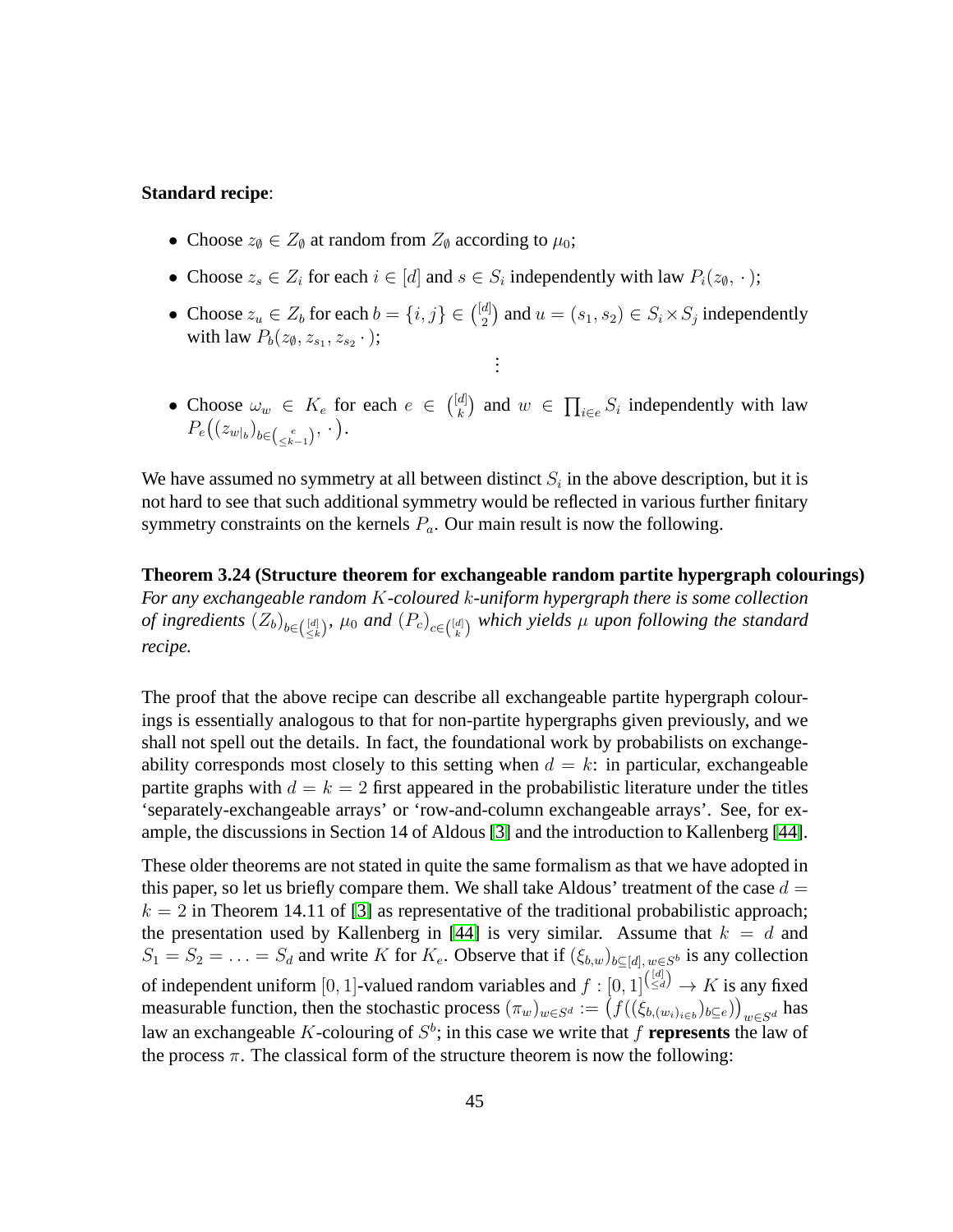**Theorem 3.25** *Any exchangeable random* K*-coloured* d*-uniform* d*-partite hypergraph* µ *is represented by some* f*.*

The difference between this result and Theorem [3.24](#page-44-0) above can be seen as one of the choice of representing ingredients; however, it is not too difficult to move between them.

On the one hand, if  $\mu$  is representable, then given f we may set  $P_e$  to be its conditional distribution on the factor  $[0,1]^{(\binom{d}{\leq d-1})}$   $\leftarrow$   $[0,1]^{(\binom{d}{d})}$ , and now set  $Z_b := [0,1]$  when  $|b| \leq$  $k-1$  and  $\mu_0$  and  $P_c(z, \cdot)$  to be Lebesgue measure for all  $z \in [0,1]^{(\binom{c}{c-1})}$  whenever  $|c| \leq$  $k - 1$ ; it now follows routinely that these ingredients yield precisely the joint distribution of the process  $(\pi_w)_{w \in S^d}$  upon following the standard recipe, and so we have deduced Theorem [3.24](#page-44-0) for this instance of a representable process.

In order to prove the reverse implication, it is necessary to process a collection of ingredients  $Z_b$ ,  $\mu_0$  and  $P_c$  by replacing each space  $Z_b$  with a copy of the unit interval [0, 1] and then 'outsourcing' the noise in each probability kernel  $P_c$  to an independent random variable drawn uniformly from that interval. This is also a very standard argument, but we shall defer presenting this method until Subsection [4.2,](#page-52-0) where we shall use it to deduce a recent representation theorem of Elek and Szegedy [\[24\]](#page-71-0) (Theorem [4.1\)](#page-52-1) from our version of the Structure Theorem in the non-partite case, having proved our ability to perform this 'noise outsourcing' in a suitable form in Lemma [4.2.](#page-53-0)

Before we leave this subsection, it is worth noting that it is  $(k + 1)$ -partite k-uniform hypergraphs, not just ordinary  $k$ -hypergraphs, that emerge naturally in the recent hypergraph regularity approaches to Szemerédi's Theorem (see, for example, Nagle, Rödl and Schacht [\[53\]](#page-73-0), Gowers [\[36\]](#page-72-1) and Chapter 10 of Tao and Vu [\[64\]](#page-74-0)).

While the parallels between the structure theory for partite hypergraphs and finitary hypergraph regularity lemmas are much as in the non-partite case, in this partite picture it is also quite natural to introduce an infinitary notion of the 'uniformity seminorms' that were first used by Gowers ([\[38,](#page-72-0) [36\]](#page-72-1)) on the way to his version of hypergraph regularity.

**Definition 3.26 (Gowers norms)** If  $\mu$  is an exchangeable law on  $\prod_{e \in \binom{[d]}{k}} K_e^{\prod_{i \in e} S_i}$  and  $f \in L^{\infty}(K_e)$  for some  $e \in {[d] \choose k}$  $\mathbf{f}_{k}^{d|}$ ) then we define the **Gowers uniformity seminorm of**  $f$ *above* e *under* µ *to be*

$$
||f||_{U^e(\mu)} := \left(\int \prod_{\eta \in \{1,2\}^e} f \circ \pi_{w_{\eta}} d\mu\right)^{2^{-k}},
$$

where we have chosen arbitrarily a collection of pairs  $s_1^i \neq s_2^i \in S_i$  for  $i \in e$  and then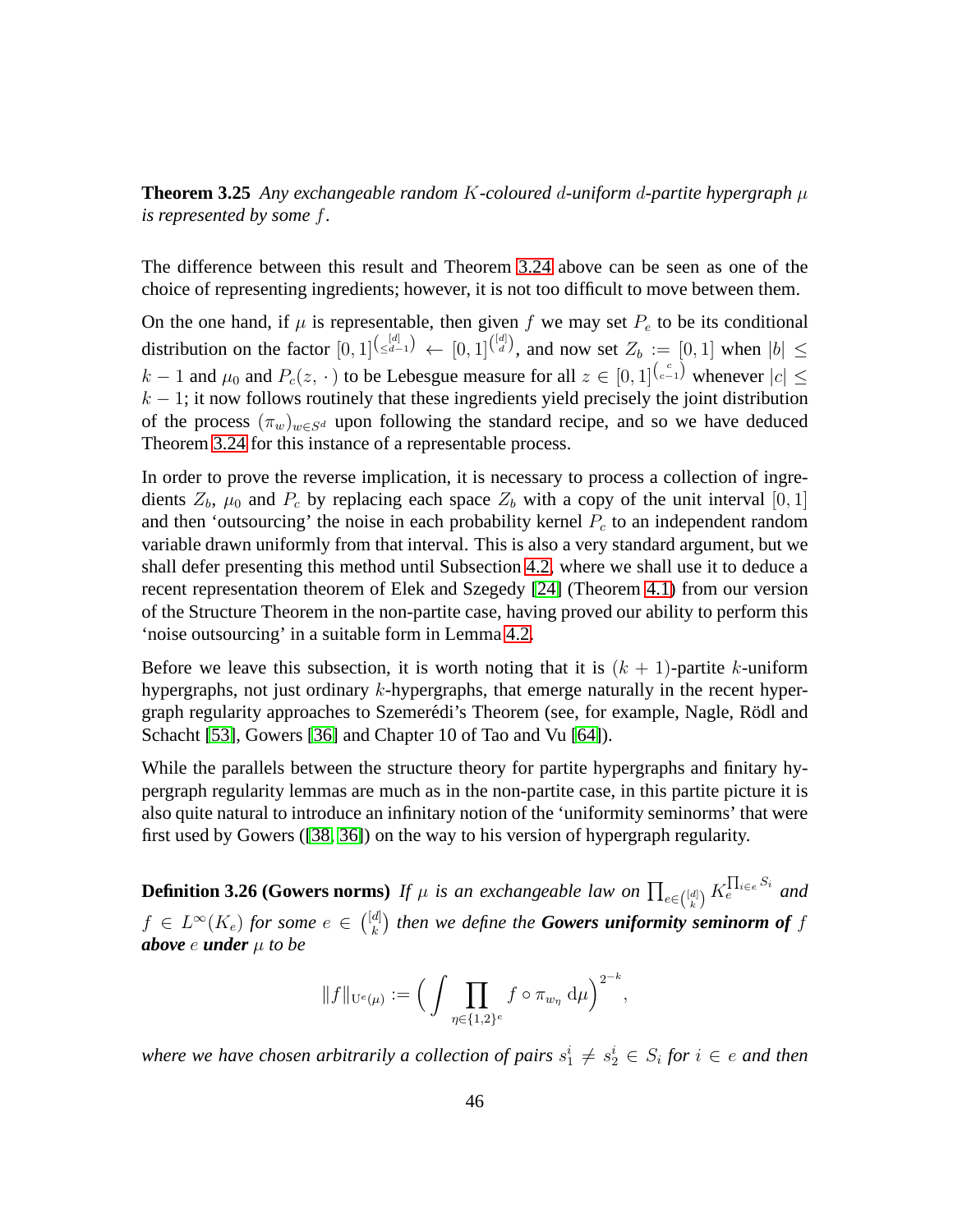written  $w_{\eta} := (s_{\eta_i}^i)_{i \in e}$  for  $\eta \in \{1,2\}^e$ . It is clear that by exchangeability, any choice of distinct  $s_1^i, s_2^i \in S_i$  for each  $i \in e$  will give the same value.

By mimicking the analysis in the finitary setting, it is easy to show that  $|| \cdot ||_{U^e(\mu)}$  is a seminorm. Given some complicated exchangeable partite  $(K_e)_{e \in \binom{[d]}{k}}$ -colouring  $\mu$ , it is clear that generically all functions  $f \in L^{\infty}(K_e)$  have  $||f||_{U^e(\mu)} > 0$ ; however, after implementing the structure theorem we obtain an extended partite non-uniform exchangeable random hypergraph colouring  $\tilde{\mu}$  of  $\bigcup_{j\leq k} \binom{S_1, S_2, ..., S_k}{j}$  $\left( \sum_{j} w_j S_{kj} \right)$  by some auxiliary palette  $(Z_a)_{a \subseteq [k]}$ with  $Z_e = K_e$  when  $|e| = k$ , and it can be shown that on this enlarged product space the functions  $f \in L^{\infty}(Z_a)$  for which  $||f||_{U^a(\tilde{\mu})} = 0$  are precisely those such that  $f \circ \pi_w$  is  $\tilde{\mu}$ -almost measurable with respect to  $(\pi_{m}^{Z_b})$  $\sum_{w|b}^{Z_b}$ <sub>b</sub> $\bigcup_{b \in \binom{a}{\leq |a|-1}}$ , for any choice of  $w \in \prod_{i \in a} S_i$ . This closely parallels Lemma 4.3 in Host and Kra's use in [\[43\]](#page-72-3) of an infinitary analog of the related arithmetic Gowers norms (see [\[37,](#page-72-4) [64\]](#page-74-0)), and the proof is exactly similar.

#### <span id="page-46-0"></span>**3.8 Models of simple theories**

Our structural results applied to hypergraphs, directed hypergraphs and towergraphs can be embedded into a somewhat more general setting that has already emerged to a similar purpose in recent work of Razborov [\[54\]](#page-73-1) (to which we shall return in Subsection [4.3](#page-55-0) below). We shall assume various definitions from model theory; see, for example, Chapter 1 of Kopperman [\[49\]](#page-73-2). Let  $\mathcal T$  be a universal first-order theory with equality in a language  $\mathcal L$ that contains only predicate symbols. Let us suppose first that these symbols have arity at most some finite  $k > 1$ , and (for convenience) assume that T has only a countable set S of such predicate symbols; assume further that  $\mathcal T$  has infinite models. For each  $i \leq k$  let  $S_i \subseteq S$  contain those symbols of arity i, and let  $K_i$  be the space  $\{0,1\}^{S_i}$  with its product topology and Borel  $\sigma$ -algebra; points of  $K_i$  are to be regarded as truth-assignments to the predicates of  $S_i$ .

We should stress that we have slipped into the rather abstract lexicon of model theory for its convenience; for theories  $\mathcal T$  as above, our guiding intuitions will remain those of measures with certain symmetries on a Cantor space.

If the theory  $\mathcal T$  is free then its models with underlying vertex set N are precisely the maximal-rank-k directed hypergraph colourings over N coloured by  $K_0, K_1, \ldots, K_k$ , except that now we must also allow 'loops': a tuple  $(x_1, x_2, ..., x_i) \in \mathbb{N}^i$  in which some coordinate appears more than once can also be an argument for an arity-*i* symbol. Thus in the free case our space of models over the vertex set  $\bar{\mathbb{N}}$  can be identified as  $X:=\prod_{i\leq k}K^{\mathbb{N}^i}.$ 

If  $T$  is not free (but still does admit an infinite model), we must correspondingly restrict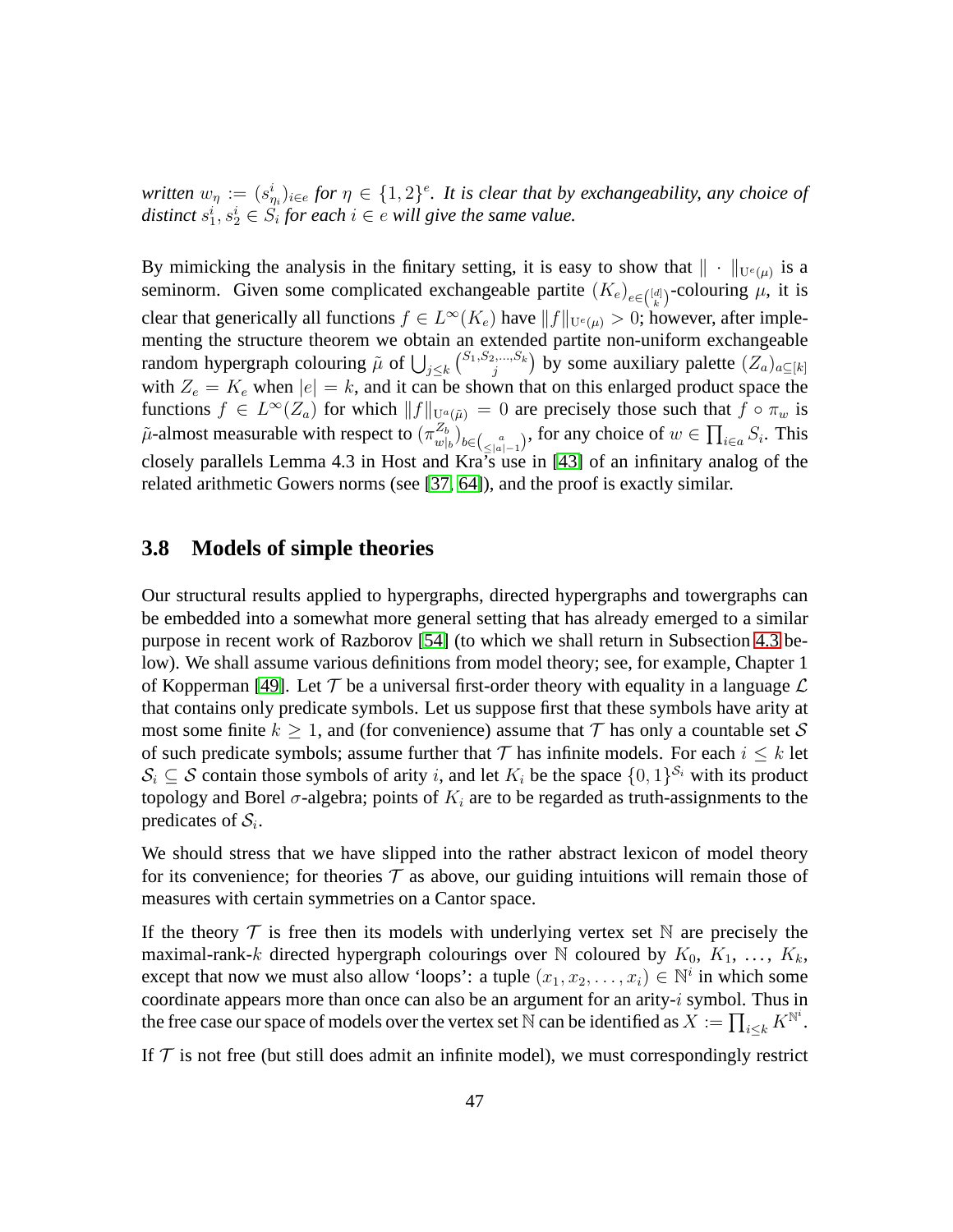to the subset  $X_{\mathcal{T}}$  of  $X := \prod_{i \leq k} K^{\mathbb{N}^i}$  containing those points that are models of  $\mathcal{T}$ . This is a closed, hence compact, subset of X, since any individual interpretation of a sentence in  $\mathcal T$  over some particular finite set of vertices in  $\mathbb N$  simply carves out some clopen subset of X depending only on those vertices as coordinates; the existence of an infinite model is equivalent to the non-emptiness of the intersection of these clopen subsets. The resulting closed subset  $X_{\tau}$  is invariant under coordinate-permutation.

Given any such theory  $\mathcal T$ , we can consider the compact convex set  $Q_{\mathcal T}$  of Radon probability measures on  $X_\mathcal{T}$  invariant under the obvious  $\mathrm{Sym}_0(\mathbb{N})$ -action, with its vague topology, and ask for a description of the structure of these measures. In fact, such measures have a long history in the model theoretic literature: see, in particular, the papers of Gaifman [\[34\]](#page-72-5) and Krauss [\[51\]](#page-73-3), and also the discussion of these actions of  $Sym_0(N)$  as the 'logic actions' (although without the introduction of invariant measures) in Section 2.5 of Becker and Kechris [\[11\]](#page-70-1). Of course, we may identify these invariant measures as the exchangeable random hypergraph K-colourings that are supported on the closed subset  $X_{\tau}$  of X, and so we do at least know that they can be described by the standard recipe, but now the additional constraints imposed by  $\mathcal T$  translate (at least in principle) into additional 'finetuning' conditions on the ingredients. Various more precise questions may now be posed about these. For example:

**Question 3.27** *Given a theory* T *having only function symbols of rank* 2*, when is it the case that any (say, ergodic)*  $\mu$  *with support in*  $X<sub>T</sub>$  *can be represented using ingredients*  $P_2: Z_1^2 \rightsquigarrow K^{\text{Sym}([2])}$  *that can themselves be taken to be deterministic maps, and hence correspond to measurable models of* T *with vertex set equal to some fixed copy of the spaces* Z1*? What happens if the rank is* 3 *or greater?*

It follows from results of Fremlin [\[28\]](#page-71-1) that equivalence relations (which fit into the above picture with rank 2) do behave in this way, and a positive answer to Fremlin's Problem FY ([\[27\]](#page-71-2)) would show the same for partial orders. On the other hand, in the free case of graphs and hypergraphs the need for non-deterministic probability kernels  $P_j$  in most cases is clear, and so these cannot satisfy the above condition.

A different class of questions pertaining to essentially the same formalism as above are those around the testing of hereditary properties of coloured hypergraph, to which we will return in Subsection [4.5,](#page-61-0) and in more detail in [\[10\]](#page-70-0).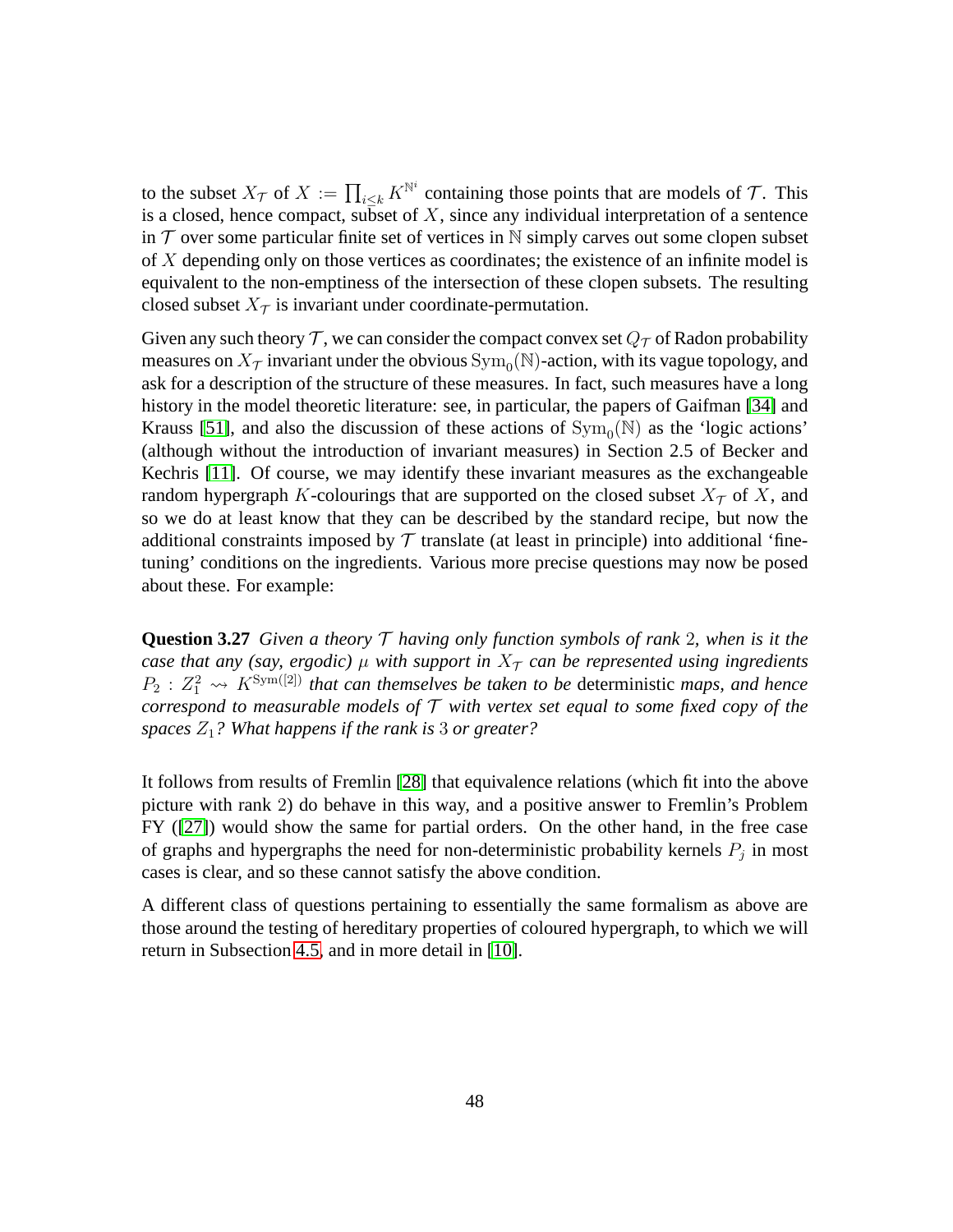## <span id="page-48-0"></span>**3.9 A weakened hypothesis: spreadability**

We will finish our review of the classical probabilistic theory by considering another direction in which many of the above forms of exchangeability can be weakened. We now suppose that T is a (necessarily infinite) index set and that  $\Gamma$  is a semigroup of self-injections of T (crucially, which may not be invertible), and in this context write that the law  $\mu$  of the canonical process  $(\pi_t)_{t\in T}$  is Γ**-spreadable** if  $(\pi_{q(t)})_{t\in T}$  still has joint law  $\mu$  for any  $g \in \Gamma$ . As in the exchangeable case, it turns out that if  $\Gamma$  is a sufficiently rich class of selfinjections then these spreadable laws  $\mu$  must still take quite a precise form (and, indeed, very often the resulting structure theorem for a spreadability context subsumes some result for a related exchangeability context on the same index set).

Our leading examples of spreadability, as of exchangeability, correspond to spaces of hypergraph colourings over some countably infinite vertex set  $S$ , but now with the additional data of a fixed total order  $\lt$  on S and the requirement that our law  $\mu$  be invariant under the semigroup  $\Gamma$  of *order-preserving* self-injections of S. In the special case  $k = 1$ , the spreadable generalization of de Finetti's Theorem was proved by Ryll-Nardzewski in [\[58\]](#page-73-4); the results for higher ranks  $k$  were then settled by Kallenberg in [\[44\]](#page-72-2). We shall discuss the methods needed for these structural results only cursorily here, referring the reader to this last paper for a complete account. We note that spreadability is referred to as 'spreading-invariance' (in the special case  $k = 1$ ) in Kingman [\[48\]](#page-73-5) and as 'contractibility' in Kallenberg's more recent book [\[46\]](#page-73-6).

In the context of such hypergraph spreadable laws, the use of auxiliary vertices often requires the a priori observation that we have some freedom to choose the countable total order  $(S, <)$  (up to order-isomorphism), since our law on, say,  $K^{S}$  will always be determined by its finite-dimensional marginals, and so each spreadable law for any one countably infinite choice  $(S, \langle \rangle)$  determines uniquely such a law for any other such choice. Often the proof of the relevant structure theorem proceeds much more smoothly provided we begin with a sufficiently rich total order  $(S, \leq)$ , in order to provide enough 'reference vertices' for our subsequent argument.

So we still use the trick of splitting T into a subfamily  $T_1$  and an auxiliary collection of 'reference indices', but this now takes typically a much more elaborate form. For exam-ple, for Lemma 4.4 of [\[44\]](#page-72-2), providing a structure theorem for spreadable  $\binom{N}{\leq N}$  $\binom{N}{\leq k}$ -indexed processes, Kallenberg must embed N as a subset of the much more complicated total order on Q, and prove (by a straightforward appeal to the Daniell-Kolmogorov extension theorem) that any spreadable  $\begin{pmatrix} \mathbb{N} \\ 1 \end{pmatrix}$  $\binom{\mathbb{N}}{\leq k}$ -indexed process can be correspondingly embedded in a spreadable  $\begin{pmatrix} \mathbb{Q} \\ \leq k \end{pmatrix}$ -indexed process.

The above analysis can also be pushed a little further, by introducing canonical processes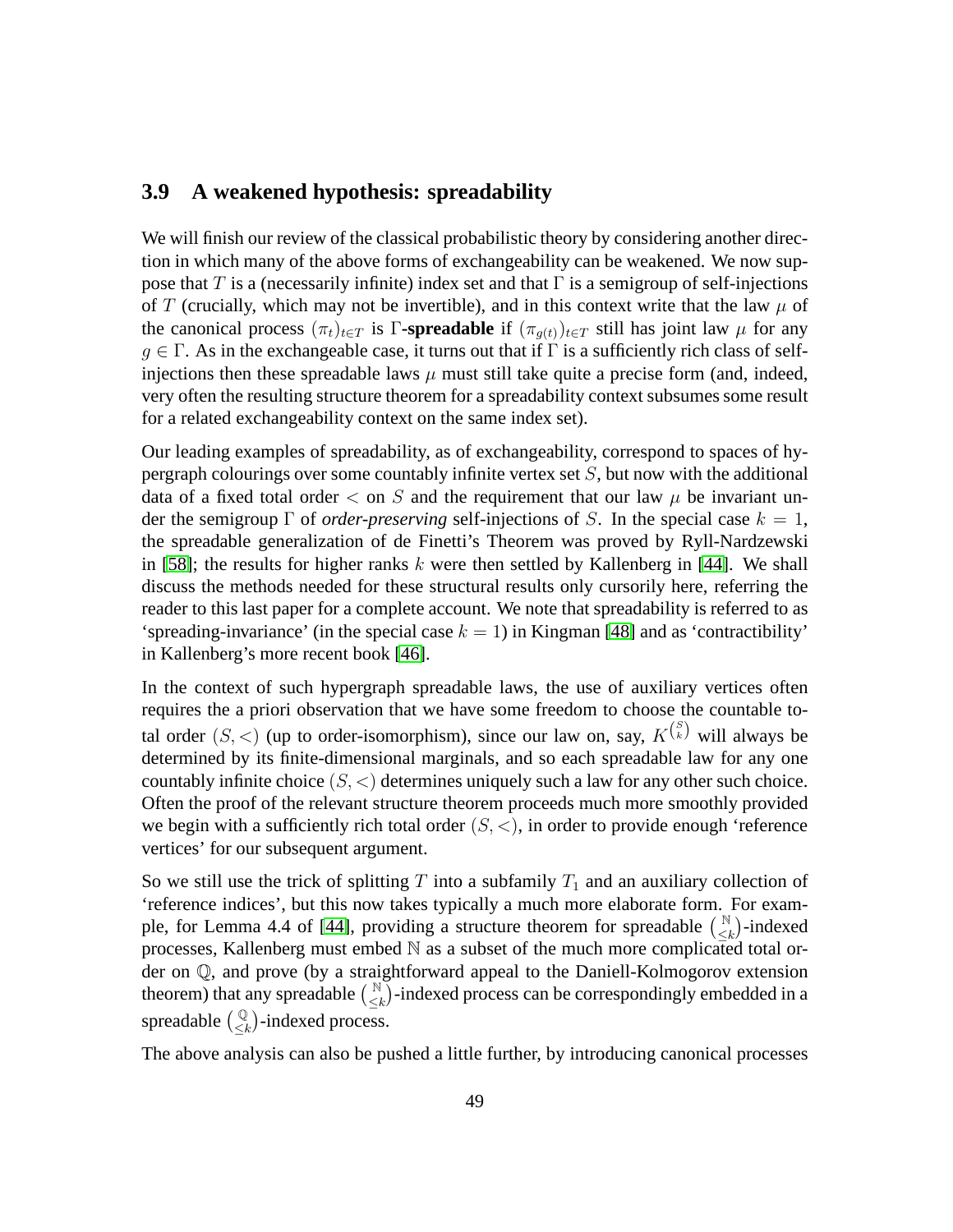$(\pi_\alpha)_{\alpha \in (\alpha \atop \infty})$  indexed by *all* finite subsets of N and with values in some infinite palette  $(K_0, K_1, \ldots)$ , and ask for the consequences of exchangeability for their structure. This study, too, can be carried out for the weakened notion of spreadability, and an analogous structure theorem is still available: in some sense this is the end-point of the classical examination of exchangeability and spreadability, appearing in Kallenberg [\[44\]](#page-72-2). He proves that there always exists an infinite auxiliary palette  $(Z_0, Z_1, \ldots)$ , probability kernels  $P_d$ :  $\prod_{\alpha \in [d]} Z_{|\alpha|} \leadsto Z_d$  and measurable functions  $\kappa_d : Z_d \to K_d$  such the law of the canonical process  $(\pi_{\alpha})_{\alpha \in (\alpha_{\infty})}$  agrees with that of  $(\kappa_{|\alpha|}(\xi_{\alpha}))_{\alpha \in (\alpha_{\infty})}$ , where  $(\xi_{\alpha})_{\alpha \in (\alpha_{\infty})}$  is the set-indexed process with values in the palette  $(Z_0, Z_1, \ldots)$  and law built from the above kernels following the standard recipe. Aside from some finitary symmetry assumptions, the kernels  $P_d$  and maps  $k_d$  are arbitrary, and this is a more-or-complete explicit structure theorem. It can be proved (essentially) by first establishing a version of the structure theorem for (possibly non-uniform) hypergraphs of finite rank  $k$  and then treating a general spreadable set-indexed process as a union of subprocesses corresponding to increasing  $k$ , so that the final structure emerges from an iterated enlargement of the auxiliary spaces  $Z_d$ to handle the sub-processes of  $(\pi_{\alpha})_{\alpha \in (\alpha \atop \leq \infty})$  indexed by larger and large finite subsets.

Let us not leave spreadability without also mentioning the analysis of Fremlin and Talagrand [\[29\]](#page-71-3), which appeared independently of those mentioned above. Their initial interest is in a class of extremal questions for quite general random graphs on  $\mathbb N$  that were first raised by Erdős and Hajnal in [\[25\]](#page-71-4) (and comparable with the questions we shall raise in Subsection [4.6](#page-64-0) below). They first reduce to the case of spreadable random graphs (under the name 'deletion-invariant' random graphs), and then resolve them by first proving a version of the structure theorem and then performing a variational analysis on the ingredients that go into it. Their extraction of the structure theorem is rather different from that used, for example, by Kallenberg: having descended to a spreadable random graph they consider the behaviour of all its individual samples along all non-principal ultrafilters on N. These together examine the samples of the graph in much 'finer detail' than our analysis of conditional expectations, and circumvents the need to embed  $\mathbb N$  into a much larger totally ordered set to provide an infinite pool of auxiliary vertices. This has the advantage that the behaviour of the graph along any one such ultrafilter must be very simple — everything that can converge does converge — but then the Čech-Stone remainder  $\beta^* N$ of N emerges to play the part of our auxiliary space  $Z_1$ , equipped with some Radon measure  $\nu_1$  defined from the law of the original random graph, and some measurable function  $h : \beta^* \mathbb{N} \times \beta^* \mathbb{N} \to [0, 1]$  which (in our terminology) simply corresponds to  $P_2(\cdot, \{1\})$ . Their basic construction is outlined in Subsections 2A and 2B of [\[29\]](#page-71-3), and their version of the structure theorem in Section 5. Let us note that their statement of the structure theorem in terms of this auxiliary function  $h$  is arguably closer to the older probabilistic formalism of 'representing' an exchangeable law, as we have discussed for Theorems [3.6,](#page-27-1) [3.14](#page-33-0)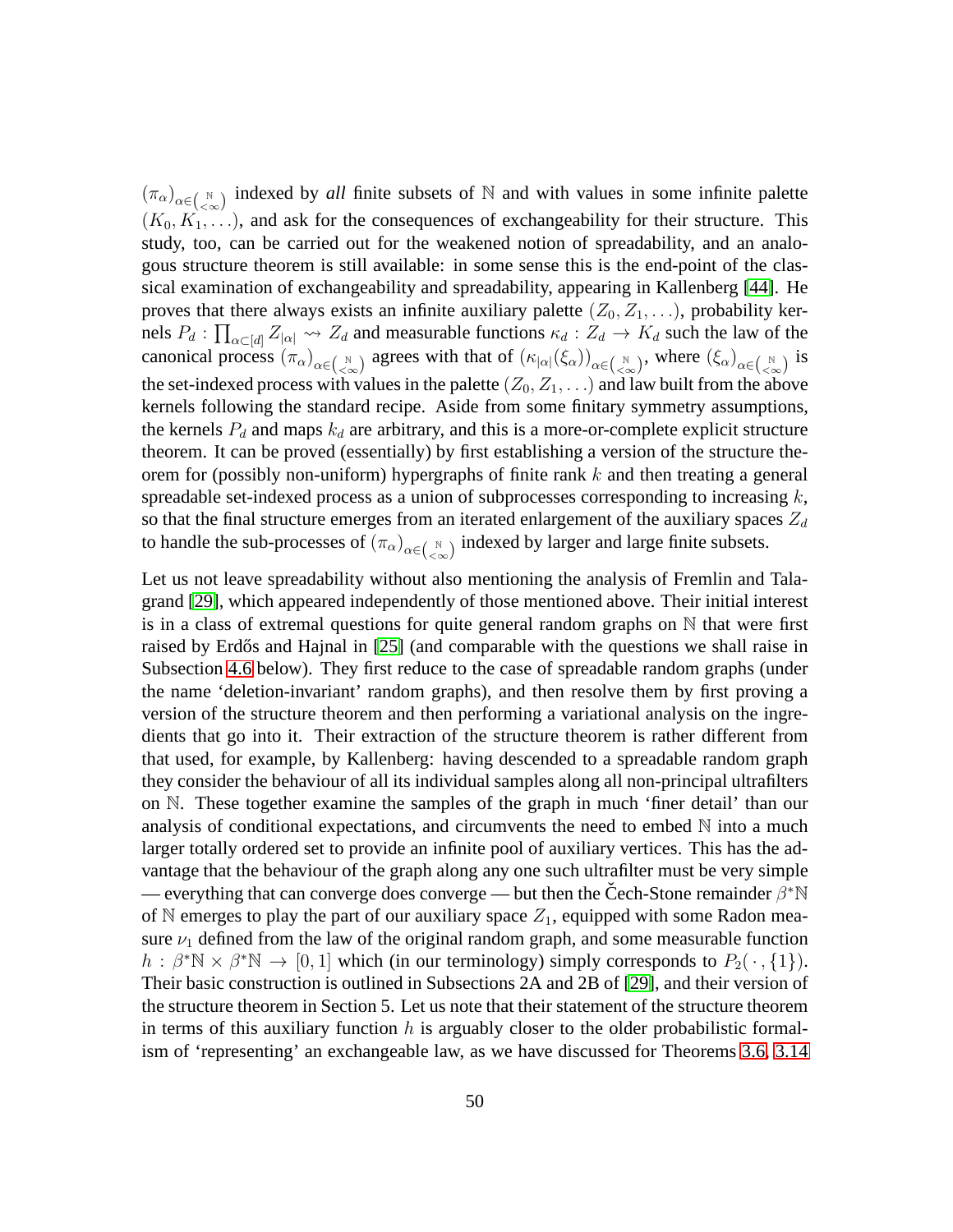and [3.25,](#page-44-1) except that Fremlin and Talagrand use  $\beta^*N$  in place of [0, 1], and also allow for the construction of different possible probability measures on  $\beta^* \mathbb{N}$ .

# **4 Relations to finitary combinatorics**

We now turn to the parallels between exchangeable random colourings and the 'statistics' of their counterpart finitary structures, building on the general discussion of Subsection [2.3.](#page-17-0) In the first two subsection we compare exchangeable laws with other notions of 'limit object' for sequences of graphs or hypergraphs, and then give infinitary reformulations of various questions in property testing (Subsection [4.5\)](#page-61-0) and extremal combinatorics (Subsection [4.6\)](#page-64-0). We will finish by comparing the theory outlined above with related ideas in ergodic theory (Subsection [4.7\)](#page-66-0).

## <span id="page-50-0"></span>**4.1 The extraction of limit objects**

There are various categories of interest to analysts and geometers in which asymptotic information about a sequence of objects can be parceled into a suitable notion of 'limit object'. This limit object may also lie in the original category, or may require an enlargement through a sort of 'compactification' of that category. If the objects all exist within some larger ambient space with a given topological structure, then this ambient space may itself serve as the larger category; however, if no such superstructure is apparent then a more intrinsic definition of the limit may be necessary. Sometimes both options are available.

Let us first discuss this program in some generality. As illustration we will appeal to two fairly classical examples: the category of metric spaces with Lipshitz maps and that of Banach spaces with continuous linear operators.

Suppose we are working in one of these categories. One option may be to find some large ambient space into which each of a sequence of objects can be mapped, and then consider convergence in terms of some natural topology on the points of that space. Sometimes this choice of ambient space may not be canonical, and sometimes it may not be possible at all; however, once it has been made then we hope that convergence in that ambient space will be closely related to convergence of the parameters or other invariants of the objects that were of interest. Of course, we should not expect the resulting limit object in the ambient space to retain all of the attributes of a typical term of the sequence. It need only distill those properties that are relevant to the convergence, and may suppress the others; thus, having identified the possible limit objects, one should exercise caution before pursuing an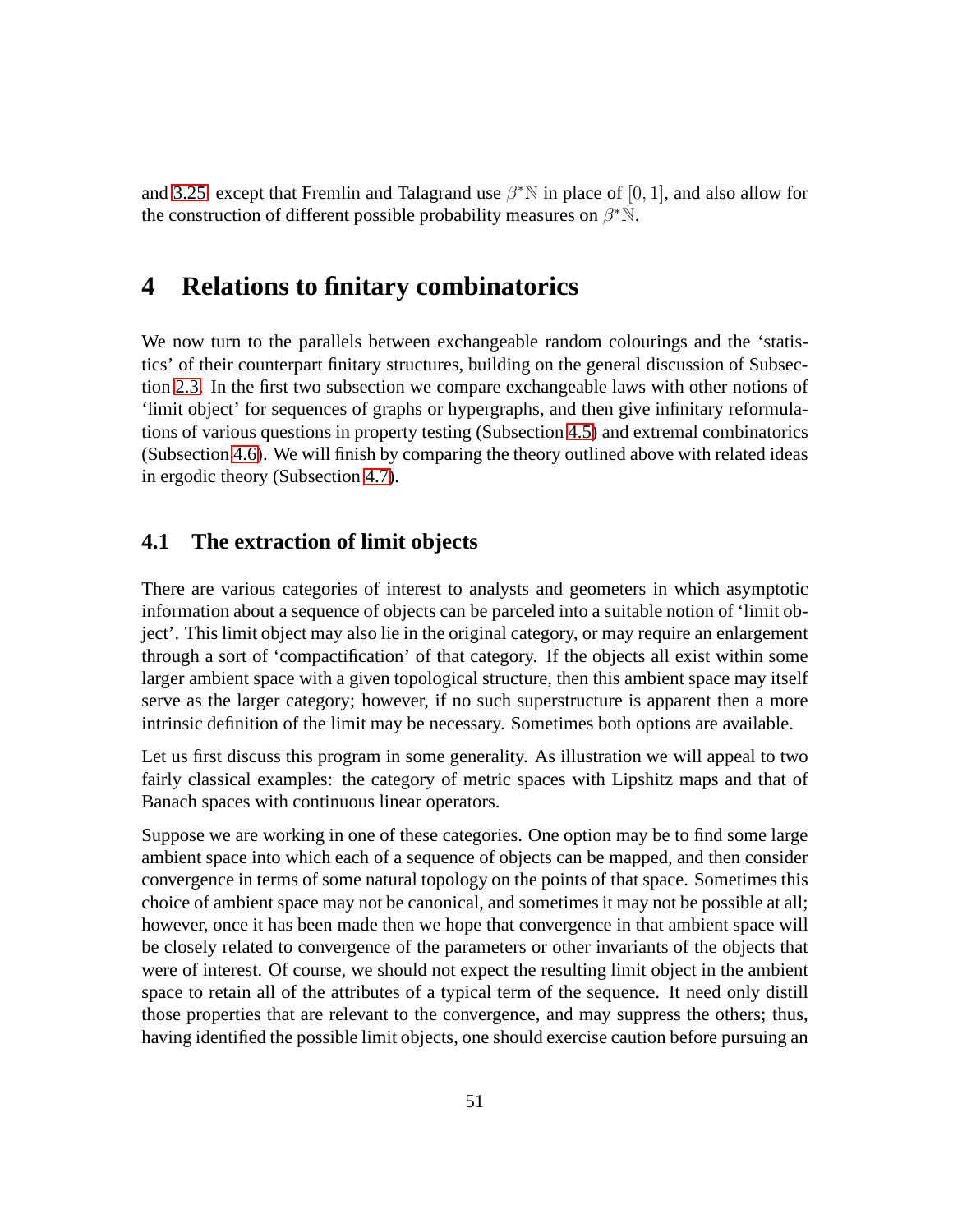overly-elaborate analogy with the original objects. Examples of this construction include Gromov-Hausdorff convergence of metric spaces (see, for example, Chapter 3 of [\[39\]](#page-72-6)) and Banach-Mazur convergence of Banach spaces of a given dimension (see, for example, Chapter II.E of Wojtaszczyk [\[65\]](#page-74-1)).

Alternatively we may have at our disposal a rather more forceful, universal construction: that of ultralimits taken along some fixed nonprincipal ultrafilter  $U$ . Where ultralimits can be constructed at all, they typically do not depend on the 'convergence' of the sequence of objects in any sense; rather, they merely 'ignore' so much of the sequence that what they retain is forced to converge. Ultralimits appear in the same categories as did our previous two examples: in metric spaces (Section 3.29 of [\[39\]](#page-72-6)), where they are used, for example, in the construction of asymptotic cones for various classes of metric space (Section 3.29 $\frac{1}{2}$ ); and ultraproducts of Banach spaces have gradually become a standard tool in Banach space local theory (see, for example, Appendix F of Benyamini and Lindenstrauss [\[14\]](#page-70-2)).

Often both of the above approaches to extracting limit objects are possible. They differ in their merits. The first, more hands-on approach requires a careful check on whether the sequence of objects converges at all (unless one finds that there is some compactness in the ambient object to deduce the existence of some suitably convergent subsequence, as happens in the case of exchangeable random hypergraphs). On the other hand when ultralimits make sense at all their definition is typically quite easy; however, the limit objects that result may be quite unnatural (ultralimits of separable Banach spaces are typically hugely non-separable, for example), and may require further manipulation before they really represent the asymptotic data that was sought. Sometimes, this latter manipulation then leads naturally back to the same limit object as could have been extracted from the first approach; however, in some settings one does not need such precise information about the limit object, and in this case the ultralimit construction may often be much faster.

The situation for dense hypergraphs and exchangeable random hypergraphs seems to be similar. As discussed previously, our construction of sampling random hypergraphs effectively gives an embedding of finite hypergraphs into the single ambient space of exchangeable probability measures on  $\{0,1\}^{\binom{S}{k}}$  for some arbitrary countably infinite S, and we are now able to take limits quite naturally in the vague topology of measures and identify this with convergence of subhypergraph densities for the original finite hypergraphs. Thus, exchangeable random hypergraphs can serve as limit objects in the first of our two senses above, and with the structure theorem and a little more work it is possible to describe asymptotic features of their leading-order statistics in terms of them.

Indeed, the development of this analogy has an older precedent within combinatorics: that established by the 'objective method' in the study of certain enumeration or optimization problems over large finite networks, surveyed, for example, in Aldous and Steele [\[5\]](#page-70-3). The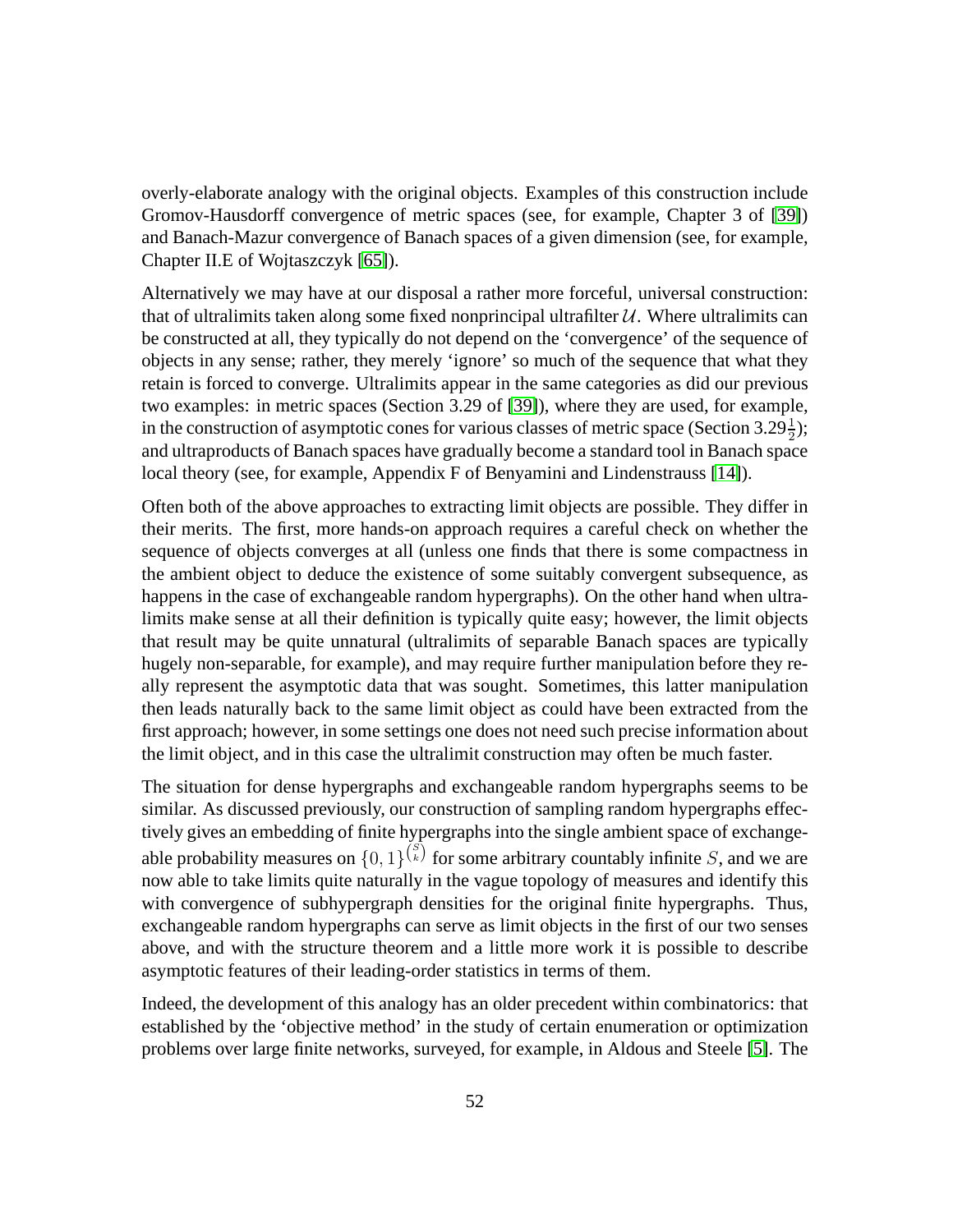basic finitary objects here are thought of as large networks but with (usually) small individual vertex degrees, and often endowed with a distinguished vertex called the 'root'. Often one is interested in the typical connectivity or other statistics of fixed-radius neighbourhoods around a randomly-chosen root, or of flows through the network, and in this case the relevant numbers can often be extracted into a suitable 'infinite random network' amenable to separate study. We direct the reader also to Benjamini and Schramm [\[12\]](#page-70-4), Aldous and Lyons [\[4\]](#page-70-5) and Elek [\[22,](#page-71-5) [23\]](#page-71-6) for a view of various instances of this approach, including connections with the theory of graphings of Borel equivalence relations that would take us too far afield here. This approach has recently also entered the arena of property testing in a suitable class of rooted graphs subject to a fixed maximal degree bound (we will treat property testing for dense graphs and hypergraphs in Subsection [4.5](#page-61-0) below) in works of Schramm [\[59\]](#page-73-7) and Benjamini, Shapira and Schramm [\[13\]](#page-70-6).

### <span id="page-52-0"></span>**4.2 Ultralimits and the work of Elek and Szegedy**

While the use of exchangeable laws as limit objects for finite hypergraph colourings amounts to an embedding of finite hypergraphs into a suitable compact metric space, then the approach via ultralimits is also possible. The (easy) extraction and (harder) structural description of these ultralimits has been carried out by Elek and Szegedy in [\[24\]](#page-71-0), where they too are able to recover certain 'leading order' combinatorial results about finite hypergraphs from general properties of the limit object, including a version of the hypergraph removal lemma.

In fact, Elek and Szegedy's use of ultralimits has a predecessor in Hoover's approach to the basic representation theorems for exchangeable arrays of random variables, as outlined in [\[42\]](#page-72-7). However, Hoover uses the ultralimit construction to extract the ingredients for a given exchangeable array, rather than as a possible route to defining limit objects for sequences of finite graphs or hypergraphs.

The analysis of Elek and Szegedy includes a manipulation of the (initially huge) nonseparable limit-object to give a separable version capturing essentially the same information; however, the separable limit object that results is not immediately equivalent to our structural ingredients for an exchangeable random hypergraph. Reformulated as a structural result for exchangeable random hypergraphs, their theorem reads as follows.

<span id="page-52-1"></span>**Theorem 4.1 (Elek-Szegedy Theorem for exchangeable random hypergraphs)** *Suppose that* µ *is an exchangeable random* {0, 1}*-coloured* k*-uniform hypergraph. Then there is* some measurable  $W:[0,1]^{2^k-1}\to [0,1]$  such that, for any finite-dimensional cylinder set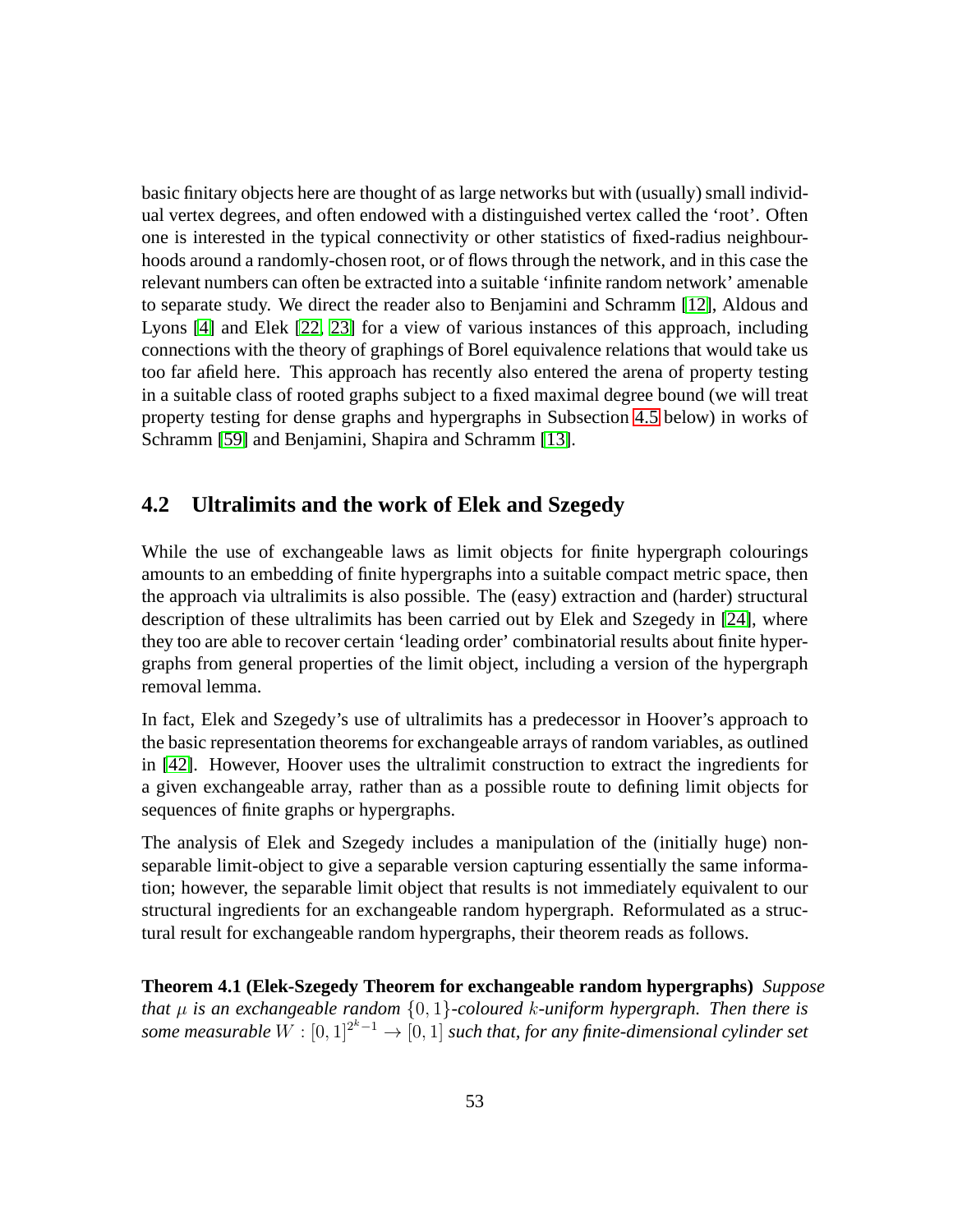$A$  in  $\{0,1\}^{\binom{S}{k}}$  given by

$$
A = \{ \omega \in \{0, 1\}^{\binom{S}{k}} : \omega|_{\binom{V}{k}} \ge 1_F \}
$$

*for some finite* k-uniform hypergraph  $(V, F)$  with vertex set  $V \subset S$ , we have

$$
\mu(A) = \int_{[0,1]} \left( \frac{V}{\epsilon k} \right) \prod_{e \in F} W(x|_{\left( \frac{e}{\epsilon k} \right)} ) \mu_{\mathcal{L}}(\mathrm{d} x),
$$

where  $\mu$ <sub>L</sub> is Lebesgue measure on  $[0,1]^{N \choose < k}$ .

(We will not consider here the extension of this result to the case of  $K$ -coloured hypergraphs, but it does not seem to offer serious difficulties.)

We will re-derive this from our structure theorem below, and refer to [\[24\]](#page-71-0) directly for the more combinatorial consequences of their ultralimit construction. Interestingly, the cubes with Lebesgue measure  $[0,1]^{2^k-1}$  also arise explicitly in Aldous' and Kallenberg's chosen versions of the representation theorem for exchangeable (and spreadable) arrays or set-indexed processes ([\[3,](#page-69-0) [44\]](#page-72-2)), as the target spaces of collections of independent uniform [0, 1]-valued random variables. As promised during our discussion of their versions in Subsection [3.7](#page-43-0) above, our deduction of Theorem [4.1](#page-52-1) from the structure theorem can be modified directly to deduce the equivalence of Corollary [3.5](#page-26-0) and Theorem [3.6,](#page-27-1) Theorems [2.9](#page-15-0) and [3.14](#page-33-0) or Theorems [3.24](#page-44-0) and [3.25.](#page-44-1)

We need to remove the complicated structural ingredients  $(Z_0, \mu_0), (Z_1, P_1), \ldots, (Z_k, P_k)$ in favour of a single measurable function  $[0, 1]^{2^k-2} \to [0, 1]$  and Lebesgue measure, at the expense of introducing a measurable function  $W$  as above. This reduction loses the description of all the intermediate systems built from the spaces  $Z_i^{S_i}$  $i^{(i)}$ , and so, while quicker for deriving various combinatorial consequences, it seems to suppress some of the probabilistic features of the analysis.

<span id="page-53-0"></span>Our recovery of the above version of the Elek-Szegedy result will be based on the following standard fact of probability; see, for example, Theorem 5.10 in Kallenberg [\[45\]](#page-73-8). We recall a proof for completeness.

**Lemma 4.2 (Noise outsourcing lemma)** *Suppose that* X *and* Y *are standard Borel spaces, that*  $\mu$  *is a probability measure on* X *and that*  $P: X \rightarrow Y$  *is a probability kernel. Let*  $\mu_L$  *be Lebesgue measure on* [0, 1]*. Then there is some Borel measurable map*  $f: X \times [0, 1] \rightarrow Y$ *such that, endowing*  $X \times [0, 1]$  *with the product measure*  $\mu \otimes \mu_L$ *, the kernel*  $P(x, \cdot)$  *is a*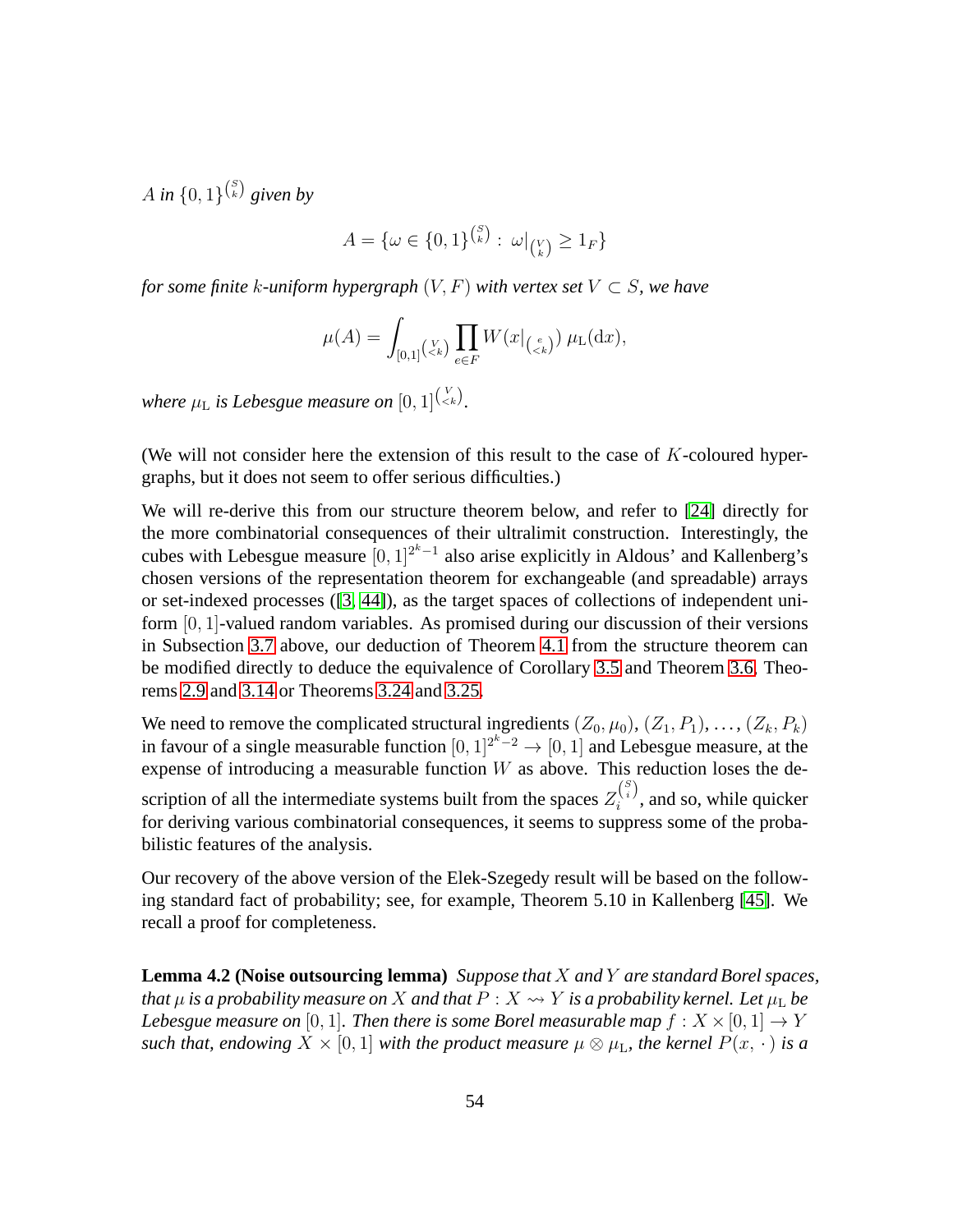*version of the conditional distribution of*  $f(x, \cdot)$  *given the first coordinate* x: that is, for *any*  $A \in \Sigma_X$  *and*  $B \in \Sigma_Y$  *we have* 

$$
P(x,B) = \mathsf{E}_{\mu \otimes \mu_{\mathrm{L}}}[1_{\{f(x,t) \in B\}} | x]
$$

*up to* µ*-almost everywhere equivalence.*

**Remark** If we think of the kernel  $P(x, \cdot)$  as specifying a random choice of a point  $y \in Y$ with law depending on a point  $x \in X$ , then this lemma tells us that the randomness in this choice can be correctly represented by first choosing independently and uniformly a value for the 'noise parameter'  $t \in [0, 1]$ , and then choosing y according to some deterministic Y-valued map on pairs  $(x, t)$ .

**Proof** Starting from a probability kernel from X to Y, we will need to build a deterministic function with values in  $Y$ : for this it will be crucial that Y is a standard Borel space, in order that we can specify individual points of it in some measurable way in our definition of  $f$ . Given this, we can proceed in a number of ways. For example, we can first identify Y with a Borel subset of [0, 1], and can now specify a suitable f such that for each x the map  $t \mapsto f(x, t)$  is non-decreasing by setting

$$
f(x,t) := \sup\{q \in \mathbb{Q} \cap [0,1]: P(x,[0,q]) \le t\}.
$$

It is routine to check that this countable supremum is measurable (appealing to the measurability in x of the kernel  $P$ ) and that it has the desired distribution (and so must, in particular, take values in  $Y$  almost surely). This construction is essentially a pointwise-inx implementation of the Skorokhod embedding.  $\Box$ 

Given this, we can quickly reconstruct the Elek-Szegedy representation of Theorem [4.1:](#page-52-1)

**Proof of Theorem [4.1](#page-52-1)** We will replace the spaces  $Z_i$  by powers of the unit interval levelby-level from below. At stage  $i \leq k - 1$  we lose some of the information contained in a point of  $Z_i$ , but work instead with the value of some outsourced noise parameter in [0, 1], as given by Lemma [4.2;](#page-53-0) this will allow us to retain up to stage i the distribution  $\mu_i$  on  $Z_i^{S_i}$  while replacing all of the lower-rank distributions with simpler outsourced noise. Thus we obtain a sequence of intermediate towers of quasifactors of  $\mu$  (after initially also identifying  $(Z_0, \mu_0)$  with  $([0, 1], \mu_L)$ ), represented by the rows in the following array:

$$
[0,1] \stackrel{P_1}{\rightsquigarrow} Z_1 \qquad Z_{<2} \stackrel{P_2}{\rightsquigarrow} Z_2 \qquad Z_{<3} \stackrel{P_2}{\rightsquigarrow} Z_3 \qquad \dots \qquad Z_{< k} \stackrel{P_k}{\rightsquigarrow} \{0,1\}
$$
  
\n
$$
[0,1]^{1+1} \stackrel{f_1}{\longrightarrow} Z_1 \qquad Z_{<2} \stackrel{P_2}{\rightsquigarrow} Z_2 \qquad Z_{<3} \stackrel{P_2}{\rightsquigarrow} Z_3 \qquad \dots \qquad Z_{< k} \stackrel{P_k}{\rightsquigarrow} \{0,1\}
$$
  
\n
$$
[0,1]^{3+1} \stackrel{f_2}{\longrightarrow} Z_2 \qquad Z_{<3} \stackrel{P_2}{\rightsquigarrow} Z_3 \qquad \dots \qquad Z_{< k} \stackrel{P_k}{\rightsquigarrow} \{0,1\}
$$
  
\n
$$
[0,1]^{7+1} \stackrel{f_2}{\longrightarrow} Z_3 \qquad \dots \qquad Z_{< k} \stackrel{P_k}{\rightsquigarrow} \{0,1\}
$$
  
\n
$$
\vdots
$$
  
\n
$$
[0,1]^{2^k-1} \stackrel{W}{\rightsquigarrow} \{0,1\}
$$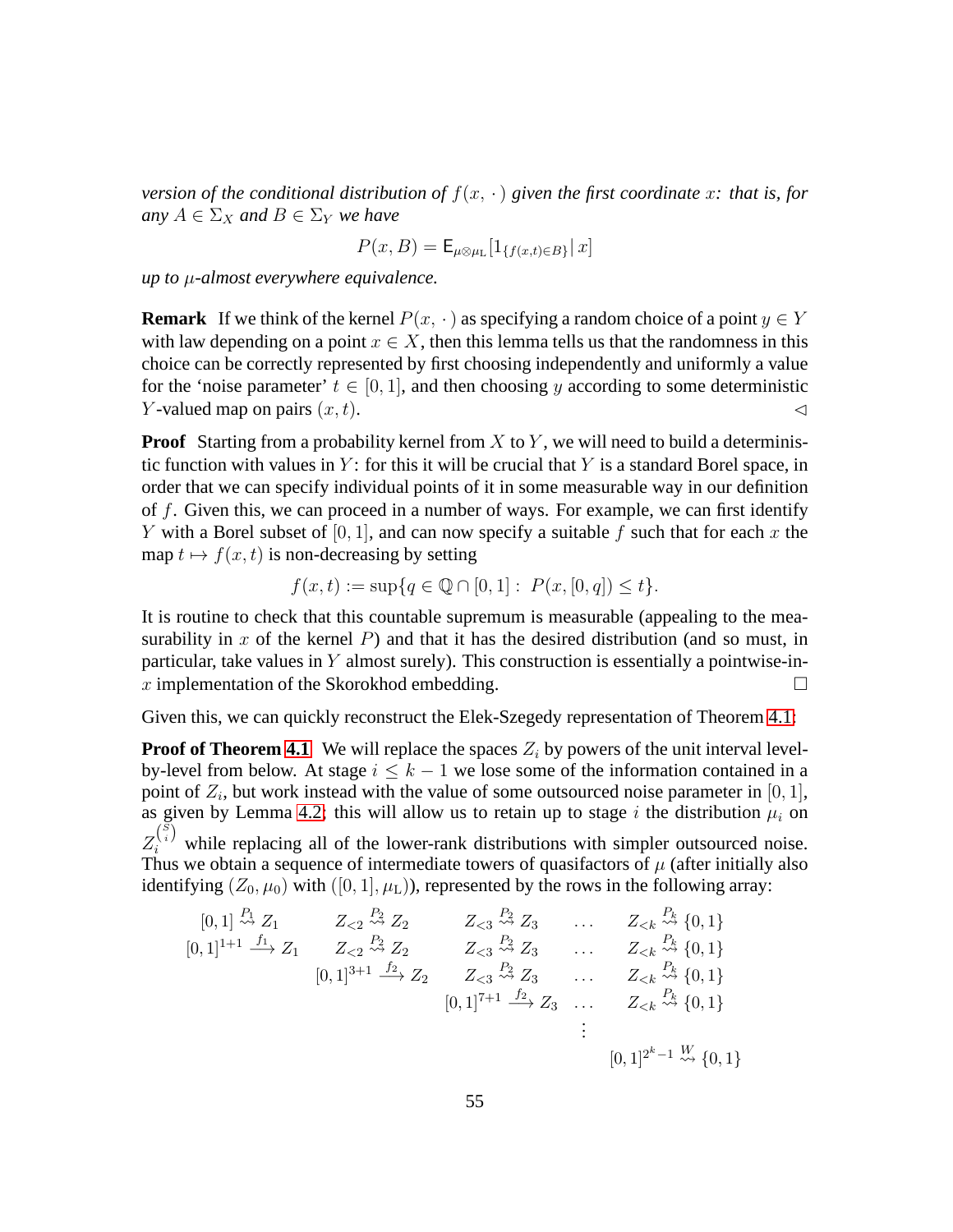where we have written  $Z_{\leq i} := \prod_{a \subset [i]} Z_{|a|}$ . When we reach stage k we have a representation of  $\mu_k = \mu$  purely in terms of this noise and one last probability kernel; this will be represented by the function  $W$  of the Elek-Szegedy Theorem.  $\Box$ 

#### <span id="page-55-0"></span>**4.3 Measures on spaces of isomorphism classes and the work of Razborov**

Much of the work of this paper has been to describe those probability measures  $\mu$  on a space  $K^{(S)}$  of colourings by a k-palette K of either the subsets or the directed hyperedges of a vertex set  $S$  that are invariant under finitely-supported vertex permutations. Any two points of this space lie in the same orbit of this  $Sym_0(S)$ -action if and only if they are isomorphic as (directed) coloured hypergraphs by a finitely-supported vertex permutation, and so we may regard the study of such  $\mu$  as a natural alternative to working directly with probability measures on the space of hypergraph colouring isomorphism classes,  $K^{(S)}/\text{Sym}_0(S)$ .

Indeed, the quotient by  $Sym_0(S)$  destroys all of the nice topological and Borel space structure of the space  $K^{(S)}$ , and so working directly on this space of isomorphism classes is more difficult. This topological difficulty seems to appear in some guise or other in any attempt to study a limit object for hypergraph colourings, even though it might seem more natural a priori to consider these only up to isomorphism.

Exchangeable random colourings of  $\binom{S}{\leq S}$  $\left\{\begin{matrix} S \\ \leq k \end{matrix}\right\}$  or  $\bigcup_{i \leq k}$  Inj $([i], S)$  are a convenient alternative requiring only very classical probabilistic ideas. However, there are other ways to circumvent this difficulty. Here we will give an overview of one such, and compare it with the study of exchangeability. This is the approach the underlies recent work of Razborov [\[54,](#page-73-1) [55\]](#page-73-9), and rests on a conversion of the necessary data into certain very specialized abstract commutative algebras ('flag algebras') and  $\mathbb R$ -valued homomorphisms on them. In fact, Razborov details his construction in the slightly different lexicon of model theory (much as outlined briefly in Subsection [3.8](#page-46-0) above), and we have made a partial translation into that of hypergraph colourings in order to make the comparison with the results of the present note simpler. In addition, Razborov is by no means the first to consider a notion of exchangeable probability measure on a space of models of a simple theory; for example, these appear already in the studies by Gaifman [\[34\]](#page-72-5) and Krauss [\[51\]](#page-73-3), and their work is then offered as motivation in Hoover's article [\[42\]](#page-72-7). Rather, the novelty of Razborov's approach is his use to which he puts these ideas in the pursuit of certain purely finitary combinatorial results; given the relevance of this to the aims of the present survey, we shall concentrate on Razborov's chosen route through the theory below.

Just as for many of the other constructions described in this survey, the study of these is motivated by their ability to serve as proxies for the leading-order statistics of large graphs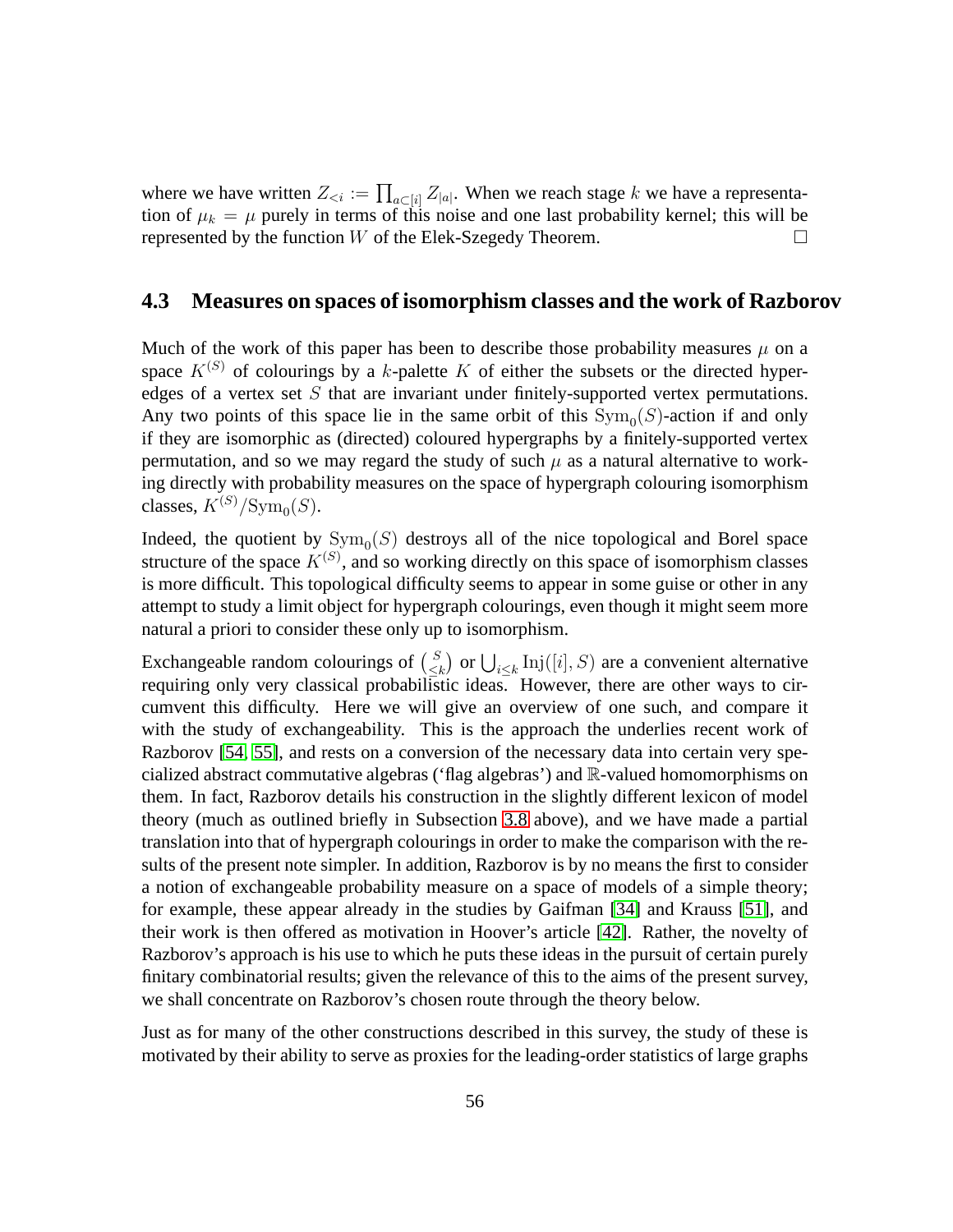or hypergraphs. Razborov's approach emphasizes first an abstractly-defined commutative algebra over  $\mathbb R$  defined in terms of isomorphism classes of finite hypergraphs, and then those of its linear homomorphisms to  $\mathbb R$  that enjoy a certain positivity property. It turns out that these algebras correspond in our picture precisely to certain quotients of the algebra of continuous functions on  $K^{(S)}$ , and that routine soft functional analytic arguments now identify the positive homomorphisms of this algebra with the exchangeable probability measures on this space that are 'effectively concentrated on a single equivalence class' (that is, are ergodic). This is how Razborov's algebras and their homomorphisms give an alternative means for handling the difficulty of defining a probability measure directly onto the space of these equivalence classes.

Here we will discuss the relation between Razborov's formalism (set up in the early sections of [\[54\]](#page-73-1)) and that of exchangeable random hypergraph colourings. For simplicity we will specialize to the case of undirected  $K$ -coloured hypergraphs for some  $k$ -palette  $K$ , so that the notation  $K^{(S)}$  will be used as in Subsection [3.3.](#page-27-0) The new notation we shall introduce to describe flag algebras follows [\[54\]](#page-73-1). Razborov's work actually applies in the quite general setting of models of theories outlined in Subsection [3.8;](#page-46-0) a more detailed discussion in this greater generality can be found in [\[9\]](#page-70-7).

Razborov goes on to use his machinery to conduct a variational analysis of a problem in graph theory, an instance of the 'graph copy problem' relating to edge-versus-triangle densities in large graphs (see also Subsection [4.6](#page-64-0) below). This leads to a quite specific optimization problem (in some ways similar to that appearing in Fremlin and Talagrand [\[29\]](#page-71-3)) studied in Sections 4 and 5 of [\[54\]](#page-73-1), and then analyzed completely in [\[55\]](#page-73-9). While they too can presumably be translated into the measure theoretic picture, this actually seems to change the arguments involved very little.

Let us first consider isomorphism classes of those finite  $K$ -colourings that contain a distinguished copy of some fixed finite K-colouring  $\sigma$ ; that is, pairs  $F = (M, \theta)$  with M a finite K-colouring and  $\theta$  an embedding  $\sigma \hookrightarrow M$ . These isomorphism classes of extensions are examples of the ' $\sigma$ -flags' of [\[54\]](#page-73-1), and  $\mathcal{F}^{\sigma}$  is written for the collection of all them,  $\mathcal{F}_{\ell}^{\sigma}$  for the subcollection of those with vertex set of size  $\ell$  (so  $\mathcal{F}_\ell^{\sigma} = \emptyset$  unless  $\ell \geq k$ ), and we can now specify the obvious notions of embedding and isomorphism for  $\sigma$ -flags.

Let us restrict our attention to  $\sigma$ -flags  $F = (M, \sigma)$  with  $M \in K^{([\ell])}$  for some  $\ell > 1$  and  $\sigma$  itself serving as its distinguished copy in M (so we implicit order the vertices of M so that  $\sigma = M|_{[r]}$  for some r). Let  $\Omega := K^{(\mathbb{N})}$ , let  $\Omega_{\sigma}$  be the subset of those  $\omega \in \Omega$  such that  $\omega|_{[r]} = \sigma$ , and now associate to each  $F \in \mathcal{F}^{\sigma}$  the finite-dimensional cylinder set

$$
A_F := \{ \omega \in \Omega : \left. \omega \right|_{[\ell]} = M \} \subseteq \Omega_\sigma
$$

(so  $\Omega_{\sigma} = A_{(\sigma,\sigma)}$ ; the difference in notation reflects the different rôles of  $\sigma$  and F).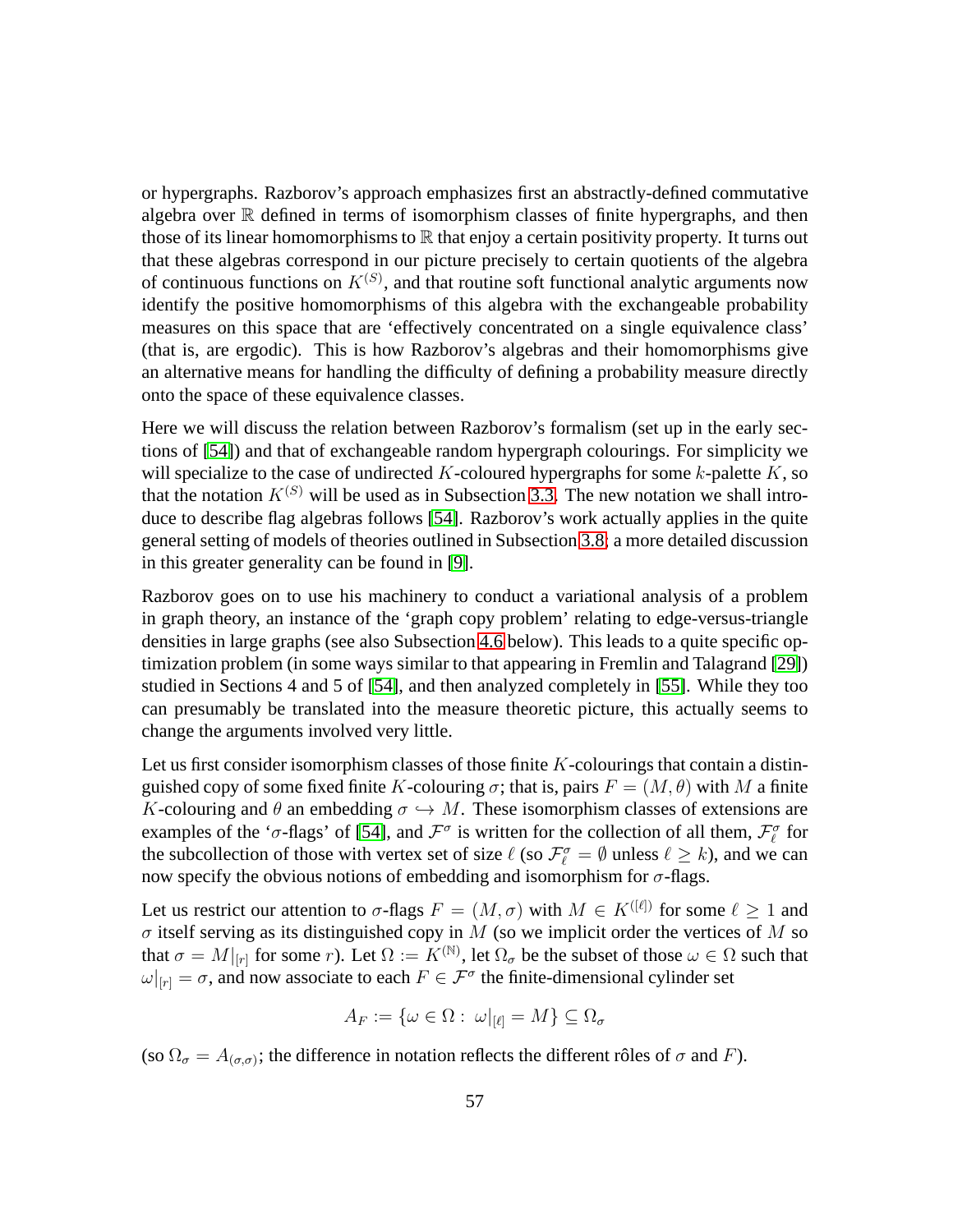Let us write  $C(\Omega_{\sigma})$  and  $\mathcal{M}(\Omega_{\sigma})$  for the usual Banach spaces of real-valued continuous functions and signed Radon measures on  $\Omega_{\sigma}$  respectively; the Riesz-Kakutani representation identifies  $\mathcal{M}(\Omega_{\sigma})$  isometrically with  $C(\Omega_{\sigma})^*$ . Moreover, we write  $\mathcal{M}^{\sigma}$  for the subspace of measures supported on  $\Omega_{\sigma}$  and invariant under finitely-supported permutations of the vertices in  $\mathbb{N} \setminus [k]$ ; we will call these  $\sigma$ **-exchangeable**, and denote the group of these permutations by  $\text{Sym}_{\sigma}$  (so this is just the stabilizer of 1, 2, ..., k in  $\text{Sym}_{0}(\mathbb{N})$ ). We write  $(\mathcal{M}^{\sigma})^{\perp}$  for the annihilator of this space of continuous linear functionals in  $C(\Omega_{\sigma})$ ,

$$
(\mathcal{M}^{\sigma})^{\perp} = \{ f \in C(\Omega_{\sigma}) : \langle f, \mu \rangle = 0 \,\forall \mu \in \mathcal{M}^{\sigma} \};
$$

as usual, the dual-of-the-quotient Banach space  $(C(\Omega_{\sigma})/(\mathcal{M}^{\sigma})^{\perp})^*$  can be isometrically identified with  $\mathcal{M}^{\sigma}$ . Let  $q_{\sigma}$  be the quotient map  $C(\Omega_{\sigma}) \to C(\Omega_{\sigma})/(\mathcal{M}^{\sigma})^{\perp}$ .

Given any  $f \in C(\Omega_{\sigma})$ , we must have  $f - f \circ g \in (\mathcal{M}^{\sigma})^{\perp}$  for all  $g \in \text{Sym}_{\sigma}$ . Write  $T_{\sigma}$  for the tail  $\sigma$ -subalgebra  $\bigcap_{m\geq k+1}\sigma(\pi_{[k]\cup\{m,m+1,...\}}),$  and (with a slight abuse of notation)  $L^\infty(\mathrm{T}_\sigma)$ for the bounded  $T_{\sigma}$ -measurable functions under the equivalence relation of "equality  $\mu$ a.e. for every  $\mu \in \mathcal{M}^{\sigma}$ . Clearly these are invariant under the action of  $Sym_{\sigma}$ . By (for example) the pointwise ergodic theorem for the amenable group  $Sym_{\sigma}$ , the ergodic averages of the compositions  $f \circ g$  over g converge to a  $T_{\sigma}$ -measurable function  $\bar{f}$  on  $\Omega_{\sigma}$ which is defined  $\mu$ -almost everywhere for every  $\mu \in \mathcal{M}^{\sigma}$  and is invariant under  $\text{Sym}_{\sigma}$ , and hence actually specifies a member of  $L^{\infty}(\mathcal{T}_{\sigma})$ . Observe that  $\bar{f} = \bar{h}$  for  $f, h \in C(\Omega_{\sigma})$  if and only if  $f - h \in (\mathcal{M}^{\sigma})^{\perp}$ , and so our map  $f \mapsto \bar{f}$  embeds  $C(\Omega_{\sigma})/(\mathcal{M}^{\sigma})^{\perp}$  as a subspace  $V^{\sigma}$  of  $L^{\infty}(\mathrm{T}_{\sigma})$ ; general nonsense now shows also that this is an isometric embedding, so  $V^{\sigma}$  is closed.

Furthermore,  $V^{\sigma}$  is actually a subalgebra of  $L^{\infty}(\mathcal{T}_{\sigma})$ . To see that it is closed under multiplication, suppose  $f, h \in C(\Omega_{\sigma})$ , and now consider the products  $f \cdot (h \circ g)$  for any sequence of permutations g that pushes h 'further and further out', in the following sense: for any  $m \geq 1$ , there are finite  $A, B \subset \mathbb{N} \setminus [r]$  such that f and h are uniformly  $(1/m)$ -close to functions depending only on the colours of edges above vertices in  $A$  and  $B$  (respectively), and now we insist that g move B into  $\mathbb{N} \setminus (A \cup [r])$ . Letting  $m \to \infty$  this gives a sequence  $g_m$  for which, in terms of their dependence on coordinates, f and  $h \circ g_m$  are closer and closer to independent. Now an elementary argument using approximation by step functions shows that the quotients  $q_{\sigma}(f \cdot h \circ g)$  converge in  $C(\Omega_{\sigma})/(M^{\sigma})^{\perp}$  to a member that depends only on  $q_{\sigma}(f)$  and  $q_{\sigma}(h)$ ; and it is a routine exercise to check that this actually defines a C\*-algebra product on  $C(\Omega_{\sigma})/(M^{\sigma})^{\perp}$  corresponding exactly to the usual product of functions in  $V^{\sigma}$ .

Thus we have identified  $C(\Omega_{\sigma})/(\mathcal{M}^{\sigma})^{\perp}$  with a closed subalgebra  $V^{\sigma}$  of  $L^{\infty}(\mathrm{T}_{\sigma})$  (with a newly-defined product). Let us call functions in  $V^{\sigma}$  simple if they are the images of simple (equivalently, finite-dimensional) functions in  $C(\Omega_{\sigma})$ . We can describe the simple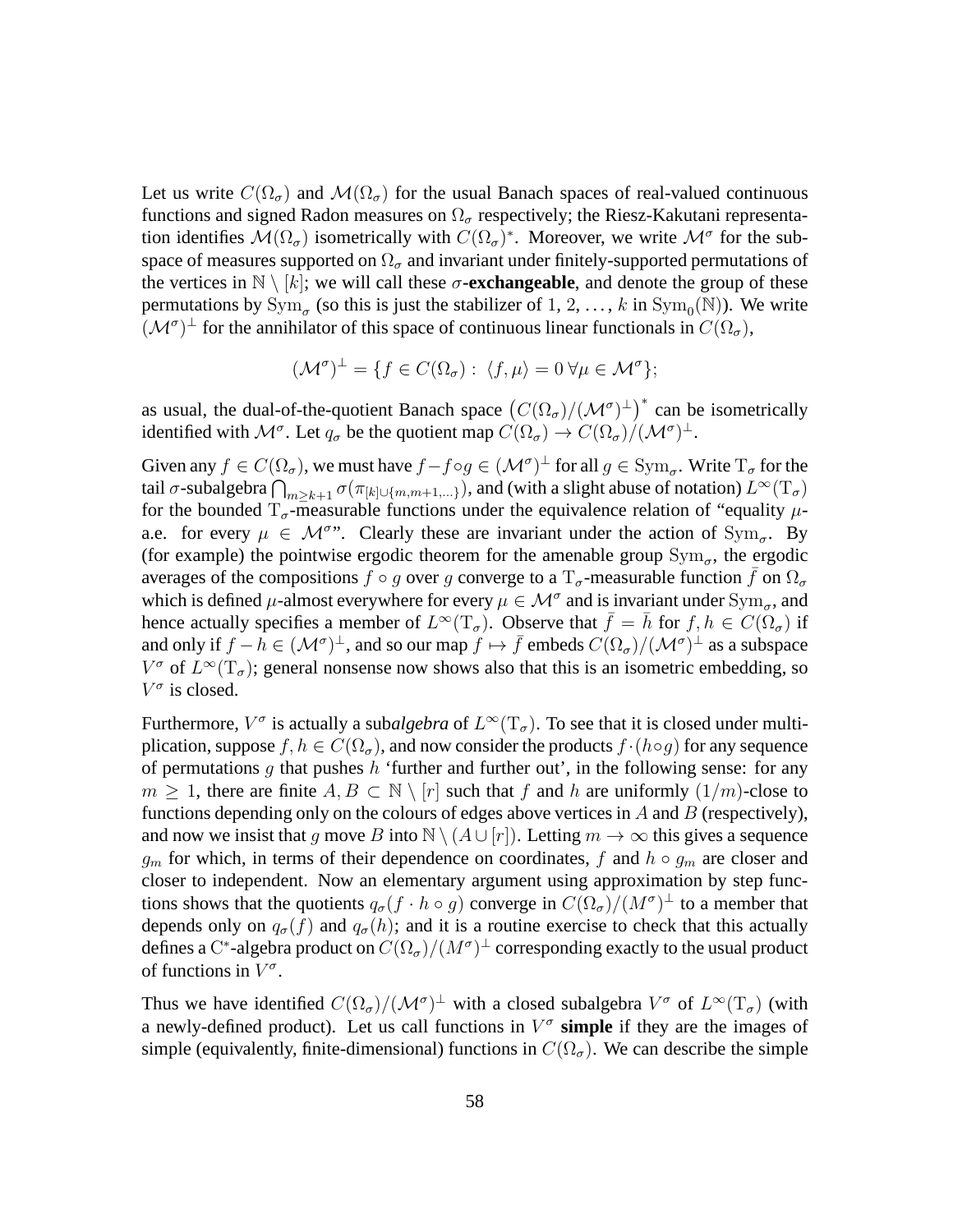functions naturally as follows: to any fixed nonempty cylinder set  $A \subseteq \Omega_{\sigma}$  depending on coordinates in  $J \subset \mathbb{N} \setminus [k]$  corresponds a collection of finite models of the theory T on the vertex set J (with some multiplicities), and now the averaged-function  $1_A(\omega)$  for  $\omega \in \Omega_{\sigma}$  is just the sum of the densities with which each of those finite models appears isomorphically as a submodel of  $\omega$  (now summing over the multiplicities). Referring to such a function  $\overline{1_A}$  for A corresponding to a single model on J (so that our general A is a disjoint union of such) as a **statistics function**, the simple functions in  $V^{\sigma}$  are now just linear combinations of statistics functions. We write  $V_0^{\sigma}$  for the dense subspace of these.

We now begin our account of flag algebras themselves. Let  $\mathbb{R} \mathcal{F}^{\sigma}$  denote the free  $\mathbb{R}$ vectorspace on  $\mathcal{F}^{\sigma}$ . We modify the correspondence  $F \mapsto A_F \subseteq \Omega_{\sigma}$  introduced above to associate to a member  $\sum_j \lambda_k F_j \in \mathbb{R} \mathcal{F}^{\sigma}$  a corresponding linear combination of the indicator functions  $1_{A_F}$  of these  $A_F$ , with some suitable renormalizing constraints (which depend on from Razborov's choice of formalism):

$$
F \mapsto \frac{1}{|F|!} 1_{A_F};
$$
  

$$
\sum_{j} \lambda_k F_j \mapsto \sum_{j} \frac{\lambda_k}{|F_j|!} 1_{A_{F_j}}
$$

.

The step functions that appear above are continuous on  $\Omega_{\sigma}$  since each  $A_F$  is clopen, and so this defines a linear operator  $\Phi : \mathbb{R} \mathcal{F}^{\sigma} \to C(\Omega_{\sigma})$  with image some peculiar subspace contained within the space of simple functions in  $C(\Omega_{\sigma})$ .

The arbitrariness in our choice of the subsets  $A_F$  corresponding to F is reflected in a similar arbitrariness in the linear map  $\Phi$  into  $C(\Omega_{\sigma})$ ; however, this disappears at the next step, when we define a flag algebra as a quotient of  $\mathbb{R}^{\mathcal{F}^{\sigma}}$ . Let  $\mathcal{K}^{\sigma}$  be the subspace of  $\mathbb{R}^{\mathcal{F}^{\sigma}}$ generated by the linear combinations  $\tilde{F} - \sum_{F \in \mathcal{F}_\ell^{\sigma}} p(\tilde{F}, F) F$  for different  $\ell \geq |V(\tilde{F})|$ , and for certain real numbers  $p(F, F)$  (given in Definition 1 of [\[54\]](#page-73-1)). It turns out that, given our chosen normalization in the definition of  $\Phi$  above, the values  $p(\tilde{F}, F)$  are such that  $\Phi(\mathcal{K}^{\sigma})$ is precisely the set of those  $a \in \mathbb{R} \mathcal{F}^{\sigma}$  for which  $\Phi(a) \in C(\Omega_{\sigma})$  is annihilated by every exchangeable probability measure on  $\Omega_{\sigma}$ , and thus by all finite signed measures obeying the vertex-permutation symmetry (this is discussed in a little more detail in [\[9\]](#page-70-7)).

We now consider the quotient space  $\mathfrak{A}^{\sigma} := \mathbb{R} \mathcal{F}^{\sigma}/\mathcal{K}^{\sigma}$ , this is Razborov's **flag algebra**. By the above,  $q_{\sigma} \circ \Phi$  factors through this quotient to give an injective map  $\Psi : \mathfrak{A}^{\sigma} \to V^{\sigma}$ . Moreover, since any finite dimensional cylinder set contained in  $\Omega_{\sigma}$  can be identified with some  $A_F$  upon a suitable permutation of coordinates in  $\mathbb{N} \setminus [k]$ , the image of  $\Psi$  is actually the subspace  $V_0^{\sigma}$  of *all* simple functions in  $V^{\sigma}$ ; as such, it is dense.

Under the above identification the image of Razborov's definition of the product of  $a, b \in$  $\mathbb{R} \mathcal{F}^{\sigma}/\mathcal{K}^{\sigma}$  is now the product of  $\Psi(a)$  and  $\Psi(b)$  as  $L^{\infty}$ -functions on  $\Omega_{\sigma}$ ; the proof in [\[54\]](#page-73-1)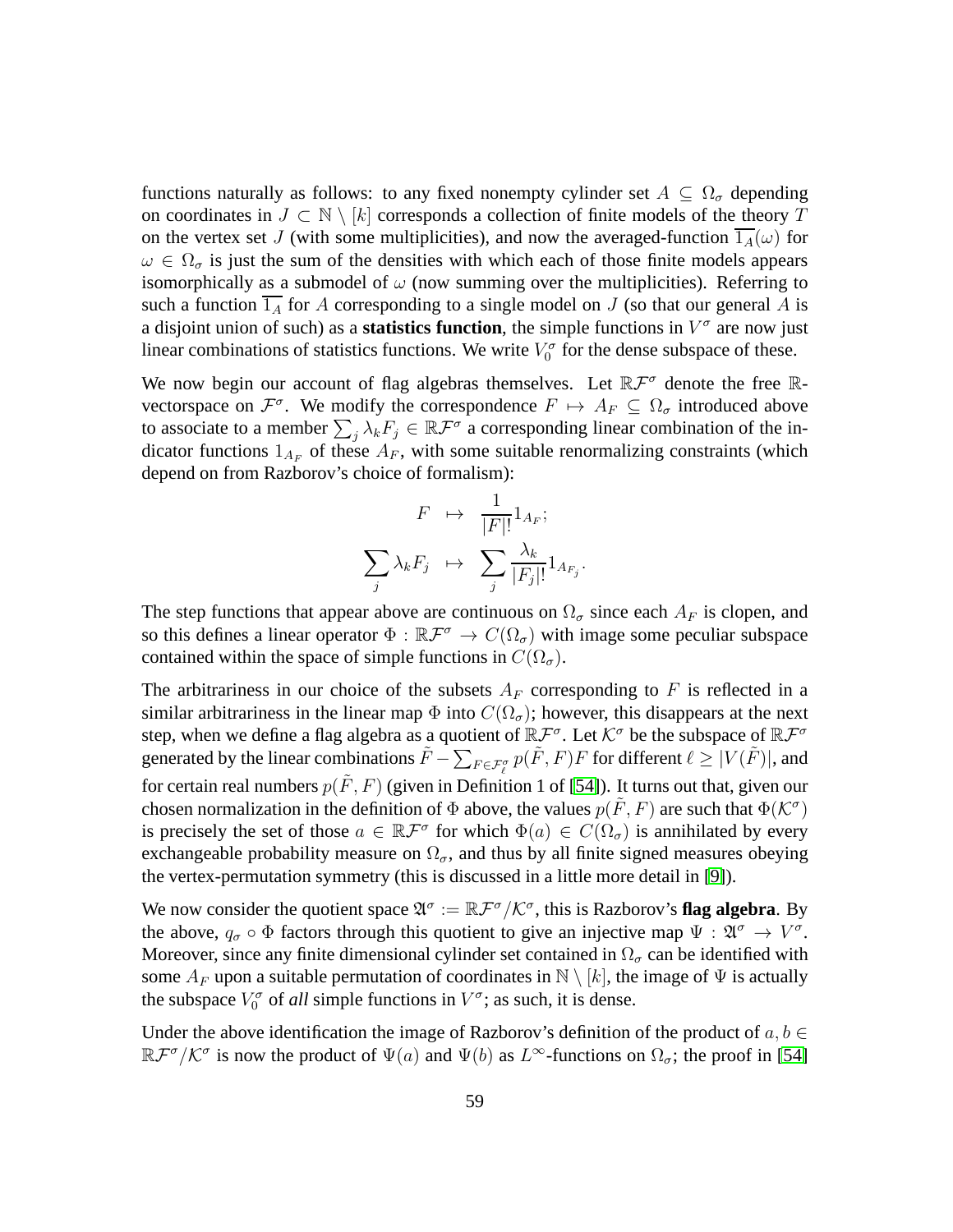that this product is well-defined translates into a proof in the exchangeability picture that this product remains in the image of  $\Psi$  (that is, in  $V_0^{\sigma}$ ). This completes our identification of the flag algebra  $\mathfrak{A}^{\sigma}$  with the dense subalgebra  $V_0^{\sigma}$  of  $V^{\sigma}$ , which is itself a norm-closed Banach subalgebra of  $L^{\infty}(\mathrm{T}_{\sigma}).$ 

The overall approach during the early stages of [\[54\]](#page-73-1) is to define flag algebras *first* (Section 2), and then to specify a collection of 'limit objects' for the statistics of large models of a theory as certain homomorphisms of these flag algebras (Section 3). Thus, the next step is to consider multiplicative functions  $\phi : \mathfrak{A}^{\sigma} \to \mathbb{R}$  that are non-negative on the image of any single flag  $F \in \mathcal{F}^{\sigma}$ ; the set of these is written  $\text{Hom}^+(\mathfrak{A}^{\sigma}, \mathbb{R})$ . Now, having identified  $\mathfrak{A}^{\sigma}$ with the dense subalgebra  $V_0^{\sigma} \subseteq V^{\sigma}$  so that the images of single flags correspond to the single statistics functions, we can easily check that non-negativity on these implies nonnegativity on any member of  $V_0^{\sigma}$  which is itself non-negative as a real-valued function. Therefore, given the non-negativity of such a  $\phi$ , it follows that it must be bounded as a linear functional on  $V_0^{\sigma}$ , and so can be extended to a multiplicative linear functional on  $V^{\sigma}$ .

We could now, if we wished, apply certain standard representation theorems to this space (perhaps most directly the results of Yosida and Kakutani for M-spaces, as presented in Section XII.5 of [\[66\]](#page-74-2)). This would identify  $\phi$  with a point of the spectrum of  $V^{\sigma}$  (for one or other interpretation of 'spectrum'). In fact, a similar observation is more-or-less implicit in Remark 4 of Subsection 3.2 of [\[54\]](#page-73-1), although there we still require some of the basic structure of  $\text{Hom}^+(\mathfrak{A}^\sigma,\mathbb{R})$  to have been identified.

However, given our identification of  $\mathfrak{A}^{\sigma}$  with  $V_0^{\sigma}$ , we have an alternative to the above. Since  $V^{\sigma} \cong C(\Omega_{\sigma})/(\mathcal{M}^{\sigma})^{\perp}$ , as a linear functional on  $V^{\sigma}$  we can identify  $\phi$  with a member of  $\mathcal{M}^{\sigma}$  (uniquely, since  $(C(\Omega_{\sigma})/(\mathcal{M}^{\sigma})^{\perp})^* \cong \mathcal{M}^{\sigma}$ ): a Sym<sub> $\sigma$ </sub>-invariant measure on the space  $\Omega_{\sigma}$  that we started with, rather than a point of some abstractly-produced new space Spec  $V^{\sigma}$ . It is now easy to check that those measures in  $\mathcal{M}^{\sigma}$  that are *multiplicative* on  $V^{\sigma}$ are precisely the ergodic  $Sym_{\sigma}$ -invariant probability measures on  $\Omega_{\sigma}$  (since any member of  $V^{\sigma}$  is  $\mu$ -a.s. constant if  $\mu \in M^{\sigma}$  is ergodic). Now the order defined on  $\mathfrak{A}^{\sigma}$  in Definition 5 of Section 3 of [\[54\]](#page-73-1) is precisely the usual pointwise order on  $V_0^{\sigma}$  as a set of real-valued functions; in the setting of abstract flag algebras, where we are unable to define anything 'pointwise', the functionals of  $\text{Hom}^+(\mathfrak{A}^\sigma,\mathbb{R})$  are needed as a replacement to formulate this definition. This constitutes the promised correspondence between exchangeable random K-coloured hypergraphs (on  $\mathbb N$ , say) and the homomorphisms of Razborov's theory.

Let us finish this subsection by noting that while Razborov's work seems to come closest to developing a theory of 'leading-order statistics' in terms of probability measures or other structures defined directly on a space of isomorphism classes, there are precedents for such an approach among the study of certain other combinatorial structures: again, these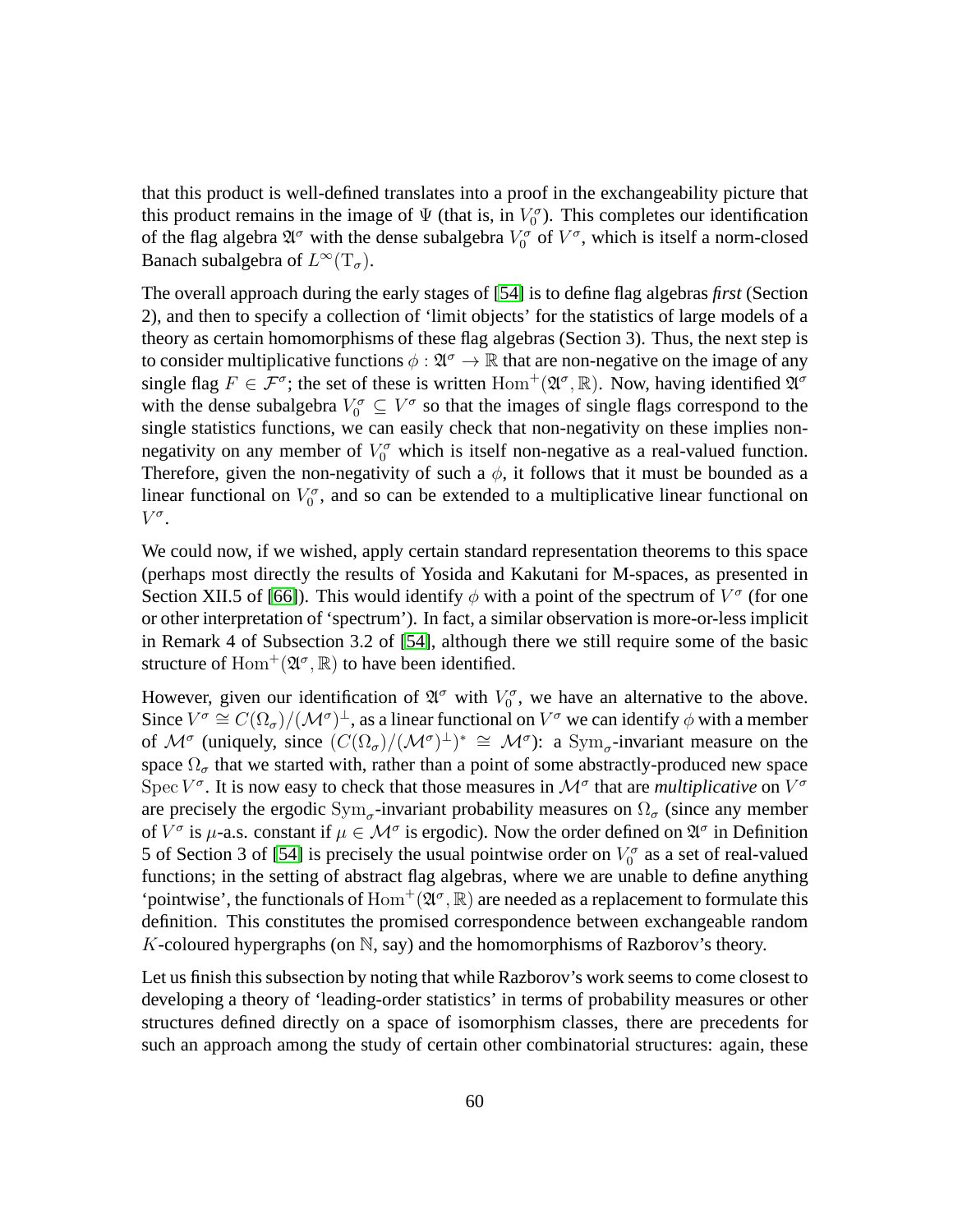can be found in the 'objective method' mentioned in passing in Subsection [4.1](#page-50-0) above and recounted in Aldous and Steele [\[5\]](#page-70-3). Perhaps the simplest instance of the extraction of a limit object as a measure defined directly on a space of isomorphism classes of infinite models occurs in the work on limit objects for various classes of sparse rooted graph (see, in particular, the papers of Aldous and Steele [\[5\]](#page-70-3), Aldous and Lyons [\[4\]](#page-70-5), Benjamini and Schramm [\[12\]](#page-70-4), Benjamini, Schramm and Shapira [\[13\]](#page-70-6) and Elek [\[23\]](#page-71-6)). For example (as in [\[12\]](#page-70-4)), in the setting of all rooted graphs  $(G, o)$  satisfying some fixed maximum-degree bound  $d > 1$ , one can associate to such a graph G a probability measure  $\mu_G$  directly on the set of all isomorphism classes of such rooted graphs of maximum degree at most  $d$ , by defining the probability of the class of a given such graph  $(H, v)$  to be the proportion of possible roots  $o \in V(G)$  for which  $(G, o) \cong (H, v)$ . The set of all such isomorphism classes can be endowed with a natural compact metrizable topology by defining a neighbourhood base as those subsets of equivalence classes for which a ball of a given finite radius around the root lies within a given isomorphism class, and we may now take vague limits of these measures  $\mu_G$  for suitable sequences of G. This ability to study a natural — albeit, perhaps, not easily visualized — compact metrizable topology on the space of isomorphism classes distinguishes this setting from that of dense graphs. On the other hand, in the latter setting the possibility of working in the much larger space of all kuniform hypergraphs on N (*not* quotiented by the isomorphism relation) is available, and makes contact with the classical theory of exchangeability; it is not clear that the setting of bounded-degree graphs admits a similarly nice class of 'labeled' models on which we could study those probability measures invariant under automorphisms.

## **4.4 Comparison with finitary regularity lemmas**

Since Szemerédi's introduction of his original graph regularity lemma on the way to his proof of Szemerdi's Theorem  $([61])$  $([61])$  $([61])$ , it has become perhaps the single most powerful tool in extremal graph theory (see, for example, Sections IV.5 and IV.6 of Bollobás [\[16\]](#page-70-8)). More recently, various regularity lemmas have emerged for hypergraphs with enough strength to reproduce many of the results from the graph case: in particular, those of Nagle, Rödl and Schacht [\[53\]](#page-73-0) and of Gowers [\[36\]](#page-72-1). These results can be described loosely as guaranteeing that to an arbitrary very large k-uniform hypergraph there must correspond some smaller non-uniform hypergraph, of order bounded only in terms of an a priori fixed error tolerance, and some  $[0, 1]$ -weights on its hyperedges, such that a certain normalized weighted count of embedded copies of a given small hypergraph in the latter is a good approximation to their normalized count (the 'density') in the former (we shall not make this more precise here). They all rest on one or another notion of 'quasirandomness' for hypergraphs.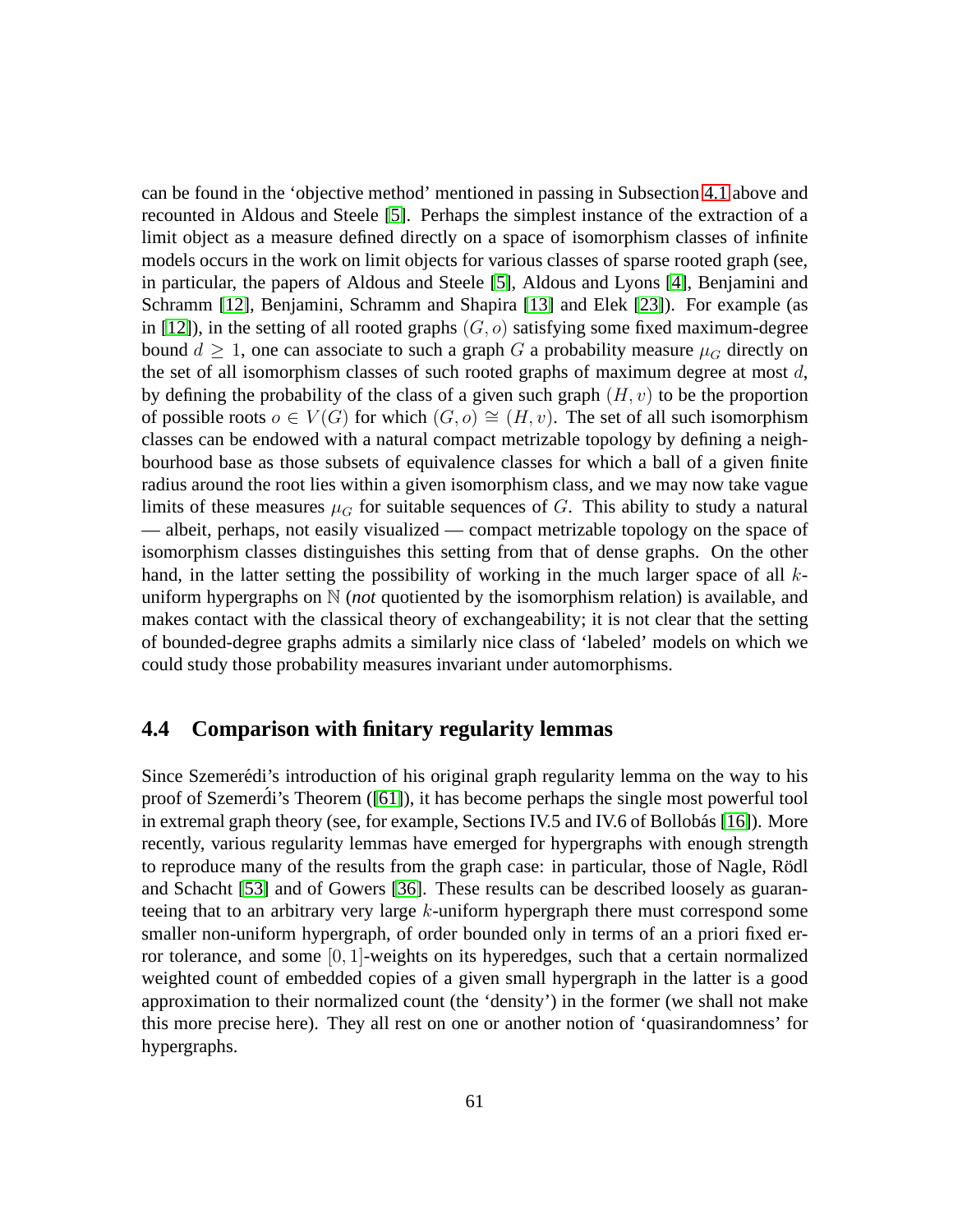It emerges naturally in all the higher-rank regularity lemmas that in order to obtain a good approximation to the densities of small embedded subgraphs in a very large fixed k-uniform hypergraph  $(V, H)$ , one must first introduce a partition of the vertex set that controls only certain statistics pertaining to the  $(k-1)$ -hyperedges over V, and then given this information obtain a much finer partition that controls statistics pertaining to  $H$  and to this first partition through the  $(k - 2)$ -hyperedges over V, and so on; the final partition of  $V$  is obtained after  $k$  such steps. This feature is present in different ways in the Nagle-Rödl-Schacht and Gowers regularity lemmas. Gowers' approach, which is tailored very precisely to the needs of proving hypergraph removal lemmas (and thus also Szemerédi's Theorem), rests on the use of 'Gowers norms' to control the count of 'octahedra' in a hypergraph (for which we introduced infinitary analogs in Subsection [3.7](#page-43-0) above). On the other hand, Nadle, R¨odl and Schacht obtain an iterative control of the correlations of the original k-uniform hypergraph with  $\ell$ -uniform hypergraphs for  $\ell \leq k$ , starting at  $\ell = k$ and working downwards.

A clear discussion of the similarities and differences in these two finitary hypergraph regularity lemmas can be found around Definitions 2.5 and 2.6 and in Section 10 of Gowers [\[38\]](#page-72-0).

We recall these observations here because this picture of exerting control from the top rank downwards — particulary in the form it takes in Nagle, Rödl and Schacht's work is reminiscent of the downwards-inductive construction of our ingredients, in which each of the resulting probability kernels must be allowed to depend on type spaces of all ranks beneath it.

#### <span id="page-61-0"></span>**4.5 Property testing, repairability and joinings**

A more specific class of questions that can be set up roughly in parallel for finite (directed or undirected) hypergraph colourings and for their exchangeable random counterparts is that of testing and local repair of hereditary hypergraph properties. The basic questions of property testing have attracted considerable attention during the last ten years, and we shall discuss them only very incompletely here; see, for example, the papers of Rubinfeld and Sudan [\[57\]](#page-73-10), Alon and Shapira [\[8\]](#page-70-9) and Alon, Fischer, Krivelevich and Szegedy [\[6\]](#page-70-10), and the further references given there.

In this subsection we shall work with coloured directed hypergraphs, as we will in [\[10\]](#page-70-0). Suppose that K is a finite k-palette and that  $\mathcal P$  is a property of K-coloured directed hypergraphs: that is, it is a subcollection of the collection of all isomorphism classes of finite K-coloured directed hypergraphs. In this case, given a vertex set V we shall write  $\mathcal{P}^{(V)}$ for the set of all K-coloured hypergraphs on V satisfying  $P$  (that is, members of  $K^{(V)}$ )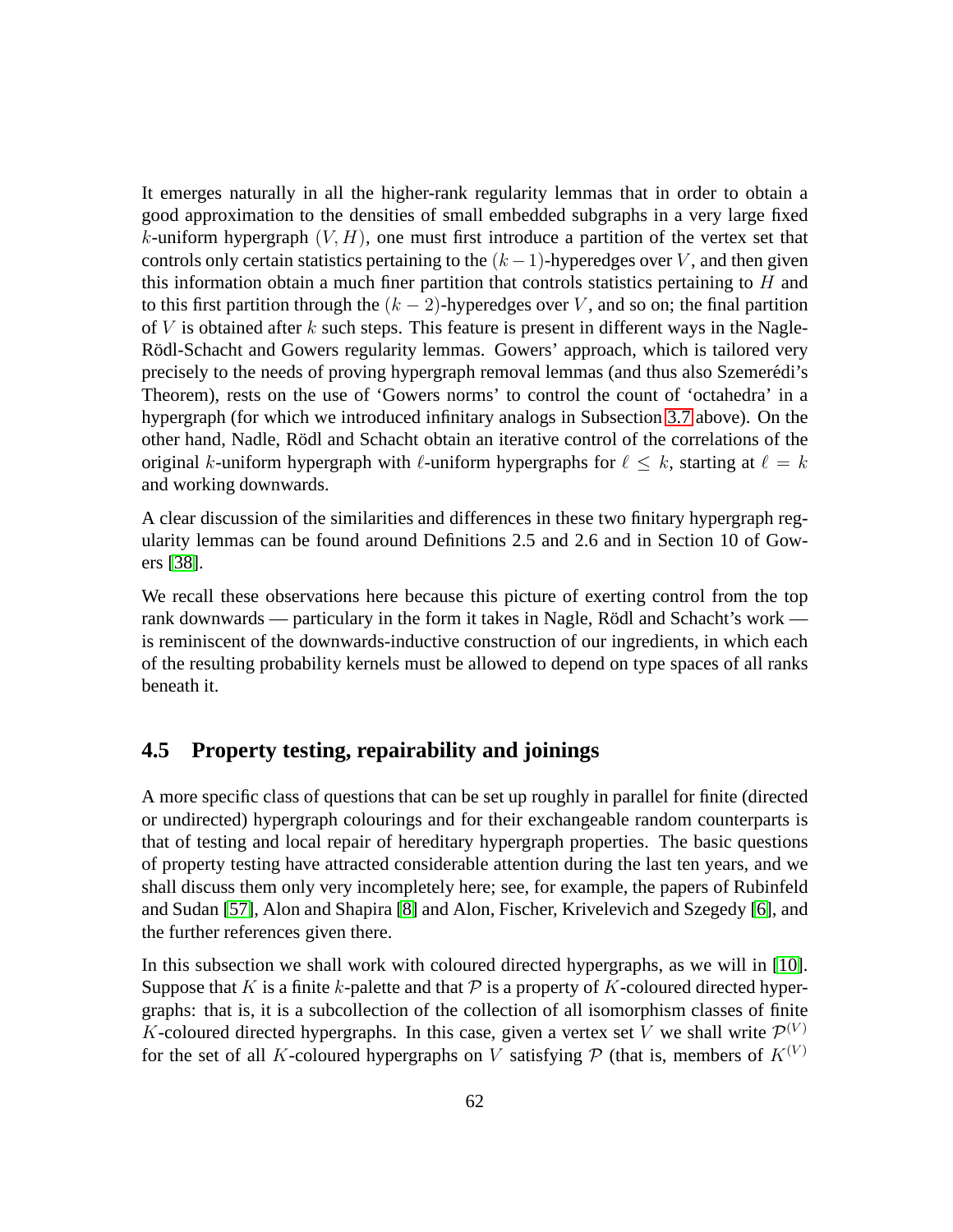whose isomorphism class is in  $P$ ), and shall write that the members of  $P^{(V)}$  obey  $P$ .

**Definition 4.3 (Hereditary property)** *A property*  $P$  *as above is called hereditary if whenever*  $G \in \mathcal{P}^{(V)}$  *and*  $W \subseteq V$  *then the induced* K-coloured hypergraph  $G|_W$  *on* W is in  $\mathcal{P}^{(W)}$ .

<span id="page-62-0"></span>In case  $\mathcal P$  is hereditary, we may naturally extend its definition to coloured directed hypergraphs G on infinite vertex sets V by specifying that G obeys  $P$  if and only if all of its finite induced subgraphs do.

**Definition 4.4 (Testability)** *[\[57\]](#page-73-10) Let* K *be a finite* k*-palette and let* P *be a hereditary* K-coloured directed hypergraph property. We say that  $P$  *is* **testable with one-sided error** *if for every*  $\varepsilon > 0$  *there are an integer*  $N > 1$  *and a real number*  $\delta > 0$  *for which the following holds: if*  $G \in K^{(V)}$  *is a K-coloured hypergraph on a vertex set* V *with with*  $N \leq |V| < \infty$ , and G 'locally almost obeys P' in the sense that

$$
\frac{1}{|\binom{V}{N}|} \Big| \Big\{ W \in \binom{V}{N} : G|_{W} \in \mathcal{P}^{(W)} \Big\} \Big| \ge 1 - \delta,
$$

*then there exists*  $G' \in \mathcal{P}^{(V)}$  *which is close to* G *in the sense that* 

$$
\frac{1}{|\binom{V}{k}|}\Big|\Big\{e\in\binom{V}{k}: (G_{\phi})_{\phi\in\text{Inj}([k],e)}\neq (G'_{\phi})_{\phi\in\text{Inj}([k],e)}\Big\}\Big|\leq\varepsilon.
$$

In the case of undirected  $\{0, 1\}$ -coloured graphs or hypergraphs, it has recently been shown in work of Alon and Shapira [\[7\]](#page-70-11) and Rödl and Schacht [\[56\]](#page-73-11) that every hereditary property is testable. Their arguments are purely finitary, each resting on several applications of a graph or hypergraph regularity lemma to 'process' a given hypergraph (although the details of their approaches are very different). However, reconsidering these results in the setting of infinitary exchangeable random hypergraph colourings shows some interesting features, and also proves convenient for several further extensions of the combinatorial results to directed, non-uniform hypergraph colourings with larger finite palettes. This approach will be elaborated in detail in [\[10\]](#page-70-0), where the main positive result is the assertion that all hereditary properties in the full generality of Definition [4.4](#page-62-0) are testable.

In [\[10\]](#page-70-0) we will also introduce certain related notions of 'local repairability', which amount to additional conditions on the manner in which a suitable modification  $G'$  is to be found in Definition [4.4.](#page-62-0) In particular, they demand that there be some randomized procedure for modifying  $G$  to  $G'$  that modifies the colour of a given edge in  $G$  according to the behaviour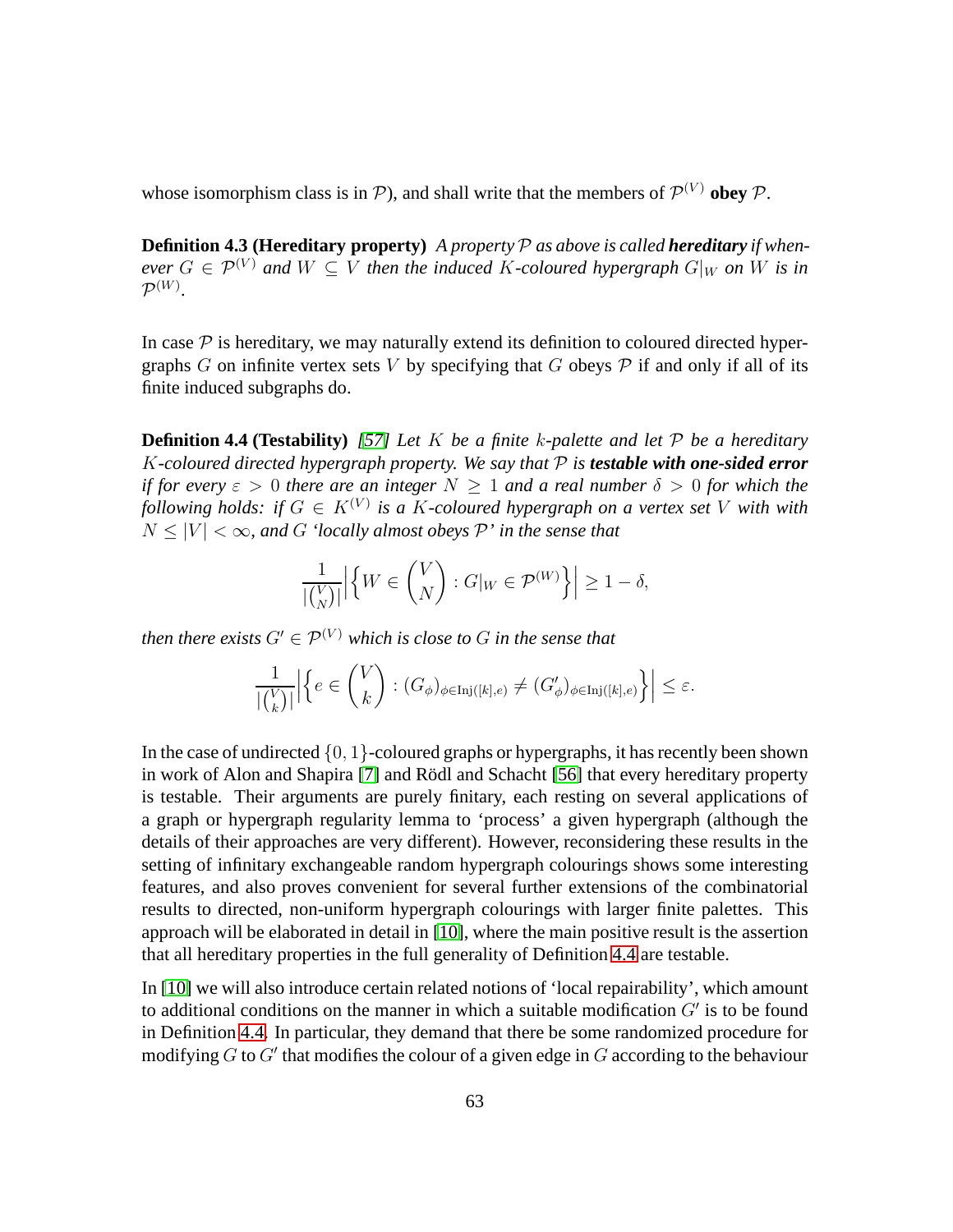of G across only that edge and some bounded number of other vertices, these latter chosen at random, and that yields a suitable modification with high probability. These notions of 'local repairability' take various forms, both in terms of finite coloured directed graphs or hypergraphs and with related versions for their exchangeable random cousins. We will not elaborate on the different forms of 'local repairability' here, referring the reader to [\[10\]](#page-70-0) instead, but will restrict ourselves to an informal statement of the infinitary counterpart of simple testability as illustration of these relationships.

Thus, let K be a finite k-palette, let P be a hereditary property of K-coloured directed hypergraphs. We will write that  $P$  is **infinitarily testable with one-sided error** if whenever  $\mu$  is an exchangeable random K-coloured directed hypergraph on a countably infinite vertex set S whose sample points obey P almost surely and  $\varepsilon > 0$  is an error tolerance then the following holds. If we extract the structural ingredients guaranteed by Theorem [3.23:](#page-38-0)

- a k-palette  $Z = (Z_i)_{i=0}^k$  consisting of totally disconnected compact metric spaces,
- continuous maps  $\kappa_i : Z_i \to K_i$ ,
- and an exchangeable random Z-coloured hypergraph  $\mu'$  under which the clusters of random variables  $(\pi_\phi^Z)_{\phi \in \text{Inj}([i],u)}$  for distinct  $u \in {S \choose i}$  $i$ ) are relatively independent when conditioned on all the random variables  $\pi_{\psi}^{Z}$  with  $\psi \in \text{Inj}(< i, S)$ , and  $\mu'$  satisfies  $(\kappa_0, \kappa_1, \ldots, \kappa_k)_{\#}^{(S)} \mu' = \mu,$

then there exists a  $\mathrm{Sym}_0$ -covariant probability kernel  $T:Z^{(S)}\leadsto K^{(S)}$  such that

- the map  $(z_0, (z_i)_{i \in e}, \ldots) \mapsto T(z_0, (z_i)_{i \in e}, \ldots)$  is vaguely continuous from  $Z^{(S)}$ into  $Pr K^{(S)}$ ,
- for each  $W \subseteq S$ , the projected measure  $(\pi_{\bigcup}^K)$  $\sum_{i\leq k}\text{Inj}([i],S)\big)\# \big(T(z_\emptyset,(z_i)_{i\in S},\ldots,\,\cdot\,)\big)$  depends only on  $(z_{\emptyset},(z_i)_{i\in W},\ldots)$ ,
- the probability measure  $T(z_0, (z_i)_{i \in S}, \ldots, \cdot)$  is concentrated on  $\mathcal{P}^{(S)}$  for every  $(z_0, (z_i)_{i \in S}, \ldots) \in$  $Z^{(S)},$
- and T is close to  $\kappa$  under  $\mu'$  in the sense that

$$
\int_{Z^{(e)}} T(z, (\pi_{\bigcup_{i\leq k} \mathrm{Inj}([i],e)})^{-1}(K^{(e)}\setminus \{(\kappa_0(z_{\emptyset}),(\kappa_1(z_i))_{i\in e},\ldots)\}) (\pi_{\bigcup_{i\leq k} \mathrm{Inj}([i],e)})\# \mu'(dz) < \varepsilon
$$

for any  $e \in {S \choose k}$  $k<sup>S</sup>$ ) (the choice being irrelevant by exchangeability).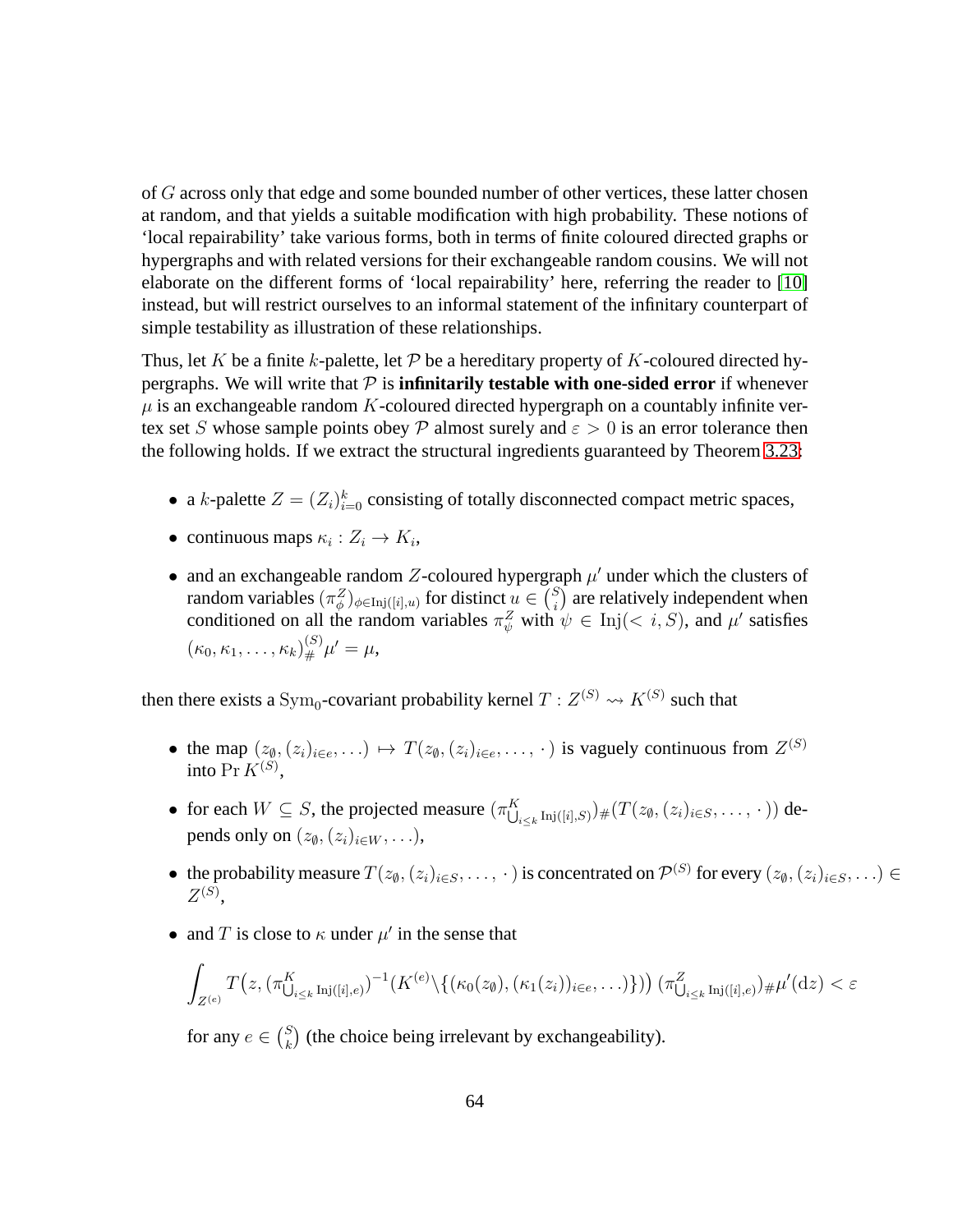The proof of the positive results of [\[10\]](#page-70-0) will rely on a 'correspondence principle', which asserts that a hereditary property  $P$  is testable with one-sided error if it is infinitarily testable with one-sided error, and similarly for the stronger finitary and infinitary notions of 'strong local repairability'. Having established this principle, the bulk of the work of [\[10\]](#page-70-0) will go into proving infinitary testability, using the formalism of exchangeable random colourings and the structure theorem [3.23.](#page-38-0) Interestingly, we find that both finitary and infinitary strong local repairability can fail for some hereditary properties, but they do always hold in the presence of various additional assumptions (for example, in rank 2 or if the property is actually monotone).

This approach to proving testability results has already appeared in the special case of hypergraph removal lemmas in Tao [\[62\]](#page-74-4), making only partial use of the full structure theorem for exchangeable random hypergraphs.

### <span id="page-64-0"></span>**4.6 Extremal problems**

Szemerédi's Theorem asserts that *any* positive-density subset of a sufficiently long discrete interval contains long arithmetic progressions. By contrast, the analogous search for copies of a given small hypergraph in a large dense hypergraph is typically not a foregone conclusion, and the nature of our question changes: rather than ask whether every positivedensity hypergraph must contain embedded or induced copies of a fixed small hypergraph  $F$ , we instead turn to the classical Turán question of how dense our large hypergraph must be in order to guarantee the presence of such subhypergraphs.

However, structurally this adds a new kind of complexity; for in the typical case in which the Turán density lies in  $(0, 1)$ , identifying it precisely usually requires also a precise description of the density-extremizers among those hypergraphs that do not contain any embedded copies of the small hypergraph. Thus we must delve into the structure of individual hypergraphs in order to find these extremizers (at least up to their leading-order statistics), and so establish the value of the critical density. To date, this program has been successfully carried out for graphs, but only a handful of results are known for higherrank hypergraphs; see, for example, the survey by Sidorenko [\[60\]](#page-74-5) and the construction of conjectured edge-density extremizers among 3-uniform hypergraphs containing no tetrahedron in Kostochka [\[50\]](#page-73-12) and (for a nice systematization of the Kostochka examples) Fon-Der-Flaass [\[26\]](#page-71-7).

Such extremal questions also have natural formulations for exchangeable random hypergraphs. Let H be a fixed finite k-uniform hypergraph on some finite vertex set  $I \subset \mathbb{N}$ ; identify H with some  $\eta \in \{0,1\}^{N \choose k}$ . We wish to know what is the supremal  $\delta \geq 0$  (the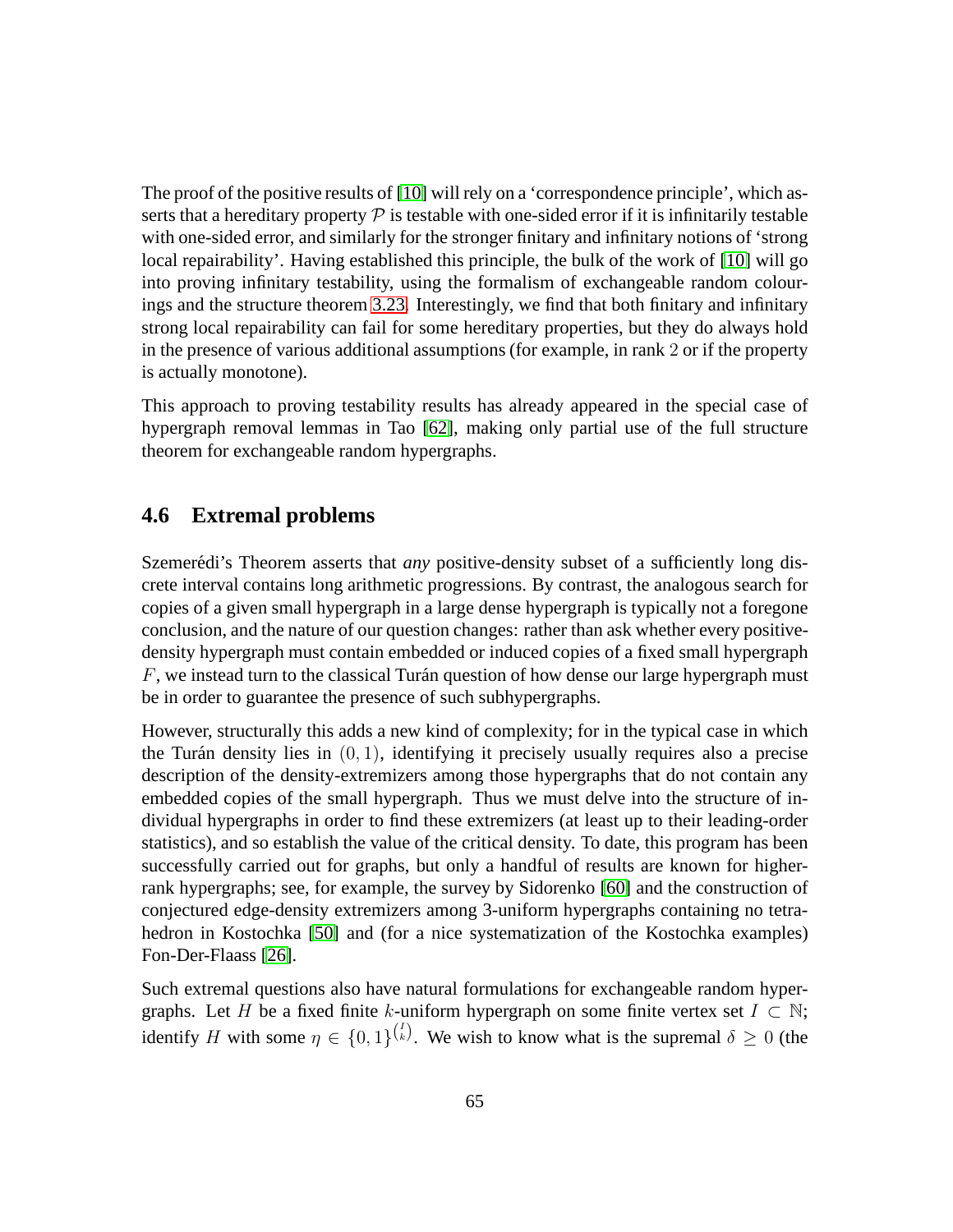**Turán density of**  $H$ ) such that there exists an exchangeable random  $k$ -uniform hypergraph  $\mu$  on  $\{0,1\}^{\binom{\mathbb{N}}{k}}$  with  $\mu(\pi_{\{1,1\}}^{-1}$  $\{1,2,...,k\}$  $\{1\}) = \delta$  and

$$
\mu\{\omega \in X : \omega|_{\binom{I}{k}} \ge \eta\} = 0.
$$

Note that it is clear by compactness and continuity that some  $\mu$  attains this supremum. We refer to  $\mu(\pi_{\mathfrak{c}_1}^{-1})$  $\{1,2,\ldots,k\}$   $\{1\}$  as the **edge density of**  $\mu$ ; and will say that  $\mu$  is  $H$ **-free** in case the second  $\mu$ -probability above is zero. Simply by approximating such random hypergraphs by finite hypergraphs one sees that the resulting Turán density of  $H$  is the same in either setting.

One can also ask the induced variant of this question, for which the condition  $\omega|_{\binom{I}{2}} \geq \eta$  is replaced by  $\omega|_{\binom{I}{2}} = \eta.$ 

Furstenberg's ergodic-theoretic approach to Szemerédi's Theorem can help to find a proof because we can reduce that theorem to a result about all non-negligible subsets of a probability-preserving system. On the other hand, the problem of understanding the structure of possible extremizers in the hypergraph setting, although easily formulable in both finitary and infinitary settings, is not clearly more vulnerable to attack in the latter than in the former. The structural ingredients of an exchangeable random hypergraph do offer a possibly richer collection of data over which to optimize when seeking to isolate the Turán extremizers, and, moreover, some of which can be varied continuously. However, it is not clear when this additional manoeuvrability might actually make the search any easier. One important instance of a related question in which such an infinitary formalism does seem to be more manageable is that studied by Razborov in [\[54,](#page-73-1) [55\]](#page-73-9), where the interest is in what possible pairs of values  $(\delta_1, \delta_2) \in [0, 1]^2$  can appear (up to  $o_N(1)$  corrections, for graphs with very large numbers of vertices  $N$ ) simultaneously as the edge- and triangledensities of a very large finite graph; Razborov uses a variational analysis on the objects of a different itary formalism (introduced in Subsection [4.3](#page-55-0) above) to answer this question completely.

Finally, we note that such a variational approach to the structure of extremizing measures appears already in Section 4 of Fremlin and Talagrand [\[29\]](#page-71-3). Indeed, the motivation for their work is the analogous extremal questions for spreadable random graphs (see Subsection [3.9](#page-48-0) above) for which the slightly weaker symmetry results in slightly different critical densities. The hypothesis of spreadability does not seem to relate to any simple finitary situation through a correspondence principle as in Subsection [2.3,](#page-17-0) and this may be partly why the Fremlin-Talagrand analysis seems to be largely unknown in the combinatorial community.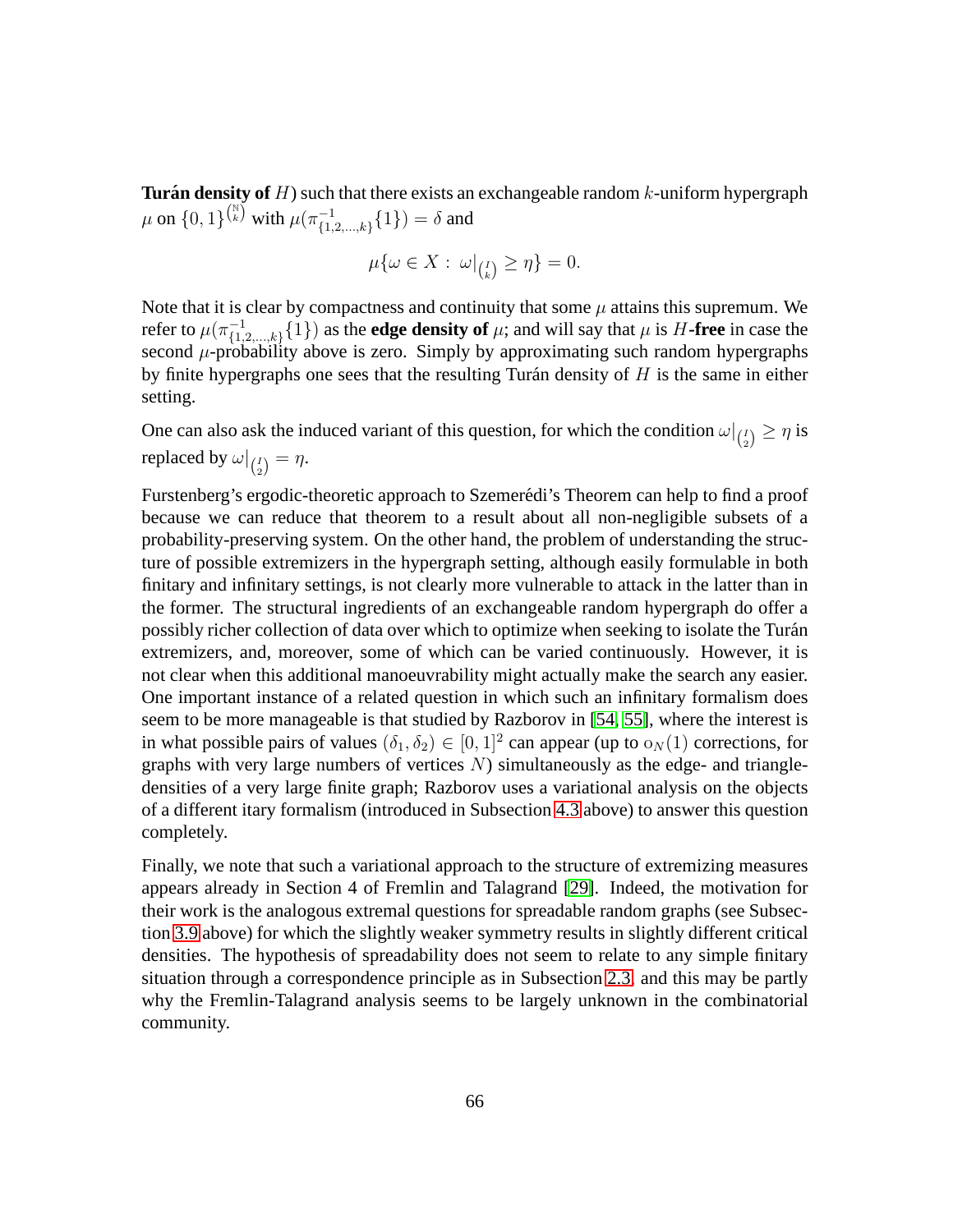#### <span id="page-66-0"></span>**4.7 Broader context in ergodic theory**

An interesting viewpoint of the correspondence between statistics of large dense hypergraphs and exchangeable random hypergraph colourings, which we have not explained previously, is that it fills a suggestive lacuna among some of the known approaches to Szemerédi's Theorem.

On the one hand, two separate 'purely combinatorial' proofs of Szemerédi's Theorem are now known, both relying on strong regularity lemmas: Szemerédi's original proof ([\[61\]](#page-74-3)) led to his introduction of the regularity lemma for graphs, and more recently hypergraph extensions of the regularity lemma have been introduced by Nagle, Rödl and Schacht [\[53\]](#page-73-0) and by Gowers [\[36\]](#page-72-1) and used to give a different combinatorial argument.

On the other hand, in 1977 Furstenberg [\[30\]](#page-72-8) gave another proof, superficially very different, relying on a translation of the problem into the highly infinitary language of ergodic theory via a another correspondence principle, followed by an analysis of the relevant types of behaviour that an arbitrary measure-preserving system can display. This latter analysis relies on a 'structure theory' for probability preserving Z-systems, developed by Furstenberg in [\[30\]](#page-72-8) and by Zimmer in [\[69,](#page-74-6) [68\]](#page-74-7). An accessible introduction to the extent of this theory needed for a proof of Szemerédi's Theorem can be found in Furstenberg's book [\[31\]](#page-72-9).

In essence, Furstenberg and Zimmer show how to extract from a probability-preserving Z-system  $(X, \Sigma, \mu, \tau)$  a (possibly transfinite) tower of factors

$$
X \to \dots \to Y_{\eta+1} \to Y_{\eta} \to \dots \to Y_2 \to Y_1 \to Y_0
$$

such that  $Y_0$  is the invariant factor, for any limit ordinal  $\eta$  the factor  $Y_n$  is the inverse limit of its predecessors, and for each  $\eta$  the extension  $Y_{\eta+1} \to Y_{\eta}$  takes a certain 'primitive' form: it is either 'relatively weakly mixing' or 'relatively compact'. Relative weak mixing tells us that given a pair of functions  $f, g \in L^{\infty}(Y_{\eta+1}),$  f and  $g \circ \tau^n$  are asymptotically relatively independent over  $Y_{\eta}$  (in a certain weak sense) as  $n \to \infty$ . Relative compactness is a counterpoint to this, according to which the shifts  $g \circ \tau^n$  of the function  $g \in L^{\infty}(Y_{\eta+1})$ are constrained in the forms they can take relative to the subfactor  $Y_n$  as  $n \to \infty$ .

During the long period of research since these early papers it has become clear that many of the ideas underlying these two approaches to Szemerédi's Theorem are analogous. It turns out that the exchangeability theory can be seen as making this analogy a little more concrete, by offering an infinitary picture that relates to hypergraphs (via the correspondence principle of Subsection [2.3\)](#page-17-0) as do measure-preserving  $\mathbb{Z}$ -systems to the additive combinatorics of Szemerédi's Theorem, and in which the structure theorems for exchangeable random hypergraph colourings then take the place of the Furstenberg-Zimmer tower.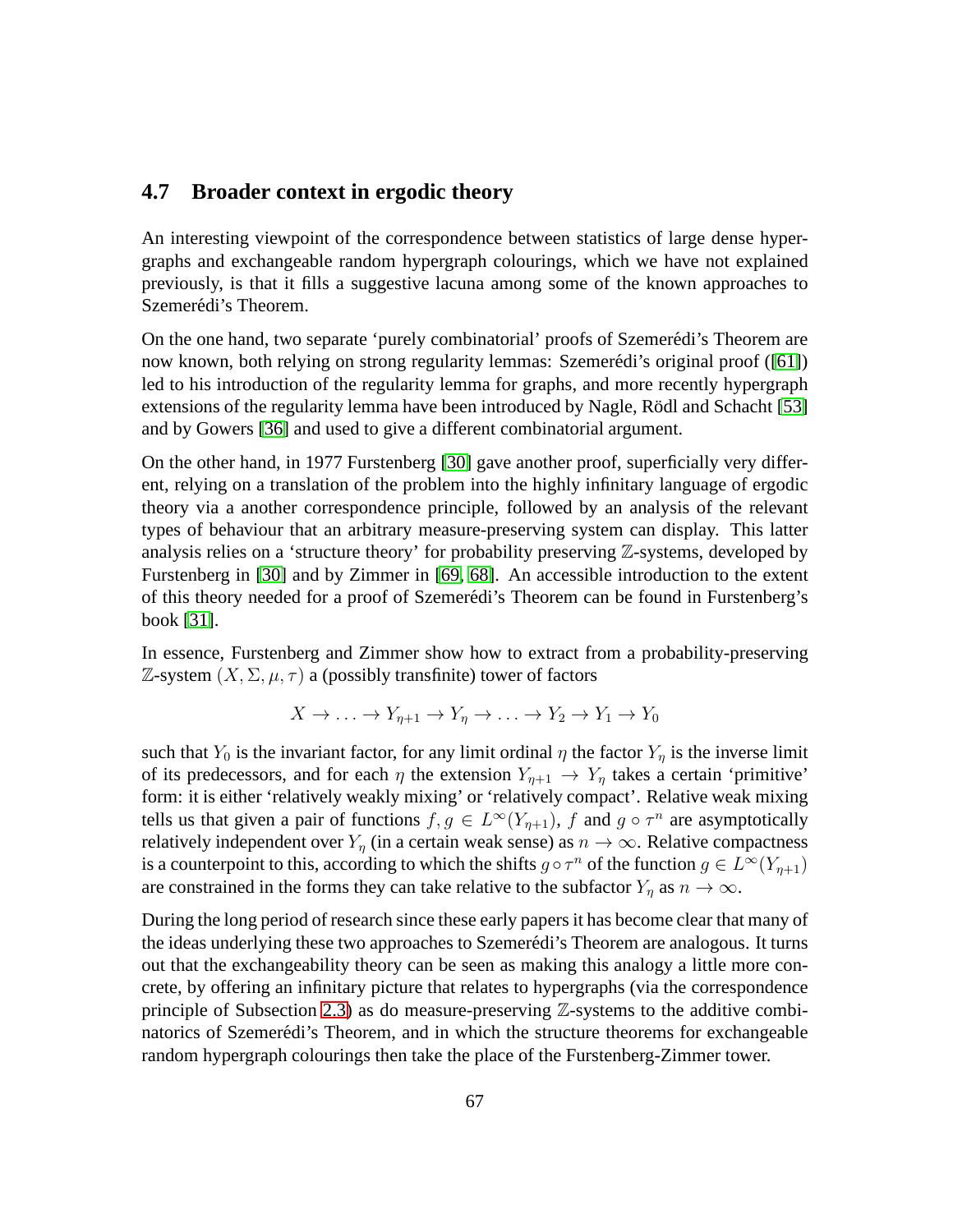However, notwithstanding the analogy outlined above, our structural analysis differs from that for Z-actions in some instructive ways.

Firstly, while the work of Furstenberg and Zimmer applies to an arbitrary probabilitypreserving group action (although some further refinements are needed to extract the multidimensional Szemerédi Theorem; see  $[32]$ ), in the setting of exchangeable random hypergraph colourings or set-indexed systems we are considering only a very special restricted class of probability-preserving  $\mathrm{Sym}_0(S)$ -actions, precisely because we insist that our measures live on the product space  $K<sup>T</sup>$  and be invariant under coordinate permutations. Such special cases are very far from representing a generic  $\text{Sym}_0(S)$ -system.

Secondly, and perhaps more curiously, our structural description necessitates a slight extension of the notion of factor that appears in the Furstenberg-Zimmer theory: we work instead with a tower of 'quasifactors' (for which the relevant probability kernel is not directly recoverable from the original system, but only after our trick of introducing additional 'auxiliary vertices'), and the second example of Subsection [3.6](#page-40-0) shows that this is really necessary. Each quasifactor in our tower has a simple description in terms of its predecessors, but in general those predecessors may not be recoverable as factors of the original system. While quasifactors certainly do play a rôle in general ergodic theory also (see, for example, Chapter 8 of Glasner [\[35\]](#page-72-11)), it seems that to date the basic ergodic theoretic analyses of questions of multiple recurrence (or, relatedly, convergence of nonconventional ergodic averages, as in [\[43,](#page-72-3) [67\]](#page-74-8)) has always proved reducible to the study of true factors of the original system.

However, perhaps the most instructive difference is in the basic constructions that underly the proofs. Both the exchangeable law structural results and the Furstenberg-Zimmer theory rest on our ability to extract, given a suitable exchangeable or stationary law  $\mu$  on the product space  $K^T$  (with  $T = \mathbb{Z}$  in classical ergodic theory), a  $\Gamma$ -invariant  $\sigma$ -subalgebra T of  $\Sigma_K^{\otimes T}$  such that, firstly, T enjoys some strengthened symmetry or other additional structure under the law  $\mu$  (up to negligible sets), and secondly the coordinate projections  $\pi_t$ enjoy some additional regularity (such as relative independence or some weaker notion related to it, such as relative weak mixing) when conditioned on  $T$  under  $\mu$ . Typically a 'composition series' comprising several nested such  $\sigma$ -subalgebras is called for.

Of course, the details of these additional demands made on the  $\sigma$ -subalgebra vary among different notions of exchangeability, and are different again in the ergodic-theoretic setting — indeed, much of the ingenuity behind each theory lies in the selection of the right demands to impose. However, in some sense the most basic difference between the methods of exchangeability theory and of Furstenberg-Zimmer theory lies in *how these* σ*-subalgebras are specified*.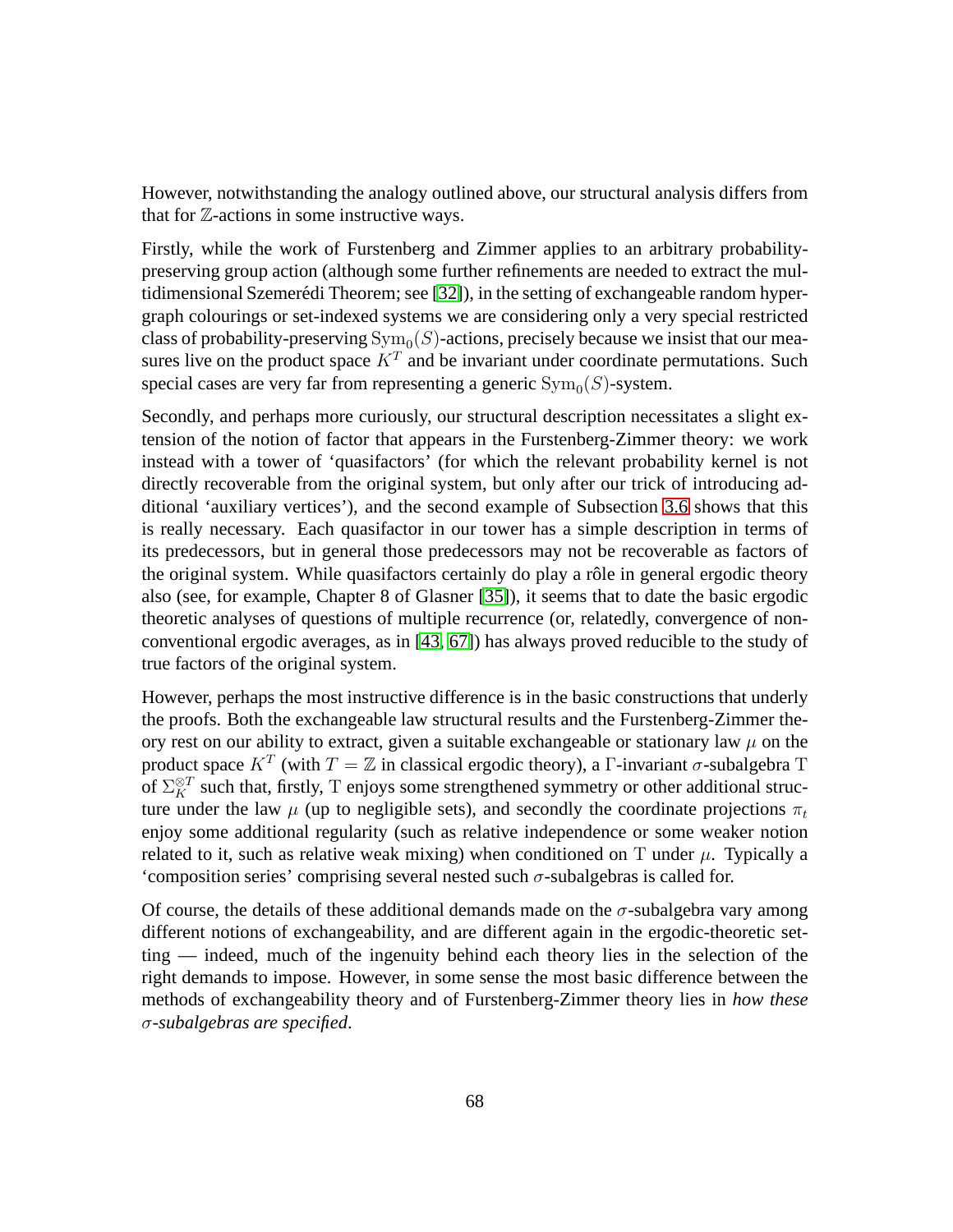In the case of exchangeable processes, the decisive observation for solving our problem is that we can embed a copy of the index set T as an infinite-coinfinite subset  $T_1$  of itself, so that the subprocess  $(\pi_t)_{t \in T_1}$  is effectively just a copy of the original process and so that the remainder process  $(\pi_t)_{t \in T \setminus T_1}$  also still enjoys enough symmetry that we can construct a suitable auxiliary process  $(\pi_t^Z)_{t \in T_1}$  simply by grouping together suitable further subprocesses of this remainder process. The clusters of random variables obtained from this grouping then specify directly the factor needed to describe the subprocess  $(\pi_t)_{t \in T_1}$ , and so by our earlier identification they also tell us the law of the original process  $(\pi_t)_{t \in T}$ . Thus, with the right sleight of hand, we can in this setting specify our auxiliary process directly by grouping into subprocesses random variables from the original process.

In practice, this approach clearly relies on the ability to move the coordinate projections  $\pi_t$  about by the action  $\Gamma \curvearrowright T$  very flexibly; in particular, in the proofs of the relativeindependence assertions of Propositions [3.4](#page-25-0) and [3.12](#page-31-0) we made crucial use of our ability to move some vertices around almost arbitrarily while leaving certain other vertices fixed.

In ergodic-theoretic problems, however, we must usually do without this 'overwhelming strength' of the action of  $\Gamma$  on  $T$ . In this setting, is is therefore more common to obtain the  $\sigma$ -subalgebra T (or, equivalently, the random variables  $\pi_t^Z$  or the factor they specify) as suitable limits of functions of several of the original projections  $\pi_t$ , either by averaging over the action of  $\Gamma$  (which is usually amenable) or sometimes by taking some more exotic kind of limit, such as the 'IP-limits' that under Furstenberg and Katznelson's analysis of general 'IP systems' in [\[33\]](#page-72-12). This approach generally requires more hard analysis, firstly to show that our averages or limits defining the  $\pi_t^Z$  exist at all, and then that they specify an auxiliary process that still enjoys the desired properties (since this may not now be so easy to read off from the corresponding properties of  $(\pi_t)_{t \in T}$ ).

Often — particularly in ergodic theory — there is more than one way to extract these auxiliary processes, and our knowledge of structural results has improved over time owing to refinements to the techniques that are available. In particular, the original Furstenberg-Zimmer structural approach — while still the basic foundation of the analysis of multiple recurrence phenomena for  $\mathbb{Z}$ -actions — has gradually been complemented by a much more precise description of those 'factors' of a probability-preserving Z-system that govern the convergence behaviour of various 'nonconventional ergodic averages' (which are somewhat analogous to individual products of observables in our setting). We direct the reader, in particular, to the two slightly different treatments of these 'characteristic factors' by Host and Kra [\[43\]](#page-72-3) and by Ziegler [\[67\]](#page-74-8).

As a result of this difference in extraction-method, the Furstenberg-Zimmer structure theory (and its later relatives) uses factors built from the 'bottom up': starting with the raw Z-action, a tower of factors is built recursively upwards, each obtained by an extension of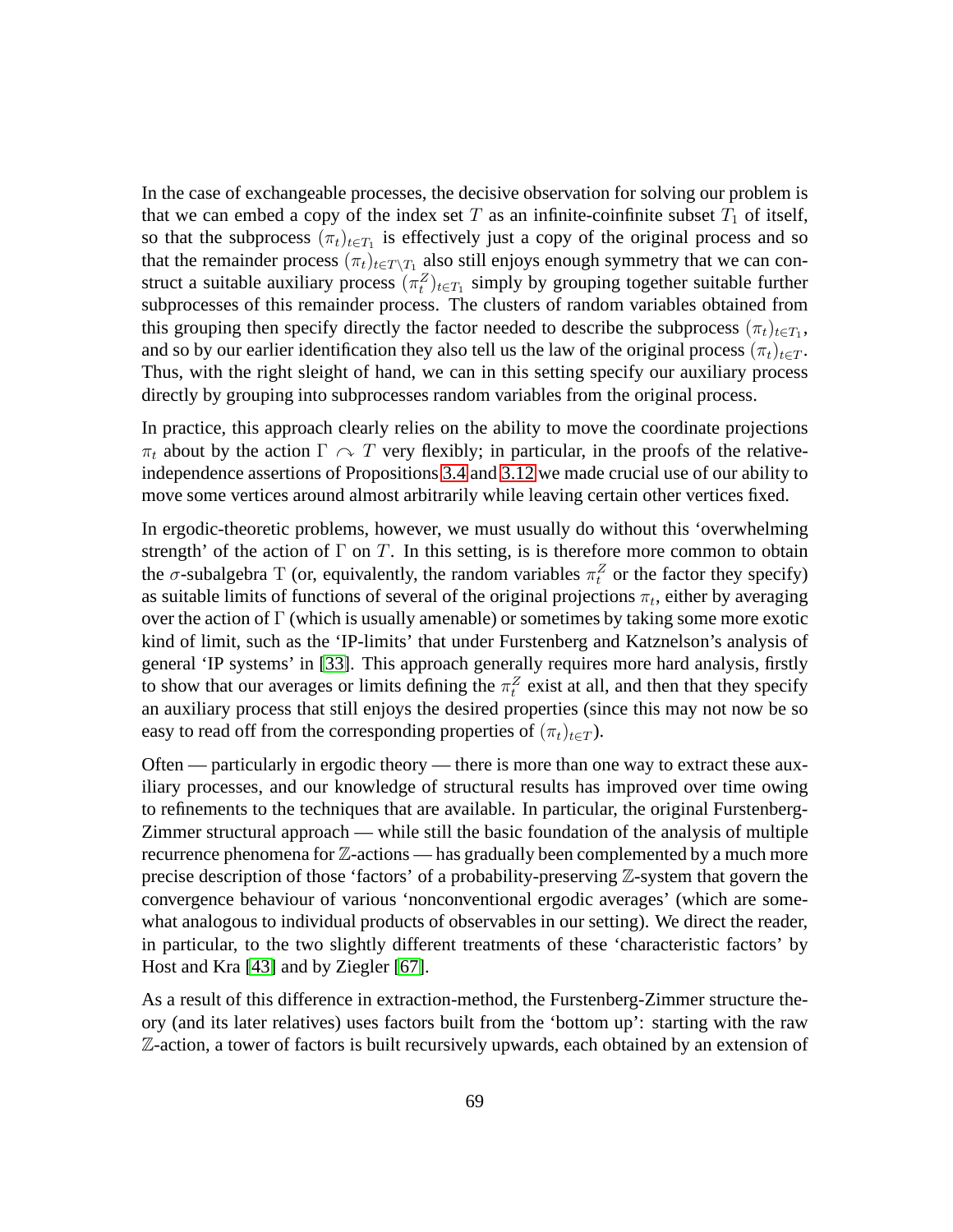its predecessor (and with inverse limits taken up to limit ordinals, if desired). The resulting description of the overall system is much less precise than in the exchangeability theory: the Furstenberg-Zimmer structure theorem yields a large tower of 'relatively compact' extensions (a very special kind), followed by one last 'relatively weakly mixing' extension (about which we know very little, except that it is irrelevant for the estimation of various nonconventional averages).

In contrast, our structure theorem for an exchangeable random hypergraph colouring is proved from the top-down: starting from an invariant random hypergraph colouring  $\mu$  of rank k, we pass in one step down to a quasifactor that is itself a rank- $(k - 1)$  random hypergraph colouring, and show that the original  $\mu$  enjoys the desired relative independence of the random variables  $\pi_e$  over this quasifactor (a much more precise condition than 'relative weak mixing'). After iterating this argument  $k$  times, we have obtained the whole structure of the original  $\mu$ , leaving only very completely-described degrees of freedom at each step.

Naturally the above distinction is not precise, nor does it completely account for all manners of specifying  $\sigma$ -subalgebras that appear in this field. In particular, many of the constructions on the ergodic theory side can be recovered by considering instead a suitable invariant  $\sigma$ -algebra for some measure-preserving action, either within the original system or within some extension of it (the work [\[43\]](#page-72-3) of Host and Kra providing a particularly striking example of such an approach). However, such a  $\sigma$ -subalgebra is still precisely that which is generated, up to  $\mu$ -negligible sets, by the abovementioned ergodic averages; and such averages inevitably then surface elsewhere in the proof that these  $\sigma$ -algebras have the desired properties, so this difference seems to be rather cosmetic.

# **References**

- [1] D. J. Aldous. Representations for partially exchangeable arrays of random variables. *J. Multivariate Anal.*, 11(4):581–598, 1981.
- [2] D. J. Aldous. On exchangeability and conditional independence. In *Exchangeability in probability and statistics (Rome, 1981)*, pages 165–170. North-Holland, Amsterdam, 1982.
- <span id="page-69-0"></span>[3] D. J. Aldous. Exchangeability and related topics. In *École d'été de probabilités de Saint-Flour, XIII—1983*, volume 1117 of *Lecture Notes in Math.*, pages 1–198. Springer, Berlin, 1985.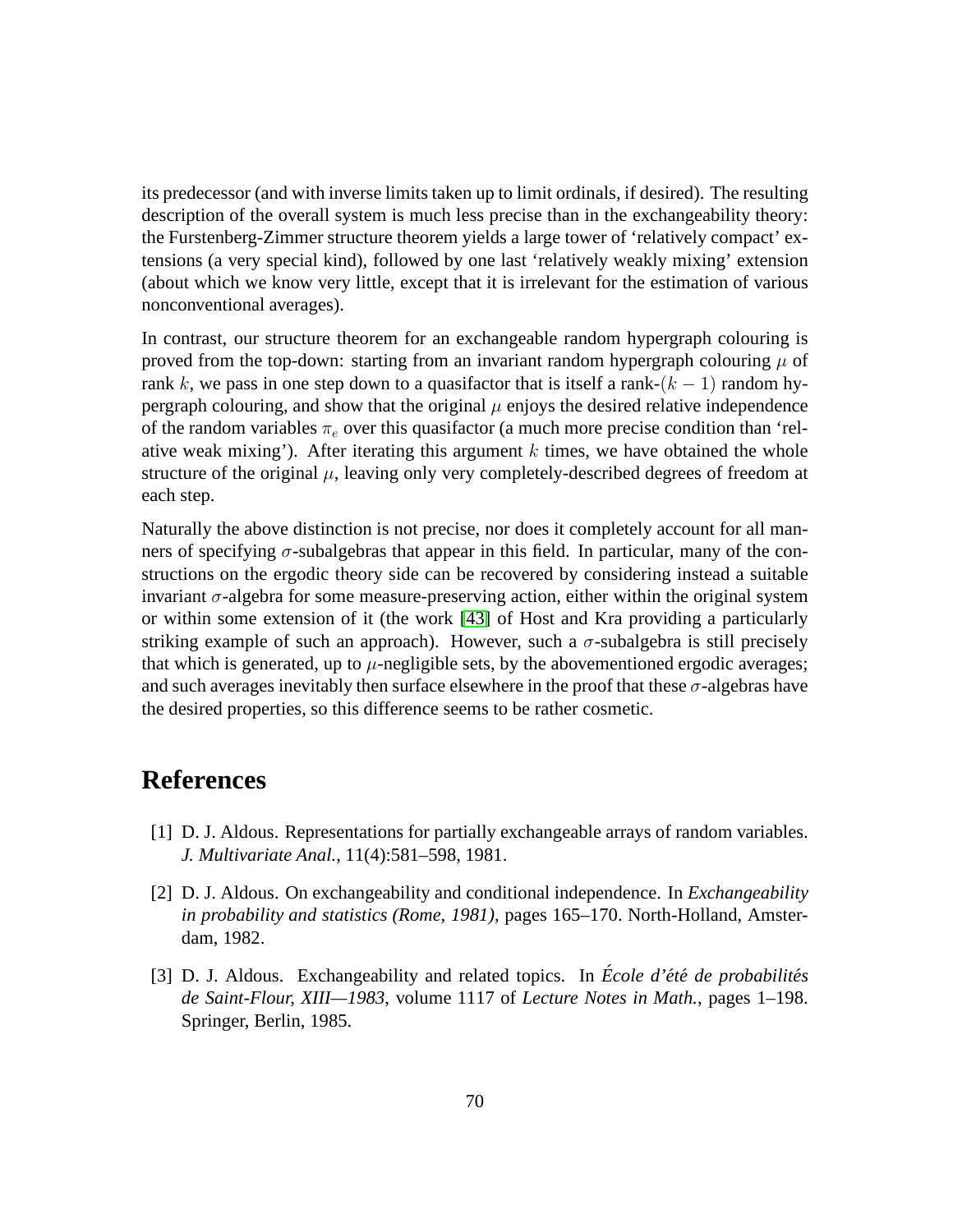- <span id="page-70-5"></span><span id="page-70-3"></span>[4] D. J. Aldous and R. Lyons. Processes on Unimodular Random Networks. *Electronic J. Probab.*, 12:1454–1508, 2007.
- [5] D. J. Aldous and J. M. Steele. The objective method: probabilistic combinatorial optimization and local weak convergence. In H. Kesten, editor, *Probability on Discrete Structures*, volume 110 of *Enyclopaedia Math. Sci.*, pages 1–72. Springer, Berlin, 2004.
- <span id="page-70-11"></span><span id="page-70-10"></span>[6] N. Alon, E. Fischer, M. Krivelevich, and M. Szegedy. Efficient testing of large graphs. *Combinatorica*, 20:451–476, 2000.
- [7] N. Alon and A. Shapira. A Characterization of the (natural) Graph Properties Testable with One-Sided Error. preprint, available online at http://www.math.tau.ac.il/˜nogaa/PDFS/heredit2.pdf.
- <span id="page-70-9"></span>[8] N. Alon and A. Shapira. Every monotone graph property is testable. In *Proc. of the* 37th *ACM STOC, Baltimore*. ACM Press, 2005. available online at http://www.math.tau.ac.il/˜nogaa/PDFS/MonotoneSTOC.pdf.
- <span id="page-70-7"></span><span id="page-70-0"></span>[9] T. Austin. Razborov flag algebras as algebras of measurable functions. manuscript, available online at arXiv.org: 0801.1538, 2007.
- <span id="page-70-1"></span>[10] T. Austin and T. Tao. On the testability and repair of hereditary hypergraph properties. preprint, available online at  $arXiv$ . org: 0801.2179, 2008.
- <span id="page-70-4"></span>[11] H. Becker and A. S. Kechris. *The Descriptive Set Theory of Polish Group Actions*. Cambridge University Press, Cambridge, 1996.
- <span id="page-70-6"></span>[12] I. Benjamini and O. Schramm. Recurrence of distributional limits of finite planar graphs. *Electron. J. Probab.*, 6:no. 23, 13 pp. (electronic), 2001.
- [13] I. Benjamini, O. Schramm, and A. Shapira. Every Minor-Closed Property of Sparse Graphs is Testable.
- <span id="page-70-2"></span>[14] Y. Benyamini and J. Lindenstrauss. *Geometric Nonlinear Functional Analysis*. American Mathematical Society, Providence, 2000.
- [15] V. Bergelson. Ergodic Ramsey Theory an Update. In M. Pollicott and K. Schmidt, editors, *Ergodic Theory of* Z d *-actions: Proceedings of the Warwick Symposium 1993-4*, pages 1–61. Cambridge University Press, Cambridge, 1996.
- <span id="page-70-8"></span>[16] B. Bollobás. *Modern Graph Theory*. Springer, Berlin, 1998.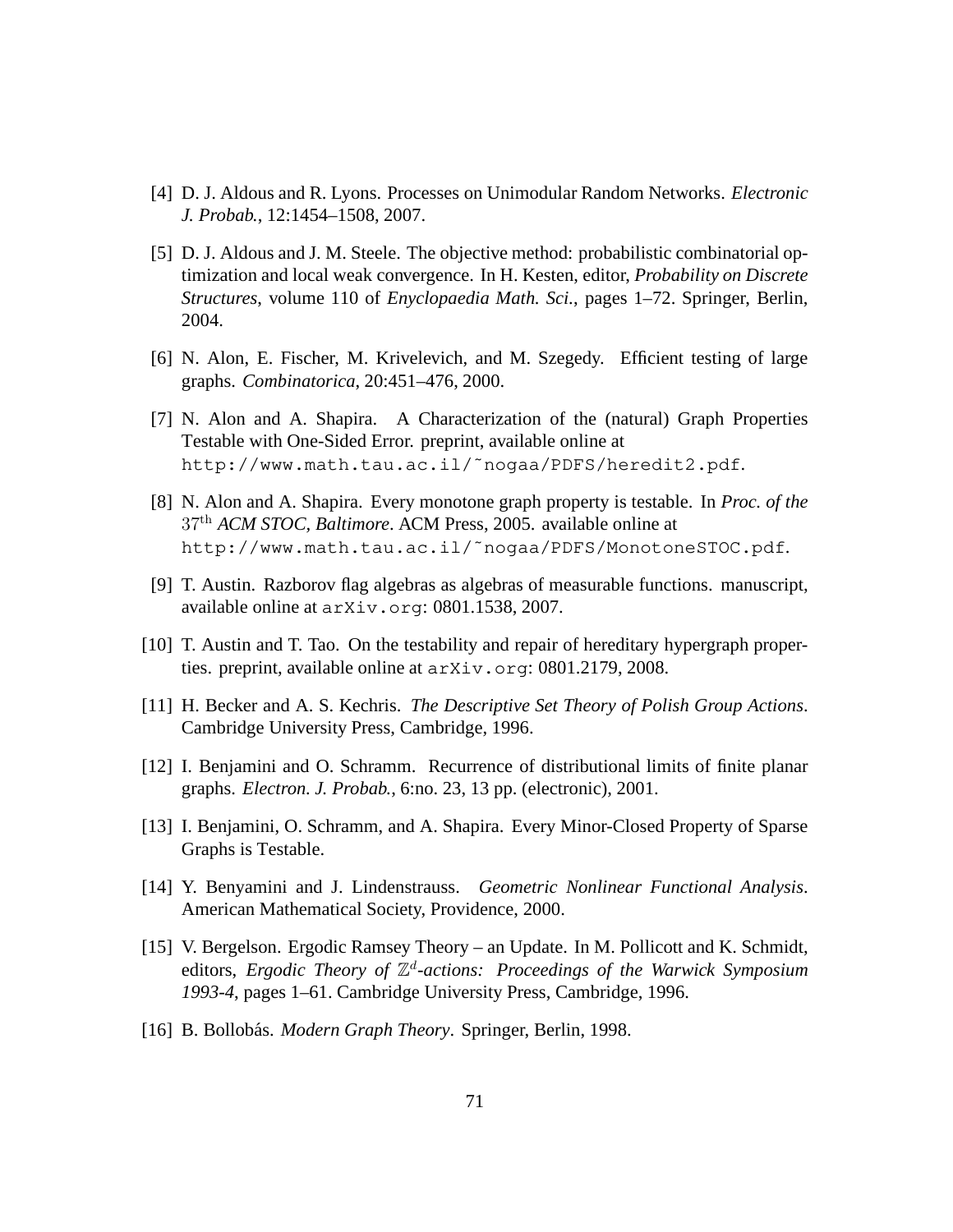- [17] C. Borgs, J. Chayes, L. Lovász, V. T. Sós, B. Szegedy, and K. Vesztergombi. Graph limits and parameter testing. In *STOC'06: Proceedings of the 38th Annual ACM Symposium on Theory of Computing*, pages 261–270, New York, 2006. ACM.
- [18] B. de Finetti. Fuzione caratteristica di un fenomeno aleatorio. *Mem. R. Acc. Lincei*, 4(6):86–133, 1930.
- [19] B. de Finetti. La pr´evision: ses lois logiques, ses sources subjectives. *Ann. Inst. H. Poincare´*, 7:1–68, 1937.
- [20] P. Diaconis and S. Janson. Graph limits and exchangeable random graphs. Preprint; available online at arXiv.org: math.PR math.CO/0712.2749, 2007.
- <span id="page-71-5"></span>[21] E. B. Dynkin. Classes of equivalent random quantities. *Uspehi Matem. Nauk (N.S.)*, 8(2(54)):125–130, 1953.
- <span id="page-71-6"></span>[22] G. Elek. On limits of finite graphs. preprint; available online at arXiv.org: math.CO/0505335, 2005.
- [23] G. Elek. A Regularity Lemma for Bounded Degree Graphs and Its Applications: Parameter Testing and Infinite Volume Limits. preprint; available online at arXiv.org: math.CO/0711.2800, 2007.
- <span id="page-71-0"></span>[24] G. Elek and B. Szegedy. Limits of Hypergraphs, Removal and Regularity Lemmas. A Nonstandard Approach. preprint; available online at arXiv.org: math.CO/0701.2179, 2007.
- <span id="page-71-4"></span>[25] P. Erdős and A. Hajnal. Some remarks on set theory, IX. Combinatorial problems in measure theory and set theory. *Michigan Math. J.*, 11:107–127, 1964.
- <span id="page-71-7"></span>[26] D. G. Fon-Der-Flaass. A method for constructing (3, 4)-graphs. *Mat. Zametki*, 44(4):546–550, 559, 1988.
- <span id="page-71-2"></span><span id="page-71-1"></span>[27] D. H. Fremlin. list of problems. available online at http://www.essex.ac.uk/maths/staff/fremlin/problems.htm.
- [28] D. H. Fremlin. Random equivalence relations. preprint, available online at http://www.essex.ac.uk/maths/staff/fremlin/preprints.htm, 2006.
- <span id="page-71-3"></span>[29] D. H. Fremlin and M. Talagrand. Subgraphs of random graphs. *Trans. Amer. Math. Soc.*, 291(2):551–582, 1985.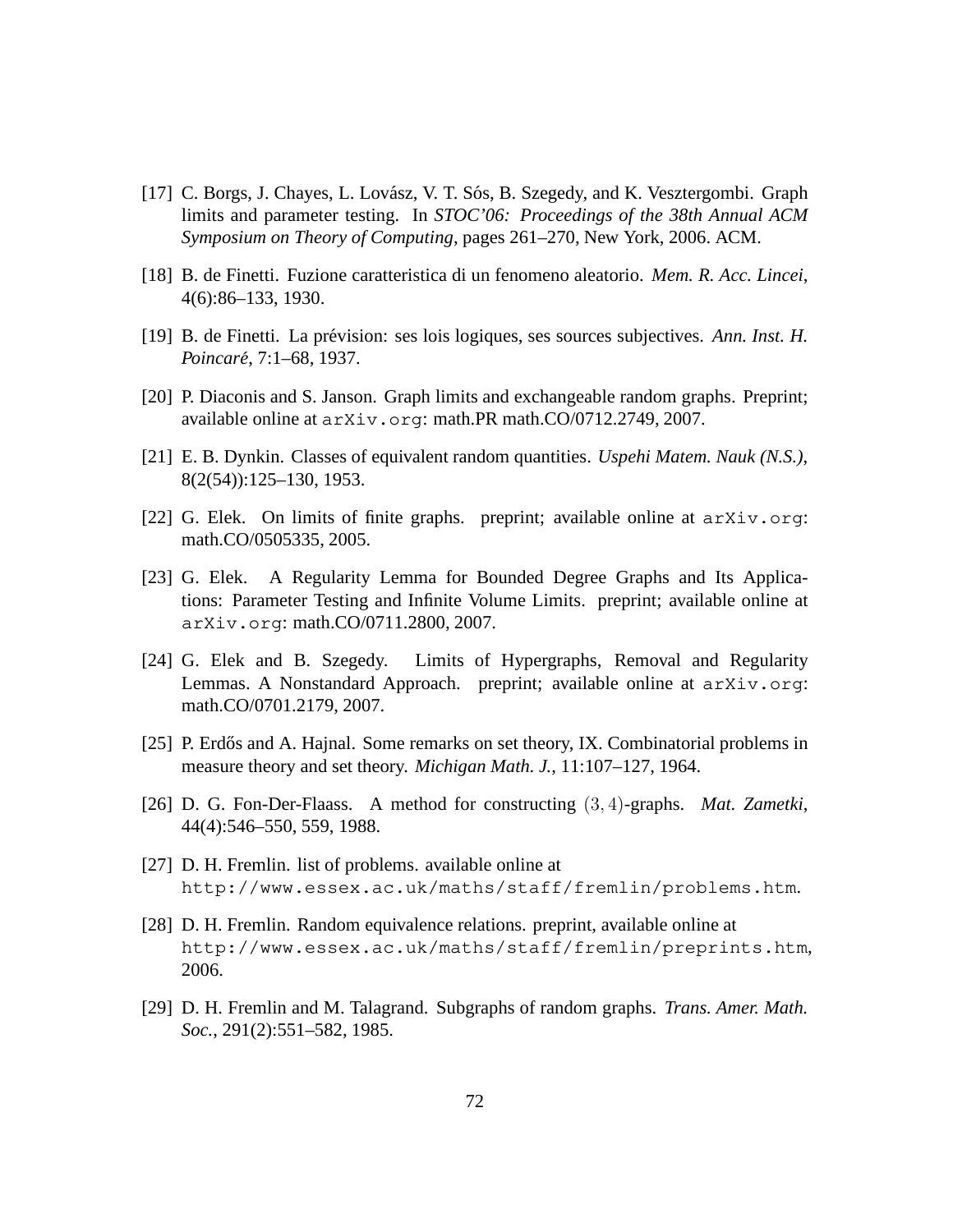- [30] H. Furstenberg. Ergodic behaviour of diagonal measures and a theorem of Szemerédi on arithmetic progressions. *J. d'Analyse Math.*, 31:204–256, 1977.
- [31] H. Furstenberg. *Recurrence in Ergodic Theory and Combinatorial Number Theory*. Princeton University Press, Princeton, 1981.
- [32] H. Furstenberg and Y. Katznelson. An ergodic Szemerédi Theorem for commuting transformations. *J. d'Analyse Math.*, 34:275–291, 1978.
- [33] H. Furstenberg and Y. Katznelson. An ergodic Szemerédi theorem for IP-systems and combinatorial theory. *J. d'Analyse Math.*, 45:117–168, 1985.
- [34] H. Gaifman. Concerning measures in first-order calculi. *Israel J. Math.*, 2:1–18, 1964.
- [35] E. Glasner. *Ergodic Theory via Joinings*. American Mathematical Society, Providence, 2003.
- [36] W. T. Gowers. Hypergraph regularity and the multidimensional Szemerédi Theorem. preprint.
- [37] W. T. Gowers. A new proof of Szemerédi's theorem. *Geom. Funct. Anal.*, 11(3):465– 588, 2001.
- [38] W. T. Gowers. Quasirandomness, counting and regularity for 3-uniform hypergraphs. *Combin. Probab. Comput.*, 15(1-2):143–184, 2006.
- [39] M. Gromov. *Metric Structures for Riemannian and Non-Riemannian Spaces*. Birkhäuser, Boston, 1999.
- [40] E. Hewitt and L. J. Savage. Symmetric measures on Cartesian products. *Trans. Amer. Math. Soc.*, 80:470–501, 1955.
- [41] D. N. Hoover. Relations on probability spaces and arrays of random variables. 1979.
- [42] D. N. Hoover. Row-columns exchangeability and a generalized model for exchangeability. In *Exchangeability in probability and statistics (Rome, 1981)*, pages 281–291, Amsterdam, 1982. North-Holland.
- [43] B. Host and B. Kra. Nonconventional ergodic averages and nilmanifolds. *Ann. Math.*, 161(1):397–488, 2005.
- [44] O. Kallenberg. Symmetries on random arrays and set-indexed processes. *J. Theoret. Probab.*, 5(4):727–765, 1992.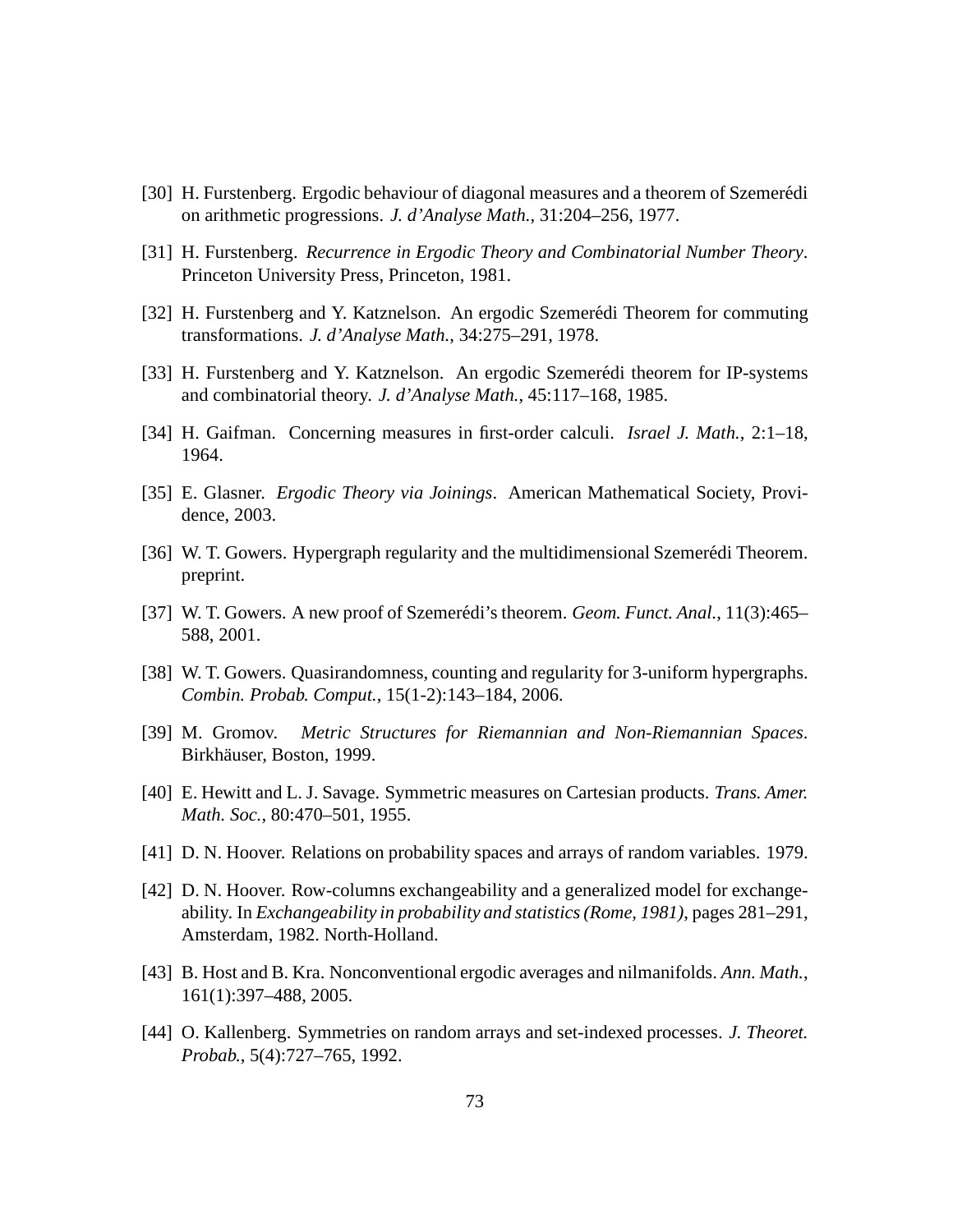- [45] O. Kallenberg. *Foundations of modern probability*. Probability and its Applications (New York). Springer-Verlag, New York, second edition, 2002.
- [46] O. Kallenberg. *Probabilistic symmetries and invariance principles*. Probability and its Applications (New York). Springer, New York, 2005.
- [47] J. F. C. Kingman. The representation of partition structures. *J. London Math. Soc. (2)*, 18(2):374–380, 1978.
- [48] J. F. C. Kingman. Uses of exchangeability. *Ann. Probability*, 6(2):183–197, 1978.
- [49] R. Kopperman. *Model Theory and its Applications*. Allyn and Bacon, Boston, 1972.
- [50] A. V. Kostochka. A class of constructions for Turán's  $(3, 4)$ -problem. *Combinatorica*, 2:187–192, 1982.
- [51] P. H. Krauss. Representation of symmetric probability models. *J. Symbolic Logic*, 34:183–193, 1969.
- [52] L. Lovász and B. Szegedy. Limits of dense graph sequences. *J. Combin. Theory Ser. B*, 96(6):933–957, 2006.
- [53] B. Nagle, V. Rödl, and M. Schacht. The counting lemma for regular  $k$ -uniform hypergraphs. *Random Structures and Algorithms*, to appear.
- [54] A. Razborov. Flag Algebras. *J. Symbolic Logic*, 72(4):1239–1282, 2007.
- [55] A. Razborov. On the minimal density of triangles in graphs. preprint; available online at http://www.mi.ras.ru/˜razborov/triangles.pdf, 2007.
- [56] V. Rödl and M. Schacht. Generalizations of the removal lemma. preprint, available online at http://www.informatik.hu-berlin.de/ ˜schacht/pub/preprints/gen\_removal.pdf.
- [57] R. Rubinfeld and M. Sudan. Robust characterization of polynomials with applications to program testing. *SIAM Journal on Computing*, 25(2):252–271, 1996.
- [58] C. Ryll-Nardzewski. On stationary sequences of random variables and the de finetti's equivalence. *Colloq. Math.*, 4:149–156, 1957.
- [59] O. Schramm. Hyperfinite graph limits. preprint, available online at arXiv.org: math.CO/0711.3808, 2007.